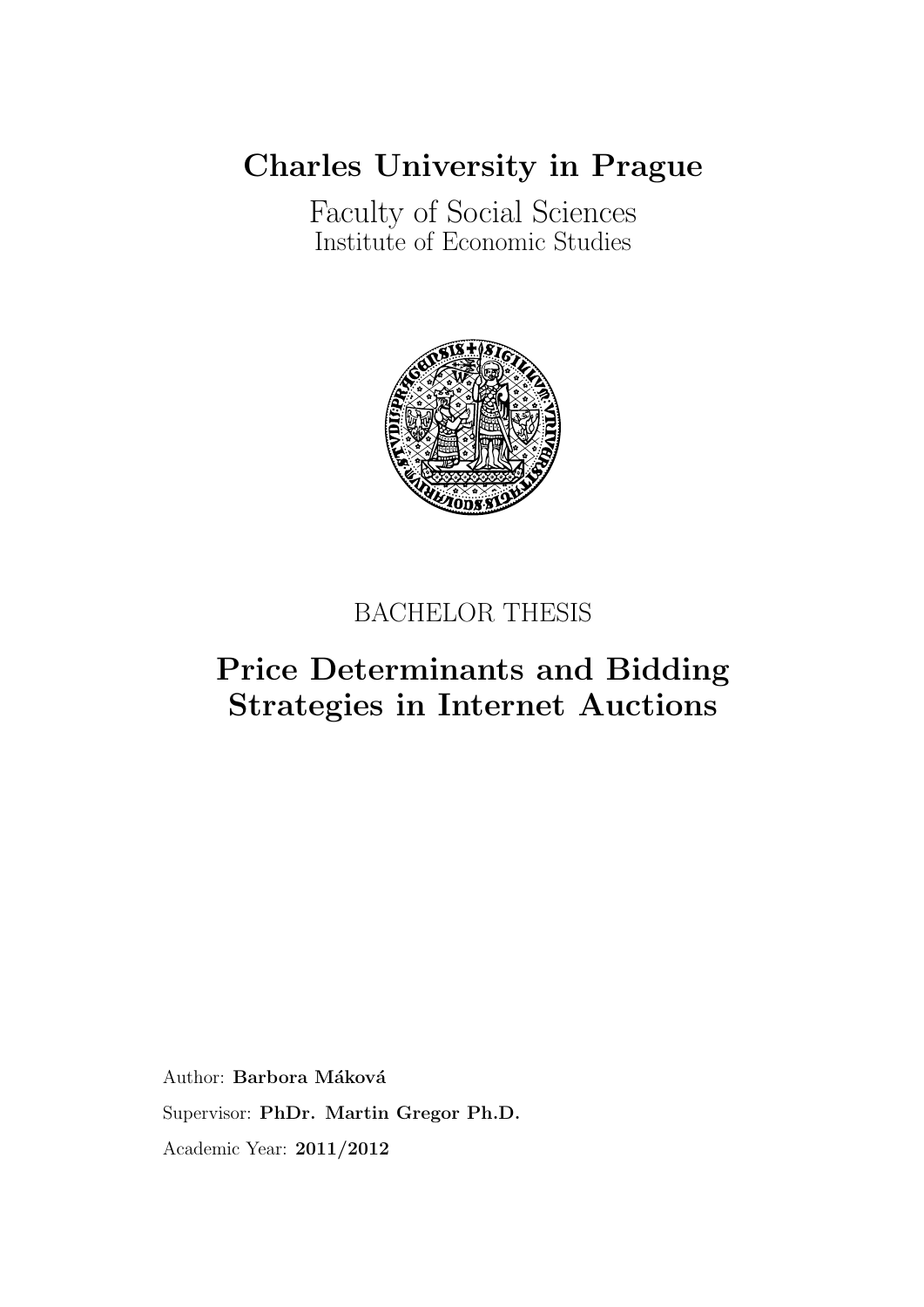### Declaration of Authorship

The author hereby declares that he compiled this thesis independently, using only the listed sources and literature. The author also declares that he has not used this thesis to acquire another academic degree.

The author grants to Charles University permission to reproduce and to distribute copies of this thesis document in whole or in part.

Prague, May 16, 2012

Signature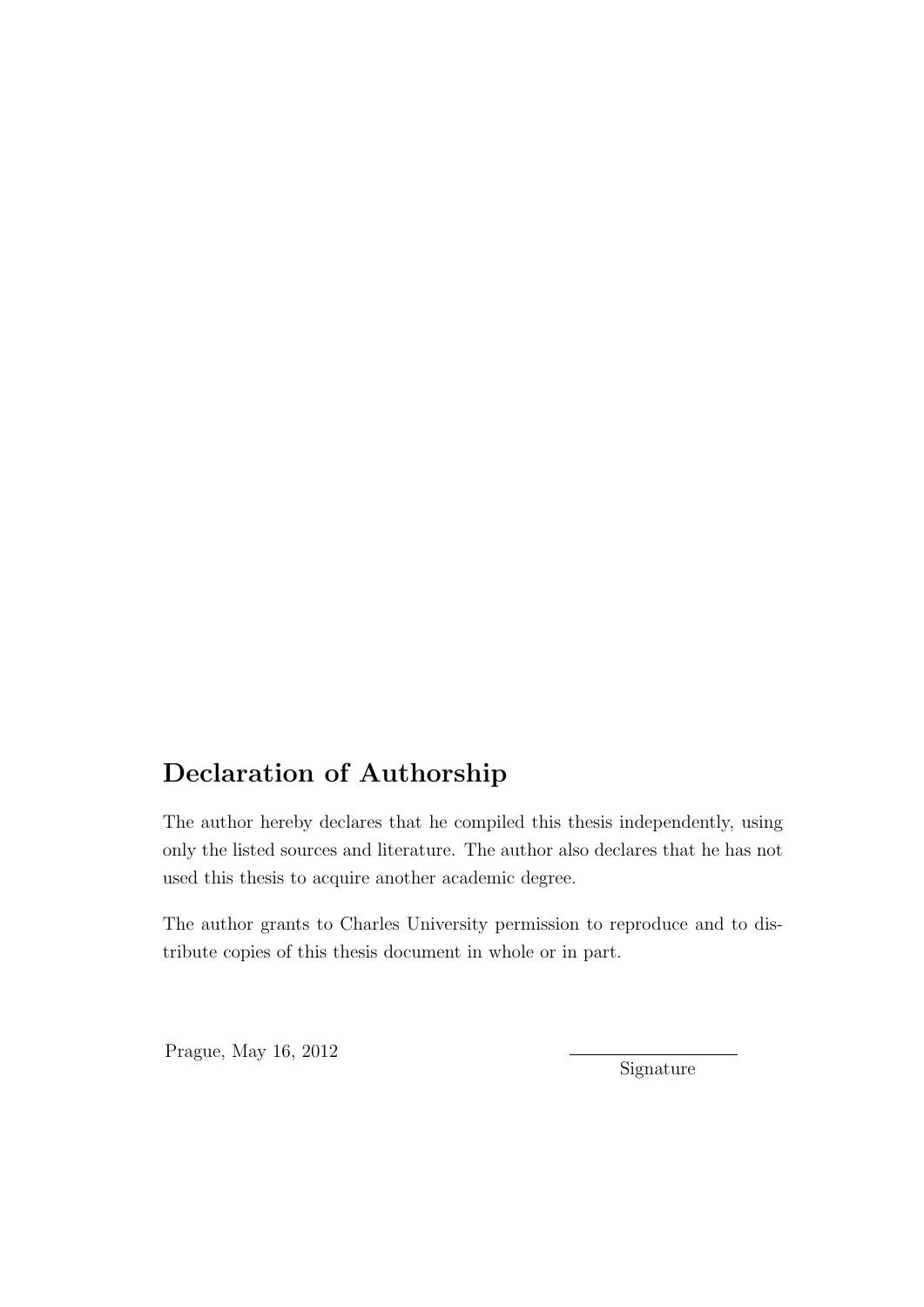### Acknowledgments

I would like to thank to my supervisor, PhDr. Martin Gregor Ph.D., for offering me insightful suggestions and valuable pieces of advice during my research. Special thanks also to Jakub Kastl Ph.D., for directing me at the internet auction topic.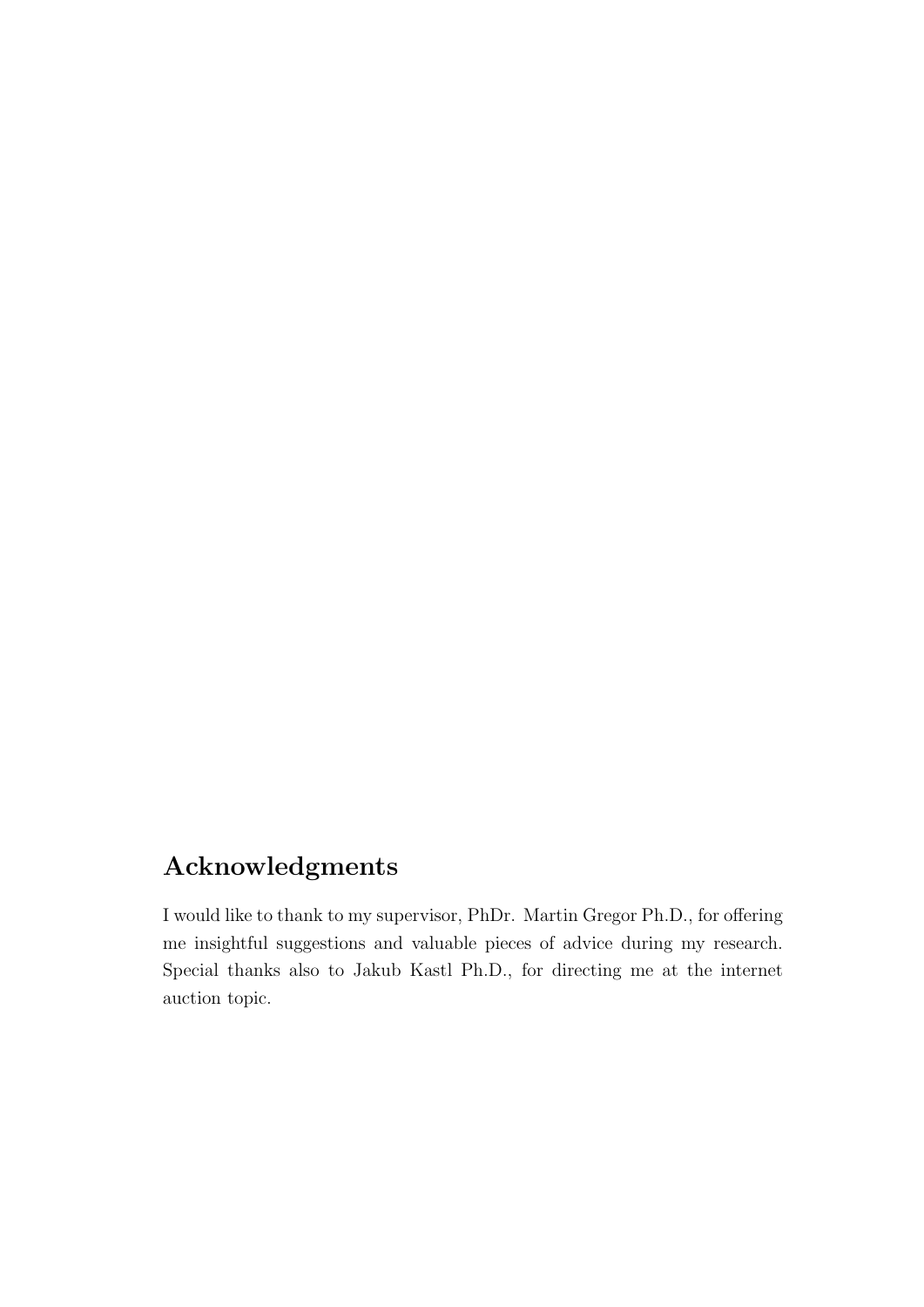#### Abstract

This paper presents an empirical analysis of price determinants and bidders' behaviour in on-line auctions eBay.de and Aukro.cz. We focus on the effect of sellers' feedback rating score and the phenomenon of sniping. Our dataset used for the analysis consists of 7054 auctions with 209449 bids from eBay, and 2223 auctions with 8779 bids from Aukro. Buyers in on-line auctions cannot personally inspect the quality of the product, so they have to rely on the seller's honesty. In this setting, the seller's rating may significantly contribute to the final price formation. Sniping is a bidding strategy, whereby a bidder waits until the last moment of the bidding period to place her bid. According to a theory, sniping should cause a reduction in the final price, and there should be a positive relationship between the probability of bidding and bidder's experience. The empirical results for both auction web sites show that the seller's feedback rating score has a significant impact on the final price. The tests regarding sniping provide distinctive results only for eBay. The effect of sniping on the final price is not clear since we have obtained different results for different specifications, but we found out that experience of a bidder increases the probability of placing a sniping bid.

| <b>JEL</b> Classification                                 | 1)44                                                                           |
|-----------------------------------------------------------|--------------------------------------------------------------------------------|
| Keywords                                                  | auction theory, internet auctions, eBay, Aukro,<br>price determinants, sniping |
| Author's e-mail<br>Supervisor's e-mail gregor@fsv.cuni.cz | makovab@gmail.com                                                              |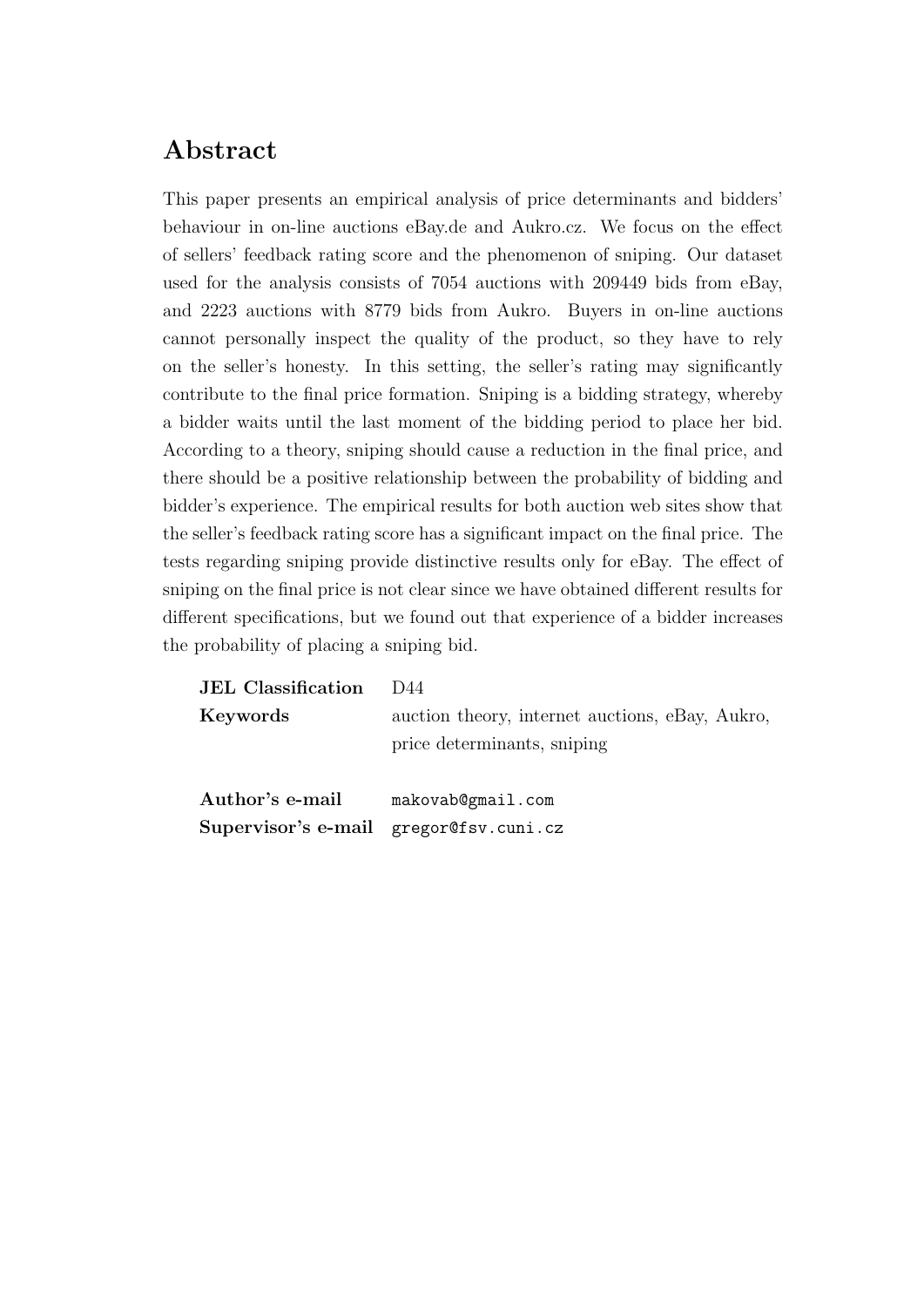#### Abstrakt

Tato práce se zabývá empirickou analýzou cenových determinantů a chování dražitelů v online aukcích eBay.de a Aukro.cz. Soustředí se především na efekt reputace prodávajícího a na sniping. Data použitá k analýze se skládají z  $7054$  aukcí s  $209449$  příhozy z eBay a  $2223$  aukcí s  $8779$  příhozy z Aukro. Nakupující v online aukcích nemají možnost osobně prověřit kvalitu zboží, a musí se tedy spoléhat na poctivost prodávajícího. V takovém prostředí může mít reputace prodávajícího tvořena hodnocením ostatních uživatelů významný vliv na výslednou cenu. Sniping je strategie přihazujících, během níž přihazující přihodí až v posledních vteřinách aukce. Teorie říká, že by sniping měl vést k nižší výsledné ceně a že by více zkušení přihazující měli tuto strategii používat častěji než méně zkušení přihazující. Empirické výsledky ukazují, že hodnocení prodávajících má významný vliv na výslednou cenu na obou aukčních portálech. Testy týkající se snipingu vykazující rozdílné výsledky, které jsou signifikantní pouze pro eBay. Efekt snipingu na konečnou cenu je nejasný, ale byl zjištěn pozitivní vztah mezi zkušeností přihazujících a pravděpodobností snipingu.

| teorie aukcí, internetové aukce, eBay, |  |
|----------------------------------------|--|
| Aukro, cenové determinanty, sniping    |  |
|                                        |  |
|                                        |  |
|                                        |  |
|                                        |  |
| 119 153 znaků (včetně mezer)           |  |
|                                        |  |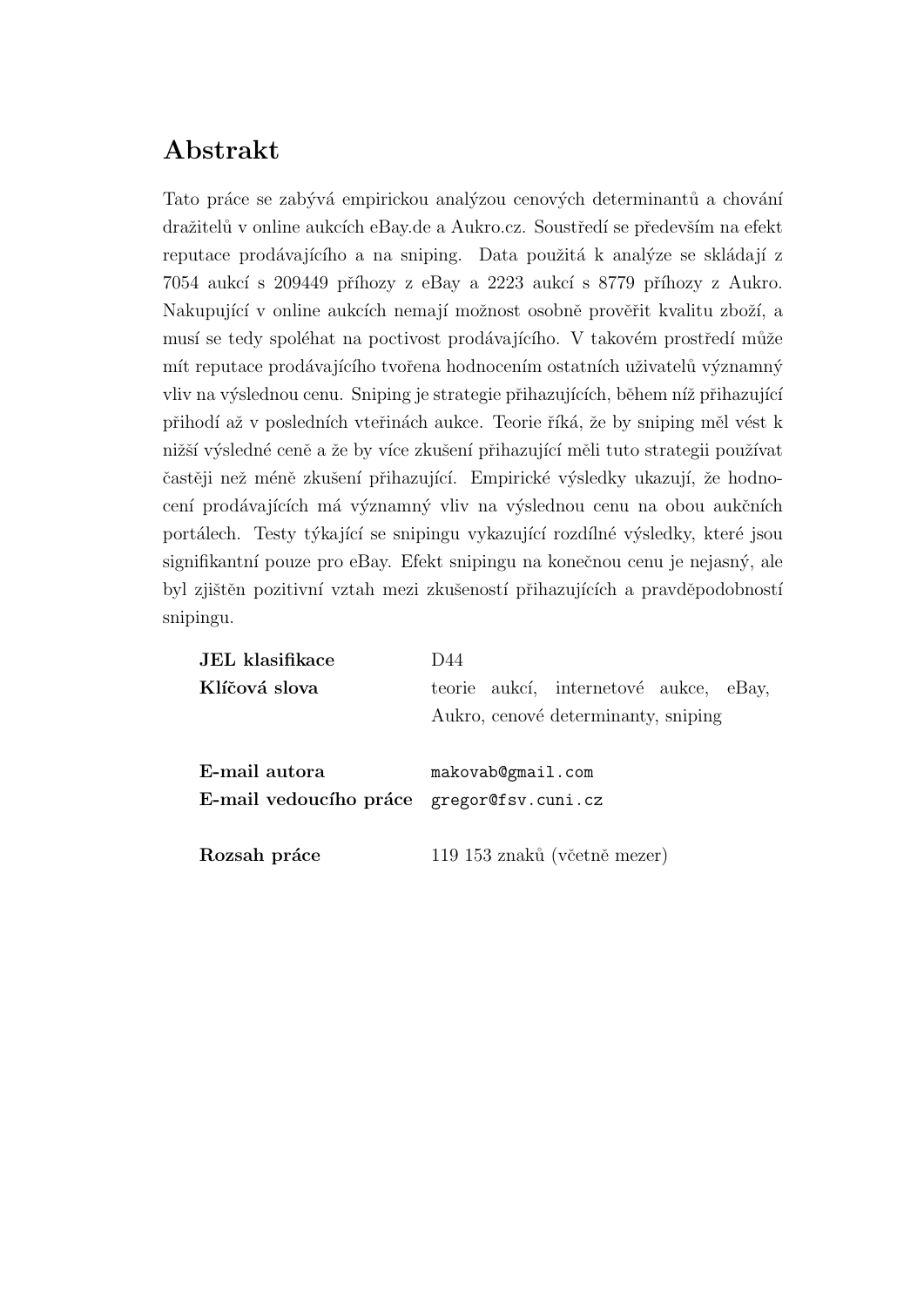# **Contents**

|                         |          | List of Tables<br>ix                                  |
|-------------------------|----------|-------------------------------------------------------|
|                         |          | List of Figures<br>хi                                 |
|                         | Acronyms | xii                                                   |
|                         |          | <b>Thesis Proposal</b><br>xiii                        |
| 1                       |          | Introduction<br>1                                     |
| $\overline{2}$          |          | <b>Literature Overview</b><br>$\overline{\mathbf{4}}$ |
|                         | 2.1      | $\overline{5}$                                        |
|                         | 2.2      | 8                                                     |
|                         | 2.3      | Experience<br>10                                      |
| 3                       |          | 13<br>Data Sources and Description                    |
|                         | 3.1      | 13<br>Buying and Selling on eBay and Aukro            |
|                         | 3.2      | 16                                                    |
| $\overline{\mathbf{4}}$ |          | 18<br><b>Descriptive Statistics</b>                   |
|                         | 4.1      | 18                                                    |
|                         |          | 19<br>4.1.1                                           |
|                         |          | 21<br>4.1.2                                           |
|                         | 4.2      | 22                                                    |
|                         |          | 22<br>4.2.1                                           |
|                         |          | 4.2.2<br>24                                           |
|                         | 4.3      | 26                                                    |
|                         |          | 26<br>4.3.1                                           |
|                         |          | 4.3.2<br>26                                           |
|                         | 4.4      | 28                                                    |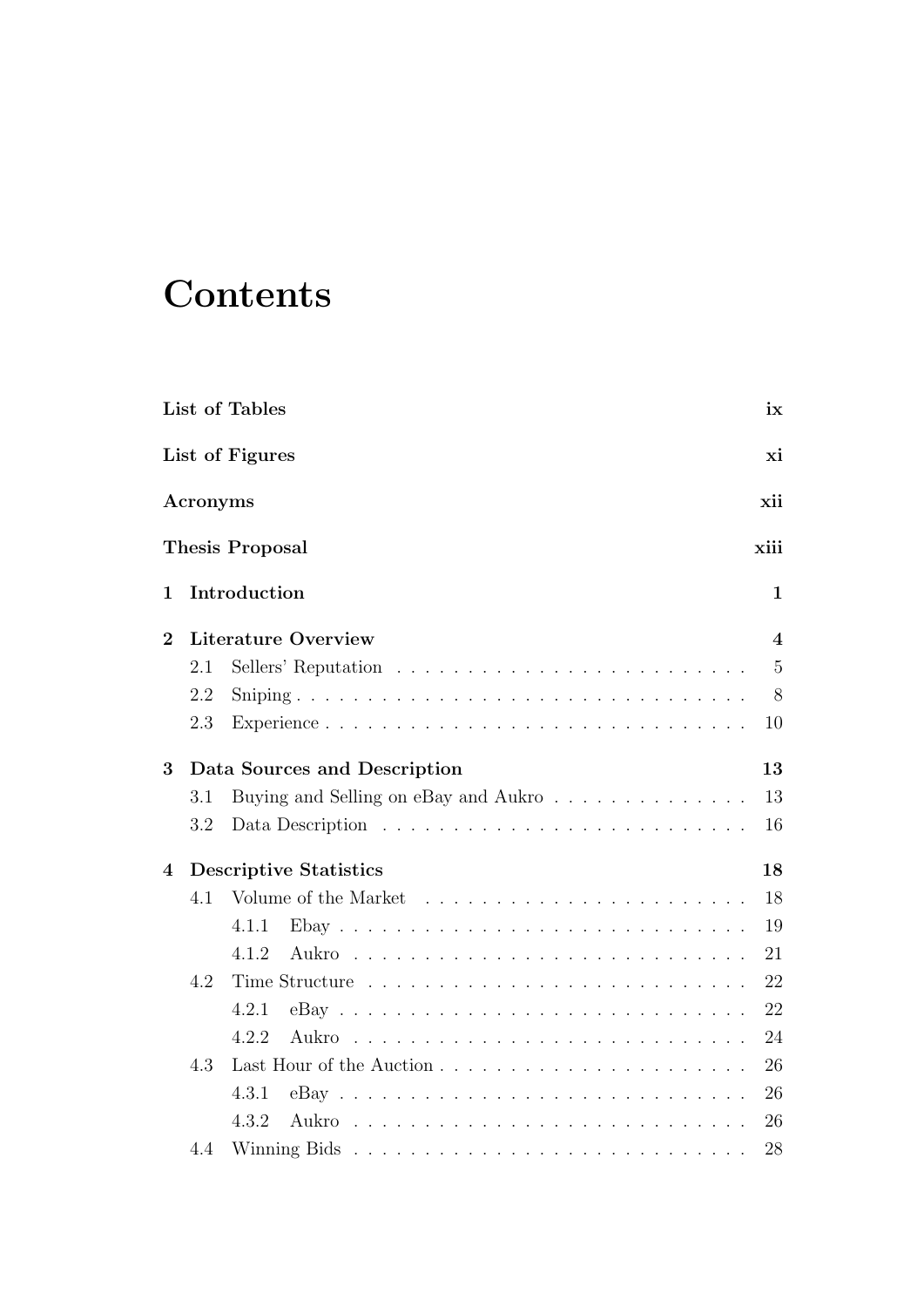|   |     | 4.4.1                                                                           |  |  |  | 28 |
|---|-----|---------------------------------------------------------------------------------|--|--|--|----|
|   |     | 4.4.2                                                                           |  |  |  | 28 |
|   |     | 4.4.3                                                                           |  |  |  | 30 |
|   |     | 4.4.4                                                                           |  |  |  | 31 |
|   |     | 4.4.5                                                                           |  |  |  | 33 |
|   | 4.5 |                                                                                 |  |  |  | 35 |
|   |     | 4.5.1                                                                           |  |  |  | 35 |
|   |     | 4.5.2                                                                           |  |  |  | 36 |
|   | 4.6 |                                                                                 |  |  |  | 37 |
|   |     | 4.6.1                                                                           |  |  |  | 38 |
|   |     | 4.6.2                                                                           |  |  |  | 38 |
|   | 4.7 |                                                                                 |  |  |  | 39 |
|   |     | 4.7.1                                                                           |  |  |  | 39 |
|   |     | 4.7.2                                                                           |  |  |  | 39 |
| 5 |     | <b>Impact of Auction Parameters on Final Price</b>                              |  |  |  | 42 |
|   | 5.1 | Variables                                                                       |  |  |  | 43 |
|   |     | 5.1.1                                                                           |  |  |  | 43 |
|   |     | 5.1.2                                                                           |  |  |  | 47 |
|   | 5.2 |                                                                                 |  |  |  | 49 |
|   |     | 5.2.1                                                                           |  |  |  | 49 |
|   |     | 5.2.2                                                                           |  |  |  | 55 |
|   |     | 5.2.3                                                                           |  |  |  | 60 |
|   | 5.3 |                                                                                 |  |  |  | 62 |
|   | 5.4 |                                                                                 |  |  |  | 64 |
|   |     | 5.4.1                                                                           |  |  |  | 64 |
|   |     | 5.4.2                                                                           |  |  |  | 65 |
|   |     | 5.4.3                                                                           |  |  |  | 65 |
|   |     | Probability of successful auction $\ldots \ldots \ldots \ldots \ldots$<br>5.4.4 |  |  |  | 66 |
|   |     |                                                                                 |  |  |  |    |
| 6 |     | Late Bidding                                                                    |  |  |  | 67 |
|   | 6.1 |                                                                                 |  |  |  | 68 |
|   | 6.2 |                                                                                 |  |  |  | 69 |
|   |     | 6.2.1                                                                           |  |  |  | 71 |
|   | 6.3 | What Affects the Likelihood of Sniping?                                         |  |  |  | 73 |
|   |     | Variables<br>6.3.1                                                              |  |  |  | 75 |
|   |     | 6.3.2                                                                           |  |  |  | 77 |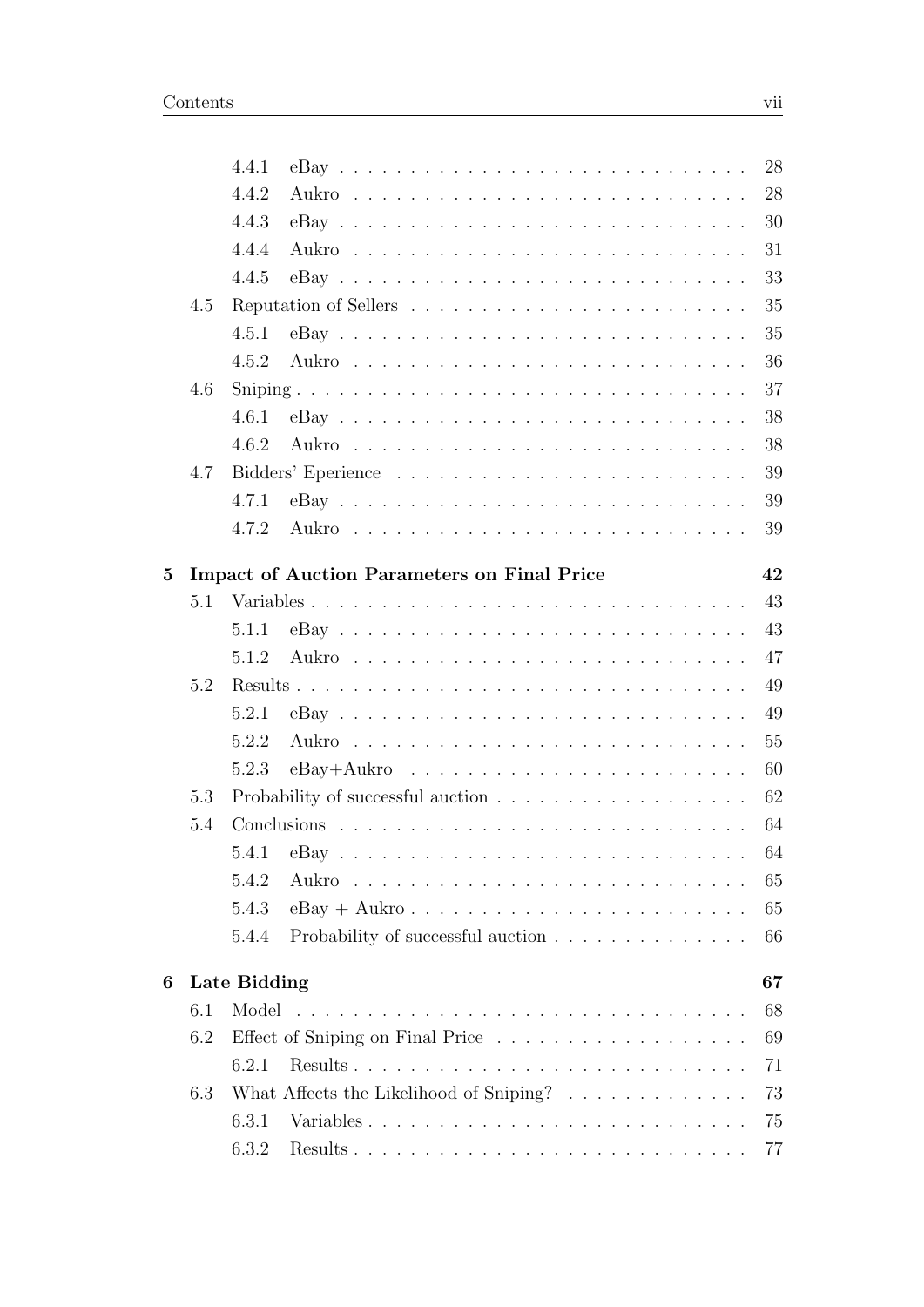|     | 7 Bidder's Experience                               | 81 |
|-----|-----------------------------------------------------|----|
| 7.1 |                                                     |    |
|     | 7.2 Effect of Winner's Experience on Final Price 82 |    |
|     | 7.2.1                                               |    |
|     | 7.3 Level of Experince of Bid Leader 84             |    |
|     |                                                     |    |
|     | 8 Conclusion                                        | 87 |
|     | <b>Bibliography</b>                                 | 93 |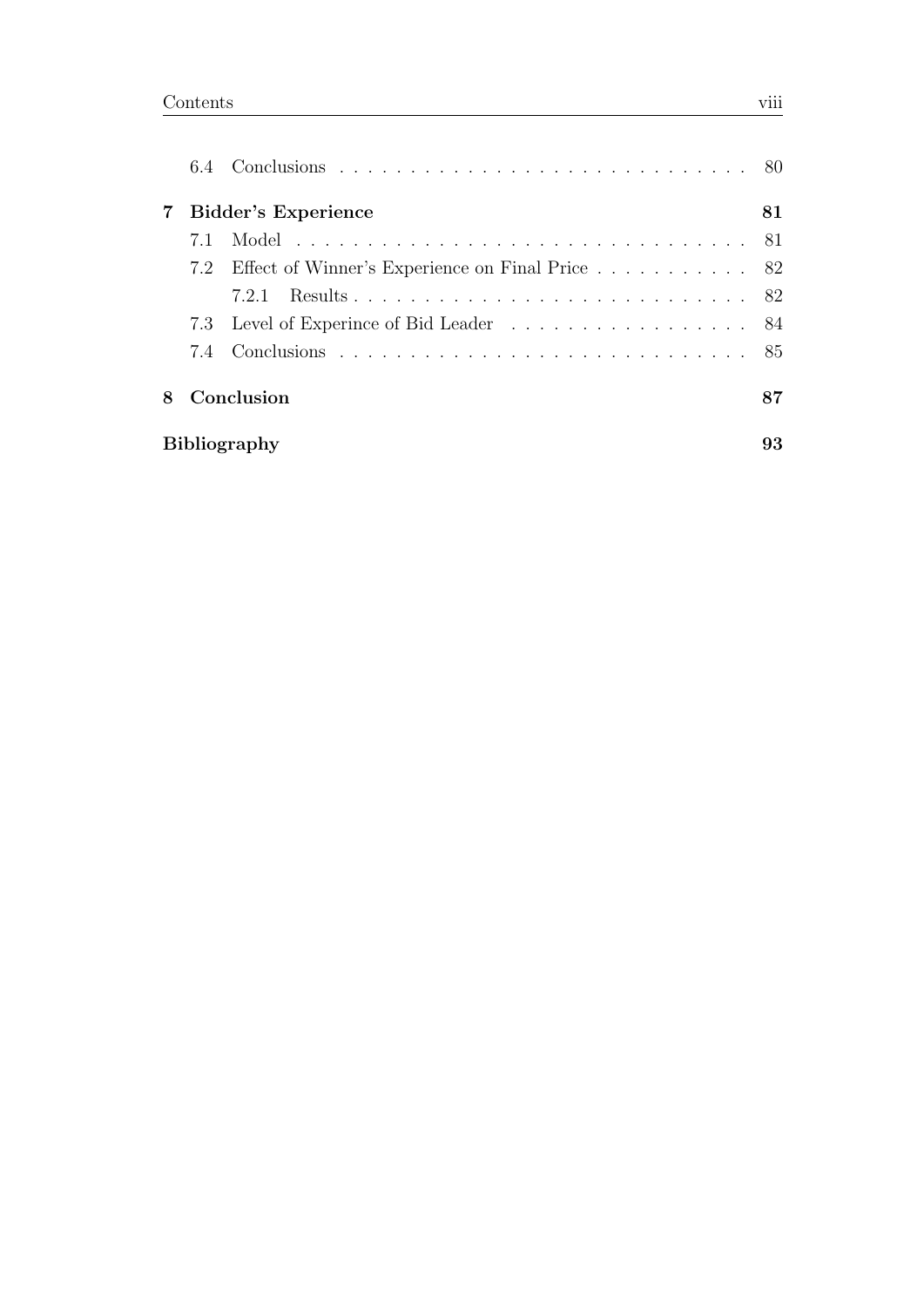# <span id="page-8-0"></span>List of Tables

| 2.1     | Sellers' Reputation Literature Overview                            | $\overline{7}$ |
|---------|--------------------------------------------------------------------|----------------|
| 2.2     |                                                                    | 10             |
| $2.3\,$ | Bidders' Experience Literature Overview                            | 12             |
| 4.1     | Market Volume - eBay vs. Aukro                                     | 19             |
| 4.2     | eBay: Number of Bidders per Auction                                | 19             |
| 4.3     | eBay: Number of Bids per Auction                                   | 20             |
| 4.4     | Aukro: Number of Bidders per Auction                               | 21             |
| 4.5     |                                                                    | 23             |
| 4.6     |                                                                    | 25             |
| 4.7     | eBay: Timing of Winning Bids                                       | 28             |
| 4.8     | Aukro: Timing of Winning Bids                                      | $28\,$         |
| 4.9     | eBay: Bidders' Feedback Rating Score                               | 30             |
| 4.10    | eBay: Winners' Feedback Rating Score                               | $30\,$         |
|         | 4.11 Aukro: Bidders' Feedback Rating Score                         | 31             |
|         | 4.12 Aukro: Winners' Feedback Rating Score                         | $32\,$         |
|         | 4.13 eBay: Number of Bids per Bidder                               | $33\,$         |
|         | 4.14 eBay: Number of Bids per Winner                               | 33             |
|         | 4.15 eBay: Sellers' Feedback Rating Score                          | $35\,$         |
|         | 4.16 Aukro: Sellers' Feedback Rating Score                         | 36             |
|         | 4.17 eBay: Snipers - Proportion among Winning Bids, among Last     |                |
|         |                                                                    | $38\,$         |
|         | 4.18 eBay: "Simple" Snipers - Proportion among Winning Bids, among |                |
|         |                                                                    | 38             |
|         | 4.19 Aukro: Snipers - Proportion among Winning Bids, among Last    |                |
|         |                                                                    | 39             |
| 5.1     | eBay: Determinants of Final Price 1                                | 50             |
| 5.2     | eBay: Determinants of Final Price 2<br>.                           | 51             |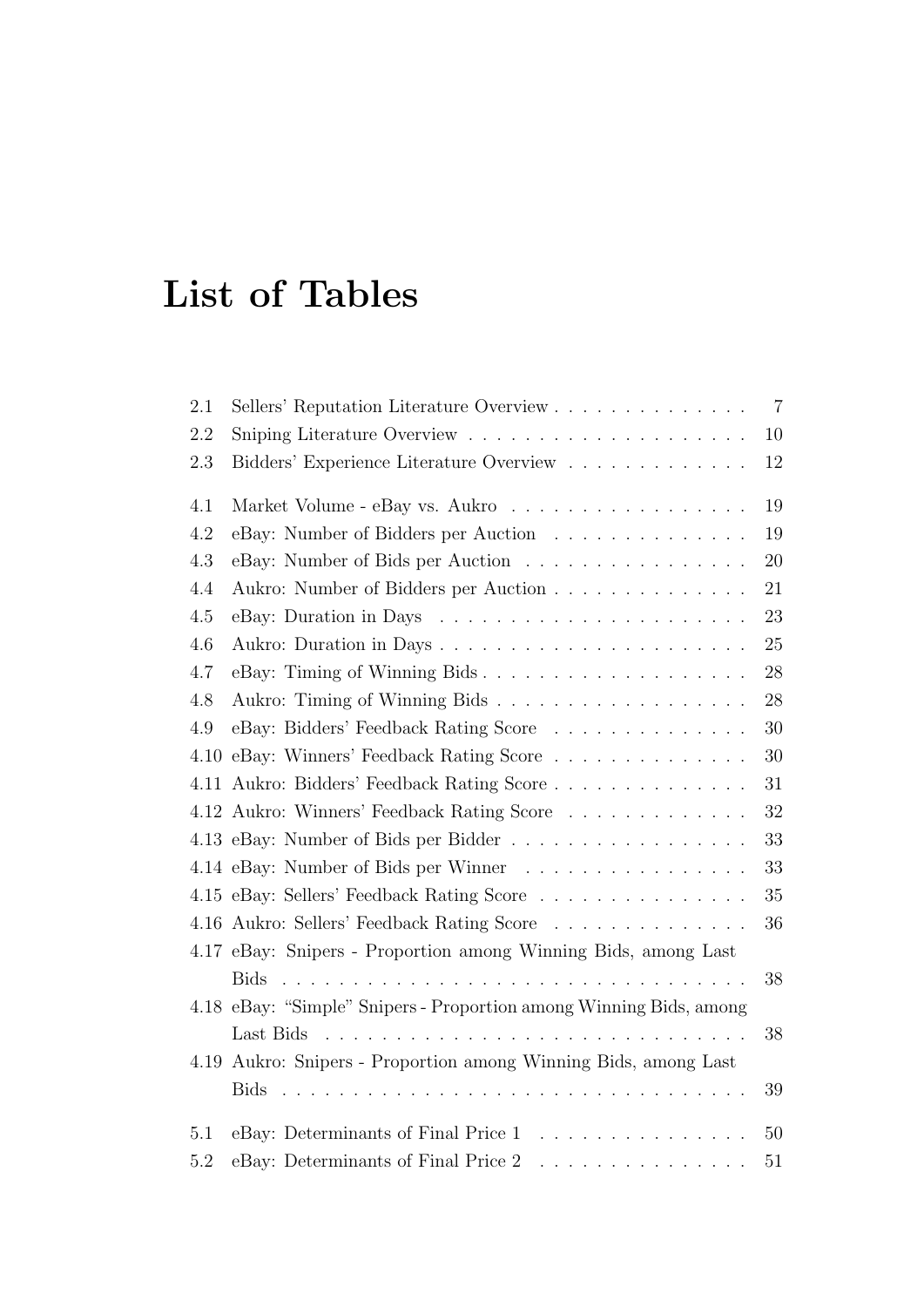| 5.3 | eBay: Determinants of Final Price 3                                 | 52 |
|-----|---------------------------------------------------------------------|----|
| 5.4 | Aukro: Determinants of Final Price $1\,$                            | 56 |
| 5.5 | Aukro: Determinants of Final Price 2                                | 57 |
| 5.6 | Aukro: Determinants of Final Price 3                                | 58 |
| 5.7 | $eBay + Aukro: Determinants of Final Price \dots \dots \dots \dots$ | 61 |
| 5.8 | eBay+Aukro: Probability of Sale                                     | 63 |
| 6.1 | eBay: Impact of Sniping on Final Price                              | 72 |
| 6.2 | Aukro: Impact of Sniping on Final Price                             | 74 |
| 6.3 | eBay: Probit Model - Probability of Sniping 1                       | 78 |
| 6.4 | eBay: Probit Model - Probability of Sniping 2 78                    |    |
| 6.5 | Aukro: Probit Model - Probability of Sniping 1                      | 79 |
| 6.6 | Aukro: Probit Model - Probability of Sniping 2                      | 79 |
| 7.1 | eBay: Effect of Winner's Experience on Final Price 83               |    |
| 7.2 | Aukro: Effect of Winner's Experience on Final Price                 | 84 |
| 7.3 |                                                                     | 85 |
| 7.4 |                                                                     |    |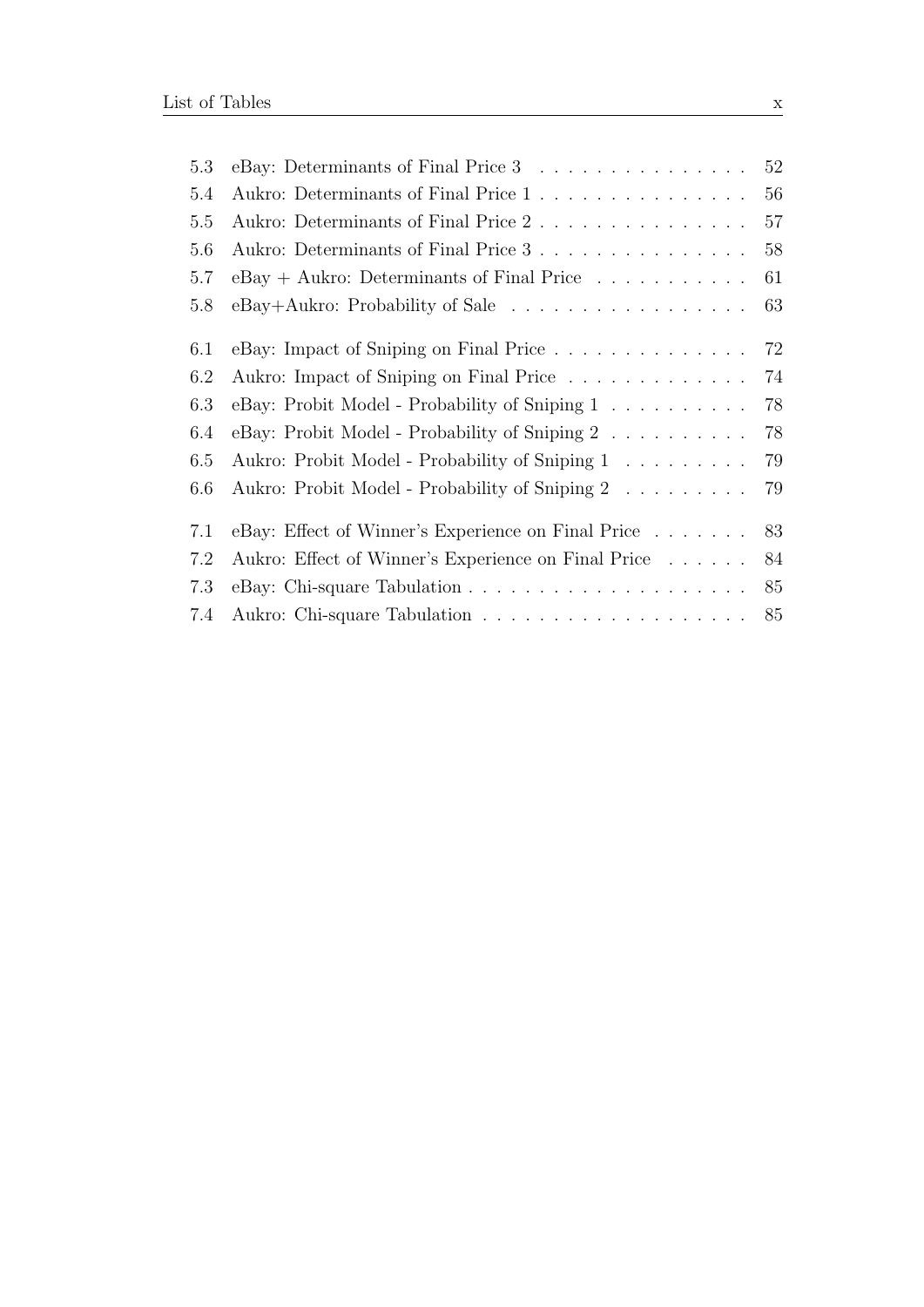# <span id="page-10-0"></span>List of Figures

| 4.1     | eBay: Number of Bidders per Auction                                      | 19 |
|---------|--------------------------------------------------------------------------|----|
| 4.2     | eBay: Number of Bids per Auction                                         | 20 |
| $4.3\,$ | Aukro: Number of Bidders per Auction                                     | 21 |
| 4.4     |                                                                          | 22 |
| 4.5     | eBay: Distribution of Auction Ends                                       | 23 |
| 4.6     |                                                                          | 24 |
| 4.7     | Aukro: Distribution of Auctoin Ends                                      | 25 |
| 4.8     | eBay: Concentration Ratio of Bids                                        | 26 |
| 4.9     | eBay: Timing of Bids in 7-days Auctions                                  | 27 |
| 4.10    | Aukro: Concentration Ratio of Bids                                       | 27 |
|         | 4.11 eBay: Concentration Ratio of Last Bids                              | 29 |
|         | 4.12 eBay: Concentration Ratio of Winning Bids                           | 29 |
|         | 4.13 Aukro: Concentration Ratio of Winning Bids                          | 30 |
|         | 4.14 eBay: Cumulative Distribution Function of Bidders' Rating Points    | 31 |
|         | 4.15 eBay: Cumulative Distribution Function of Winners' Rating Points 32 |    |
|         | 4.16 Aukro: Cumulative Distribution Function of Bidders' Rating          |    |
|         |                                                                          | 32 |
|         | 4.17 Aukro: Cumulative Distribution Function of Winners' Rating          |    |
|         |                                                                          | 33 |
|         | 4.18 eBay: Number of Bids Placed by Bidder                               | 34 |
|         | 4.19 eBay: Number of Bids Placed by Winner                               | 34 |
|         | 4.20 eBay: Cumulative Distribution Function of Sellers' Rating Points    | 36 |
|         | 4.21 Aukro: Cumulative Distribution Function of Sellers' Rating Points   | 37 |
|         | 4.22 eBay: Scatter Plot of Bidders' Rating and Number of Bids            | 40 |
|         | 4.23 eBay: Scatter Plot of Bidders' Rating and Concentration Ratio       | 40 |
|         | 4.24 Aukro: Scatter Plot of Bidders' Rating and Concentration Ratio      | 41 |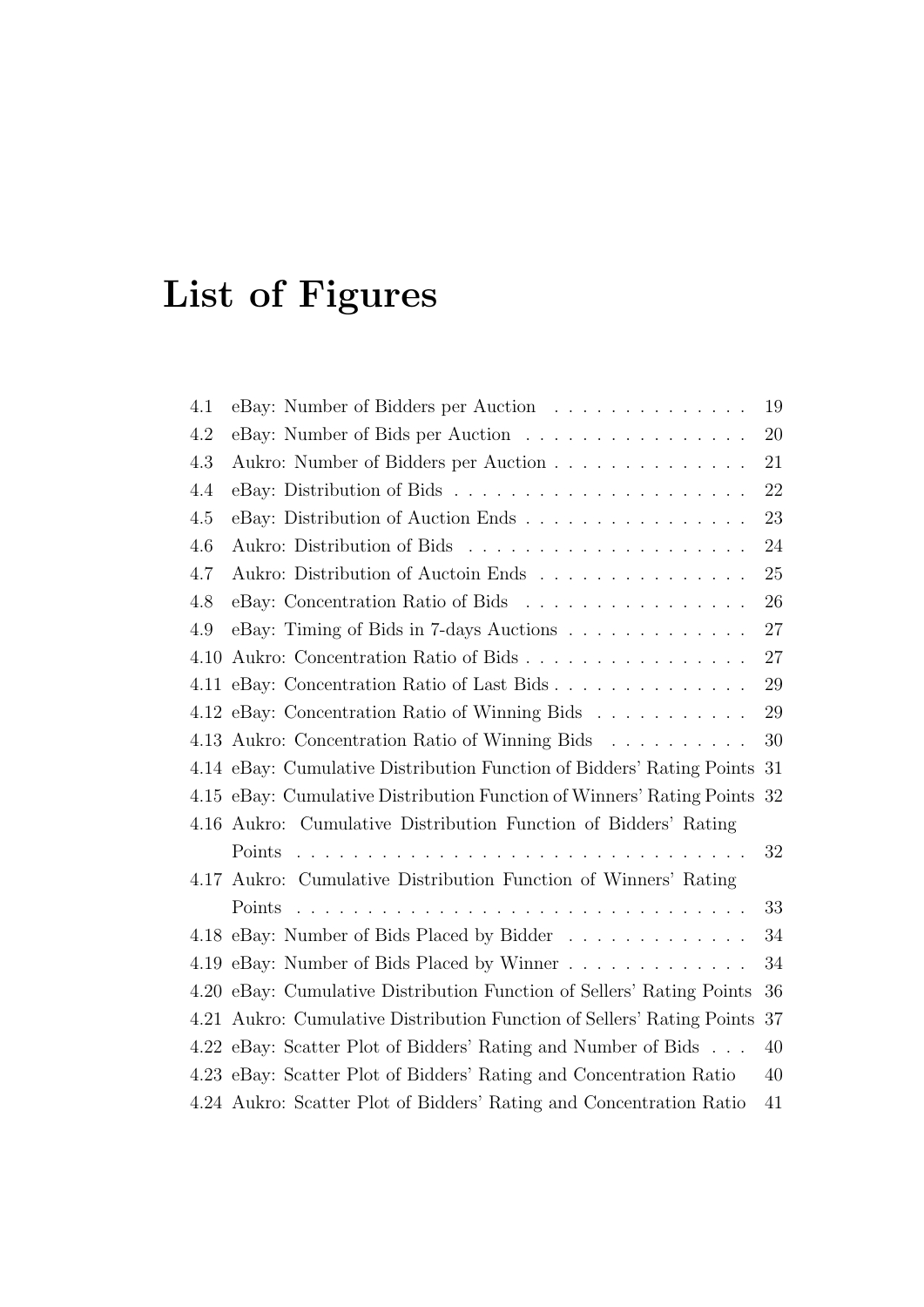# <span id="page-11-0"></span>Acronyms

- CV Common value
- PV Private value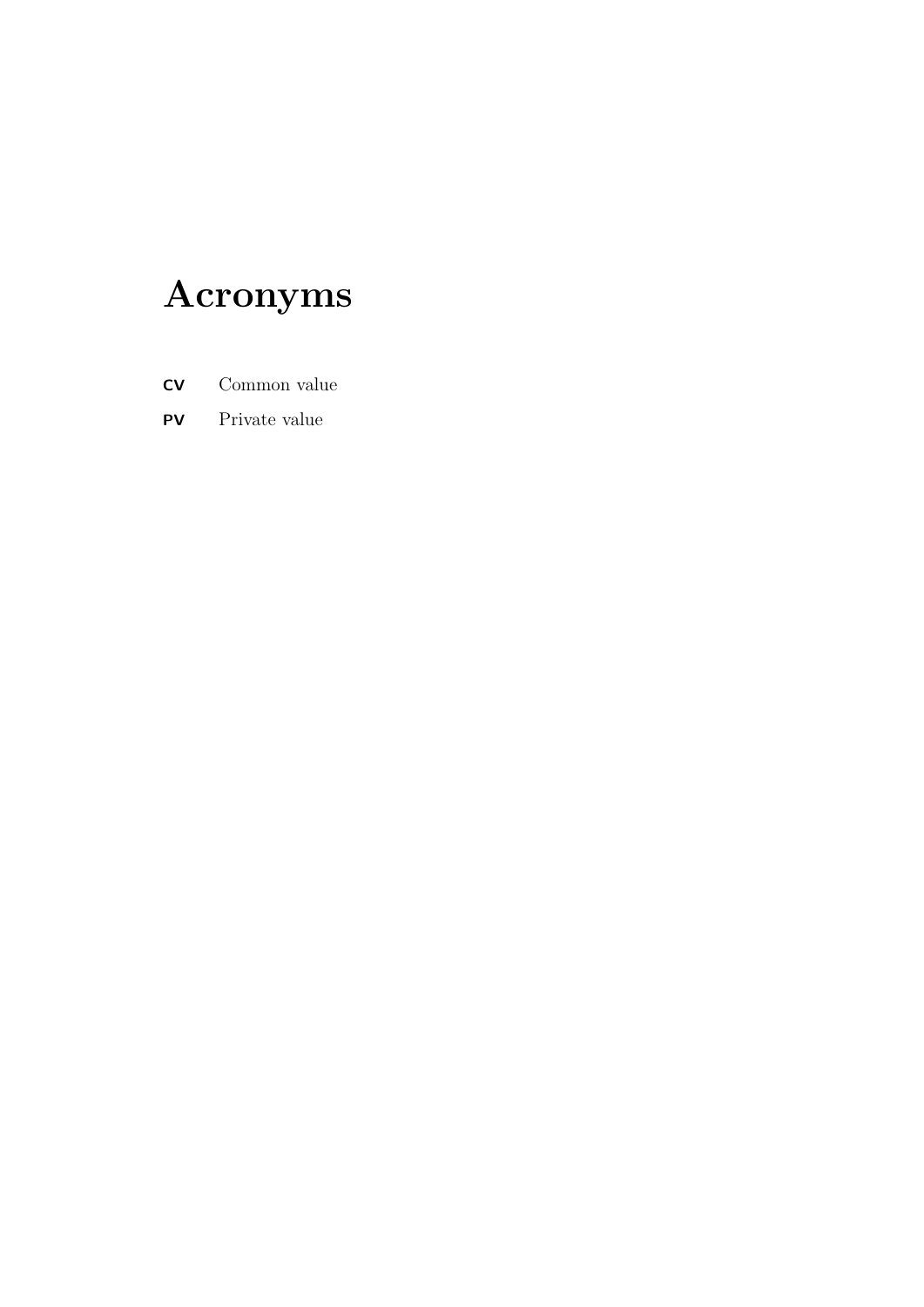### <span id="page-12-0"></span>Bachelor Thesis Proposal

| Author     | Barbora Máková                                                              |
|------------|-----------------------------------------------------------------------------|
| Supervisor | PhDr. Martin Gregor Ph.D.                                                   |
|            | <b>Proposed topic</b> Price Determinants and Bidding Strategies in Internet |
|            | Auctions                                                                    |

The Bachelor's thesis will be concerned with Auction Theory, with particular focus on online auctions on server Aukro.cz.

At the beginning, a description of the auction system on Aukro.cz will be given. The aim of the second part will be to analyse the bidding strategies in such online auctions - to classify these strategies, to try to find a common pattern of behaviour on Aukro.cz and to detect potential bidders' frauds during auctions. In the third part, the effect of the specific elements of the auctions (such as reputation of a seller) on final price will be examined.

The dataset will be obtained directly from Aukro.cz as the history of bids is available for 60 days after the end of the auction. A special script will be used for the data download.

#### Core bibliography

- 1. Houser, D. & J. Wooders (2006): "Reputation in auctions: Theory, and evidence from eBay." Journal of Economics and Management Strategy vol. 15: pp. 252–369.
- 2. Lucking-Reiley, J. (2000): "Auctions on the Internet: What's Being Auctioned, and How?." Journal of Industrial Economics vol. 48: pp. 227–252.
- 3. Melnik, M. I. & J. Alm (2002): "Does a seller's eCommerce reputation matter? Evidence from eBay auctions." Journal of Industrial Economicsl vol. 50: pp. 337– 349.
- 4. Shah, H. S., N. R. Joshi & P. R. Wurman (2002): "Mining for bidding strategies on eBay." 4th WEBKDD Web Mining Usage Patterns and User Profiles: pp. 16–30.
- 5. Klemperer, P., (2004): "Auctions: theory and practice." Princeton University Press.
- 6. Krishna, V., (2010): "Auction theory." Burlington, MA [US] : Elsevier.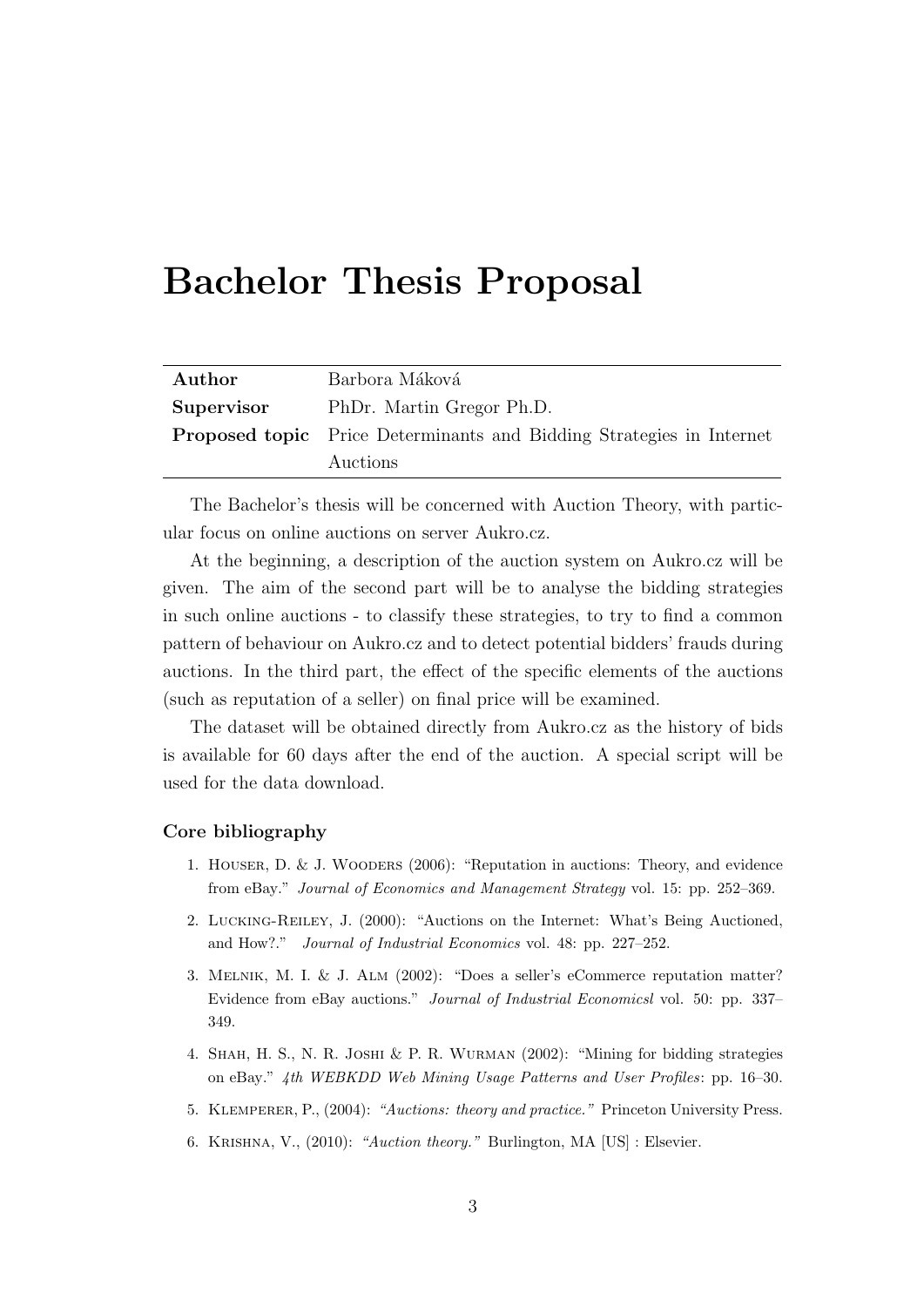7. MENEZES, F. M. & P. K.MONTEIRO, (2005): "An introduction to auction theory.". Oxford, GB : Oxford University Press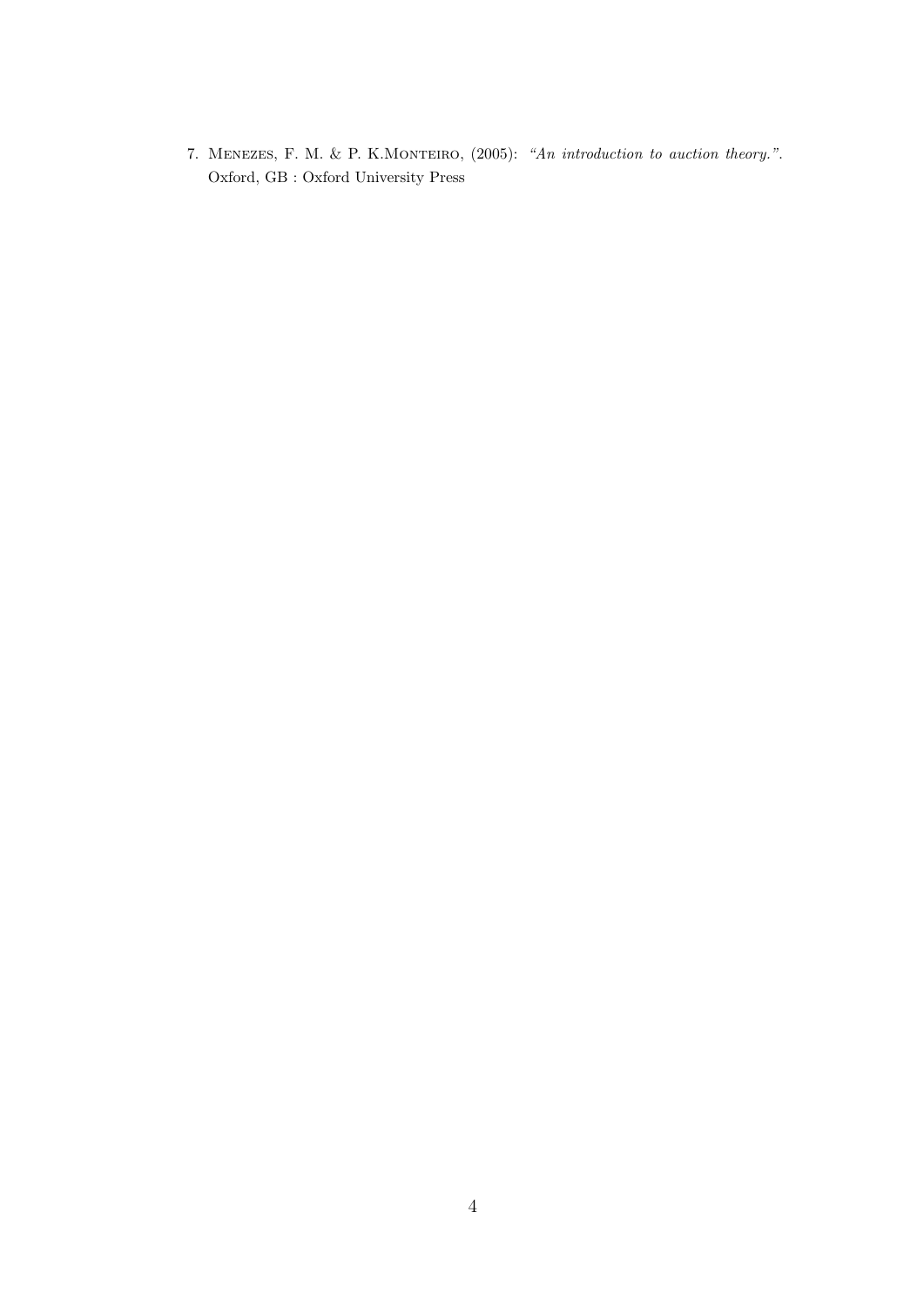## Teze bakalářské práce

| Autor         | Barbora Máková                                                        |
|---------------|-----------------------------------------------------------------------|
| Vedoucí práce | PhDr. Martin Gregor Ph.D.                                             |
|               | Navrhované téma Analýza cenových determinantů a strategií dražitelů v |
|               | online aukcích                                                        |

Bakalářská práce se bude týkat teorie aukcí, konkrétně se zaměří na online aukce na serveru Aukro.cz.

V úvodu bude popsán systém fungování aukcí na serveru Aukro.cz. Cílem druhé části bude analýza strategie dražitelů během online aukcí. Bude zjištěno, jaké strategie jsou u dražitelů na Aukro.cz běžné a zda lze vypozorovat nějaké podvodné chování. Ve třetí části se bude zkoumat vliv určitých faktorů (například reputace prodávajícího) na výslednou cenu.

Data vychází ze serveru Aukro.cz, kde jsou historie příhozů k jednotlivým aukcím veřejně přístupné po dobu 60 dnů po ukončení aukce. Data budou stažena pomocí speciálního programu.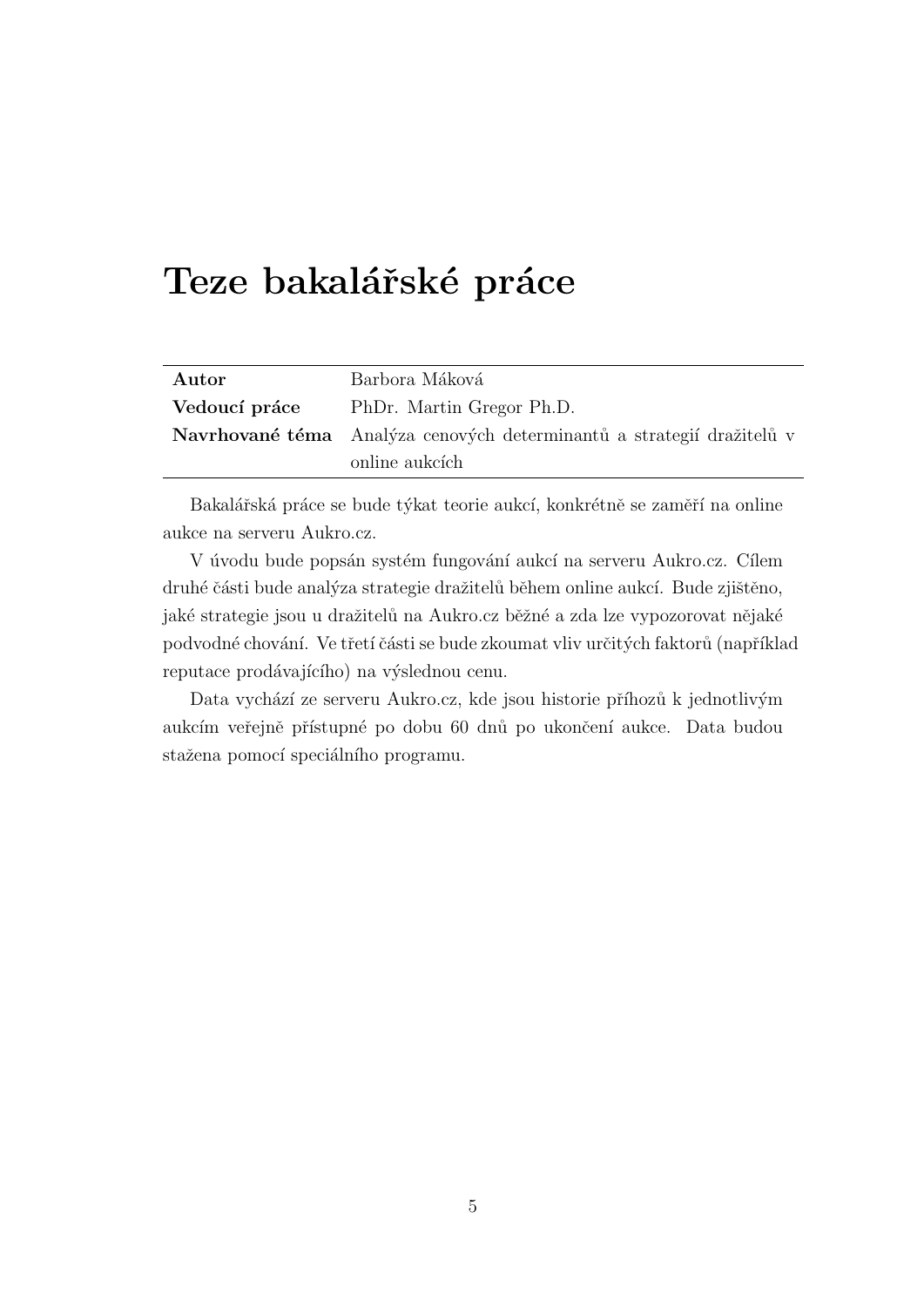## <span id="page-15-0"></span>Chapter 1

### Introduction

Auctions are an important part of economic life. They have been used as a market allocation mechanism for thousands of years. The first records about auctions were written down in the ancient world - in Babylonia, Greece, the Roman Empire, China, and Japan [\(Cassady](#page-104-1) [1980\)](#page-104-1). Herodotus recorded an auction of women in wedding years to be held 500 B.C. in Babylon [\(Cary](#page-104-2) [et al.](#page-104-2) [1904\)](#page-104-2). In the Roman Empire, auctions were also quite frequent, and the Romans used them in a financial distress to sell their property and to repay their debts. It is said that even Marcus Aurelius used an auction system to sell the royal furniture, in order to cover a state deficit [\(Frank](#page-105-0) [1940\)](#page-105-0). In 193 A.D., the whole Roman Empire was placed in an auction after the murder of the emperor by Praetorian Guard, and the winner of the auction, Didius Julianus, became the new sovereign of the empire [\(Durant](#page-105-1) [1944\)](#page-105-1).

The range of items sold at auctions widened in the 20th century. Auctions are used for selling different types of goods, such as commodities with many close substitutes (livestock), rare and uncommon things (antiques, pieces of art, diamonds), and financial assets (government bonds). The only common factor for all these items is the need to appoint individual prices [\(Milgrom](#page-106-0) [1987\)](#page-106-0). Despite the widespread use of auctions in the past, sold items belonged to specific areas, and most of these items were quite expensive. Therefore, the number of bidders was limited, and bidders were usually professionals. Such limitations decreased the effectiveness of empirical studies in the auction theory field.

The boom of auctions occurred after the birth of internet auctions in 1995, when also eBay was established. On-line auctions nowadays attract many people thanks to very low costs of bidding at an auction and running an auction,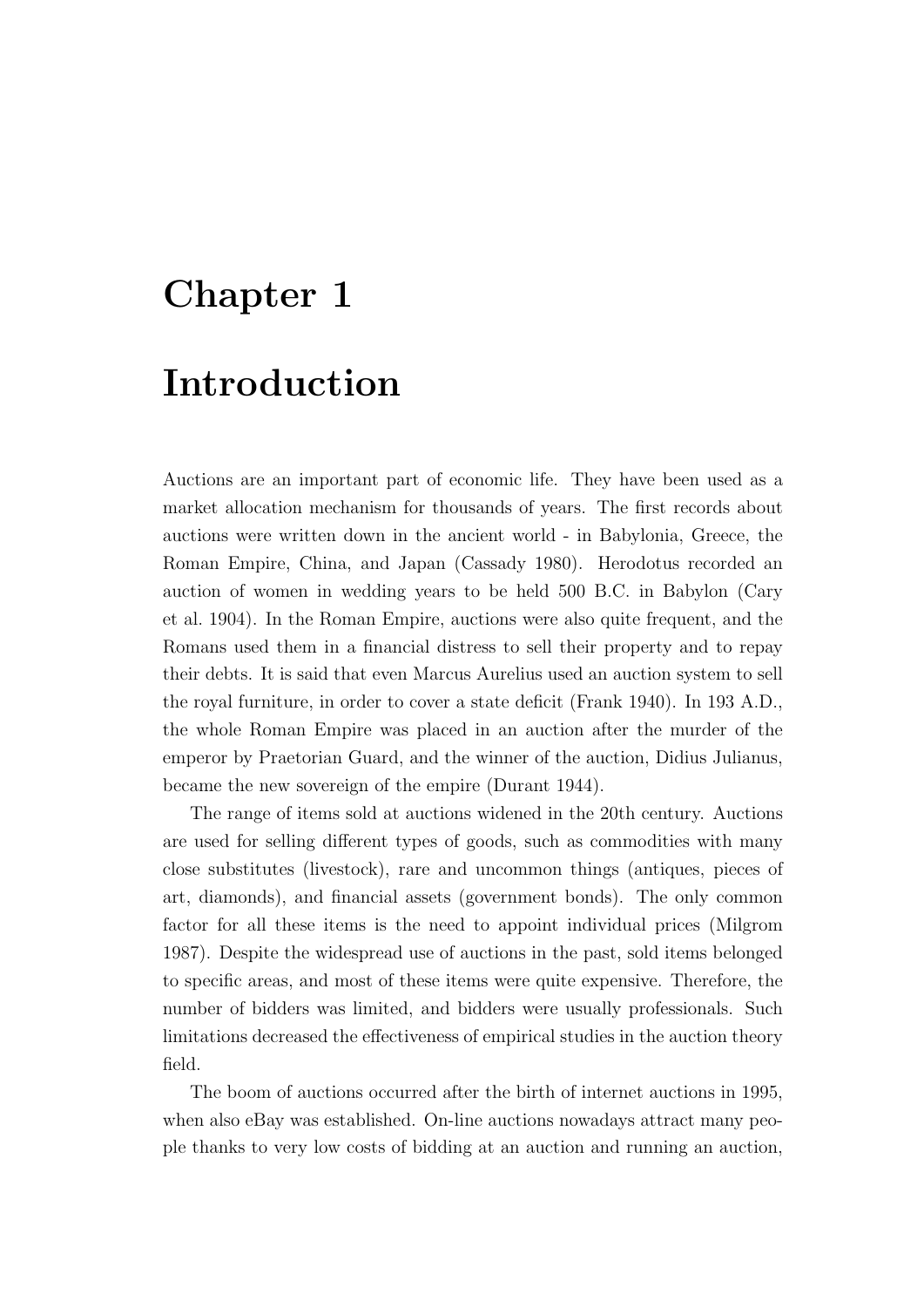the variety of listed items (nearly everything can be bought at internet auctions in contrast to local markets, where the supply of goods is often very limited), and the liquidity of market for specialized categories. Further, some people consider on-line auctions as a source of enjoyment; they are interested in improving their strategies and sharing their experience with other users.

The number of transactions made through on-line auction portals (especially eBay), and the public availability of details of auctions have created a large source for empirical studies of auctions, and enabled empirical verification and extension of the theories made in the 20th century. The proxy bidding system (also called automatic bidding system) used by eBay and Aukro makes these on-line auctions resemble the second-price sealed-bid auction<sup>[1](#page-16-0)</sup> [\(Lucking-](#page-106-1)[Reiley](#page-106-1) [2000\)](#page-106-1).

One of the most famous and largest on-line marketplaces in the world is eBay, operating in more than 20 countries. The most recent data show that the revenues of eBay for the year 2011 were \$11.7 billion, which means a 27% increase compared to 2010. The growth of marketplace business in 2011 was caused mainly by an increase in buying and selling activities on eBay's web sites, and acquisitions. The marketplace business created revenue of \$6.6 billion. The number of active users has been rising, reaching 100.4 million at the end of 2011. The total value of goods sold on eBay was \$68.6 billion.[2](#page-16-1)

The most popular internet auction portal in the Czech Republic is Aukro, established in 2003. The number of users at the beginning of 2012 climbed to 2.5 million, and the amount of traded goods on Aukro has been increasing as well. In the first half of 2011, there were 6.[3](#page-16-2) millions of items sold.<sup>3</sup>

The dataset of this experiment contains details about 7054 auctions with 209449 bids from eBay and 2223 auctions with 8779 bids from Aukro. We use the data to perform an econometrical analysis. The most interesting topics about internet auctions deal with asymmetric information using the reputation system and late bidding. These themes are well documented in the economic literature. We will provide a support of some claims through several regressions in this study. Specifically, we focus on three aspects: price creation, sniping and effect of the bidders' experience. Further, as far as we know, this is the

<span id="page-16-0"></span><sup>&</sup>lt;sup>1</sup>In the proxy bidding system, bidders fill in their maximum willingness to pay and the system bids for them automatically. More detailed information about the system will be provided in the later sections.

<span id="page-16-2"></span><span id="page-16-1"></span><sup>2</sup> eBay's 2011 Financial Release (http://investor.ebayinc.com/)

<sup>3</sup>Aukro's Press Releases (http://media.aukro.cz/cs/pr/190055/na-aukru-se-za-prvnipololeti-prodalo-6-3-mil-produktu, http://media.aukro.cz/cs/pr/201937/pocet-uzivatelu-naaukru-roste-v-patek-13-se-registroval-2-5milionty-uzivatel)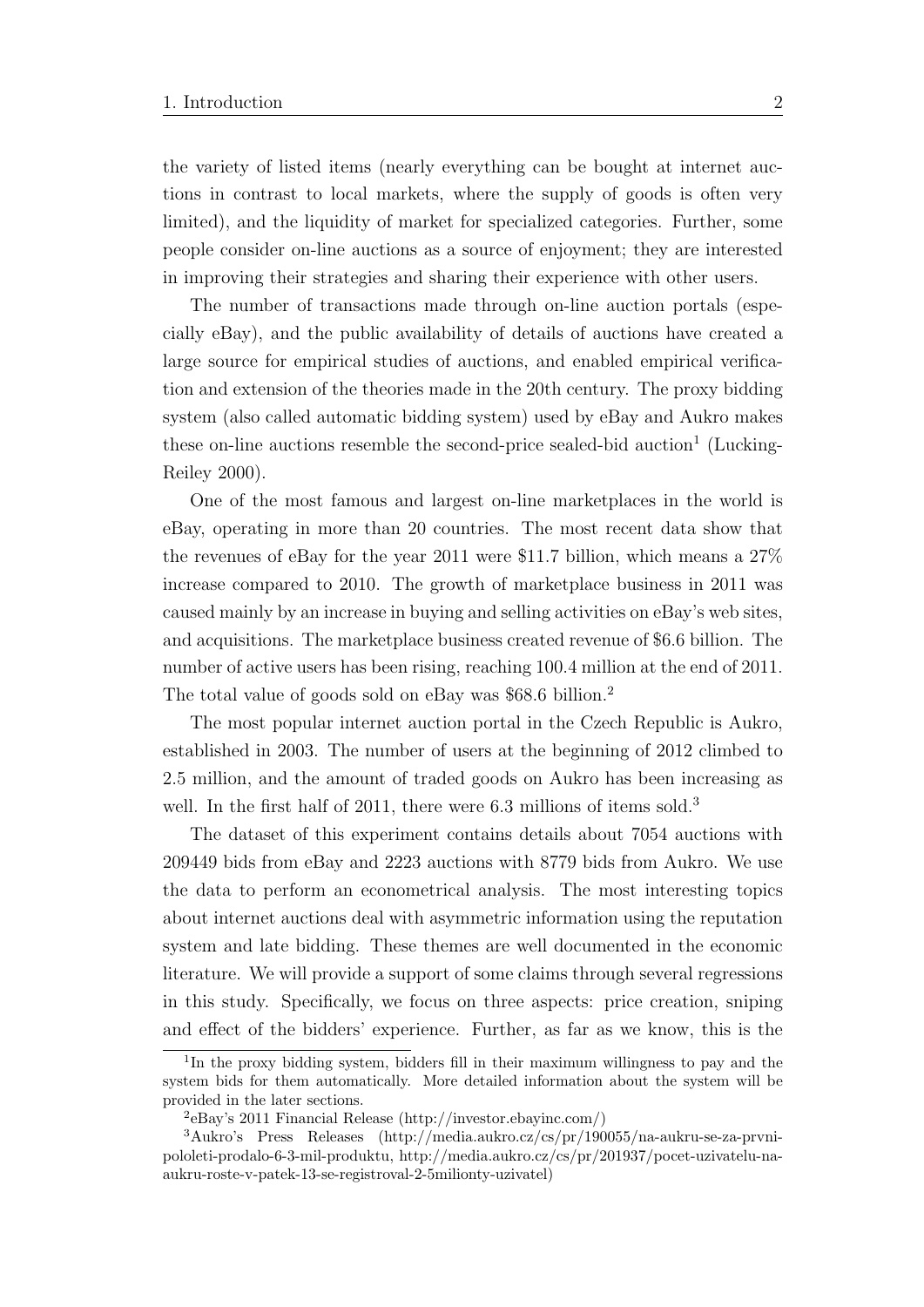first paper analyzing data obtained from two auctions portals, which provides us an opportunity to describe and discuss the observed differences between the two auction portals.

We find out that the seller's rating has a significant impact on the final price in auctions of used items on both eBay and Aukro; the final price of used items decreases with the auction length on eBay; the bidders' experience has a positive effect on the probability of snipping on eBay; more experienced bidders win auctions with a lower final price on both eBay and Aukro.

This paper is organized as follows: Chapter 2 presents an overview of fundamental literature regarding the main topics of our analysis, and Chapter 3 describes the principles of buying and selling on eBay and Aukro and the dataset. Chapter 4 shows descriptive statistics. Chapters 5-7 are devoted to the econometric analysis, and finally, Chapter 8 concludes the work.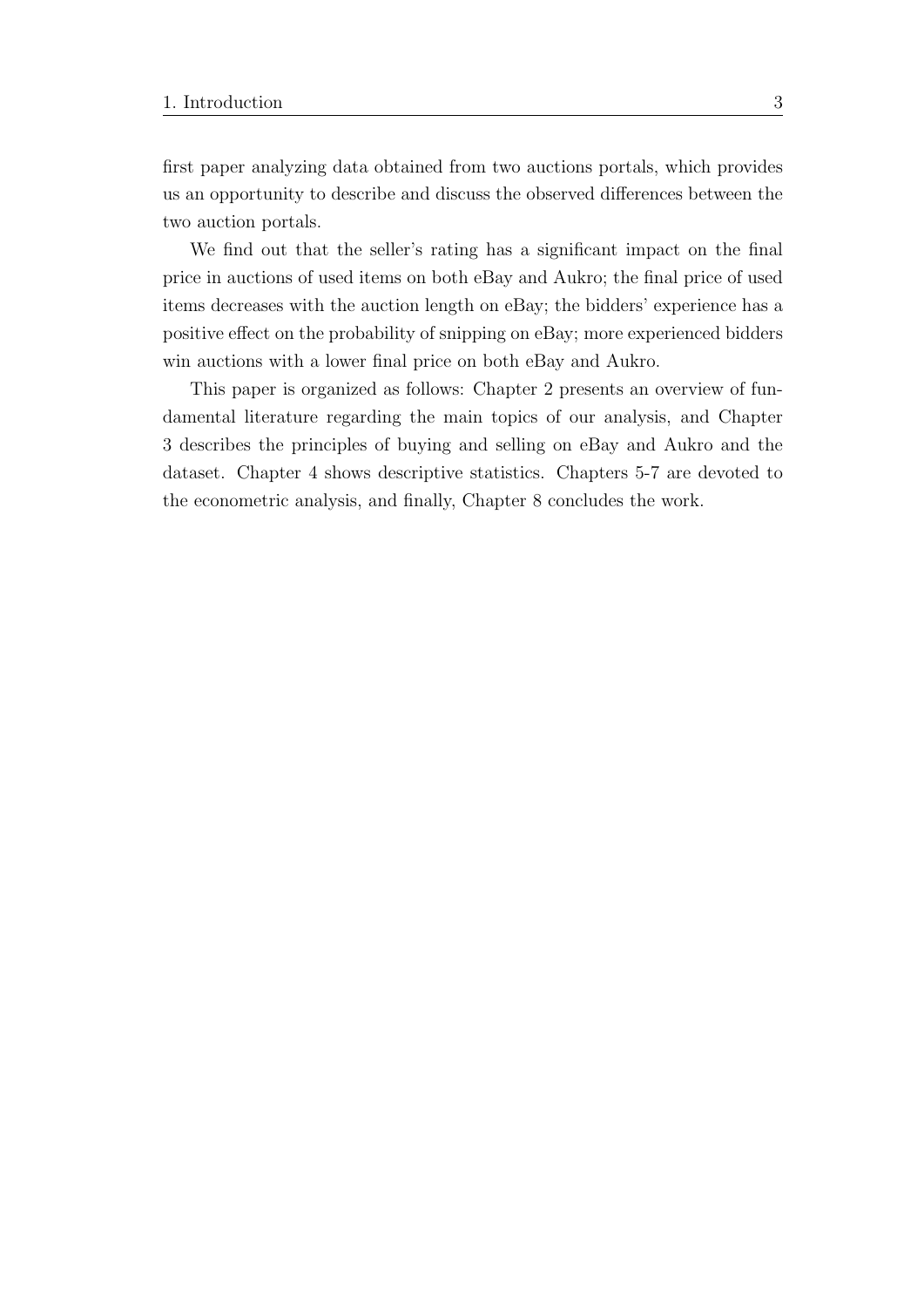## <span id="page-18-0"></span>Chapter 2

### Literature Overview

This section summarizes some important phenomena that have been shown to occure in on-line auctions. Although some of these papers were published before the on-line auctions heyday, their results are still applicable. We will use these studies to determine the base variables in our econometric analysis.

Despite the on-line auction boom at the end of 20th century, auction literature streches back to 1960s. The second-price sealed-bid auction was first described by [Vickrey](#page-107-0) [\(1961\)](#page-107-0), a pioneer in analysing auctions as games of incomplete information; hence, the second-price sealed-bid auction is sometimes called also the Vickrey auction. [Vickrey](#page-107-0) [\(1961\)](#page-107-0) introduces an auction model with independent private values, where bidders submit their bids without the knowledge of bids placed by the other bidders. A bidder's dominant strategy in the Vickrey auction is to always bid her true value.<sup>[4](#page-18-1)</sup> The explanation of the truth telling as a dominant strategy is very intuitive. Let us have a bidder 1 with a value  $v_1$ . She has three options for bidding:  $b_1 < v_1, b_1 = v_1$  and  $b_1 > v_1$ . Denote b the highest bid among the bids of players  $2, ..., n$ . If the bidder 1 bids  $b_1 < v_1$  and  $b_1 > b$ , she wins the auction, as she would have won with a bid equal to  $v_1$ . But if the bidder 1 bids  $b_1 < v_1$  and  $b_1 < b < v_1$ , she loses the auction, and she would have won if she placed a bid equal to  $v_1$ , gaining expected profit  $v_1 - b$ . So the bidder 1 does not profit from bidding less than her true value, and she can possibly lose. If the bidder 1 bids  $b_1 > v_1$ and  $b > b_1$ , she loses the auction as she would have lost with a bid equal to her valuation. But if she bids  $b_1 > v_1$  and  $v_1 < b < b_1$ , she wins the auction and pays more than her true value; she loses  $b - v_1$ . Hence, the bidder 1 does not profit by bidding more than her true value, and she can possibly lose. The

<span id="page-18-1"></span><sup>&</sup>lt;sup>4</sup>The dominant strategy for bidder i is a strategy  $b_i$  maximizing bidder i's expected profit for any strategies of the other players.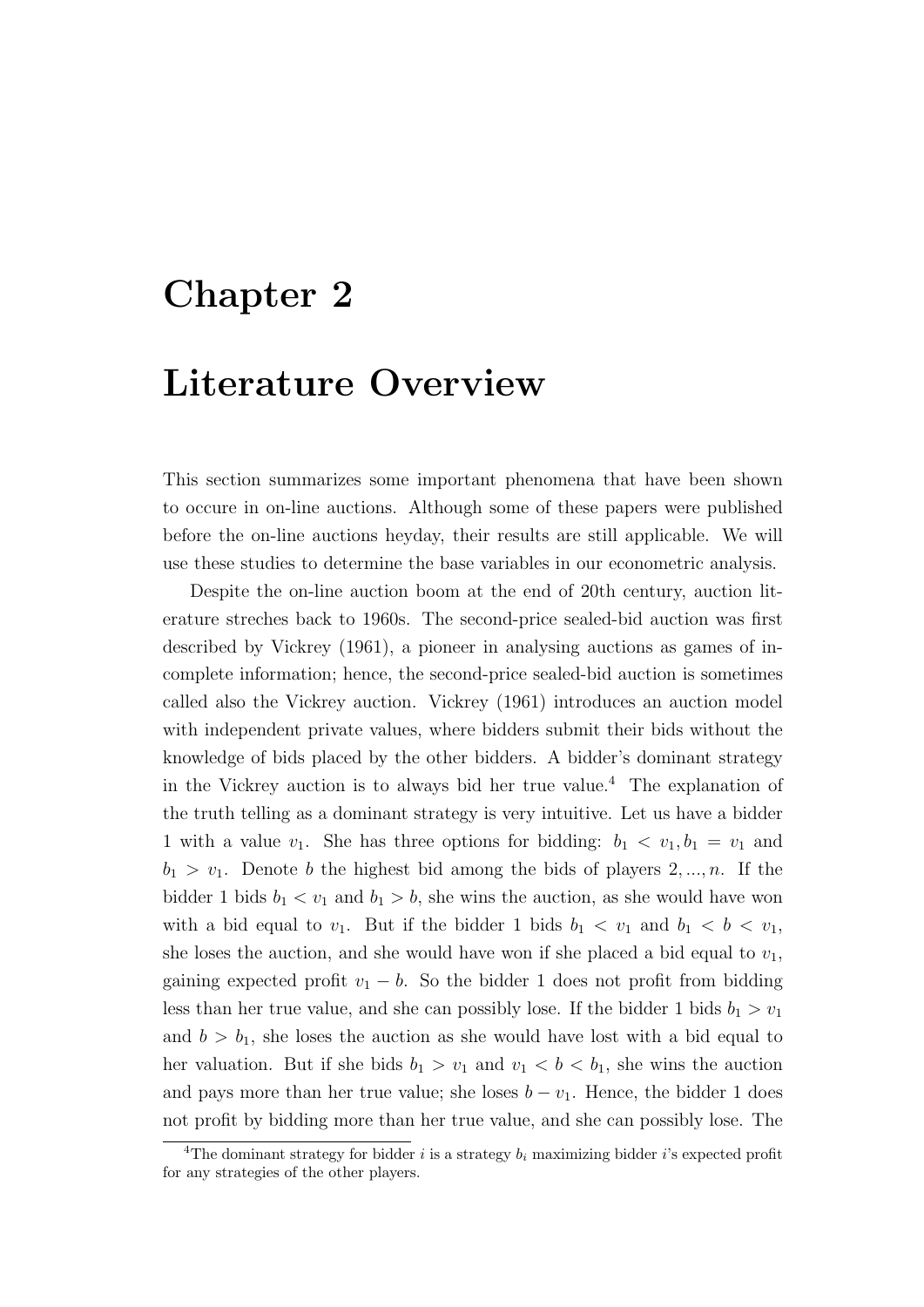expected profit of bidder 1 decreases with a bid  $b_1 < v_1$  and also with a bid  $b_1 > v_1$ . [Garratt et al.](#page-105-2) [\(2004\)](#page-105-2) define the bidding system used by eBay as the dynamic version of the second-price sealed-bid auction. The dynamic is created by the opportunity of bidders to observe who the highest bidder is and what the highest bid generated by the proxy bidding system is, and they can increase their proxy bids.

#### <span id="page-19-0"></span>2.1 Sellers' Reputation

Internet auctions have significantly lowered the costs of running an auction; auctions are automated and host web sites run them practically without any costs. On-line auctions have many advantages for both sellers and bidders: fee for running an auction is low, an offered item can be viewed by many potential buyers and is sold to the one with the highest value of the given item, auctions of a required item may be identified easily, details of the auction can be effortlessly studied by all potential bidders, and a bid can be placed with a little exertion. But there are also some drawbacks, e.g. the transaction is often made between two individuals who do not know each other and have not had any previous interaction. eBay and Aukro are only mediators of transactions, they guarantee neither the quality of goods nor the delivery. That brings a risk to both sides.

Bidders on internet auction portals cannot personally investigate the quality of the products before they make a bid. According to [Akerlof](#page-104-3) [\(1970\)](#page-104-3), markets without the possibility to reliably demonstrate the quality of goods may experience a market failure. A solution to the information asymmetries is a seller's reputation, which reduces them, and thus allows the market to function. The seller's reputation can be considered a proxy for the quality [\(Melnik and Alm](#page-106-2) [2002\)](#page-106-2).

Reputation in traditional markets is gained by many factors, e.g. buyers can inspect the goods in the local retails, they have usually regular interactions with sellers; hence, they can build sellers' reputations by their own experience ("firsthand experience"). Local friends of the buyer usually have some experience with the sellers as well and can share it easily. Further, retail sellers' reputation is built over many years. None of these reputation builders may be used in internet auctions since the buyer usually knows only a little about the seller, and she cannot inspect the product. Repeated transactions between two parts are rare, and customers do not meet each other.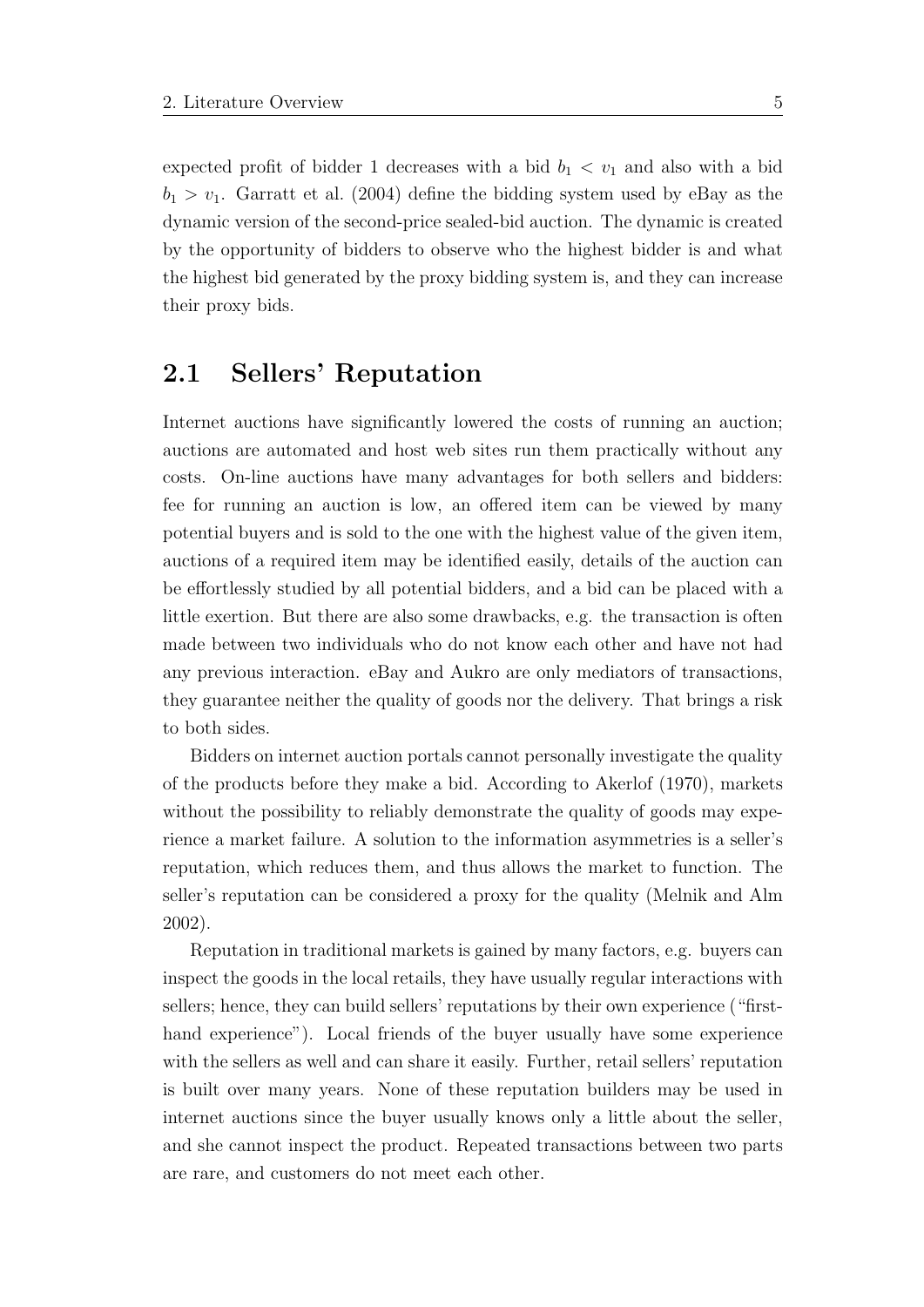In the context of on-line auction markets, reputation is defined by referrals or ratings from members in a community [\(Jøsang et al.](#page-105-3) [2007\)](#page-105-3).

The reputation system of internet auctions web sites should provide information that help buyers to distinguish between a trustworthy and a nontrustworthy seller; it should push sellers to act honestly and discourage bidders from trade with the dishonest sellers.

Both eBay and Aukro use centralized reputation system: a reputation centre collects all rating points and derives a feedback score for every user [\(Jøsang](#page-105-3) [et al.](#page-105-3) [2007\)](#page-105-3). An advantage of the simple reputation systems used by eBay and Aukro is that anyone can understand the principle.[5](#page-20-0) On the other hand, they are primitive and give a poor picture about the users' reputation. A problem of these reputation systems is that, theoretically, none of the buyers would leave a comment or rate the transaction to help building the seller's reputation because to do so includes a cost and does not bring any direct benefit. Additionally, it is complicated to punish free-riders. Nevertheless, the evidence from the eBay reputation system is in dispute with the theory. [Resnick and Zeckhauser](#page-107-1) [\(2002\)](#page-107-1) have found out that feedback is provided more than half the time, which indicates no pure rational game-theoretic processes in auctions on the internet. Another problem can be a bias towards positive ranking resulting from reciprocity: someone may avoid giving negative rating because of being afraid of the reaction from the other side, or give positive rating and hope to get positive rating in return.

Theoretical models create a positive relationship between the price and the reputation of the seller [\(Klein and Leffler,](#page-106-3) 1981; [Shapiro,](#page-107-2) 1983; [Allen,](#page-104-4) 1984). [Shapiro](#page-107-2) [\(1983\)](#page-107-2) claims that a bad reputation or a fall in reputation should draw a loss that is greater than the profit from the opportunistic behaviour. Hence, in equilibrium, a good reputation brings a price premium. The experimental analyses gave diverse results.

Table 2.1, inspired by the one in [Resnick and Zeckhauser](#page-107-1) [\(2002\)](#page-107-1), summarizes the literature.

One possible reason of the diverse results may be the differences in the examined items. Reputation is probably more important for some goods, since transaction with used, more expensive and less standardized items is riskier [\(Resnick and Zeckhauser](#page-107-1) [2002\)](#page-107-1).

<span id="page-20-0"></span><sup>&</sup>lt;sup>5</sup>The reputation systems will be described in detail in the Chapter 3.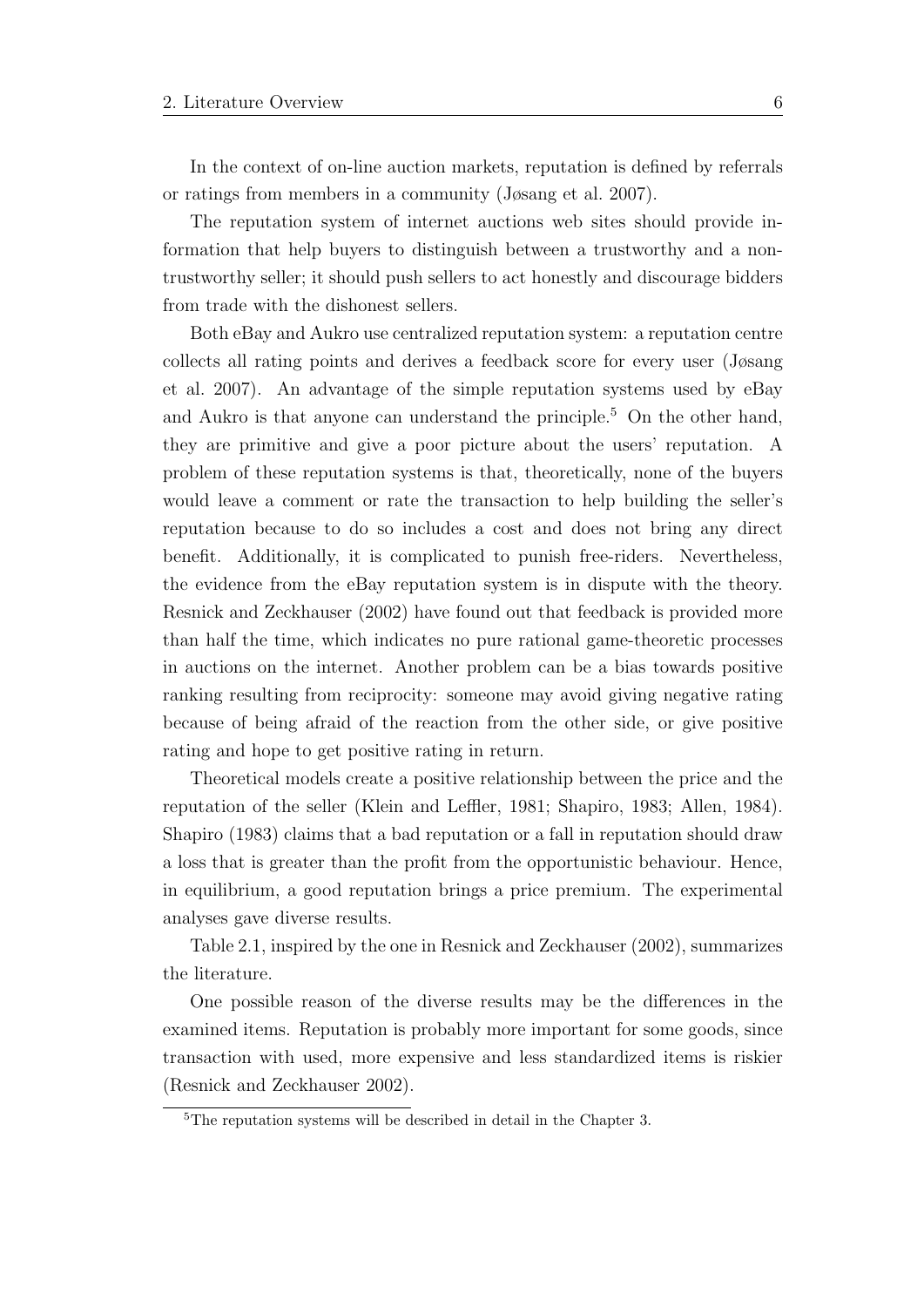<span id="page-21-0"></span>

| Citation                                             | Items sold                                                 | Mean<br>price           | Results                                                                                                                    | Used type of regres-<br>sion                                                     |
|------------------------------------------------------|------------------------------------------------------------|-------------------------|----------------------------------------------------------------------------------------------------------------------------|----------------------------------------------------------------------------------|
| Ba<br>and<br>Pavlou<br>(2006)                        | Music,<br>software,<br>electronics                         | \$232                   | Online laboratory exper-<br>iment: positive feedback<br>increases price, negative<br>feedback does not have<br>any effect. | Moderated<br>regres-<br>sion analysis                                            |
| Bajari<br>and<br>Hortacsu<br>(2003)                  | Coins                                                      | \$47                    | ${\rm feedback}$<br>Positive<br>in-<br>price,<br>negative<br>creases<br>feedback does not have<br>any effect.              | Tobit regression                                                                 |
| Cabral<br>and<br>Hortacsu<br>(2004)                  | <b>IBM</b><br>Coins,<br>Thinkpad,<br>Beanie<br>Ba-<br>bies | \$78,<br>\$580,<br>\$11 | Overall<br>reputation<br>in-<br>creases price, percentage<br>of negative feedback does<br>not have any effect.             | Cross-sectional<br>regression                                                    |
| Dewan<br>and<br>Hsu(2001)                            | Collectible<br>stamps                                      | \$36                    | Overall<br>in-<br>reputation<br>creases price                                                                              | OLS regression, To-<br>bit regression.                                           |
| Eaton et al.<br>(2002)                               | Electric gui-<br>tars                                      | \$1621                  | feedback<br>does<br>Negative<br>not have any effect.                                                                       | OLS regression                                                                   |
| Houser<br>and<br>Wooders<br>(2006)                   | Pentium<br>chips                                           | \$244                   | feedback<br>Positive<br>in-<br>price,<br>negative<br>creases<br>feedback reduces price.                                    | GLS regression                                                                   |
| Jin and Kato<br>(2003)                               | Sports trad-<br>ing cards                                  | \$166                   | Neither positive nor nega-<br>tive rating has any effect.                                                                  |                                                                                  |
| Kalyanam<br>McIn-<br>and<br>(2001)<br>tyre<br>(2001) | Palm<br>Pilot<br><b>PDAs</b>                               | \$238                   | Positive<br>feedback<br>in-<br>price,<br>negative<br>creases<br>feedback decreases price.                                  |                                                                                  |
| Kauffman<br>Wood<br>and<br>(2000)                    | Coins                                                      | <b>Not</b><br>given     | No significant effects.                                                                                                    |                                                                                  |
| al.<br>et<br>Lee<br>(2000)                           | Computer<br>monitors,<br>printers                          | <b>Not</b><br>given     | Negative feedback reduces<br>price for used items.                                                                         | Hedonic regression                                                               |
| Livingston<br>(2005)                                 | Golf clubs                                                 | <b>Not</b><br>given     | Positive<br>feedback<br>in-<br>creases price.                                                                              | OLS regression, To-<br>bit regression                                            |
| Bryan et al.<br>(1999)                               | Coins                                                      | \$173                   | Positive feedback does not<br>have a effect, negative<br>feedback reduces price.                                           | Maximum-likelihood<br>censored-normal<br>regression,<br><b>OLS</b><br>regression |
| Melnik<br>and<br>Alm $(2002)$                        | Gold coins                                                 | \$33                    | feedback<br>Positive<br>in-<br>price,<br>negative<br>creases<br>feedback decreases price.                                  | Tobit maximum like-<br>lihood regression                                         |
| McDonald<br>Slaw-<br>and<br>son Jr $(2002)$          | Dolls                                                      | \$208                   | Overall feedback increases<br>price.                                                                                       | Cross-sectional anal-<br>ysis                                                    |
| Resnick and<br>Zeckhauser<br>(2002)                  | MP3<br>play-<br>Beanie<br>ers,<br><b>Babies</b>            | <b>Not</b><br>given     | Neither positive, nor neg-<br>ative rating has any effect.                                                                 | Logistic regression                                                              |
| Zhang<br>(2006)                                      | Apple iPod                                                 | \$289                   | Positive<br>feedback<br>in-<br>price,<br>negative<br>$\it{creases}$<br>feedback decreases price.                           | Hedonic regression                                                               |

Table 2.1: Sellers' Reputation Literature Overview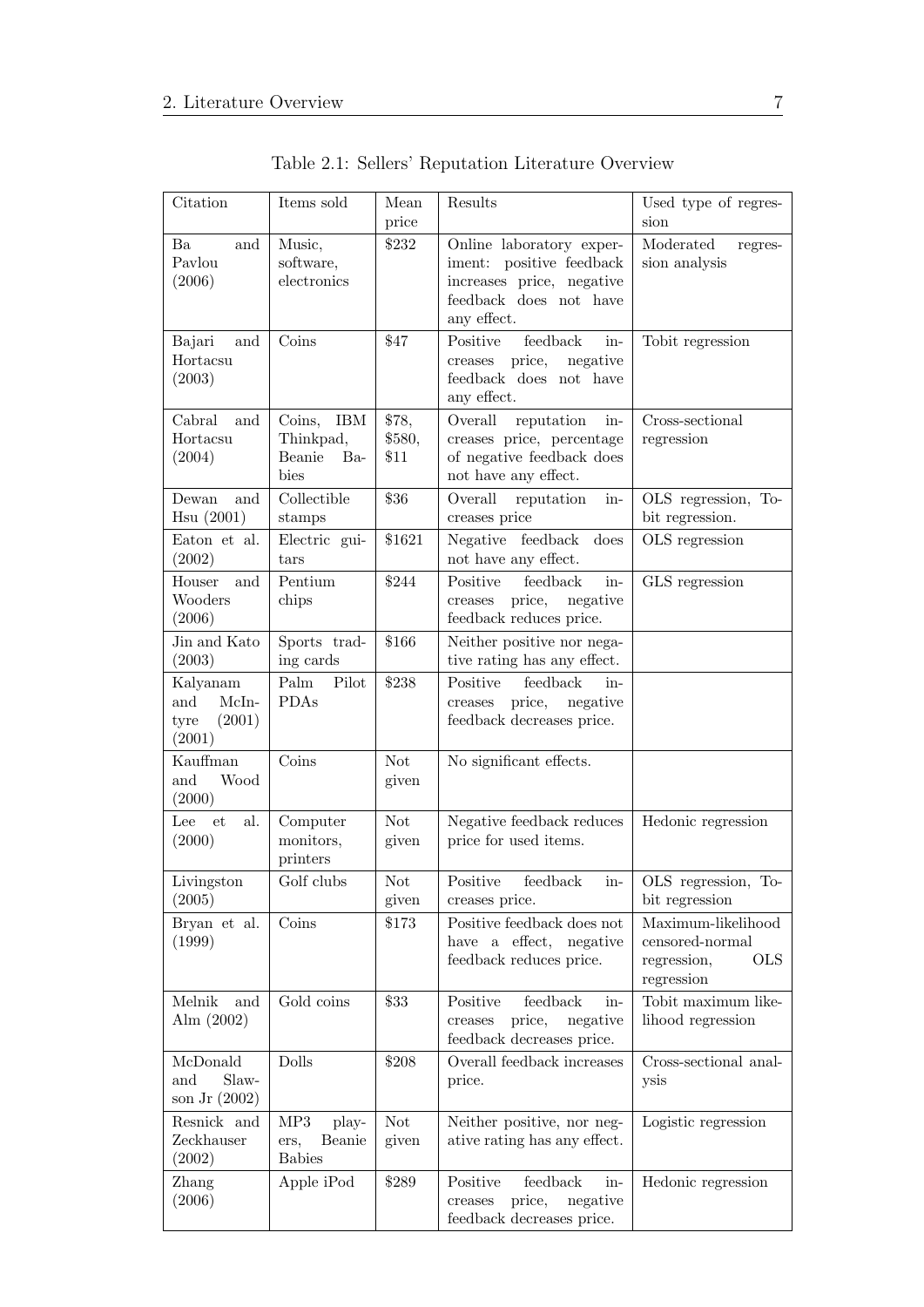#### <span id="page-22-0"></span>2.2 Sniping

A sniping bidder waits until the last moments of an auction, and then bids a few seconds before the end. Despite of eBay's recommendations to use the proxy bidding system and place one bid equal to the bidder's maximal willingness to pay, sniping often occurs. There are even special late bidding computer programs, such as Bidnapper for Aukro, $6$  which place a bid in the last seconds of an auction for the bidder. Bidders believe that sniping raises the chance of winning and lowers the final price [\(Roth and Ockenfels](#page-107-4) [2002\)](#page-107-4).

Considering Vickrey's theory, sniping in the second-price auctions with the private value setting is surprising. According to [Vickrey](#page-107-0) [\(1961\)](#page-107-0), sniping bidders are then either irrational or they perform in different conditions.

Sniping is discussed in many of the recent papers regarding on-line auctions, and the researches present a lot of different reasons for it. These theories are usually based on relaxing some of the Vickrey's assumptions.

[Ely and Hossain](#page-105-8) [\(2009\)](#page-105-8) relax the assumptions of bidder's rationality and profit-maximizing and introduce an escalation and competition effect. The escalation effect indicates that bidders bid more aggressively in a competitive environment, it supports late bidding to lower the aggressiveness of the opponents. The competition effect says that opponents' aggressiveness decreases with an early bid, it supports early bids to show to the potential bidders that a competition is present. The escalation effect is observable in auctions with more than one bidder. The empirical analysis by [Ely and Hossain](#page-105-8) [\(2009\)](#page-105-8) proves that the price is lower in the case of sniping.

[Ku et al.](#page-106-8) [\(2005\)](#page-106-8) relaxe the assumptions of bidder's rationality and profitmaximizing as well and discuss "auction fever". They argue that in the heat of the bidding war, bidders outbid their reserve prices. [Ku et al.](#page-106-8) [\(2005\)](#page-106-8) assume that placing a new higher bid after outbidding is a sign of an auction fever. This theory is supported by the survey made by [Roth and Ockenfels](#page-107-4) [\(2002\)](#page-107-4), who have asked sniping bidders about their reasons for sniping. Many bidders have responded that they place last minute bids because they want to avoid "getting carried away". [Ku et al.](#page-106-8) [\(2005\)](#page-106-8) have carried out an empirical analysis and proved these hypotheses: a bidder would overstep her true value more often towards the end of an auction, if she has invested more time in the auction, and if there are fewer opponents left.

[Roth and Ockenfels](#page-107-4) [\(2002\)](#page-107-4) relaxe the assumptions of bidder's rationality

<span id="page-22-1"></span> $6$ https://cs.bidnapper.com/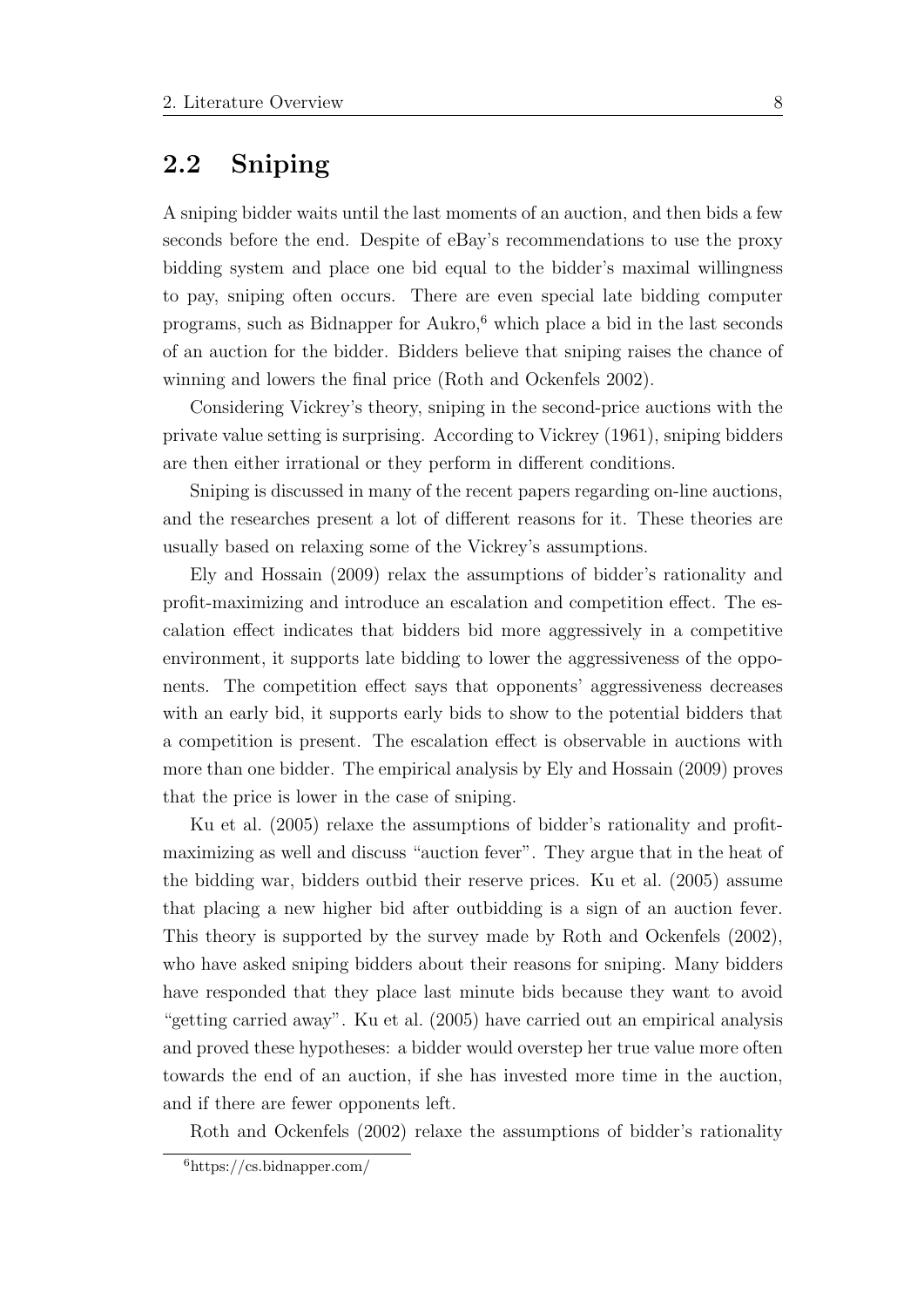and perfect information. According to their theory, some naive new users may be confused about the bidding system and may misunderstand the dynamic second-price auction with the English ascending first-price auction. They would then place bids that are slightly higher than the actual price (if their true value exceeds the price). Then they would wait until they would be outbid and repeat these two steps up to the end of the auction. The best response to the possibility of an incremental bidder is the late bidding. Another hypothesis of [Roth and Ockenfels](#page-107-4) [\(2002\)](#page-107-4) is that late bidding is a form of a tacit collusion among the bidders. In this case, the bidders create a tacit collusion to capture the seller's surplus for the winner.

[Ockenfels and Roth](#page-106-9) [\(2006\)](#page-106-9) say that the problem is in the bidding increment since it is not contained in the classical second-price auctions, and they relaxe the assumption of perfect second-price rules. Sniping as a response to an incremental bidder was proven to be a rational strategy.

[Wilcox](#page-107-5) [\(2000\)](#page-107-5) adopts the concept of [Milgrom and Weber](#page-106-10) [\(1982\)](#page-106-10) and relaxes the assumption of independent private price. [Milgrom and Weber](#page-106-10) [\(1982\)](#page-106-10) discuss a theory of the effect of the common value. The authors show that bidders yield higher revenues by obtaining information from the bids of the opponents concerning authenticity, potential resale value, and prestige factor of the sold item. [Wilcox](#page-107-5) [\(2000\)](#page-107-5) then empirically verifies hypotheses that the more experienced bidders more likely bid at the end of auction, and that late bids are more likely placed in common value auctions.

[Rasmusen](#page-107-6) [\(2006\)](#page-107-6) claims that also in the private value setting, bidders do not necessary fully understand their true value, and they have to pay for learning it. By this condition, the assumption about perfect information is relaxed. He introduces two types of bidders: the informed one, who has a value  $v$ , but knows only the expected value of v,  $E(v)$ , and can pay some price to learn v, and the uninformed one, who has a value  $s$ , and knows  $s$ , but not  $v$ . There are two limit points of the cost of learning v for an uniformed bidder;  $c_l$  and  $c_b$ ,  $c_l < c_b$ . If the price is lower than  $c_l$ , the uninformed bidder chooses to discover her true value. If the price is above  $c<sub>b</sub>$ , the uninformed bidder chooses to approximate the true value. If the price is between  $c_l$  and  $c_b$ , the uninformed bidder places a first bid and chooses to discover her true value if and only if another bidder joins the auction and bids more. In such environment, the best response for an informed bidder is to wait and submit the bid in the final second of the auction because in that case, the victim cannot respond.

[Wang et al.](#page-107-7) [\(2004\)](#page-107-7) point out a problem of shill bidding. Shill bidding occurs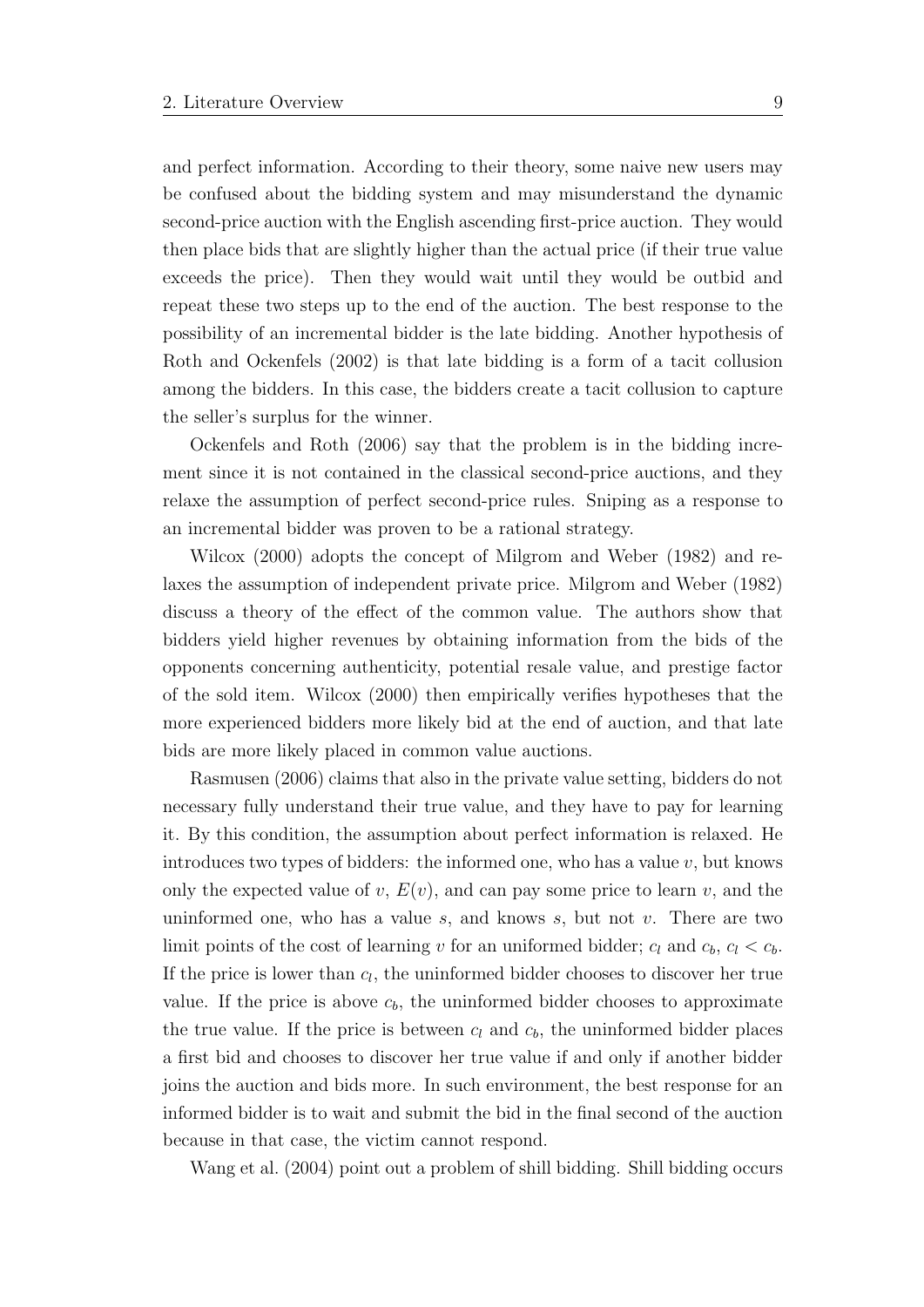when a seller logs on eBay under a different account and submits a bid slightly higher than the actual price. Using this pattern, a seller can elevate the price and not win the auction at the same time. Sniping is the best choice in this case. This type of bidding relaxes the assumption of a defined seller/bidder.

[Barbaro and Bracht](#page-104-10) [\(2004\)](#page-104-10) raise the issue of a loophole in eBay's rules which allows squeezing. The problem is that a seller can cancel any bid for her item whenever she wants to. This fact may be used by a seller, who places a large bid from a different account and finds the highest bid of the other bidders, then she cancels the bid, logs on eBay under a different account again, and submits a bid equal to the identified highest bid. If there are two bidders with the same highest bid, the winner is the one who has placed his bid first. Hence the seller can squeeze the whole excess of the winner. Again, the best response for a bidder is to bid late.

<span id="page-24-1"></span>An overview of the results of some of the empirical analyses based on eBay's data is recorded in Table 2.2:

| Citation                           | Items sold                                                                                        | Average<br>price                              | Results                                                                                                  | Model                                                                |
|------------------------------------|---------------------------------------------------------------------------------------------------|-----------------------------------------------|----------------------------------------------------------------------------------------------------------|----------------------------------------------------------------------|
| Ely and Hos-<br>sain $(2009)$      | DVD movies                                                                                        | \$13                                          | Field experiment: Sniping<br>raises surplus and likeli-<br>hood of winning                               | Probit analysis (for<br>likelihood of<br>win-<br>$\min_{\mathbf{g}}$ |
| Gray<br>and<br>Reiley<br>(2004)    | Video<br>games,<br>DVDs, coins,<br>die cast cars                                                  | \$18,<br>\$13,<br>\$18, \$9                   | Field experiment: Sniping<br>does not significantly raise<br>surplus                                     | Not reported                                                         |
| Haller $(2007)$                    | <b>DVD</b><br>movies,<br>antique<br>chairs<br>and<br>rugs, original<br>paintings,<br>silver items | \$11,<br>\$265,<br>\$582,<br>\$699,<br>\$1079 | Greater experience in CV<br>setting and higher number<br>of substitutes raise likeli-<br>hood of sniping | Standard<br>linear<br>probability model                              |
| Ockenfels<br>Roth<br>and<br>(2006) | Computers,<br>antiques                                                                            | Not re-<br>ported                             | Snipping is more likely in<br>CV than in PV setting,<br>likeli-<br>experience raises<br>hood of sniping  | Probit analysis                                                      |

Table 2.2: Sniping Literature Overview

#### <span id="page-24-0"></span>2.3 Experience

The feedback rating can be treated also as an experience indicator since users with a higher rating have won more auctions or sold more items using the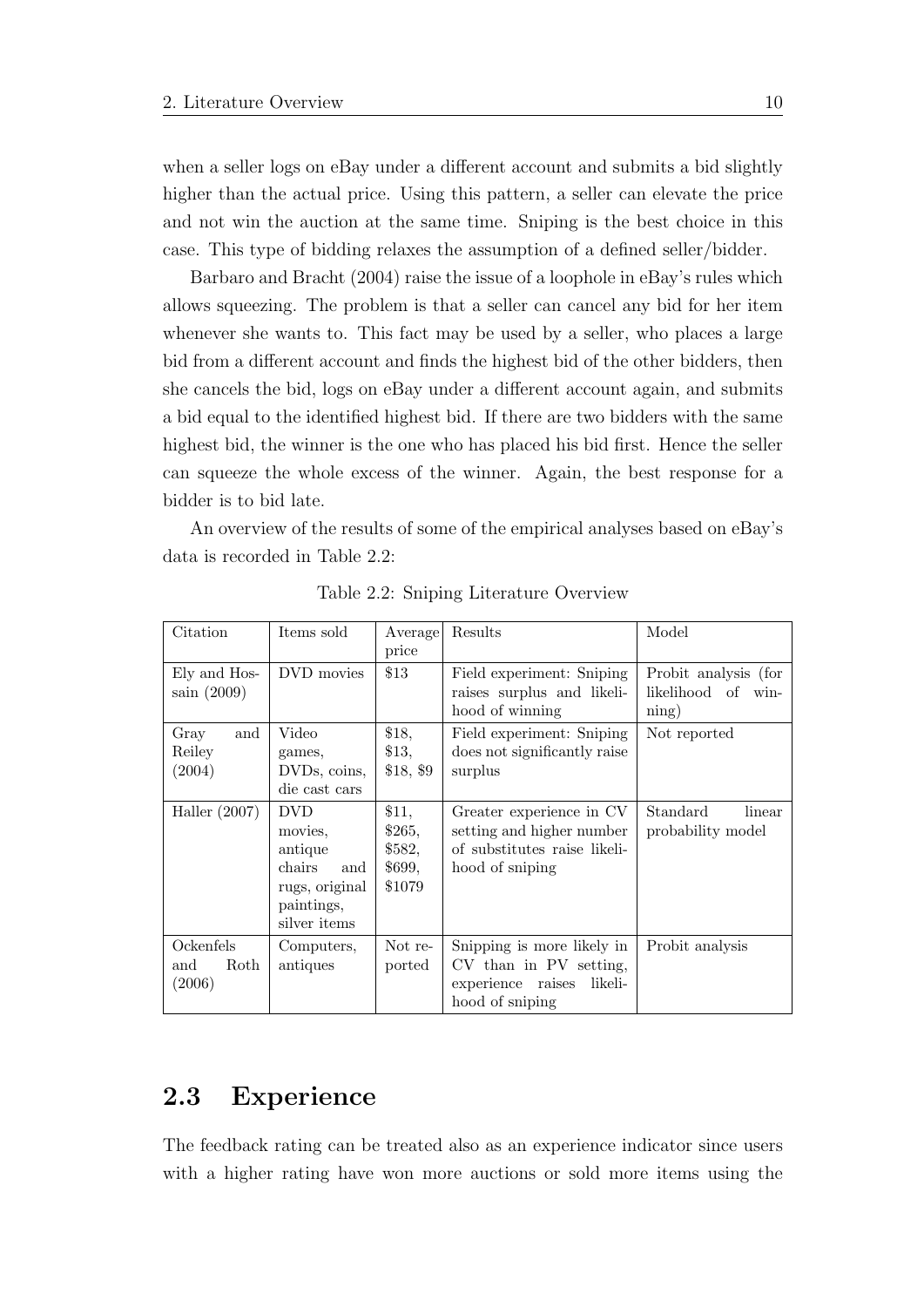specific internet auction portal. Although feedback rating is not a precise indicator of experience, it can be used as a proxy for experience of a user. There are several theories claiming that bidders learn and improve their performance by abrepeated participation in auctions (see e.g. [Kagel,](#page-105-11) 1995, Rutström, 1998).

[Sun](#page-107-9) [\(2005\)](#page-107-9) examines the influence of experience on switching costs. He divides bidders into two categories: the inexperienced and the experienced bidders, according to their rating. He assumes that each bidder has switching costs when she bids in a different auction than the auction she has first bid in, and that these costs are lower for the experienced bidders than for the inexperienced ones. As buyers tend to stick to the auctions in which they have placed their first bid, more mobile (experienced) buyers profit. He verifies this theory by an empirical experiment.

[Vickrey](#page-107-0) [\(1961\)](#page-107-0) argues that a bidder's dominant strategy in the second price auctions with the private value setting is bidding the true value. In the private value setting, bidders do not profit from observing bids of the others; thus, they are indifferent in timing. However, [Milgrom and Weber](#page-106-10) [\(1982\)](#page-106-10) point out that bidders often may be uncertain about their private values. This uncertainty arises from a common value component, whose value has to be estimated by the bidder [\(Wilcox](#page-107-5) [2000\)](#page-107-5).<sup>[7](#page-25-0)</sup> In this case, a bidder learns valuable information from observing bids of the others; therefore, it is optimal to bid in the last moment of an auction. Bidding in the last moment of an auction is then weakly dominant strategy.[8](#page-25-1) Hence, a bidder's dominant strategy is placing a bid equal to her true value in the last possible moment [\(Wilcox](#page-107-5) [2000\)](#page-107-5).

[Wilcox](#page-107-5) [\(2000\)](#page-107-5) supposes that learning leads to an improvement of a bidders' behavior, which is then more consistent with the theory described above. Therefore, more experience bidders bid more likely in the last moments of an auction.

Table 2.3 exhibits an overview of the results of the empirical analyses:

<span id="page-25-0"></span><sup>7</sup> In a private value system, each bidder knows her private value, and the value may differ for every bidder. Bidders do not gain any additional information by observing the bids of the others. In a common value system, there is one true value, same for all bidders, determined by e.g. a resale, and each bidder tries to estimate the true value. Bidders get valuable information by observing others' bids.

<span id="page-25-1"></span><sup>8</sup> It weakly dominates all other strategies if there is an uncertain factor, and is equivalent to the others if the uncertainty is not present.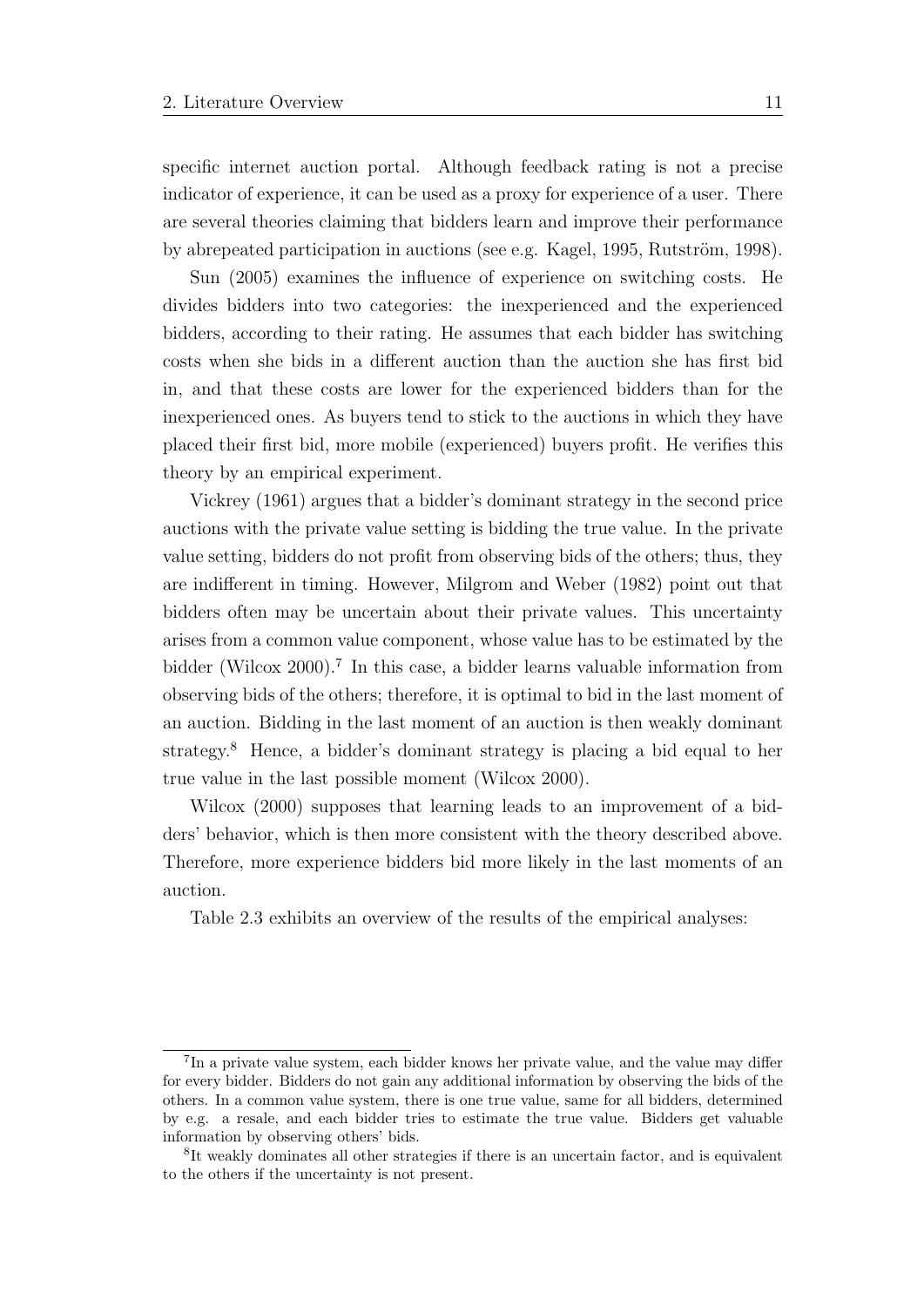<span id="page-26-0"></span>

| Citation               | Items sold                                                                                                                                                                                                                    | Mean<br>price                       | Results                                                                                                                                    | Model                                                   |
|------------------------|-------------------------------------------------------------------------------------------------------------------------------------------------------------------------------------------------------------------------------|-------------------------------------|--------------------------------------------------------------------------------------------------------------------------------------------|---------------------------------------------------------|
| Borle et al.<br>(2006) | Collectible<br>pottery, golf<br>balls, wrist-<br>watches,<br>writing pens,<br>golf<br>club<br>bags, neck-<br>ties, desktop<br>accessories,<br>calculators,<br>luggage<br>tele-<br>bags,<br>and<br>scopes<br>micro-<br>scopes, | Not re-<br>ported                   | Experience bidders more<br>likely bid at the beginning<br>or at the end of auction,<br>not between, they place<br>multiple bids less often | MCMC sampling al-<br>gorithm                            |
| Sun (2005)             | Googles's<br>invite-only<br>Gmail email<br>service                                                                                                                                                                            | Average<br>price<br>\$56            | Experience bidders have<br>lower entry costs, pay less,<br>more likely bid at the be-<br>ginning or at the end of<br>auction, not between  | <b>OLS</b><br>regression,<br>McFadden's choice<br>model |
| Wilcox<br>(2000)       | Pottery,<br>neckties,<br>drills,<br>$_{\rm sta-}$<br>plers                                                                                                                                                                    | \$416,<br>\$23,<br>\$124,<br>$\$19$ | Experience bidders more<br>likely bid at the end of<br>auction                                                                             | Logit regression                                        |

Table 2.3: Bidders' Experience Literature Overview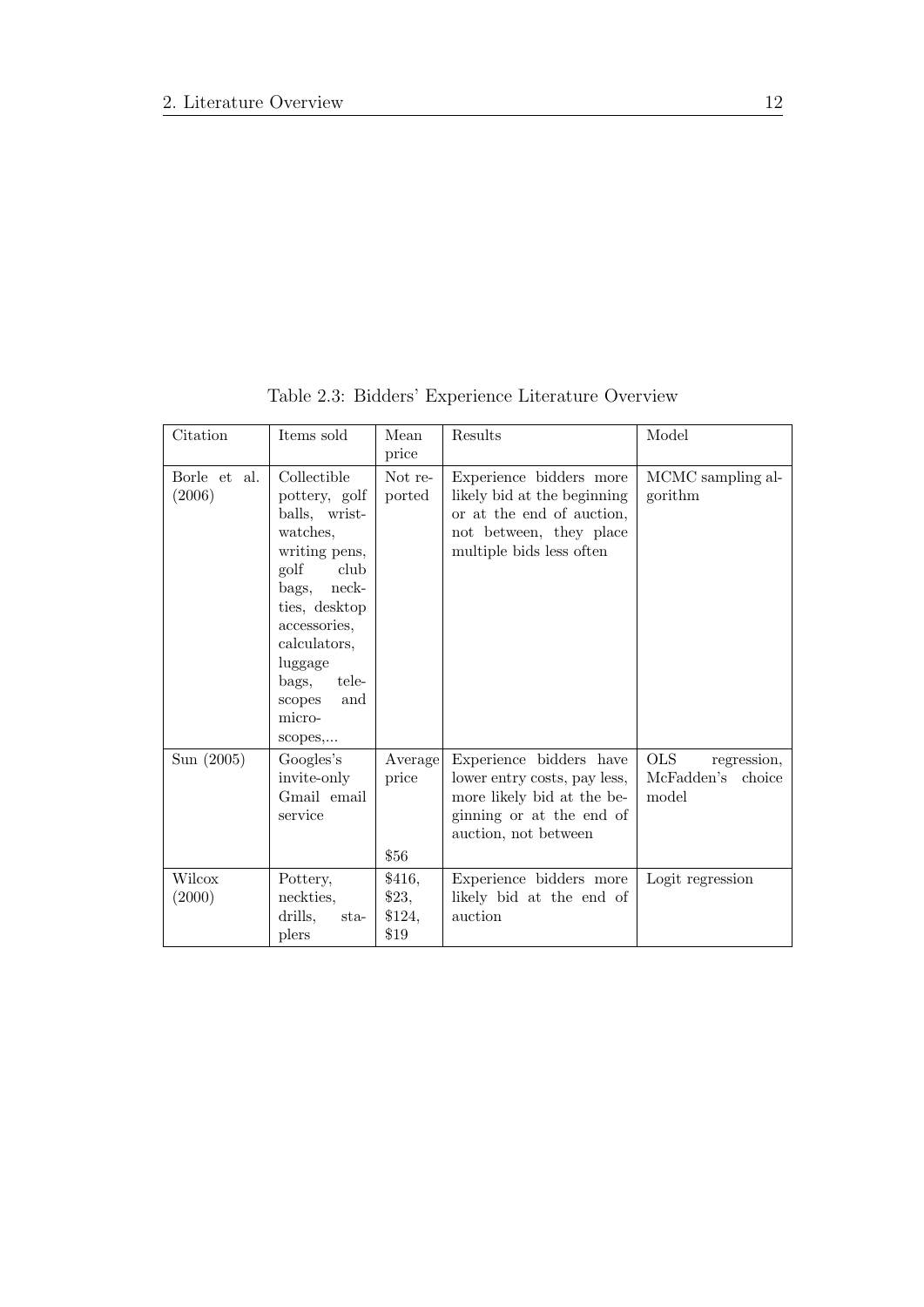## <span id="page-27-0"></span>Chapter 3

### Data Sources and Description

We have collected a unique dataset containing details about auctions on eBay.de and Aukro.cz. Aukro.cz is the most popular on-line marketplace in the Czech Republic, but, compared to eBay.de, the amount of sold items is small. For this reason, people from the Czech Republic often use also the service of eBay.de.<sup>[9](#page-27-2)</sup> Since these on-line marketplaces are of very different sizes, we find it interesting to compare the bidders' behaviour and the price creation on these two internet auction portals.

In this section, we will provide a description of systems and principles employed by both eBay and Aukro as well as description of our dataset.

#### <span id="page-27-1"></span>3.1 Buying and Selling on eBay and Aukro

eBay is a marketplace allowing buyers and sellers to trade nearly everything. A free registration is necessary, in order to be able to participate in the trade. Items are organized into 38 main categories and hundreds of subcategories. Sellers can choose from many different parameters of the auction before listing it. There are 3 types of selling formats: classic auction, fixed price selling called "Buy it now", and combination of these two. The duration of a listing is selectable - the options are 1, 3, 5, 7, or 10 days. A seller fills in title, item's description, details about the costs of shipping and payment, condition of goods, she also add pictures and chooses the starting price. eBay offers selling with a secrete reserve price, which guarantees that the item would not be sold for a lower than the specified price, but this option is not for free.

Further, ebay charges a fee for listing an auction, and a final-value fee. The

<span id="page-27-2"></span><sup>&</sup>lt;sup>9</sup>Hereinafter referred to as eBay and Aukro.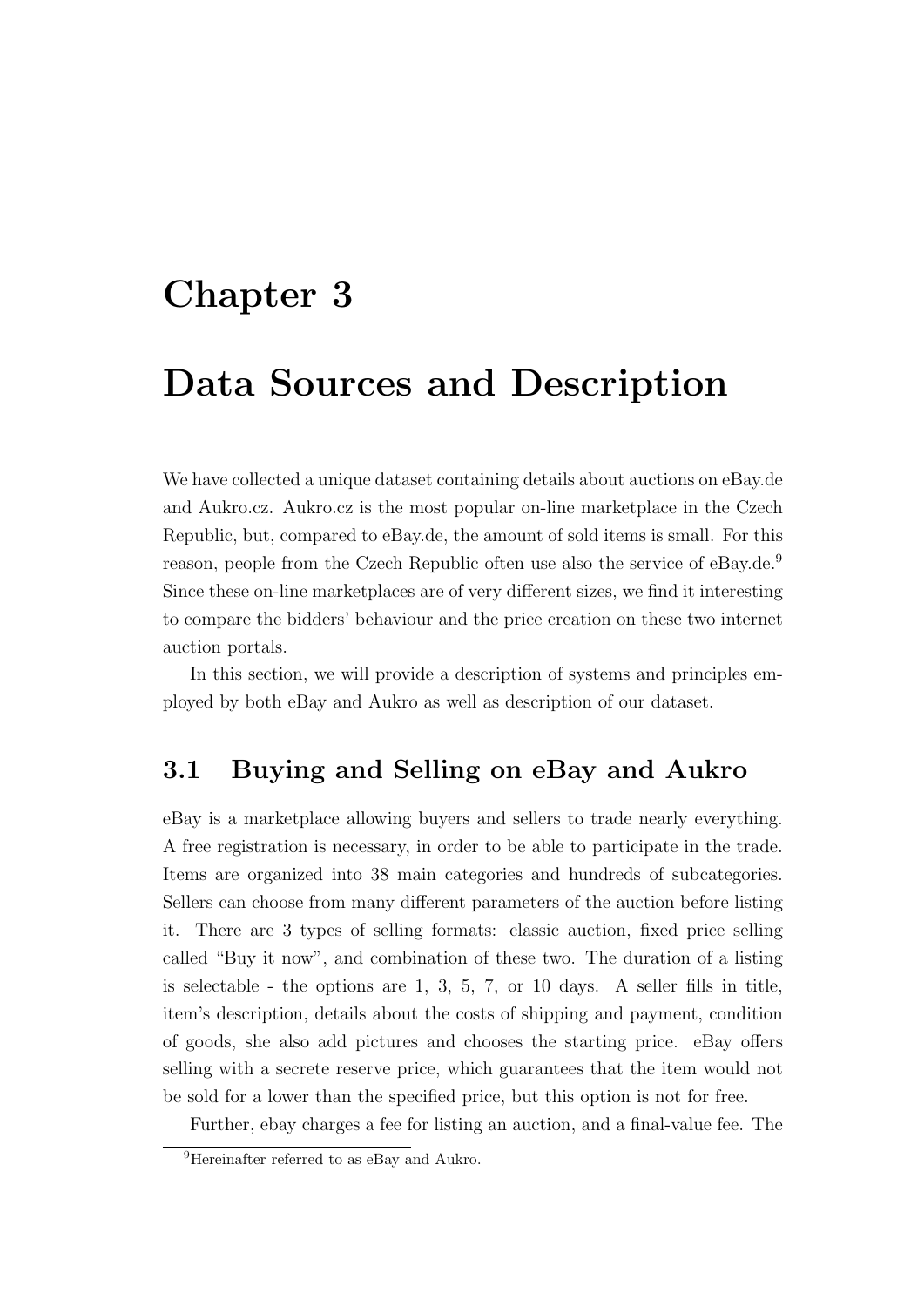insertion fees vary according to the starting and reserve price from EUR 0.25 to EUR 4.80; the final-value fee is fixed at 9% of the final price but cannot be higher than EUR  $45.00$ .

eBay uses the automatic bidding system (also called proxy bidding system). Buyers are encouraged to place in the maximum amount they are willing to pay and the system bids for them using the automatic bid increment amount based on the current high bid. In other words, the system bids only as much as it is necessary to stay the high bidder, until it reaches the limit or until the auction is won.[10](#page-28-0) The bid increments vary with the actual price from EUR 0.50 to EUR 50.00.

For searching for an item, browsing by categories or search using a keyword can be used. After searching using a keyword, all categories containing the required word are displayed, a buyer chooses a concrete category and clicks on "See all listings", where she can view a list of all auctions with the basic information (title, condition, actual price, number of bids, remaining time). After clicking on a specific auction, the buyer can also see shipping, delivery and payment details, seller information including feedback score, and item description. Number of bidders and bids, duration, time left, bidders' names, feedback score, bid amount, bid time and starting bid are displayed in the bid history.

Aukro is based on very similar principles, but since it is smaller than eBay, there are only 22 main categories. As on eBay, on Aukro, a registration is necessary, in order to be able to participate in the trade. The duration of an auction can be set to 3, 5, 7 or 10 days. The types of auctions and the other parameters of an auction are the same as on eBay. Aukro offers some improvements of auction visibility, a user can choose a charged bold title or prior listing. Secret reserve price is not available on Aukro.

The fee for listing varies from CZK 0.50 to CZK 10.00, depending on the starting price; in special categories such as cars, motorcycles, and real estate, the fee is higher climbing to CZK 150.00. The final value fee is different for each category and usually contains both a fixed amount and percentage of the final price. $^{11}$  $^{11}$  $^{11}$ 

Aukro also uses the automatic bidding system; the principle is the same as

<span id="page-28-0"></span><sup>10</sup>For more detailed information see http://pages.ebay.com/help/buy/automaticbidding.html

<span id="page-28-1"></span><sup>&</sup>lt;sup>11</sup>For more detailed information see http://aukro.cz/help.php?tid=90&tids=31\_250\_90&zoom=N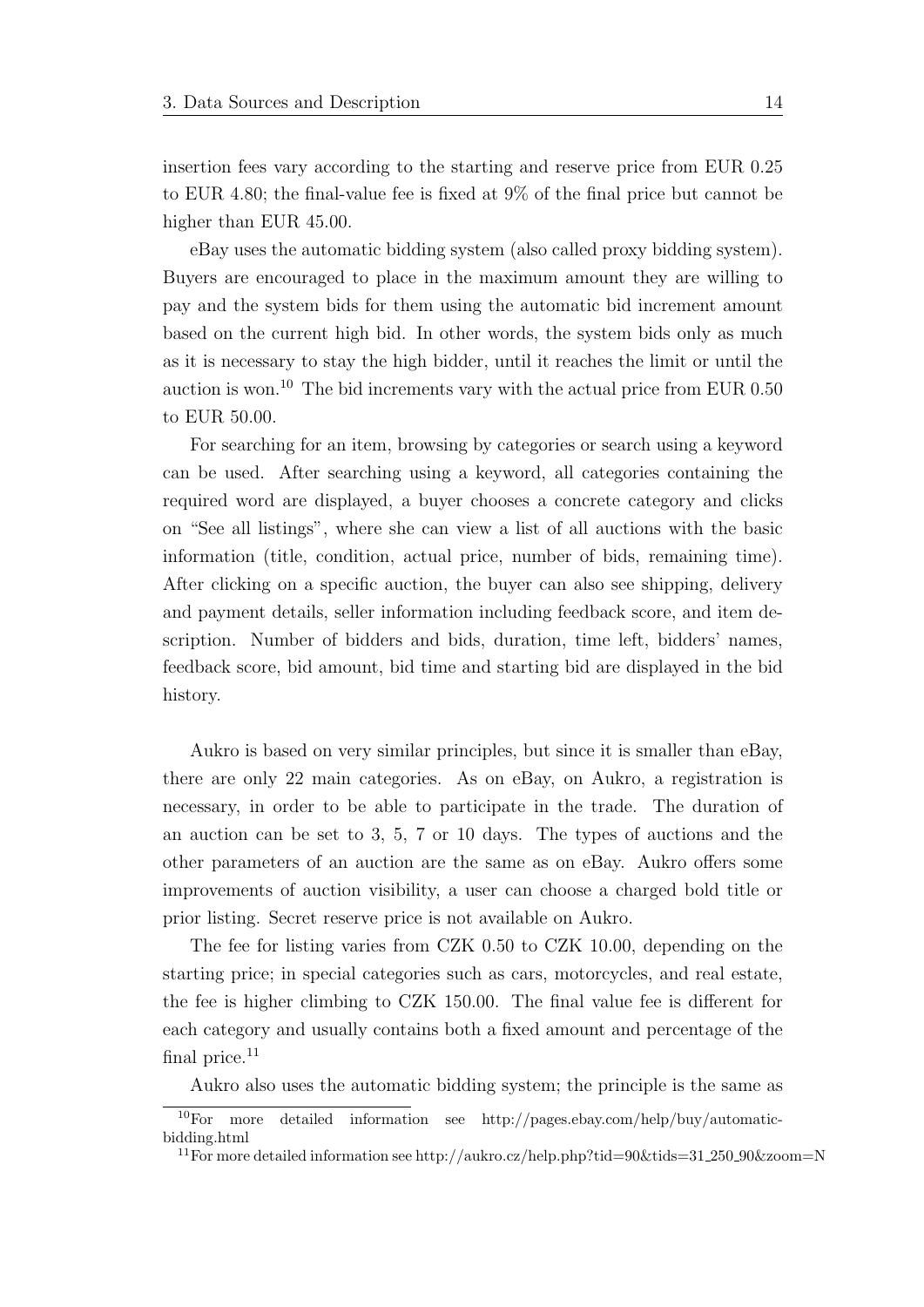on eBay.[12](#page-29-0) The bid increments vary with the actual price from CZK 1.00 to CZK 100.00.

Browsing by categories or a search using a keyword can be used for searching for an item. After searching using keyword, the list of all auctions containing the keyword in a title with basic information (title, actual price, shipping costs, number of bidders and remaining time) are displayed immediately. Other information such as delivery and payment details, seller information including feedback score, and item description can be viewed in the details of the auction. Unlike eBay, Aukro does not display the duration and the starting price in the bid history.

The user's rating score on eBay is made by feedback points coming from the other members involved in the trade with the user. A user can get  $1/0/-$ 1 point(s) for positive/neutral/negative rating. All ratings are summed up and give the member's final feedback score. Next to this feedback score, eBay provides also the percentage of positive feedback, based on the total number of positive and negative feedback ratings gained during the last 12 months (multiple feedbacks from a single user for purchases ended within one week are excluded).

the feedback system on Aukro works on the same principle. After a transaction, users can rate the trade. They can choose from three options: positive, neutral, and negative rating. A user gets 1 point for each positive rating given by a member who trades with her for the first time, 1 point is subtracted for all negative ratings, and neutral rating does not change the score. Aukro also provides the percentage of positive feedback, calculated using a number of business partners who gave a positive, neutral, or negative rating. In addition, there is a table recording the ratings by the way they were gained (by buying or selling).

In the bidding details on eBay, only the bids filled in by bidders (not the automatic proxy bids) are reported, with the exception of the winning bids, whose reported value is given by the sum of the second highest bid and the bid increment. Aukro reports only the last bid filled in by a bidder and not the automatic proxy bids. The reported bid of the highest bidder is also equal to the sum of the second highest bid and the bid increment.

<span id="page-29-0"></span> $12$ http://aukro.cz/help\_item.php?item=45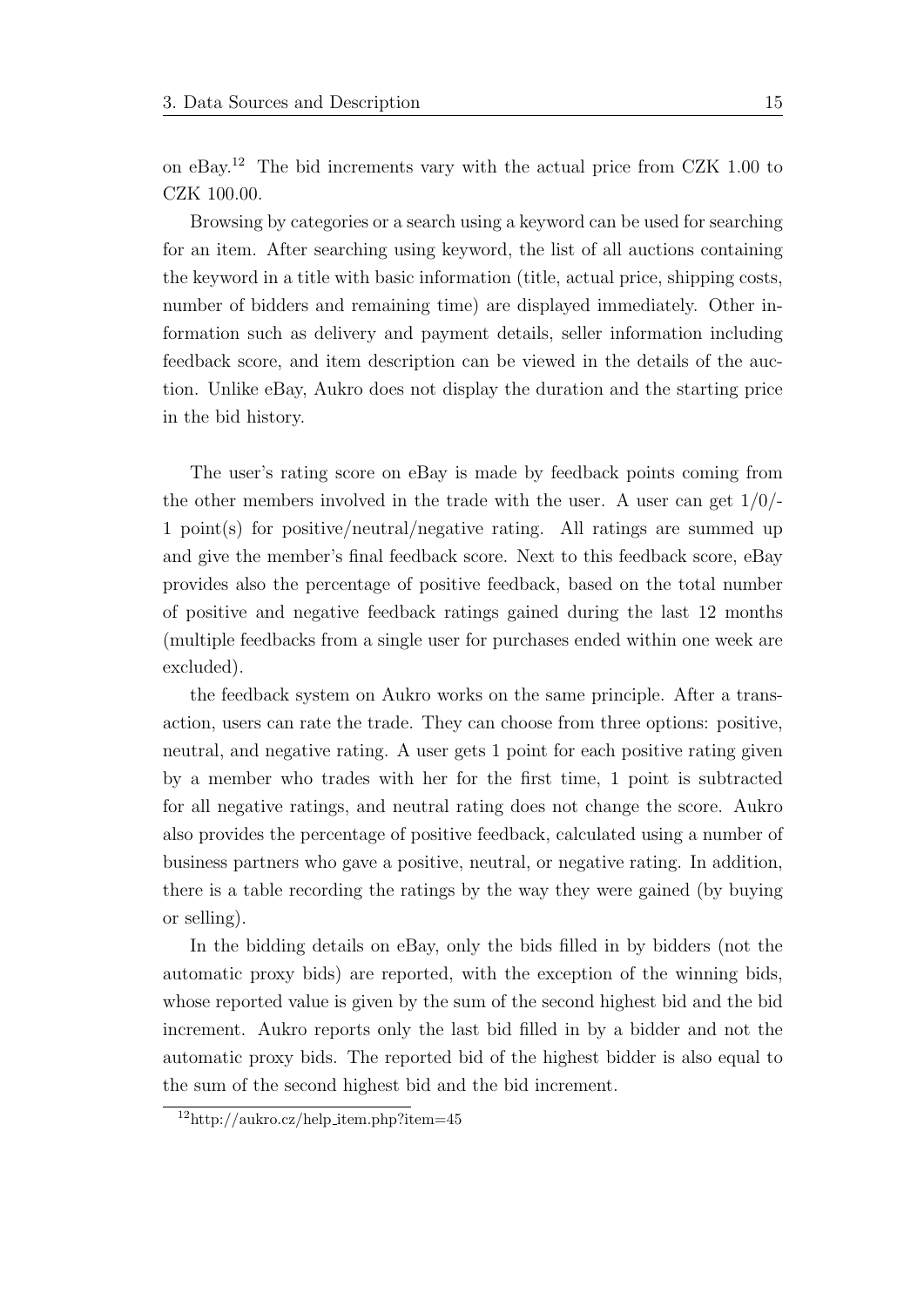#### <span id="page-30-0"></span>3.2 Data Description

We have decided to use the data from the auctions of electric devices, specifically Apple iPhone, Samsung Galaxy, HTC Sensation and Amazon Kindle Keyboard. We have chose these products for they are widely traded and demanded. We also assume that everyone needs only one piece of these items. Further, the prices of all of these products were stable during the time of our study.

Buying each of these items is quite a big expenditure; therefore, it is appropriate to assume that all bidders have a good overview of the market of the specific goods and of the retail prices. As the prices of electronic devices generally fall in time, a resale is not the reason for buying these goods. Given these facts, we may suppose that smartphone and electronic reader auctions have the private value setting.

We have obtained details about 7054 auctions with 209449 bids from eBay and 2223 auctions with 8779 bids from Aukro. The eBay data come from the auctions held between 18.11.2011 and 3.4.2012, whereas Aukro date from the auctions held between 10.9.2011 and 4.4.2012. We have only been interested in the real auctions, which do not end with the "Buy now" option. We have deleted the "Buy now" types of auctions, the mixed type of auctions those ended with "Buy now" option, and the auctions those were cancelled by a seller before the end from the dataset. Additionally, there were a few auctions with an unmet reserve price  $(21 \text{ auctions in my whole}$  eBay data sample), we have decided to delete them as well, as we have not been able to observe met reserve prices in the dataset.

The designs of eBay and Aukro web sites are slightly different, and the design of Aukro changed many times during the data collection, which complicated the retrieval of some variables. Hence, also the obtainable details slightly vary. The obtained eBay's variables include: name of sold item, day and time of end, final price, starting price, shipping costs (sellers on eBay set only one fixed price for shipping), condition of sold item (seller chooses from five categories of level of use on eBay: new, refurbished by manufacturer, refurbished by owner, used and defect), length of auction, rating of seller, seller's percentage of positive rating points received during last 12 months, number of bidders, number of bids. eBay's bids details include date and time of bid, bid price and rating of bidder. Aukro's details contain these variables: name of sold item, day and time of end of auction, final price, costs of different types of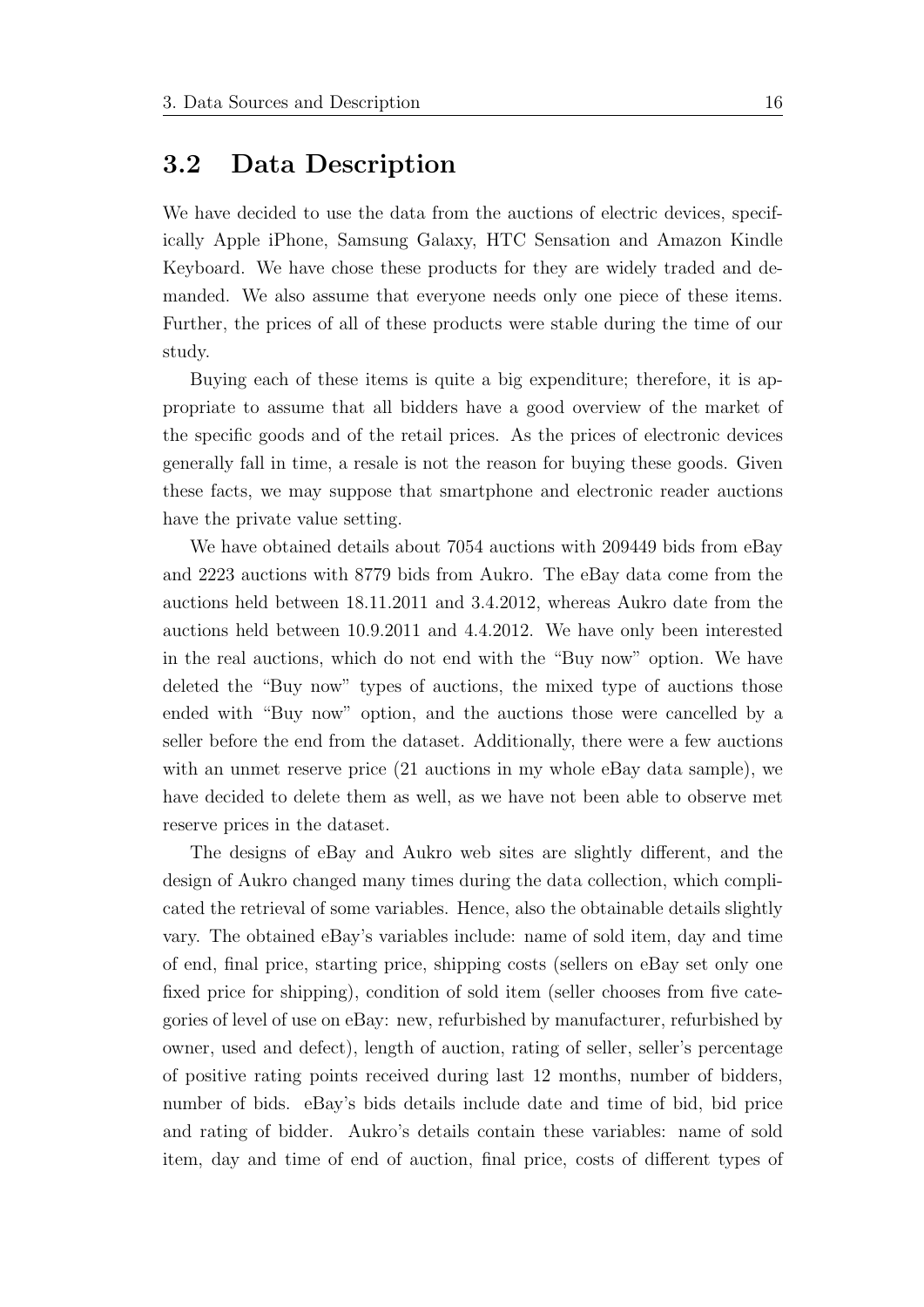shipping (Aukro allows to report more types of shipping with different prices), condition of sold item (Aukro offers only two categories - new and used), rating of seller, positive/neutral/negative rating points of seller gained by selling and buying, number of bidders, number of pictures. The obtained bidding details from Aukro are the same as from eBay.

We have edited the dataset in Excel and Google Refine to make it ready for testing purposes. Further, some new variables have been derived (e.g. seconds remaining to the end of an acution at the time of a bid, the day of a week, the number of opponents).

The data are available upon request.

The dataset offers many interesting results that are woth noting before the regression analysis, so summary statistics of the data were generated.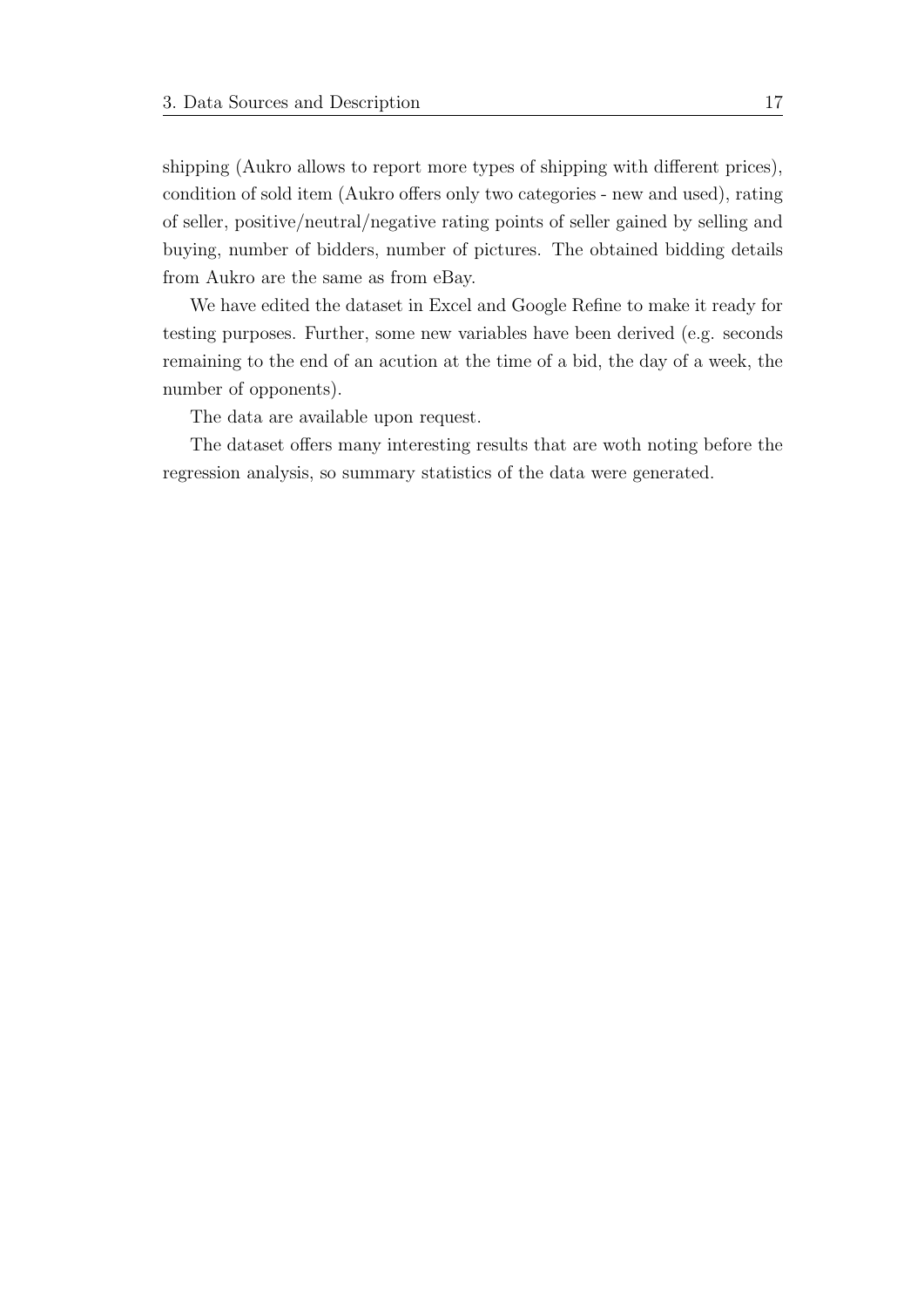### <span id="page-32-0"></span>Chapter 4

### Descriptive Statistics

Before submitting the data to the econometric analysis, we will provide a few descriptive statistics to better understand some phenomena on eBay and Aukro.

### <span id="page-32-1"></span>4.1 Volume of the Market

Table 4.1 exhibits the number of auctions listed on eBay and on Aukro during the observed time and in the monitored sections, the number of successful auctions, and sellers' statistics.[13](#page-32-2)

We have made an overview of how many auctions were held by a single seller on eBay and Aukro. We have filtered out only the auctions with at least one bidder (the successful auctions) to avoid counting one item twice if it was listed more than once due to an unsuccessful first auction. On eBay, 92% of the sellers sold only one item, and there were 16 people (0.3%) selling more than 5 items. The top seller sold 276 items, but the second most active seller sold only 39 items. We have found out that 85% of the sellers on Aukro sold one item, and only 10 people (1.1%) sold more than 5 items. The most active seller sold 38 items. We can conclude that despite of the diversity in the market size, individual sellers sell similar number of items on both auction portals. The biggest difference is in the size of the markets, the relative demand on eBay is higher than on Aukro, which is illustrated by the number of the successful auctions on eBay (more than 90%) and on Aukro (57%), e.g. the most active sellers on Aukro (those with more than 10 items sold) had 2.3 listings for one sold item on average, whereas on eBay the most active sellers (with more than 10 items sold) had 1.025 listings for one sold item on average.

<span id="page-32-2"></span><sup>13</sup>We define a successful auction as an auction ended by a sale.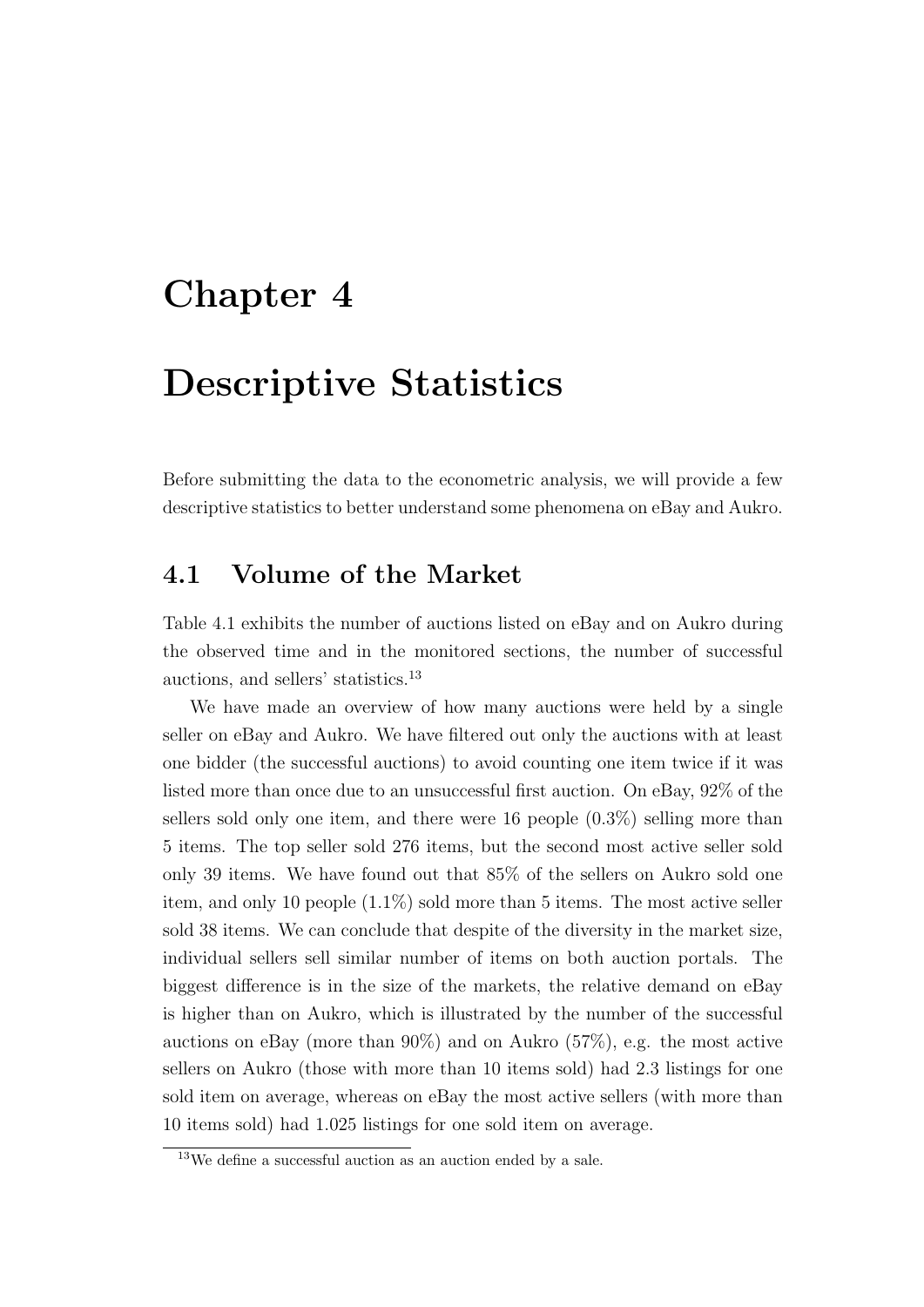<span id="page-33-1"></span>

|                                        | eBay         |             | Aukro |             |
|----------------------------------------|--------------|-------------|-------|-------------|
| $#$ auctions                           | 7054         |             | 2223  |             |
| $#$ succesfull auctions                |              | 6500 92.0\% |       | 1275 57.0\% |
| $#$ people selling 1 item              | $\mathbf{0}$ | 92.0%       |       | 772 85.0\%  |
| $\#$ people selling more that 10 items | 11           | $0.2\%$     |       | $0.8\%$     |
| Top seller                             | 276          |             | 38    |             |

Table 4.1: Market Volume - eBay vs. Aukro

#### Figure 4.1: eBay: Number of Bidders per Auction

<span id="page-33-3"></span>

# Bidders per Auction

#### <span id="page-33-2"></span><span id="page-33-0"></span>4.1.1 Ebay

Table 4.2: eBay: Number of Bidders per Auction

| Max     | 31                |
|---------|-------------------|
| Min     | $\mathbf{\Omega}$ |
| Median  | 11                |
| Average | 10.49674          |

Figure 4.1 and Table 4.2: Most of the auctions attracted at least one bidder (91%). More than half of the auctions ended with the number of bidders between 10 and 19. The median number of participating bidders in a single auction is 11.

Figure 4.1 and Table 4.3: As expected, the number of bids per auction was higher than the number of bidders. The median of received bids is 20,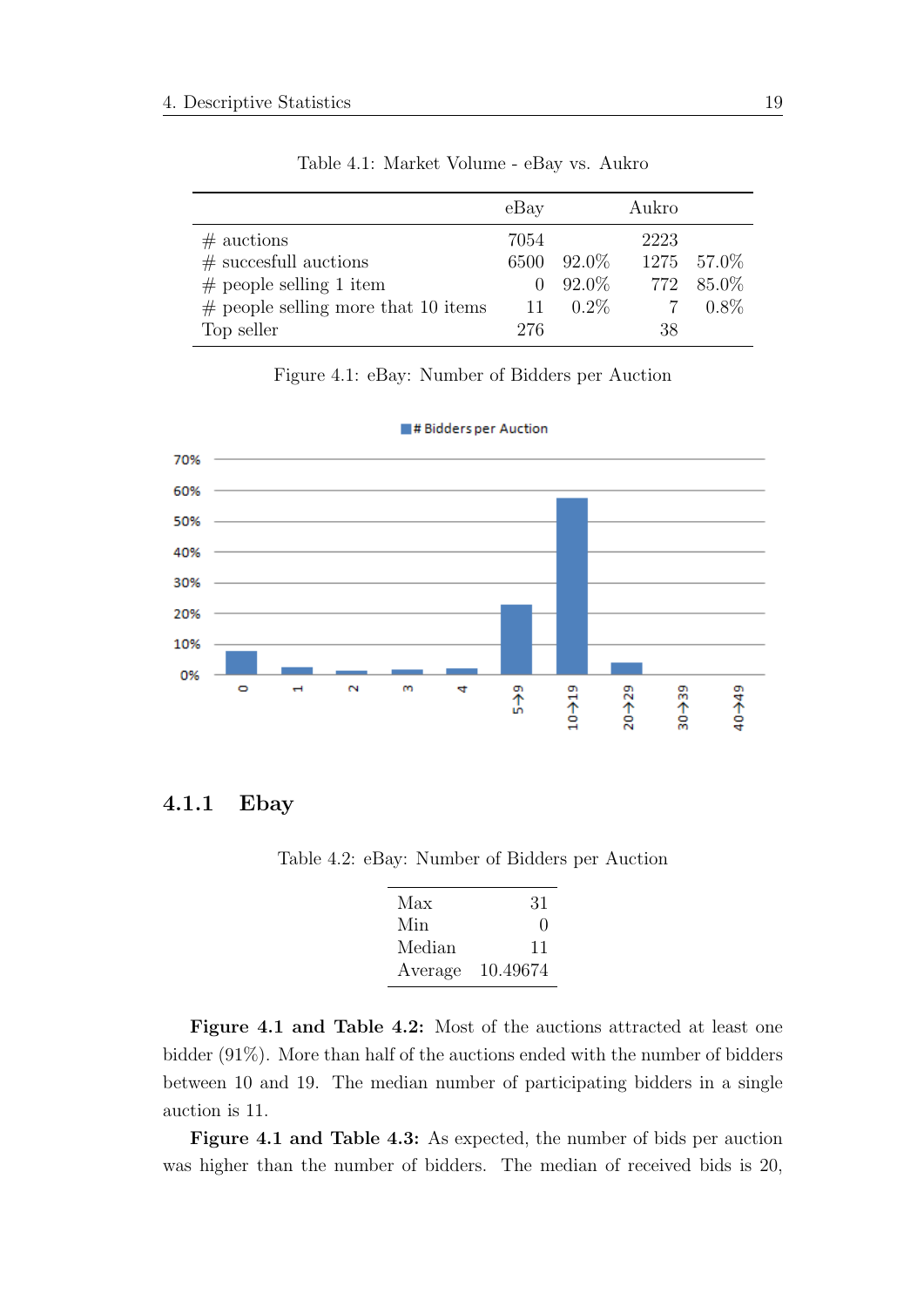<span id="page-34-1"></span>

Figure 4.2: eBay: Number of Bids per Auction

<span id="page-34-0"></span>Table 4.3: eBay: Number of Bids per Auction

| Max     | 103               |
|---------|-------------------|
| Min     | $\mathbf{\Omega}$ |
| Median  | 20                |
| Average | 20.03587          |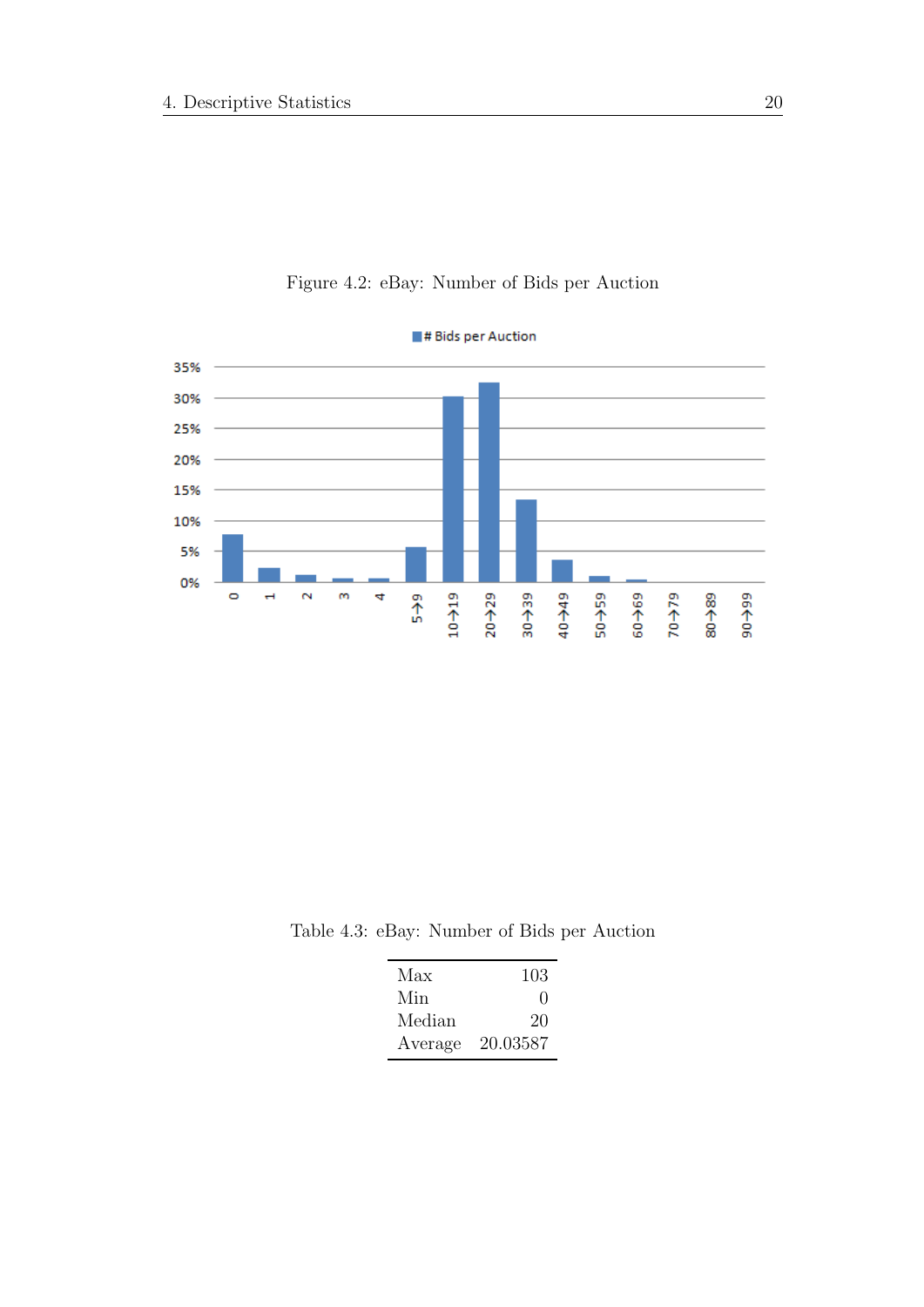<span id="page-35-2"></span>

Figure 4.3: Aukro: Number of Bidders per Auction

# Bidders per Auction

whereas the median value of bidders per auction is 11. That indicates that some bidders placed multiple bids. The reasons for multiple bidding are e.g. misunderstading of the auction format and bidding like in the English ascending first-price auction or change in the bidder's true value during the auction.

#### <span id="page-35-0"></span>4.1.2 Aukro

Figure 4.3 and Table 4.4: The demand on Aukro was smaller and more than 40% of the auctions ended without any bid, other 20% of the auctions attracted only one bidder. Hence, the median value of the participating bidders in an auction is equal to 1. We can observe that there are big differences between the auctions. When an auction is attractive, it draws a rather high number of people (see the amount of auctions ended with 10 and more bidders), but most of the auctions were apparently unattractive.

<span id="page-35-1"></span>Aukro reports only the last bid of each bidder. Therefore, we are not able to compare the numbers of bids and bidders.

Table 4.4: Aukro: Number of Bidders per Auction

| Max     | 29           |
|---------|--------------|
| Min     | $\mathbf{I}$ |
| Median  |              |
| Average | 3.799915     |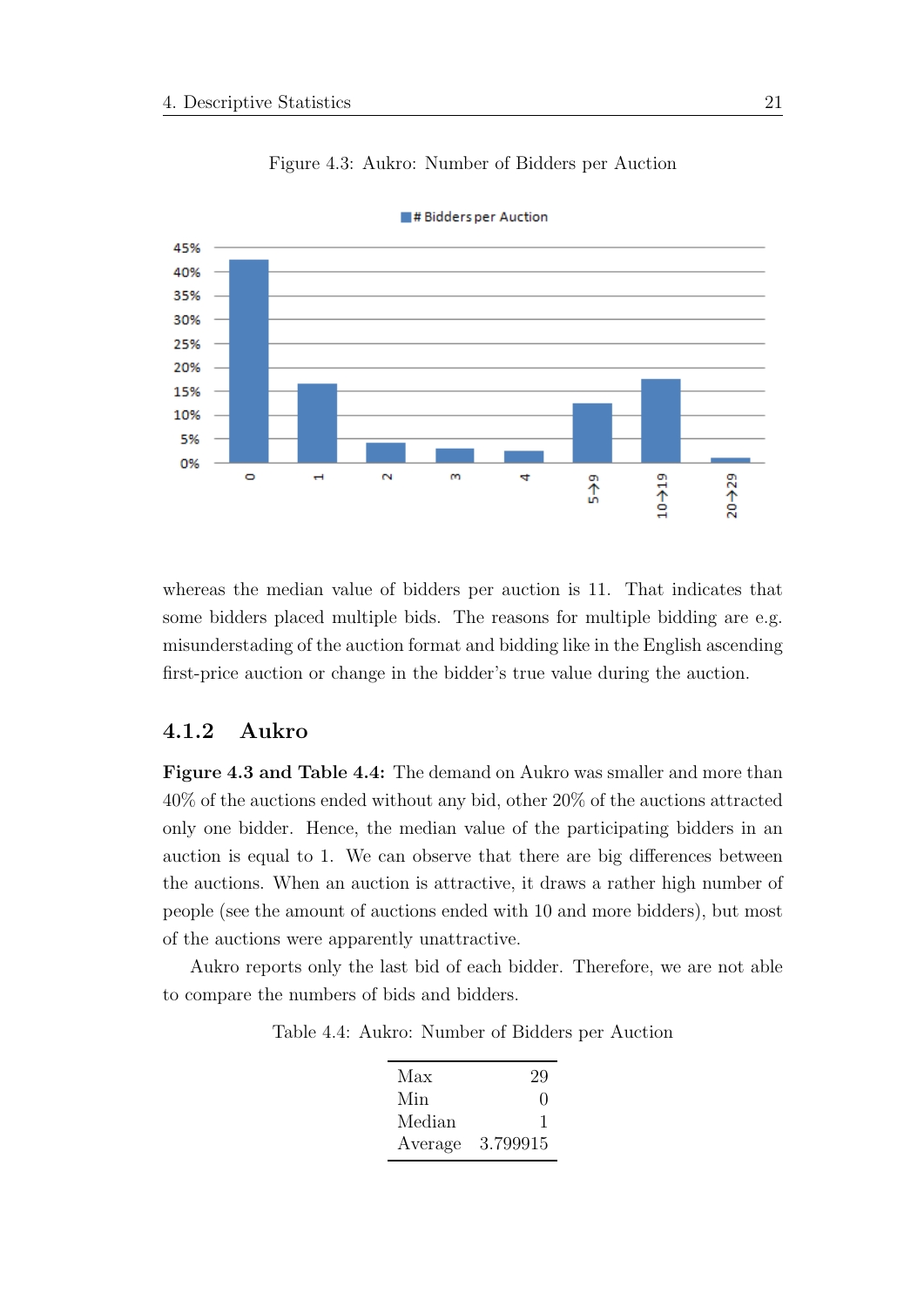

Figure 4.4: eBay: Distribution of Bids

# 4.2 Time Structure

#### 4.2.1 eBay

#### Bids

Figure 4.4: A great part of the bids (34%) were placed on Sunday, and peakhours were between 6 p.m. and 10 p.m., when more than 60% of bids were placed. The minimal volume of bids was submitted during the night (between 2 a.m. and 7 a.m., only 0.3%). Then the volume of submitted bids slightly increased, and at 5 - 6 p.m. the amount of bids started to rise more sharply. During the weekend, the rise begined earlier, at 4 p.m., and there was a very sharp increase on Sunday and on Monday. The graph indicates that bidders place bids during their free time. There were only 10% of bids placed during the working hours (9 a.m. - 4 p.m. on Mon. - Fri.).

#### Auction Ends

Figure 4.5: The graph of the distribution of the auction ends follows closely the Figure 4.4. Most of the auctions (37%) ended on Sunday, 57% ended between 6 p.m. and 10 p.m., only 0.5% ended during the night, and 12% ended during the working hours. Sellers anticipate bidders' activity and adjust auction ends to it because auctions are most visible just before the end, when they are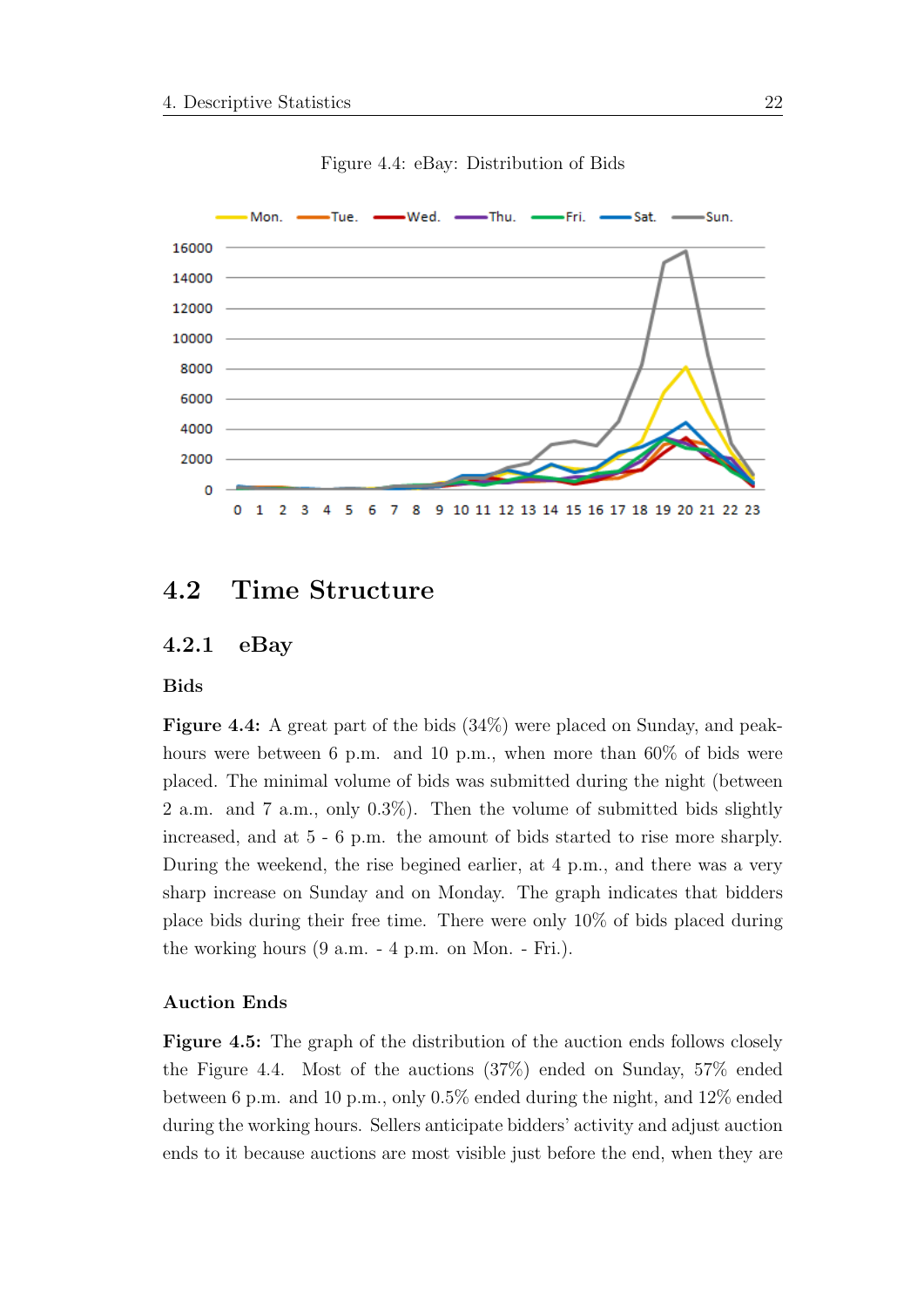

Figure 4.5: eBay: Distribution of Auction Ends

listed on the top of the list of auctions, and then they attract many bidders. The number of attracted bidders raises the probability that the consumer with the highest value notices the auction. Since the item is sold to the bidder with the highest value, the number of potential bidders also increases the probability of making the highest profit.

Table 4.5: eBay: Duration in Days

| 10 | 981  | 13.91%    |
|----|------|-----------|
| 7  | 2869 | $40.67\%$ |
| 5  | 1329 | 18.84\%   |
| 3  | 1457 | $20.65\%$ |
| 1  | 418  | $5.93\%$  |

Table 4.5: Most of the auctions (over 40%) lasted seven days, and only less than 6% of all auctions were set for one day. 7-days auctions are most popular because they always cover a weekend, and their duration is long enough to attract a wide range of potential bidders, but not too long to discourage the impatient ones, who do not want to wait untill the end of the auction, at the same time. There is an evidence that sellers ought to choose longer auction duration, in order to gain a higher final price [\(Bryan et al.](#page-104-0) [1999\)](#page-104-0).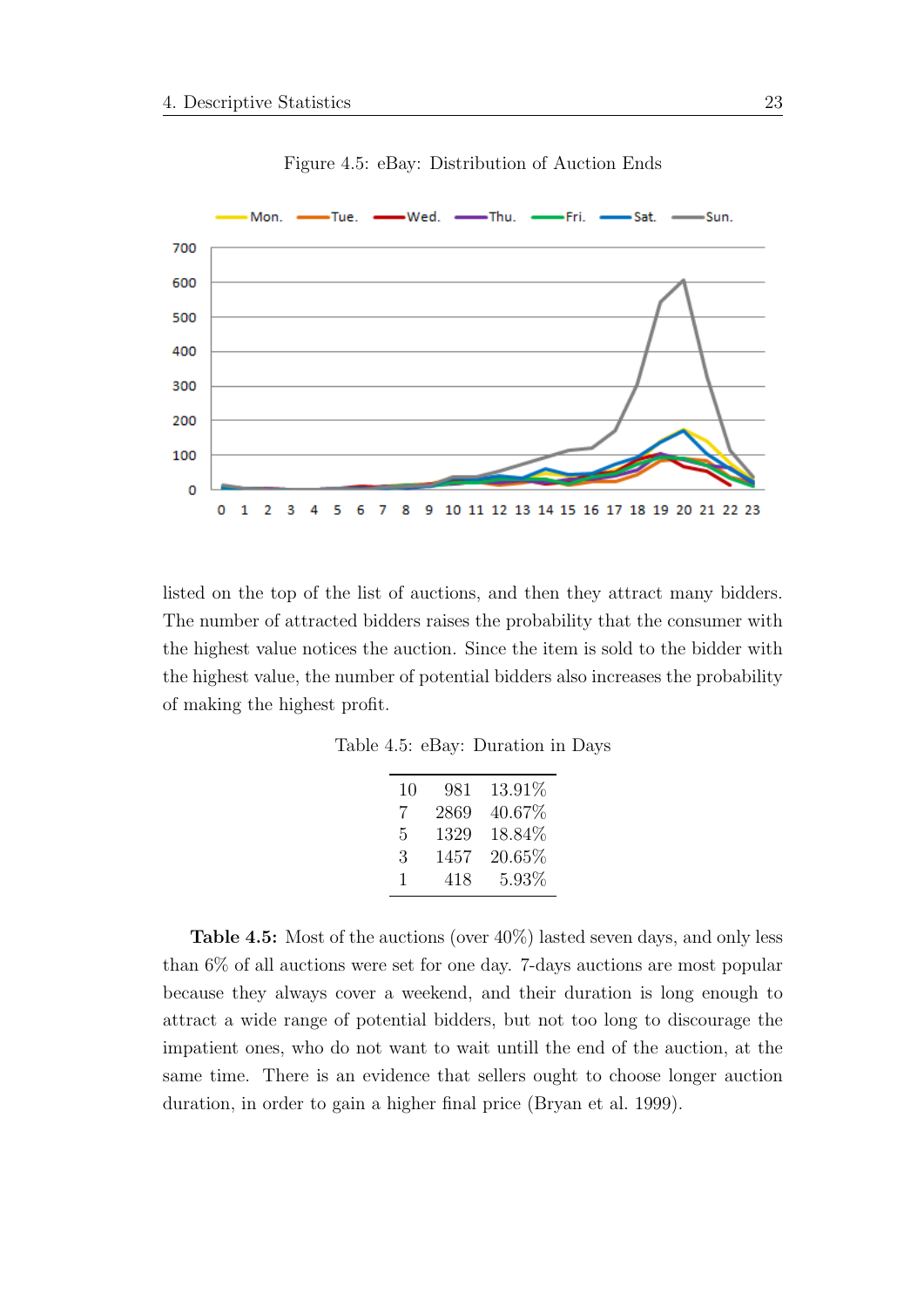

Figure 4.6: Aukro: Distribution of Bids

### 4.2.2 Aukro

Bids

Figure 4.6: The times bid placements were different for Aukro and for eBay. The numbers of bids placed each day were more balanced on Aukro. There was a very low activity during the night hours (2.4% of the bids were placed between 2 a.m. and 7 a.m.). In contrast to eBay, there were a considerable bidding activity during the working hours, the bids placed during this time form 23% of all bids. It may be caused by e.g. a lower workload of employees or less supervision of employers in the Czech Republic than in Germany. The biggest volume of placed bids was between 6 p.m. and 11 p.m., when 41% of bids were submitted. Friday and Sunday violated this pattern, as there was not such a peak in the graph between 6 p.m. and 11 p.m.. These evenings are in the Czech Republic widely considered to be free, therefore bidders placed less bids. Most of the bids were placed on Sunday (17%), but the difference among the bids placed on different days within a week was small.

#### Auction Ends

Figure 4.7: There was not any pattern in the ends of the auctions on Aukro. However, some indication of a peak between 7 p.m. and 10 p.m. was noticable. In spite of the amount of bids placed on Sunday, there were less auction ends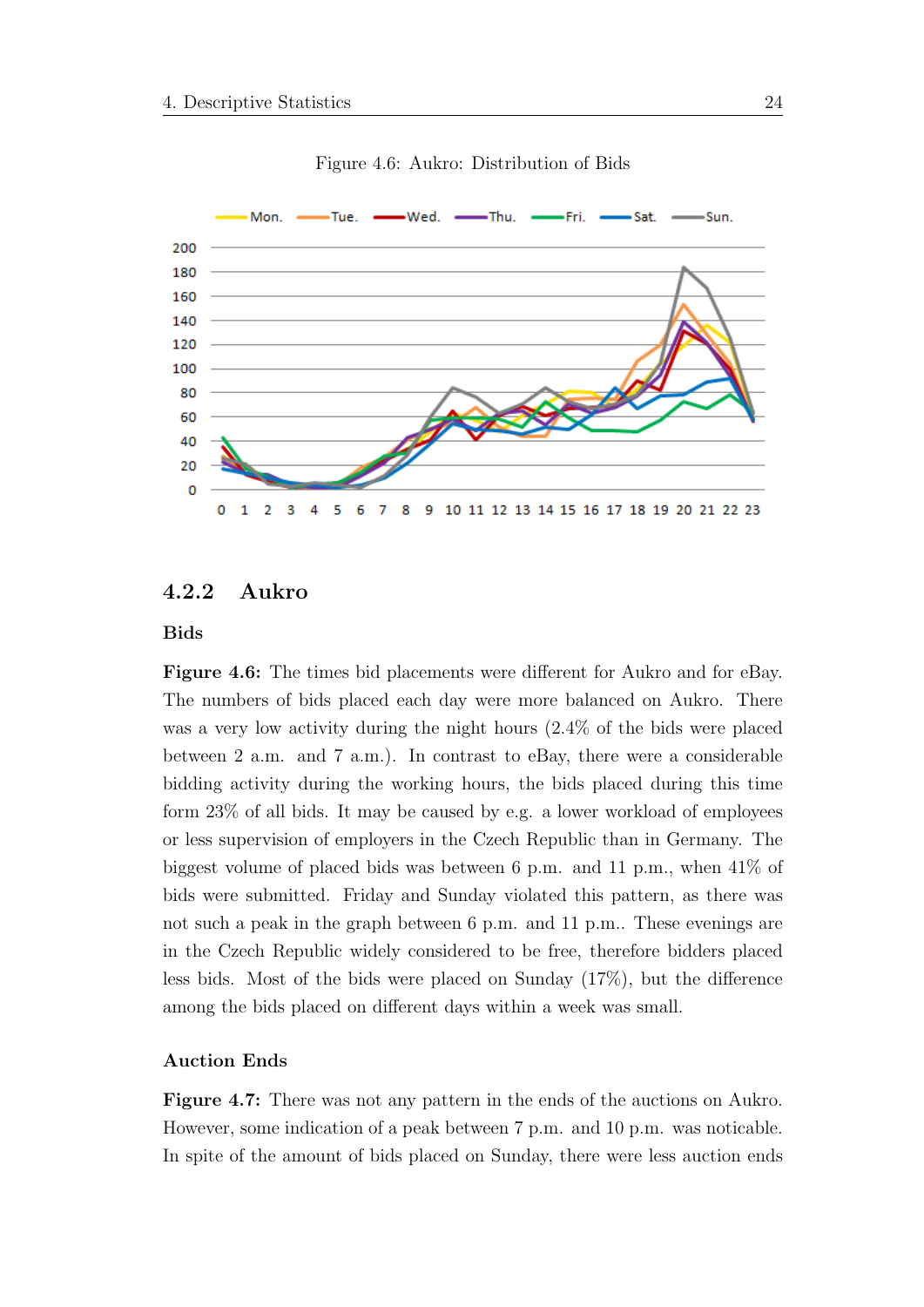

Figure 4.7: Aukro: Distribution of Auctoin Ends

during the weekend days than during any other week day. This result indicates that sellers on Aukro anticipate the bidders activity either less, or less successfully than sellers on eBay.

As Aukro does not report the duration of auctions, we have estimated it using the first bid in an auction and the end time of the auction. We have computed the difference between these two times and then round it to the nearest value of 3, 5, 7 and 10 days (the auction lengths allowed by Aukro). In a few cases, we have found a difference higher than 10 days (probably because of some Aukro's exception) and set the duration equal to 11 days.

Table 4.6: Aukro: Duration in Days

| 11 | 18  | 1.58\% |
|----|-----|--------|
| 10 | 125 | 10.96% |
| 7  | 282 | 24.74% |
| 5  | 171 | 15.00% |
| 3  | 544 | 47.72% |

Table 4.6: Some of the estimated lengths are probably shorter than the real ones, but we are not able to dispose of this bias. The estimated length of most of the auctions is 3 and 7 days, which corresponds with the popularity of 7 days auctions on eBay.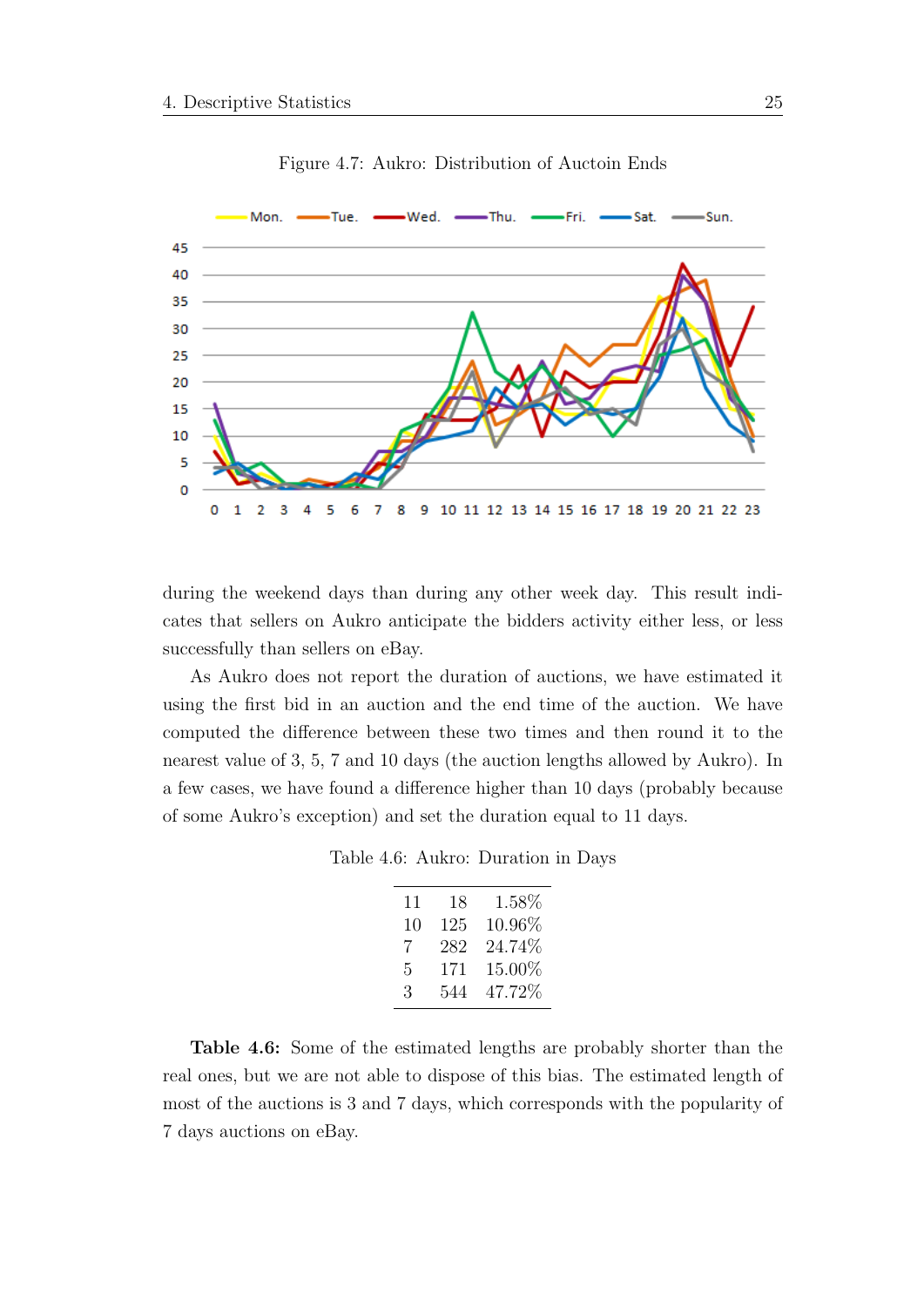

Figure 4.8: eBay: Concentration Ratio of Bids

4.3 Last Hour of the Auction

#### 4.3.1 eBay

Figure 4.8: Most of the bids were placed during the final hours of auctions. The number of bids is taken in the natural logarithm scale since the graph does not make much sense in real numbers. 28.5% of bids were placed during the last hundredth of the auction duration, then the percentage of bids for each group sharply decreased to values smaller than zero. At the end of auction, there was a slight increase, 2.14% of bids were placed during the first hundredth of the auction duration.[14](#page-40-0)

Figure 4.9: This graph shows that most of the bids were placed during the last hour as well - more than 28% of bids were placed at this time.

#### 4.3.2 Aukro

Some of the estimated lengths are probably shorter than the real ones, but we want to show that most of the bids were placed during the last minutes. Since the length is in the denominator of concentration ratio, the shorter duration would move the particular bid to the right on the graph, not to the left; therefore, there would not be an artificially increased number of the late bids.

<span id="page-40-0"></span><sup>14</sup>Concentration ratio is a proportion of the number of seconds until the end of an auction and duration of the auction in seconds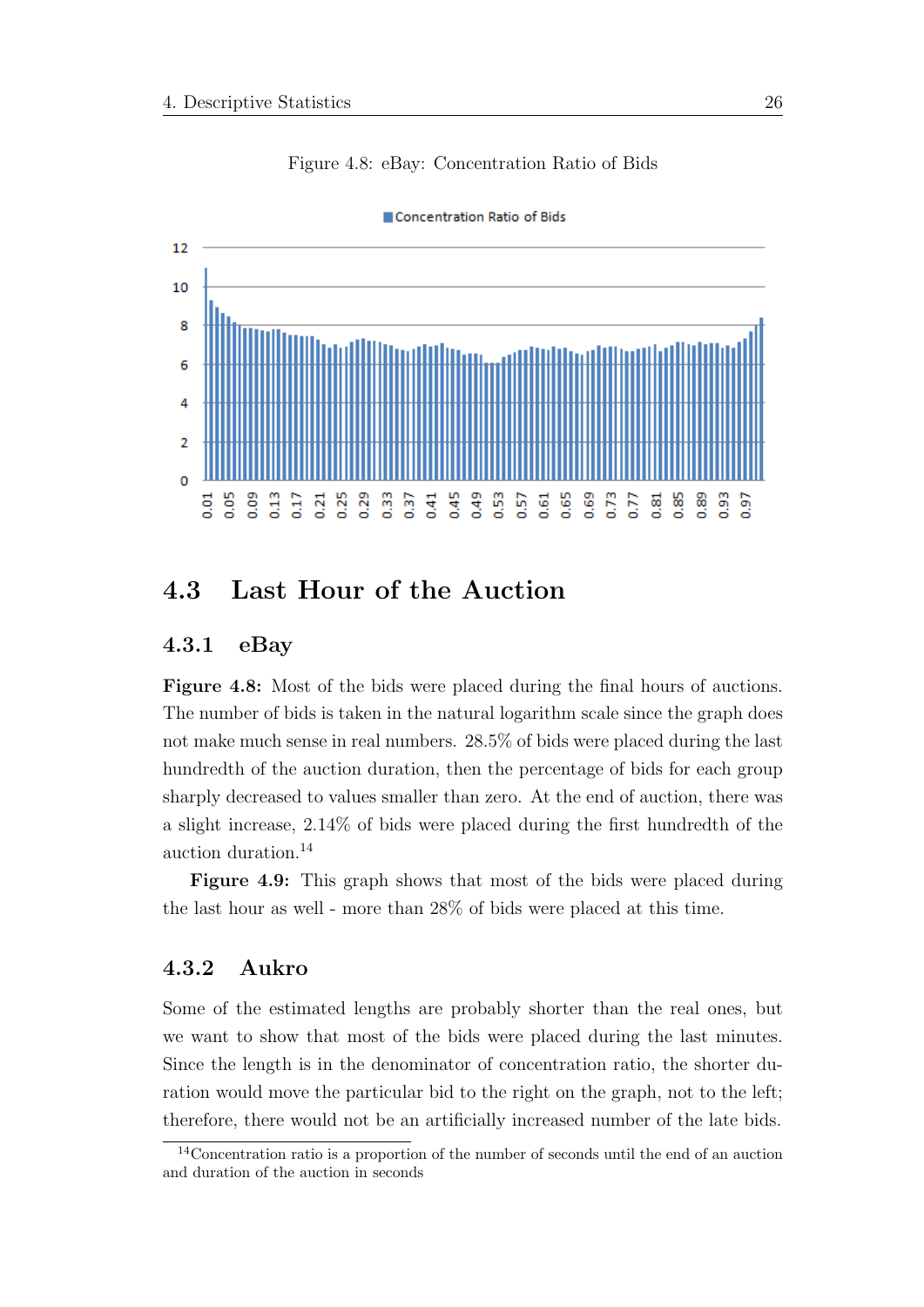

Figure 4.9: eBay: Timing of Bids in 7-days Auctions

Figure 4.10: Aukro: Concentration Ratio of Bids

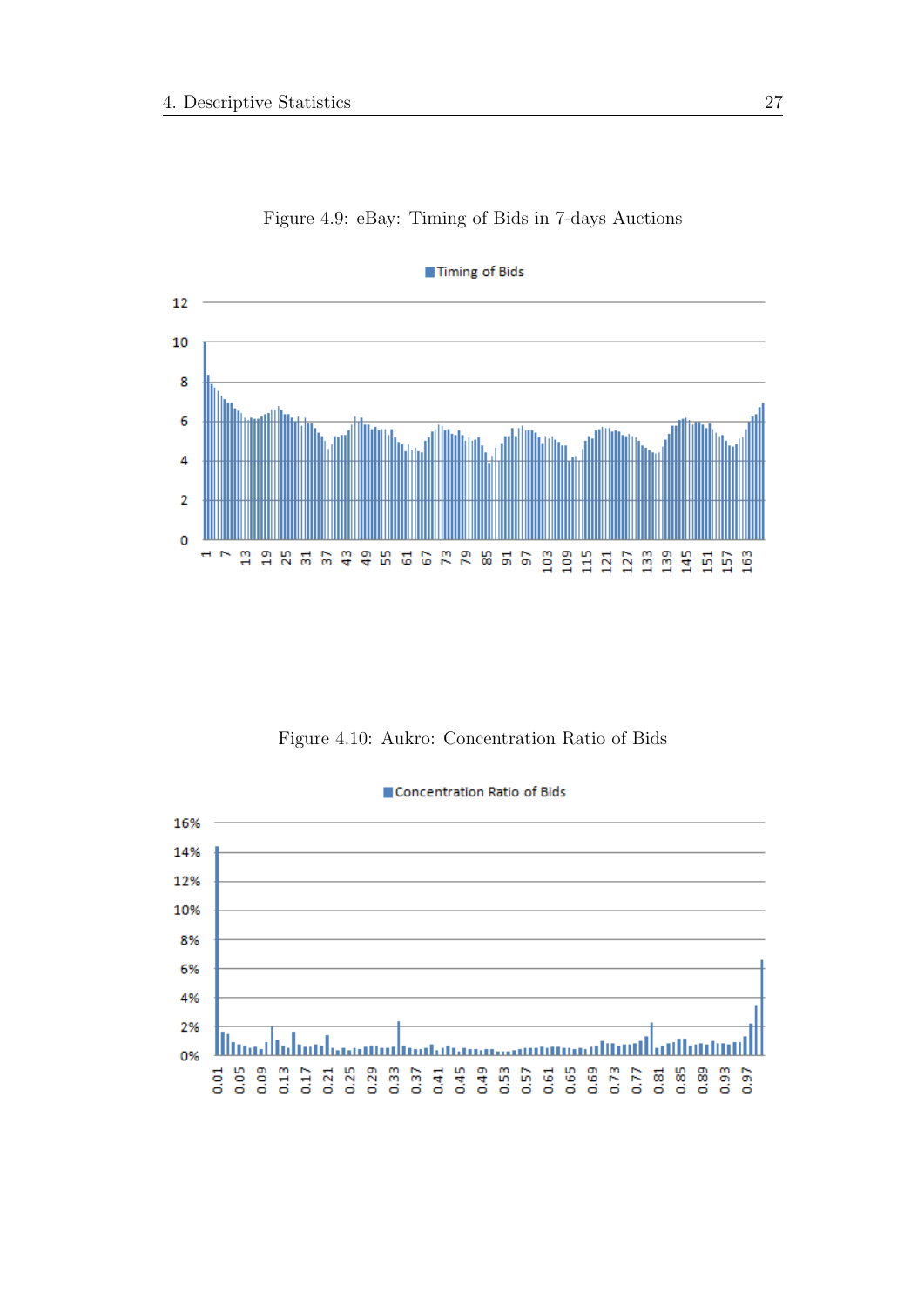Figure 4.10: The graph shows that more than 14% of the last bids were placed during the final hours of an auction. The higher number of bids at the end of the scale of the concentration ratio can by artificially created by the estimation of length.

The figures show that late bidding is common. There are several explanations for late bidding: close to the end auctions are listed on the top, late bidders do not understand the proxy bidding, or it may be part of their strategic behaviour.[15](#page-42-0)

# 4.4 Winning Bids

#### 4.4.1 eBay

Table 4.7: eBay: Timing of Winning Bids

| Max     | 856528       |
|---------|--------------|
| Min     | $\mathbf{I}$ |
| Median  | 23           |
| Average | 11467.01     |

Table 4.7: The placement times of the winning bids are rather interesting; the median time of placing winning bid is 23 seconds before the and of an auction, which means that at least one half of the auctions were won using late biding.

Figures 4.11 and 4.12: The results are similar to the previous figures; only 31% of the last bids were placed during the last hundredth of the auction duration, while it was more than 80% among the winning bids.

#### 4.4.2 Aukro

Table 4.8: Aukro: Timing of Winning Bids

| Max     | 849873           |
|---------|------------------|
| Min     | $\left( \right)$ |
| Median  | 5169             |
| Average | 55422            |

<span id="page-42-0"></span><sup>15</sup>See Chapter 2, Section 2 for other explanations of sniping.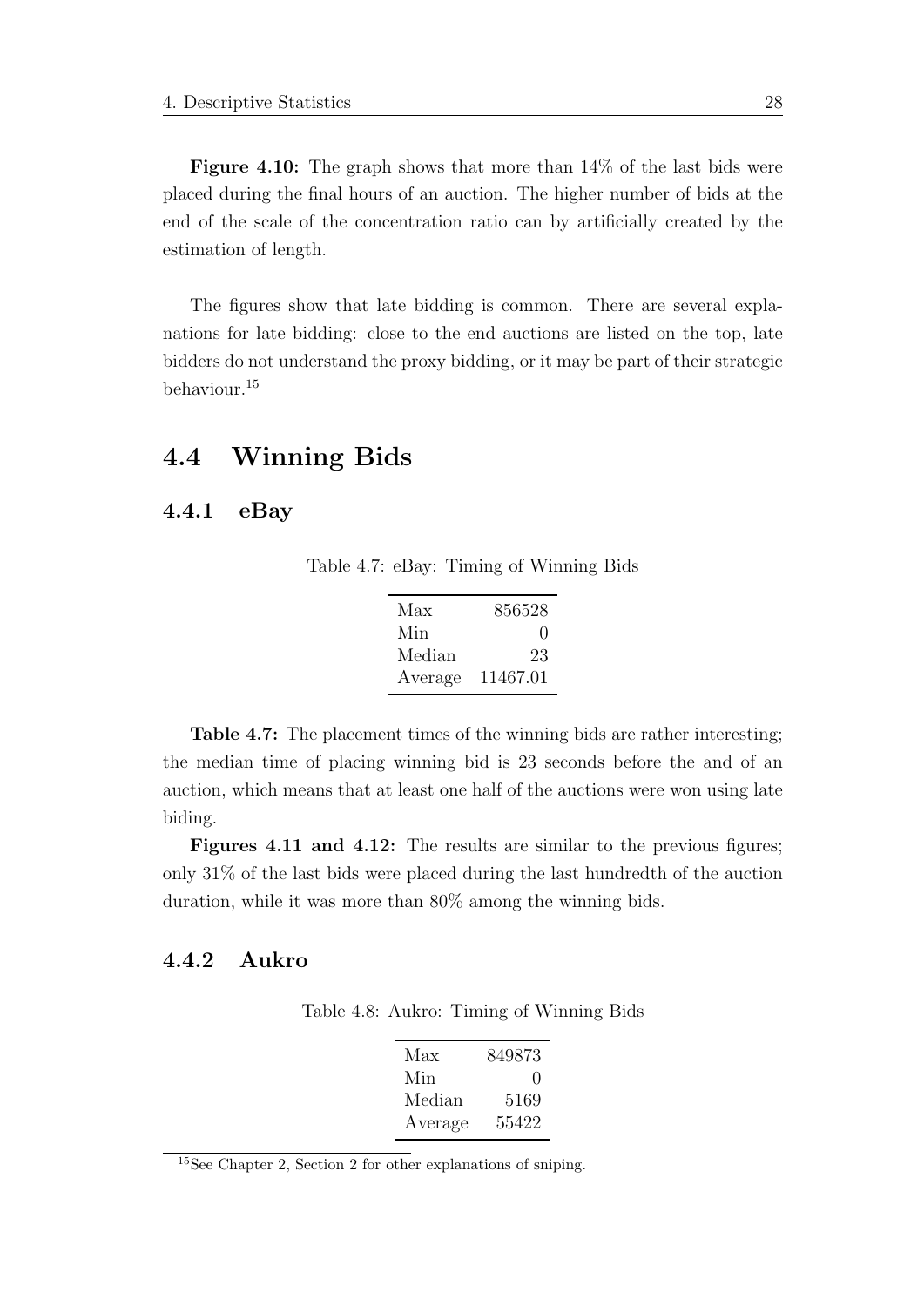



Concentration Ratio of Last Bids

Figure 4.12: eBay: Concentration Ratio of Winning Bids

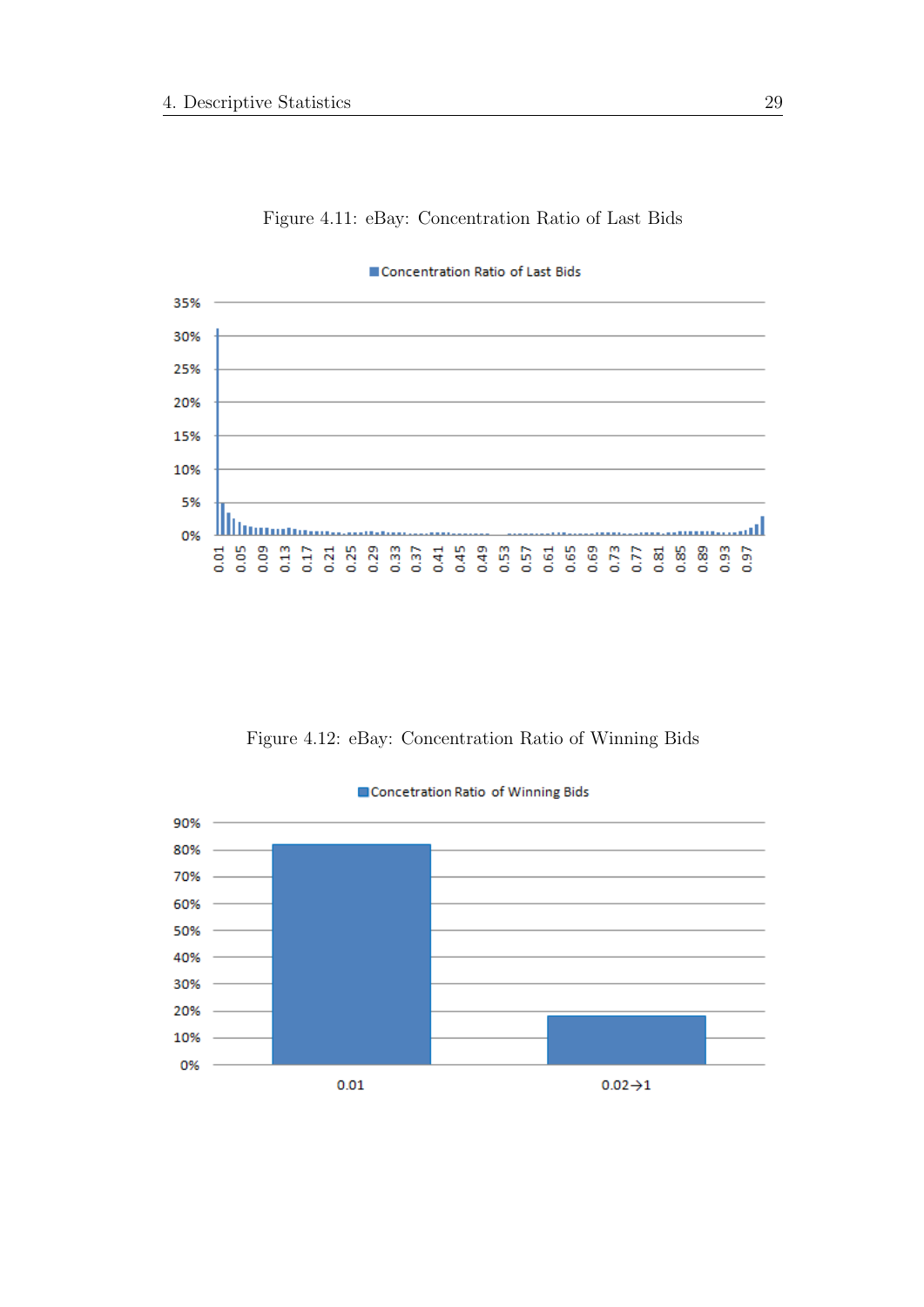

Figure 4.13: Aukro: Concentration Ratio of Winning Bids

Concentration Ratio of Winning Bids

Table 4.8: It seems that late bidding on Aukro is not as usual as on eBay. Figure 4.13: This graph shows the same effect as Table 4.8, but we can observe that, compared to the histogram of the last placed bids by concentration ratio (in section Last hour of auction), the percentage of bids placed

during the last hundredth of the auction length was higher among the winner bids (nearly 50%) than among the bidders last bids (14%).

### 4.4.3 eBay

Table 4.9: eBay: Bidders' Feedback Rating Score

| Max     | 37191    |
|---------|----------|
| Min     | -3       |
| Median  | 106      |
| Average | 253.4917 |

Table 4.10: eBay: Winners' Feedback Rating Score

| Max     | 37191    |
|---------|----------|
| Min     | -3       |
| Median  | 80       |
| Average | 227.9261 |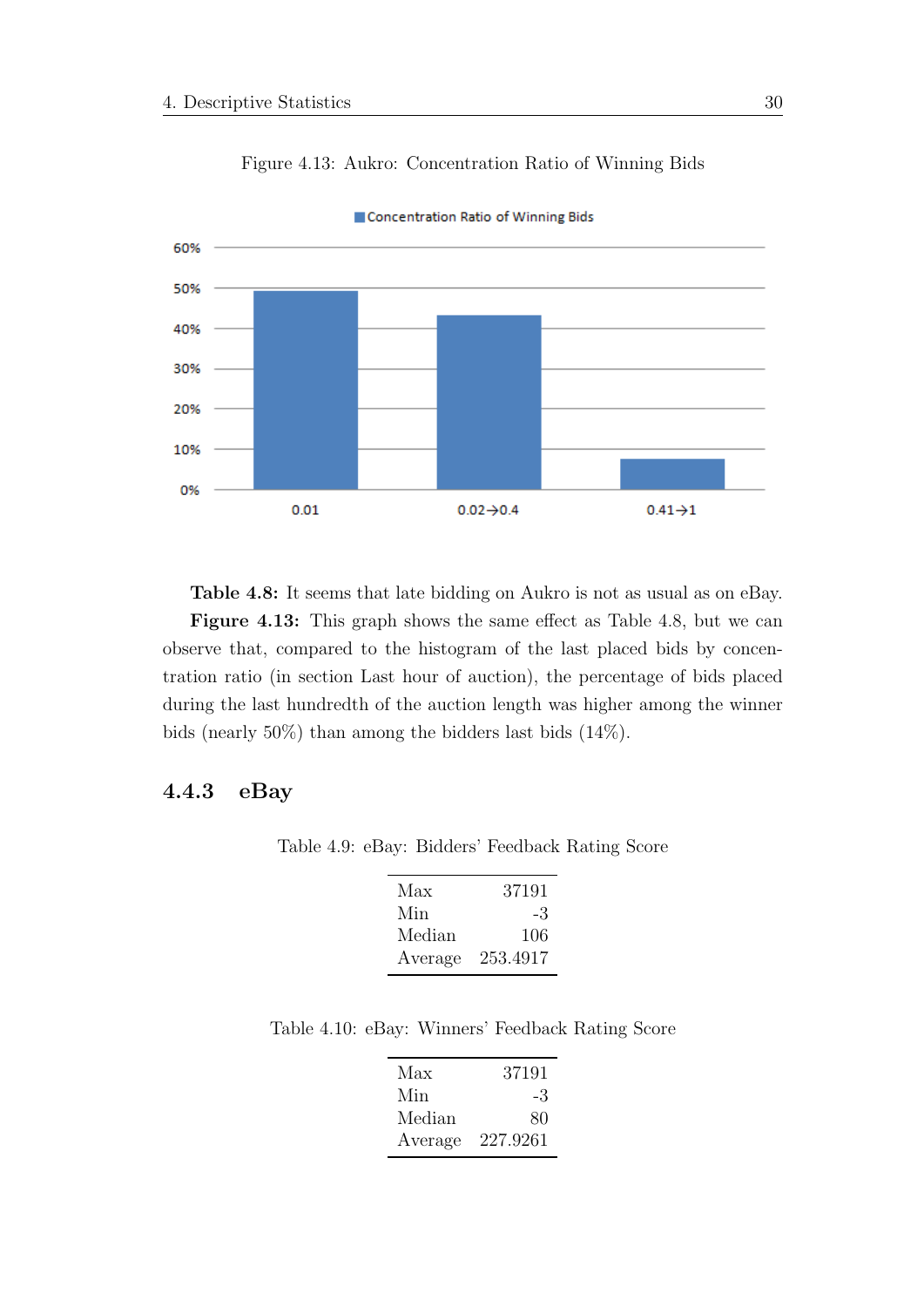

Figure 4.14: eBay: Cumulative Distribution Function of Bidders' Rating Points

Tables 4.9 and 4.10: The second table shows that the median rating of auction winners is 80. Inasmuch as the median rating of all bidders is 106, we cannot conclude that experience represented by the feedback rating score brings bidders any advantage; the more experienced bidders did not win more often than the less experienced bidders.

Figures 4.14 and 4.15: The feedback range and distribution of winners were very similar to those of all bidders. That confirms our claim that experience (in the sense of higher feedback) has no influence on the probability of winning.

#### 4.4.4 Aukro

Table 4.11: Aukro: Bidders' Feedback Rating Score

| Max     | 4325     |
|---------|----------|
| Min     | -7       |
| Median  | 11       |
| Average | 51.20869 |

Tables 4.11 and 4.12: Although the median of the winners' rating is higher than the median of rating among all bidders, the average is smaller. So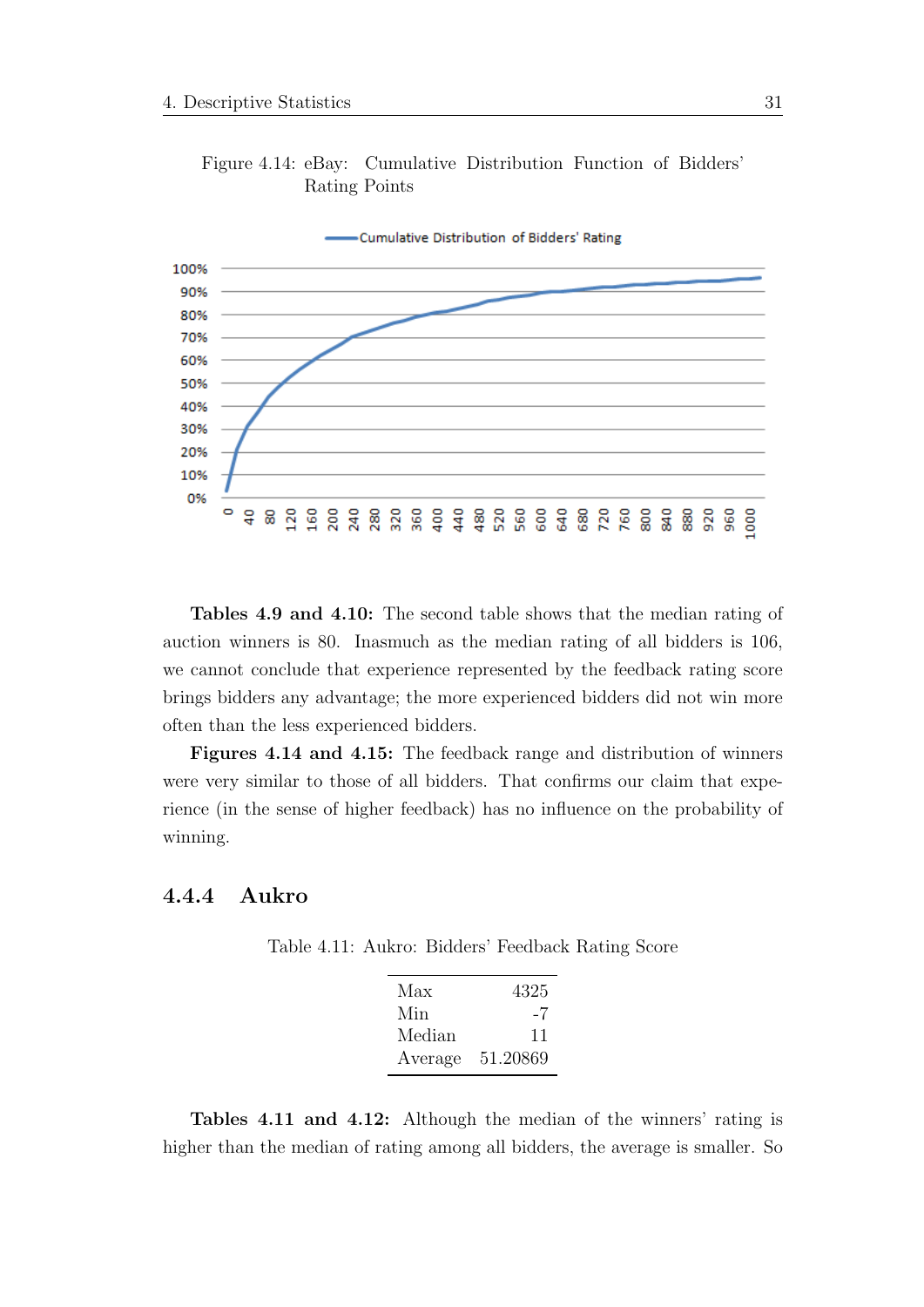

Figure 4.15: eBay: Cumulative Distribution Function of Winners' Rating Points

Figure 4.16: Aukro: Cumulative Distribution Function of Bidders' Rating Points



Table 4.12: Aukro: Winners' Feedback Rating Score

| Max     | 2548     |
|---------|----------|
| Min     | -7       |
| Median  | 14       |
| Average | 49.53805 |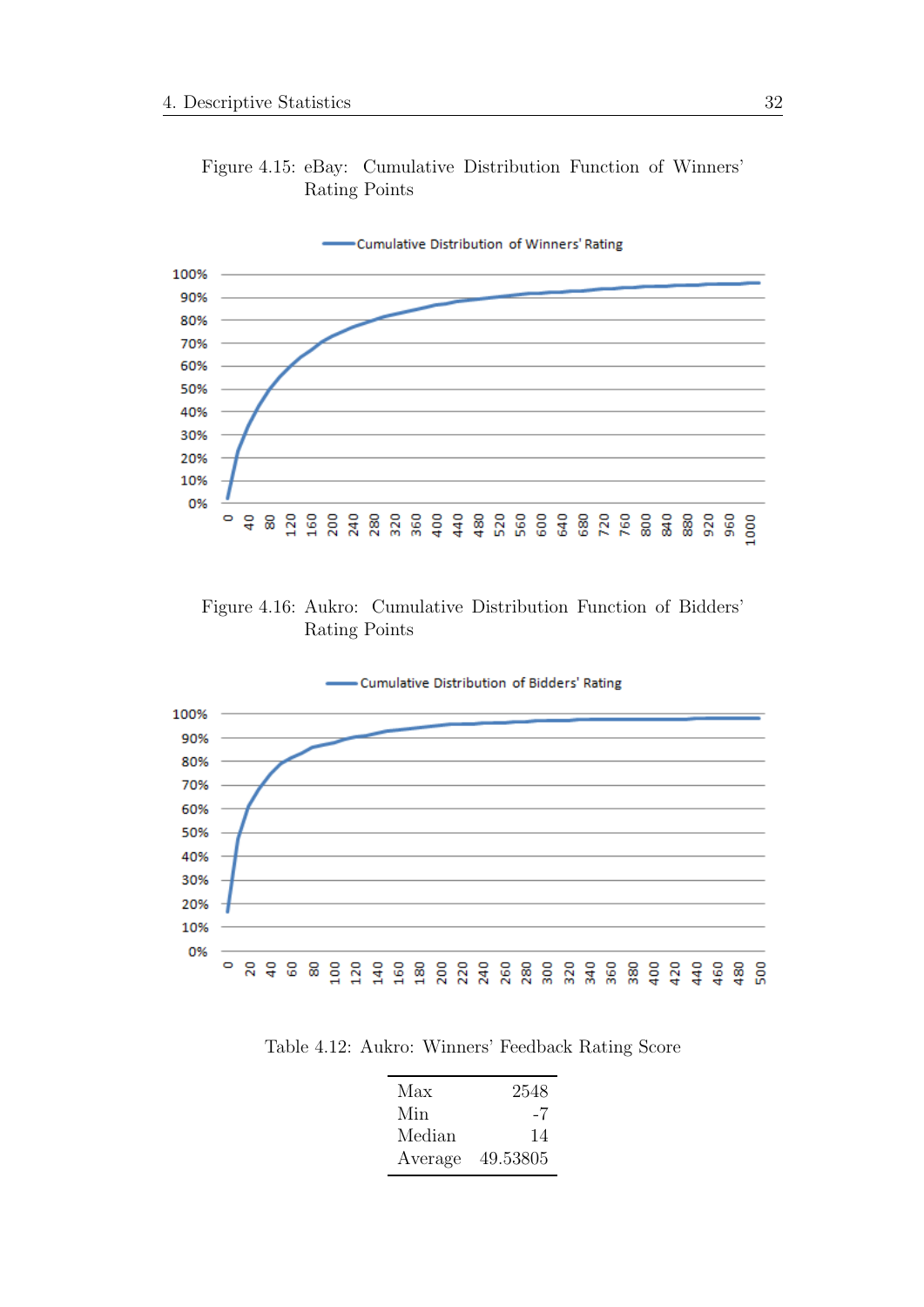

Figure 4.17: Aukro: Cumulative Distribution Function of Winners' Rating Points

we are not able to conclude that the more experienced bidders win auctions more often.

Figures 4.16 and 4.17: The graphs of cumulative distribution of winners' and all bidders' rating are nearly the same, which indicates that the experience level has no effect on the probability of winning.

#### 4.4.5 eBay

Table 4.13: eBay: Number of Bids per Bidder

| Max     | 116      |
|---------|----------|
| Min     |          |
| Median  |          |
| Average | 2.152623 |

Table 4.14: eBay: Number of Bids per Winner

| Max     | 58       |
|---------|----------|
| Min     |          |
| Median  | ı        |
| Average | 2.154593 |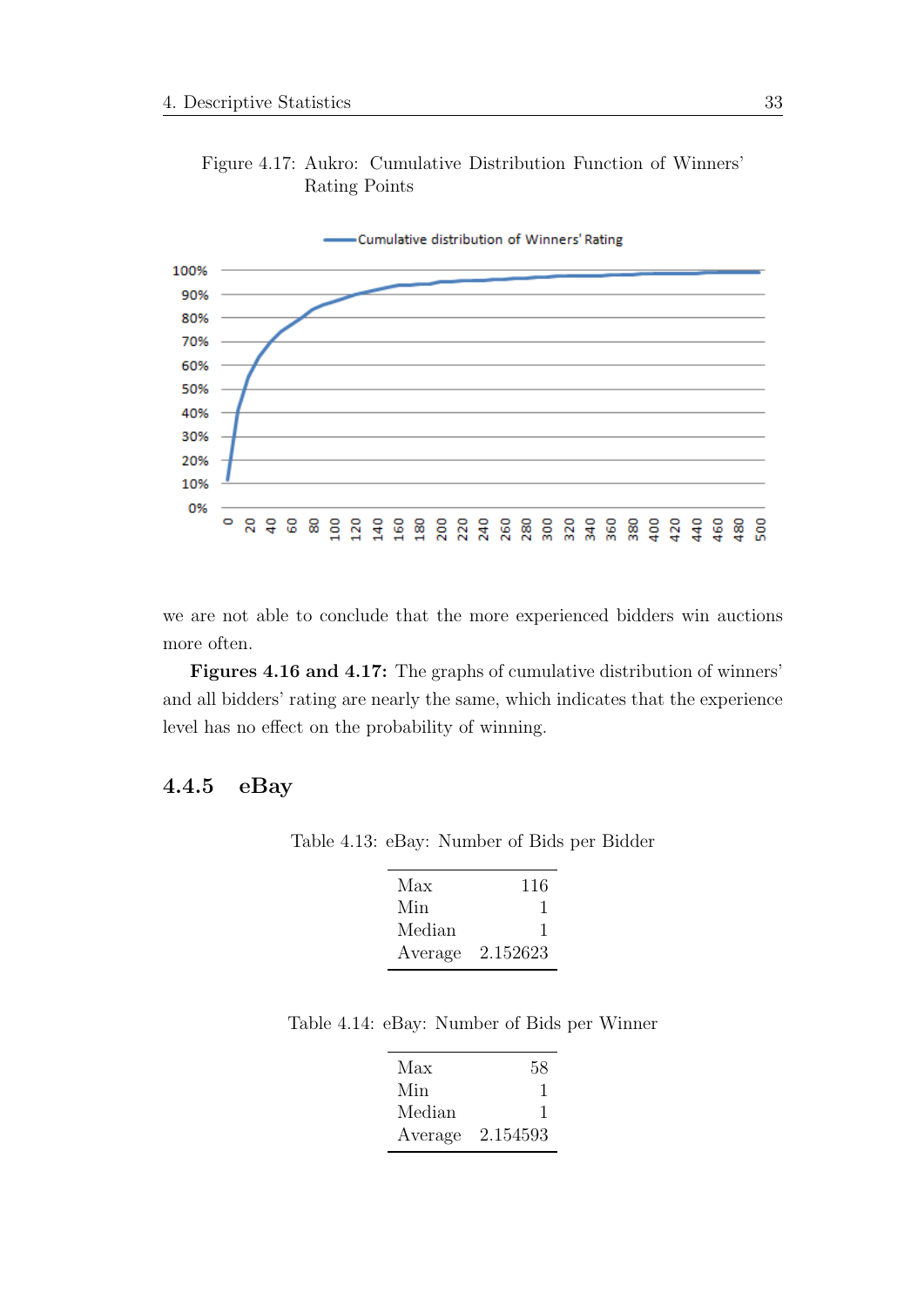

Figure 4.18: eBay: Number of Bids Placed by Bidder

Figure 4.19: eBay: Number of Bids Placed by Winner

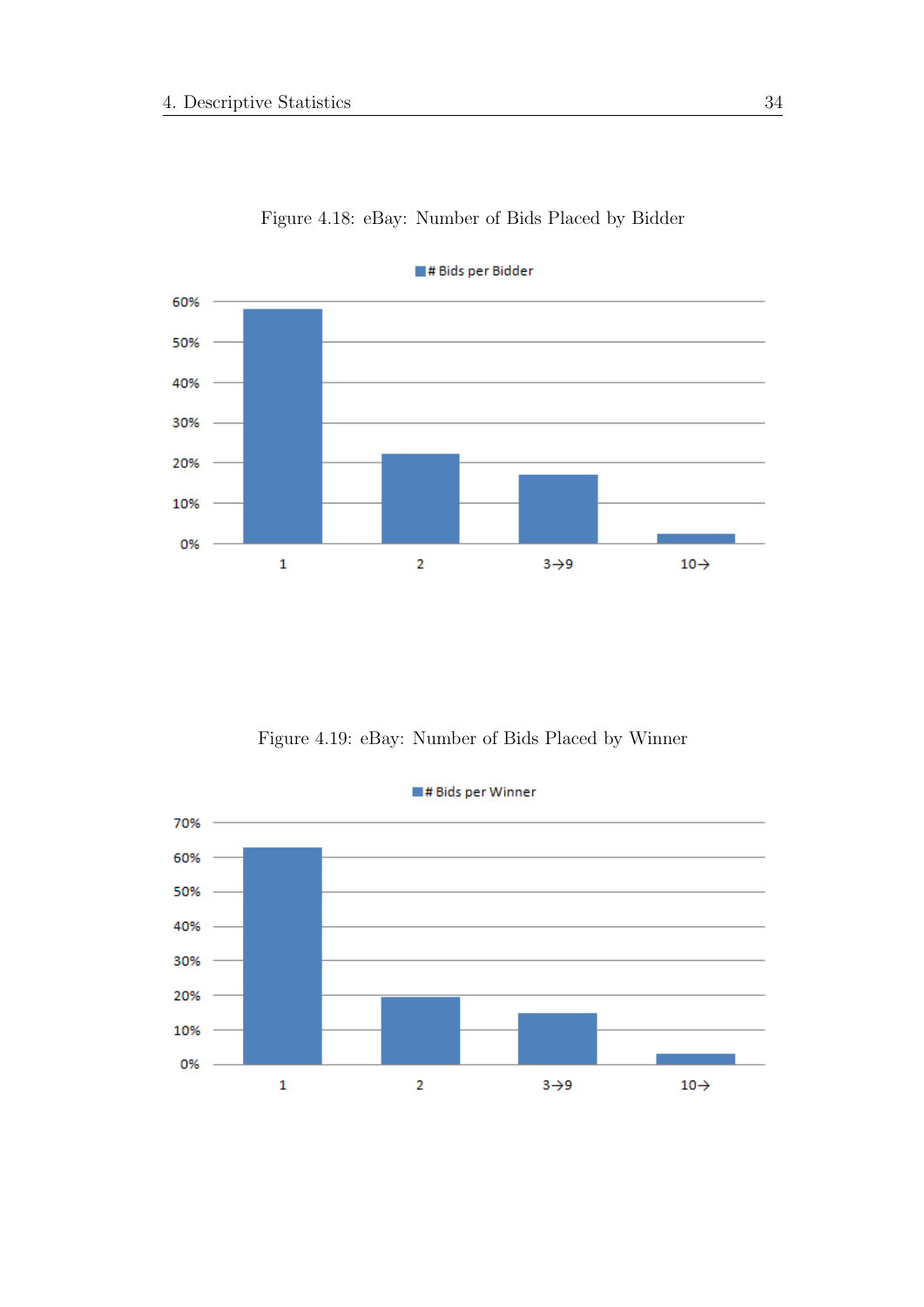Figures 4.18 and 4.19: More than  $40\%$  of all bidders place multiple bids, and nearly 20% of all bidders place more than 2 bids. The proportion of bidders submitting only one bid increases from 58% for all bidders to 63% for winners. The graphs indicate that the bidders placing only one bid win more often, but the difference is small.

# 4.5 Reputation of Sellers

Standardization of the feedback rating scores on Aukro and eBay is a very complex task because, as pointed out above, in spite of the different market sizes, the number of sold items per individual is very similar on both web sites. On the other hand, the diversity and supply of goods on eBay is much greater than on Aukro, which gives more space for gaining points, and eBay exists for longer time than Aukro, meaning that users have had more time for collecting their points. A person who wants to gain a high rating score is more limited on Aukro than on eBay, which is verified by the highest ranking of the sellers in our sample (6750 on Aukro vs. 137222 on eBay). However, the difference in the median values is not so big (47.5 on Aukro vs. 133 on eBay). To get a basic conception of the differences in the ratings, we have found out 2nd, 4th, 6th,..., 98th, 100th percentile values of rating for both auctions web pages, then we have computed the proportion of the percentile values of each percentile group on eBay and Aukro and made an average of all these proportions except for the last four, which exhibit a sharp increase due to a few sellers with a very high rating. We have discovered that the feedback on eBay is on average 3.025 higher than the feedback on Aukro.

#### 4.5.1 eBay

Table 4.15: eBay: Sellers' Feedback Rating Score

| Max     | 137222   |
|---------|----------|
| Min     | -1       |
| Median  | 133      |
| Average | 1396.023 |

Table 4.15 and Figure 4.20: In spite of the wide range of the feedback, 90% of the sellers have the feedback rating lower than 1000 as it is shown in the graph of the cumulative distribution functions of the sellers' feedback. The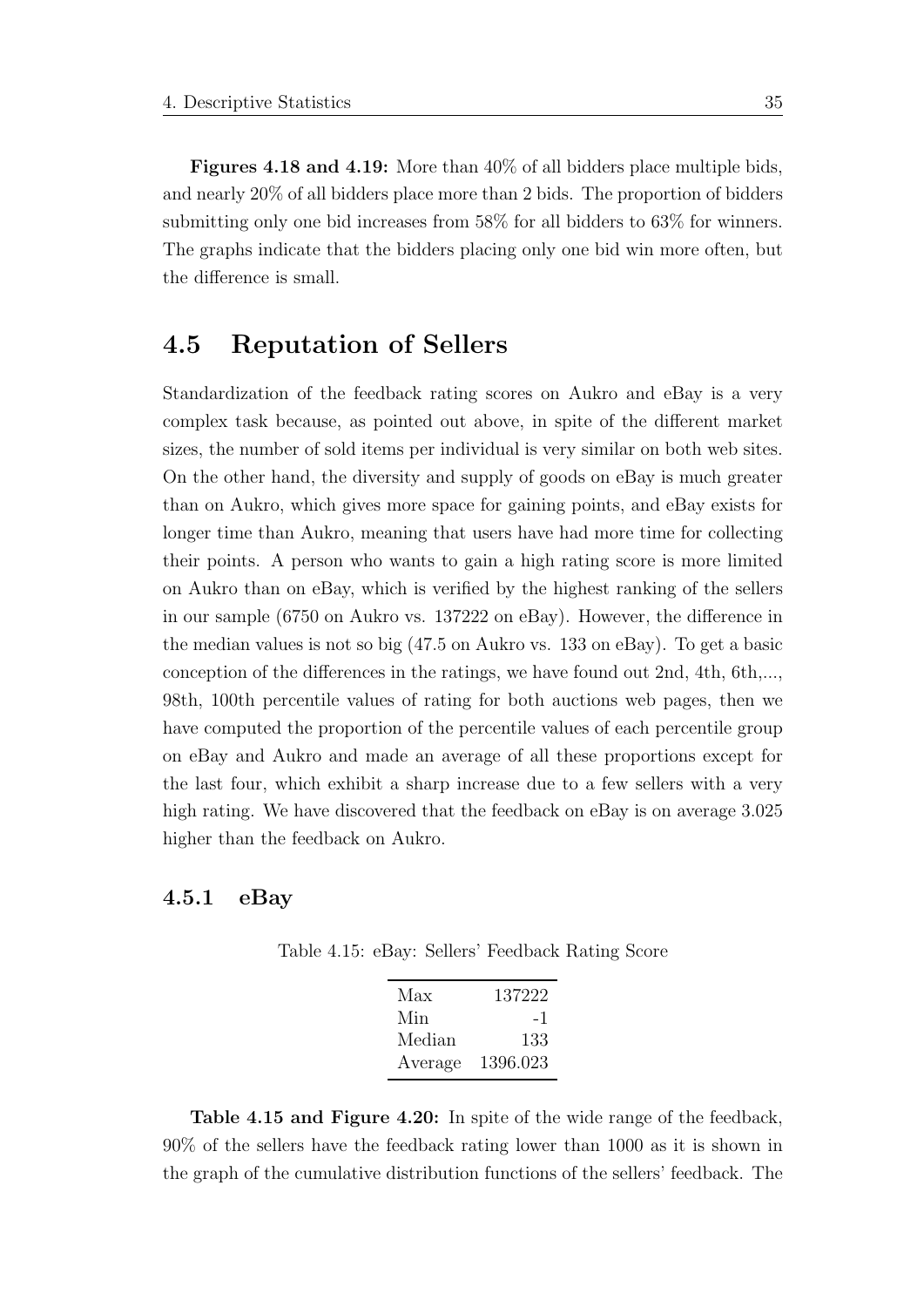

Figure 4.20: eBay: Cumulative Distribution Function of Sellers' Rating Points

seller with a minimal rating has -1 points, which means that the number of her negative feedback points exceeds the positive feedback points. The highest rating in our sample is 137222, but most of the sellers do not trade in such big volumes, the median value of the feedback score reaches 133. The slope of the graph is degreasing meaning that number of people in each rating group is decreasing.

## 4.5.2 Aukro

Table 4.16: Aukro: Sellers' Feedback Rating Score

| Max     | 6750     |
|---------|----------|
| Min     | - 1      |
| Median  | 47.5     |
| Average | 278.6746 |

Table 4.16 and Figure 4.21: The results are rather different. The beginnings of the graphs are very similar for both auctions; 40% of the sellers have lower rating than 94 on eBay and 30 on Aukro (according of our percentile standardization, 30 Aukro points match 90 eBay points). Then the graph of the sellers' reputation on Aukro starts to differentiate from eBay, its slope is smaller, 60% of the sellers have lower rating than 190 on eBay and than 85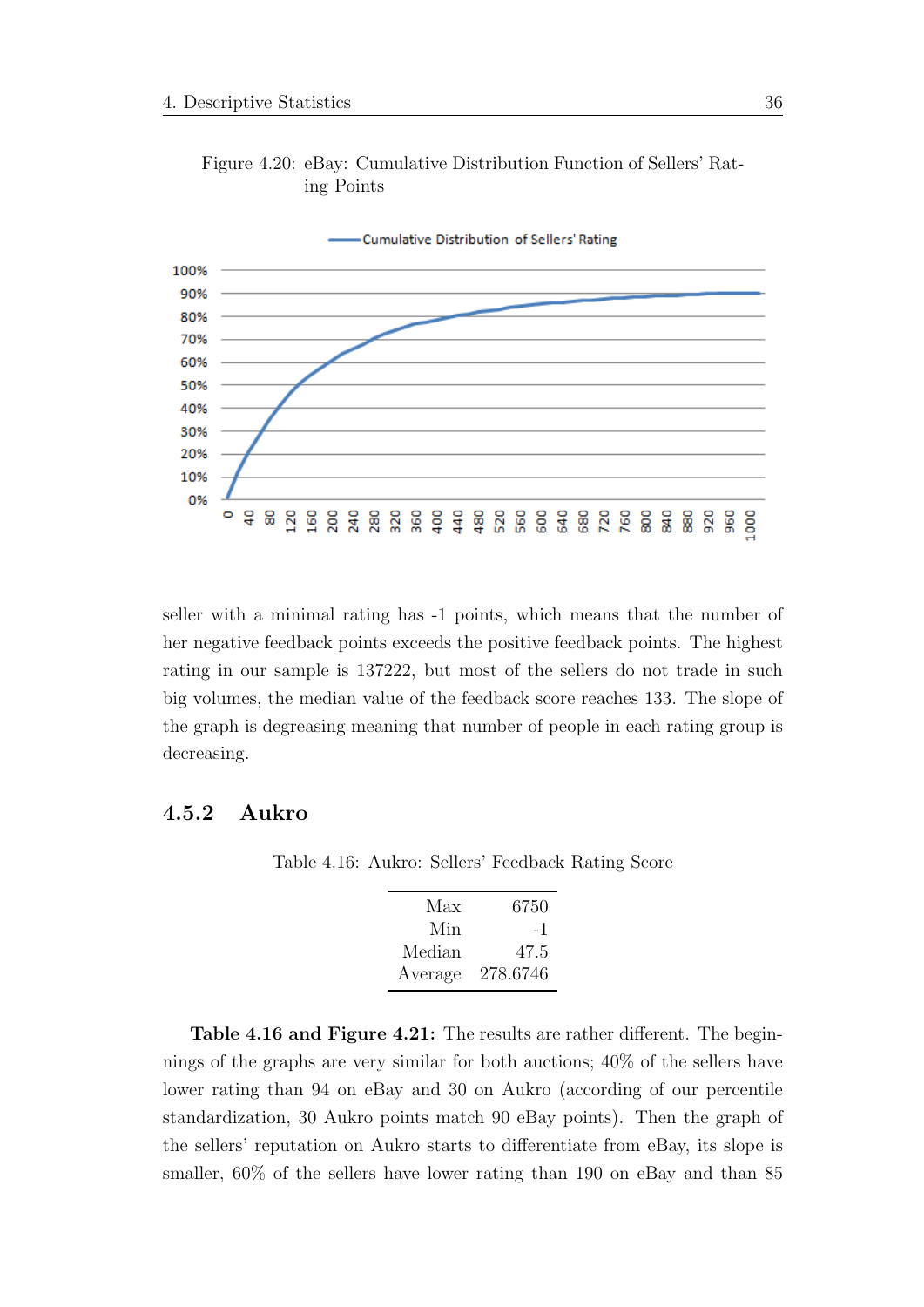

Figure 4.21: Aukro: Cumulative Distribution Function of Sellers' Rating Points

on Aukro (according of our percentile standardization, 85 Aukro points match 257 eBay points). The increase pauses at 83%-84% covering the upper limit of the feedback rating in the range from 460 to 860, meaning that only 2% of the sellers have the rating in this interval. Another steeper rise occurs on the interval from 880 to 1040, at the 1040 point the cumulative distribution function reaches 96%. However, this jump is created by a single seller, who listed 246 auctions and thus she made this bias (her rating is slightly increasing in the time, hence there is not a strict jump but the slope of the distribution function is higher). In the end, it slowly increases up to 100% for 6750. Without the bias, the slope of the graph would be decreasing meaning that the number of people in each rating group decreases, and the graphs of cumulative distributions for Aukro and eBay sellers' feedback would be very similar. The seller with a minimal rating has -1, i.e. the number of her negative feedback exceeds the positive feedback points. The median value is 47.5.

# 4.6 Sniping

Sniping means placing a bid during the last seconds of the auction's duration. We call a bidder who place a single bid in an auction during the last seconds a "simple" sniper, and a bidder placing multiple bids in an auction with the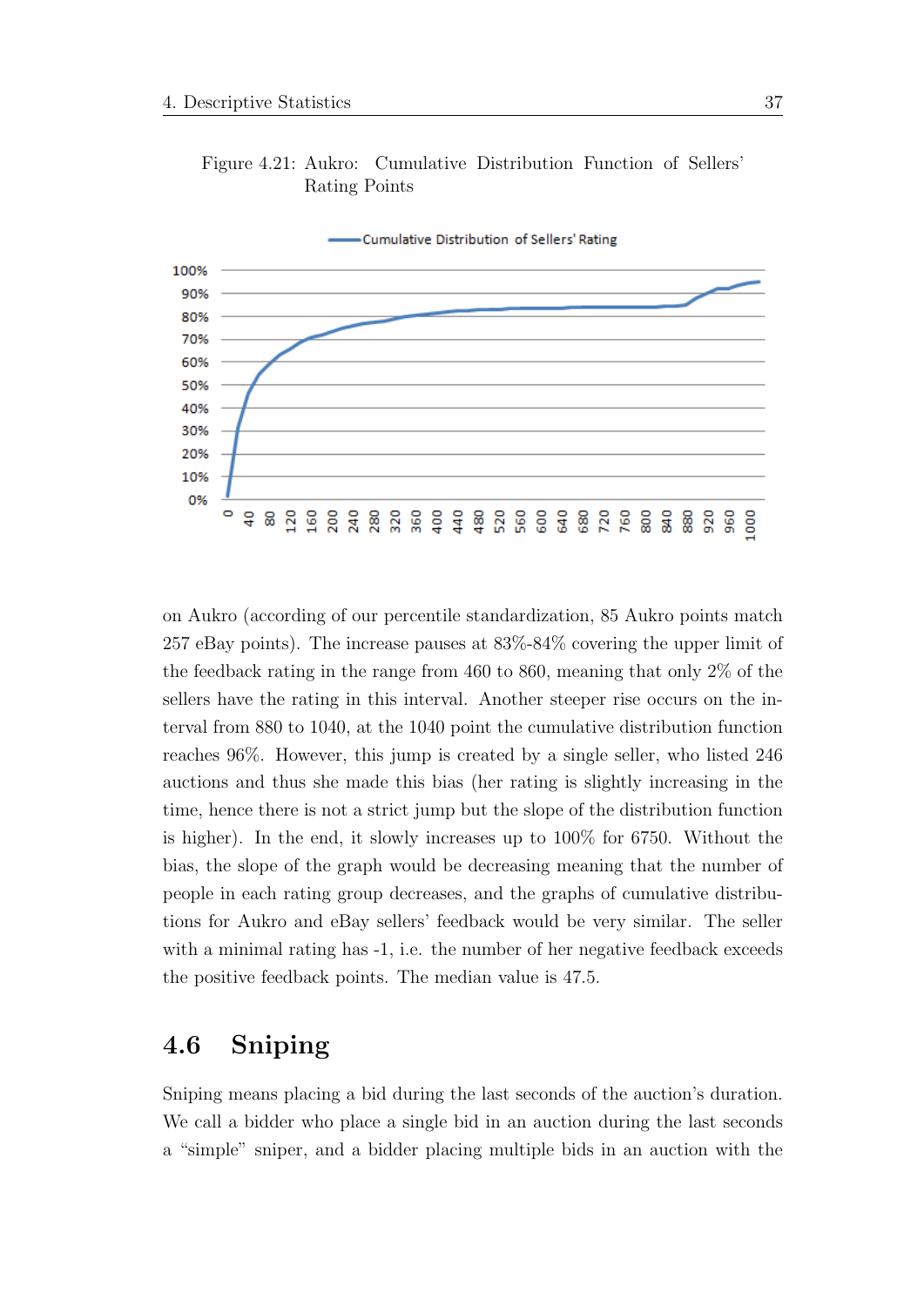last submitted bid during the last seconds of the auction's duration a "sophisticated" sniper. The group created by both "sophisticated" and "simple" snipers is called just snipers. eBay reports all bids made by a bidder, so we are able to find out the proportion of the "simple" snipers, while Aukro reports only the last bid of each bidder; therefore, we are not able to distinguish between the "simple" snipers and the "sophisticated" snipers.

#### 4.6.1 eBay

Table 4.17: eBay: Snipers - Proportion among Winning Bids, among Last Bids

|            | Winning Bids Last Bids |       |
|------------|------------------------|-------|
| 10 seconds | 39.89%                 | $9\%$ |
| 1 minute   | 58.59%                 | 15\%  |
| 10 minutes | 70.36%                 | 21%   |

Table 4.18: eBay: "Simple" Snipers - Proportion among Winning Bids, among Last Bids

|            | Winning Bids Last Bids |       |
|------------|------------------------|-------|
| 10 seconds | $30.02\%$              | 6%    |
| 1 minute   | 41.43\%                | $9\%$ |
| 10 minutes | 46.73%                 | 12\%  |

Tables 4.17 and 4.18: We can observe a strong evidence of sniping among the winning bids on eBay; 40% of winning bids were placed during the last 10 seconds, nearly 60% during the last minute and 70% during the last 10 minutes. The percentage of the "simple" snipers is lower, counting 30% of the winning bids during the last 10 seconds, 40% during the last 1 minute and 47% during the last 10 minutes.

#### 4.6.2 Aukro

Table 4.19: There are less snipe winning bids on Aukro, but the percentage is still substantial. The difference can be caused by the propagation of sniping. We have found tens of eBay's sniping programs making late bidding more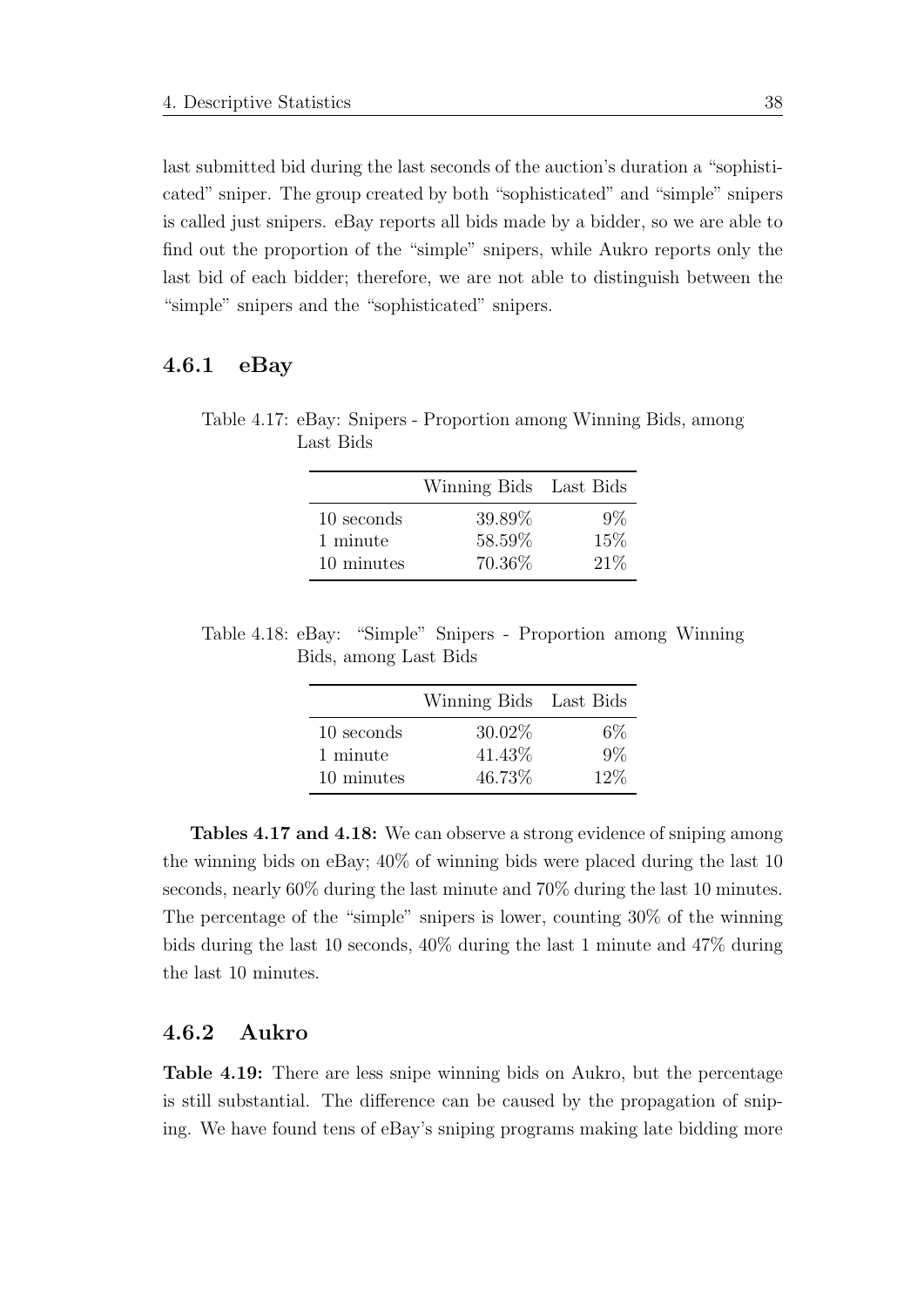|            | Winning Bids Last Bids |        |
|------------|------------------------|--------|
| 10 seconds | 20.85\%                | $4\%$  |
| 1 minute   | 34.20%                 | $8\%$  |
| 10 minutes | 42.81%                 | $11\%$ |

Table 4.19: Aukro: Snipers - Proportion among Winning Bids, among Last Bids

convenient (e.g. baytomat.com, mysniper.com, snip.pl/de, sniperagent.de, bid-bag.de, gixen.com)<sup>[16](#page-53-0)</sup> and German forums discussing which sniping program is the best, while we have discovered only two web sites about sniping programs in Czech (cs.bidnapper.com and prihazovac.cz)<sup>[17](#page-53-1)</sup>. The supply of these programs may be an explanation for why sniping is more known and therefore used in Germany than in the Czech Republic.

The proportion of the snipe bids among the last bids of bidders is much lower than among the winning bids, meaning that bids submitted during the last seconds or minutes of the auction win the auction more often than bids placed before that time.

# 4.7 Bidders' Eperience

#### 4.7.1 eBay

Figure 4.22: The graph shows that more experienced bidders less likely place multiple bids. There is a negative correlation between these two parameters.

Figure 4.23: Although the increase in the number of bids at the end and beginning of the auctions is obvious from this graph, a greater difference between less and more experienced bidders is not noticeable.

## 4.7.2 Aukro

Figure 4.24: This graph shows that more bids are placed in the beginning and at the end of auctions than in the middle of the auction. Further, one can notice that more experienced bidders place bids less often in the middle of auction than less experienced bidders.

<span id="page-53-0"></span> $^{16}$ http://baytomat.com/, http://mysniper.com/, http://snip.pl/de/, https://sniperagent.de/, https://www.bidbag.de/, http://www.gixen.com/index.php

<span id="page-53-1"></span><sup>17</sup>https://cs.bidnapper.com/, prihazovac.cz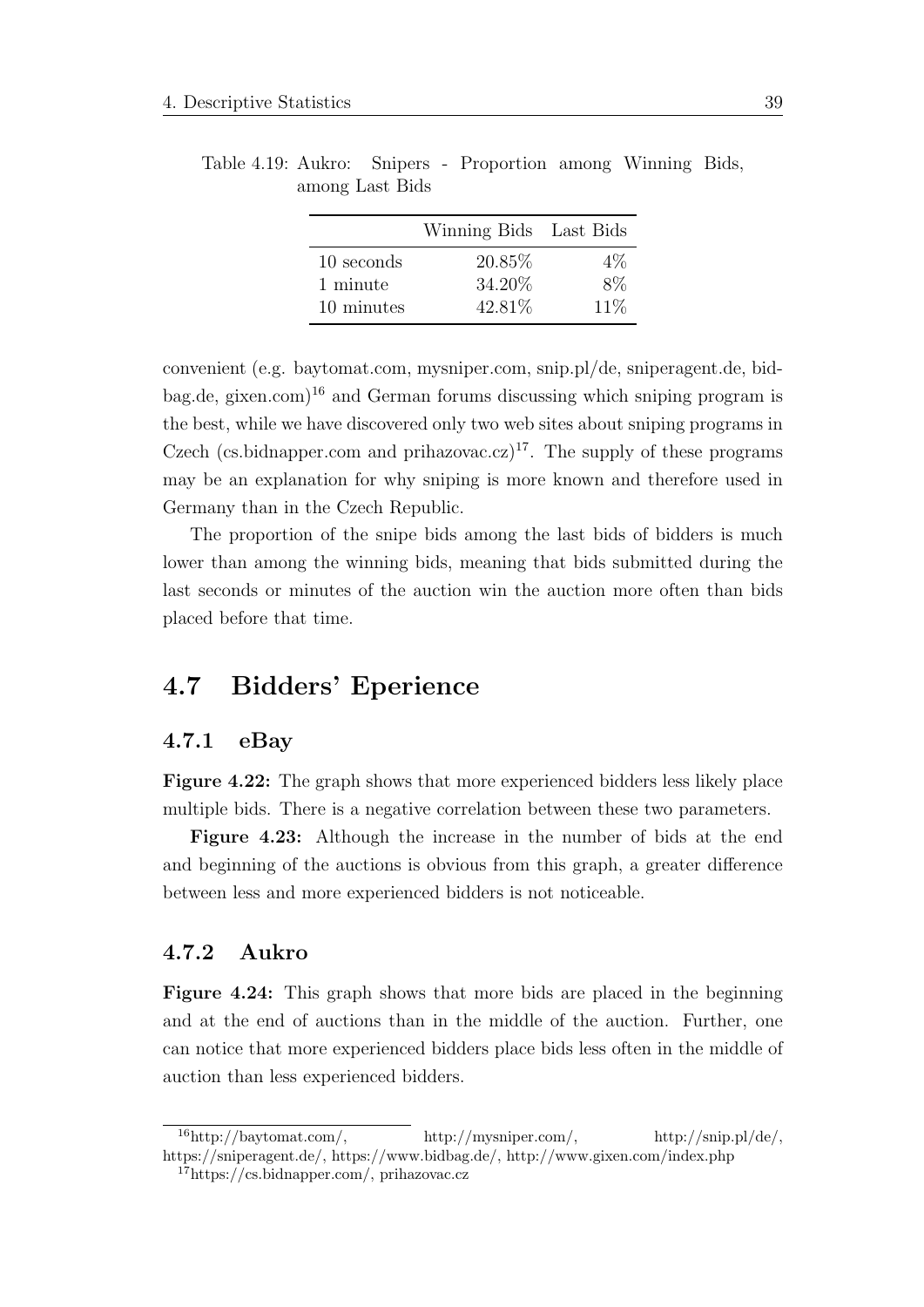### Figure 4.22: eBay: Scatter Plot of Bidders' Rating and Number of Bids



+ # Bids per Bidder vs. Bidders' Rating

Figure 4.23: eBay: Scatter Plot of Bidders' Rating and Concentration Ratio

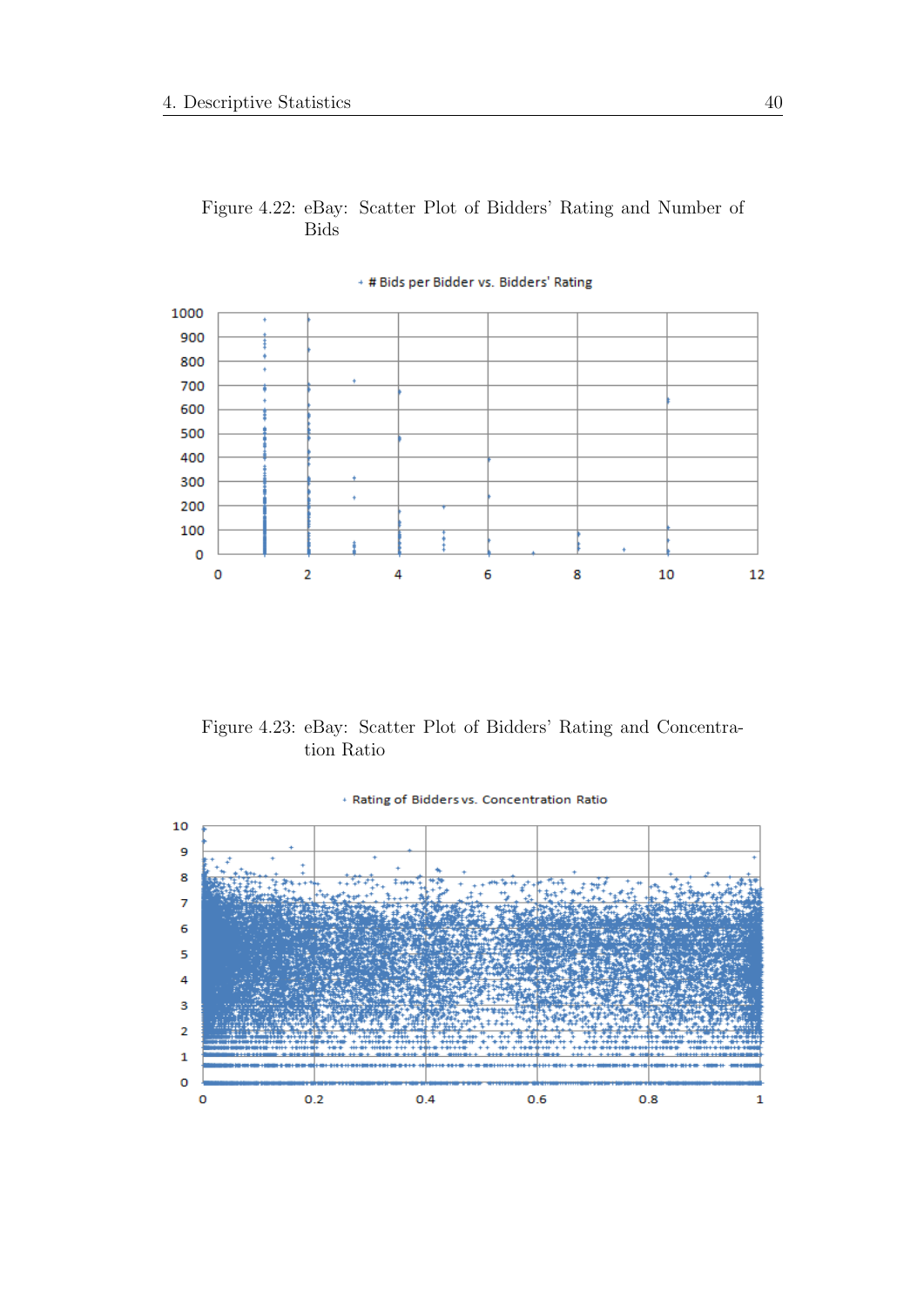# Figure 4.24: Aukro: Scatter Plot of Bidders' Rating and Concentration Ratio

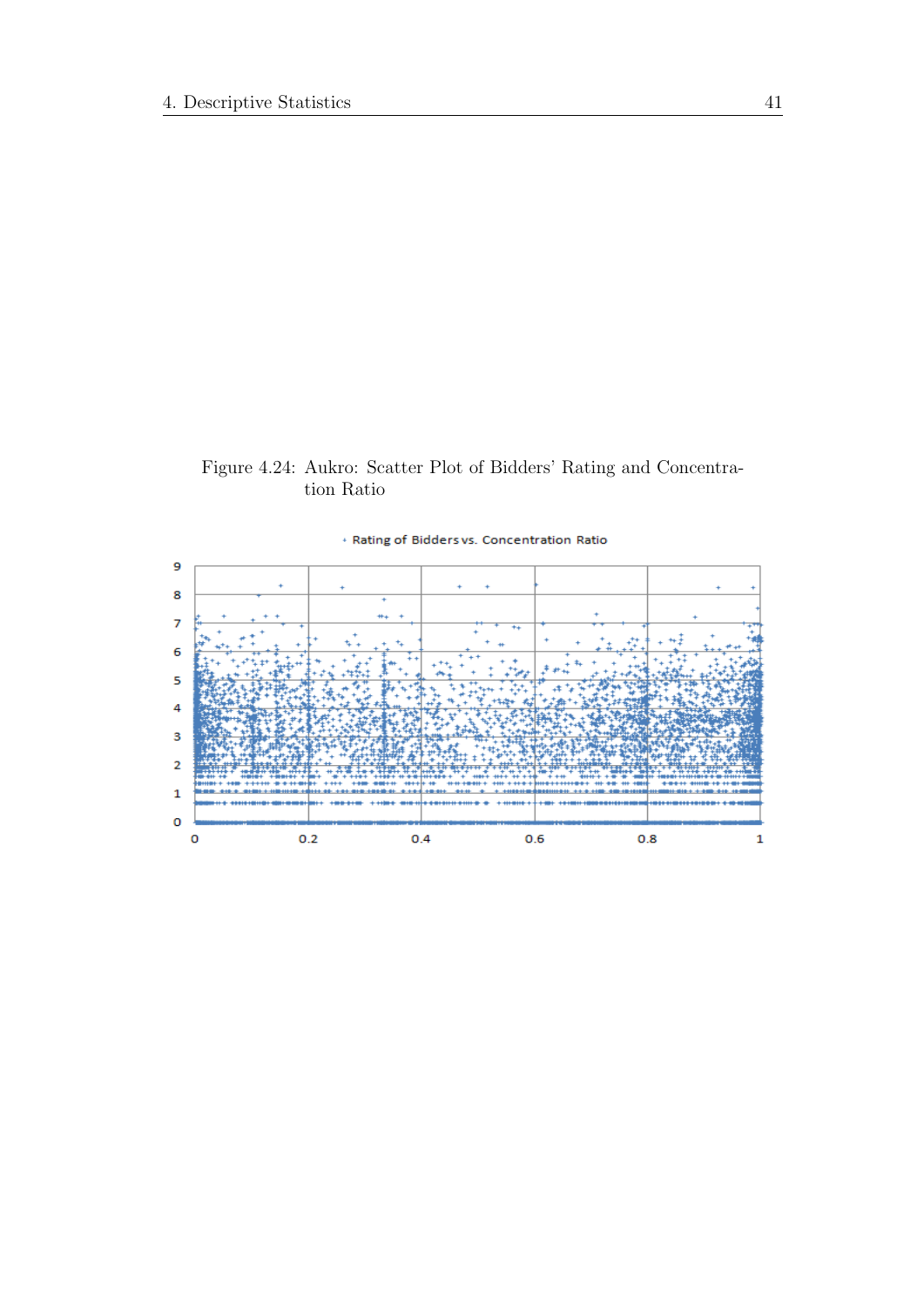# Chapter 5

# Impact of Auction Parameters on Final Price

Before we start the empirical analysis, we have to mention the sample selection problem of the Aukro dataset. More than 40% of the auctions on Aukro ended without any bid and we were not able to observe the starting price due to changing design of Aukro web site during the data collection. So we have information about neither the starting price nor the final price for these auctions. Therefore, we had have to omit these observations in the regressions with the final price as the dependent variable. Besides, the omitted observations are not random, there is most likely some observed or unobserved factor that discourages bidders from placing a bid. This may cause a bias brought about e.g. a spurious regression. We have to be aware of this fact while interpreting the results.

The final price of an item is affected by many parameters of the auction and the product. These parameters include e.g. market value, condition, shipping costs, day and hour of auction end, rating of seller, length of auction. In this section, we examine their impact on the final price.

As eBay and Aukro do not guarantee the quality and do not handle the delivery of the products, buyers have to rely on the seller's description of the item, attached pictures and the seller's honesty. The feedback rating can say a lot about the seller's honesty; hence, it affects whether and how much a bidder bids in the auction.

One way of describing the effect of reputation on the final price has been developed by [Houser and Wooders](#page-105-0) [\(2006\)](#page-105-0). They consider two types of bidders - the honest one, who always delivers the item after receiving the payment,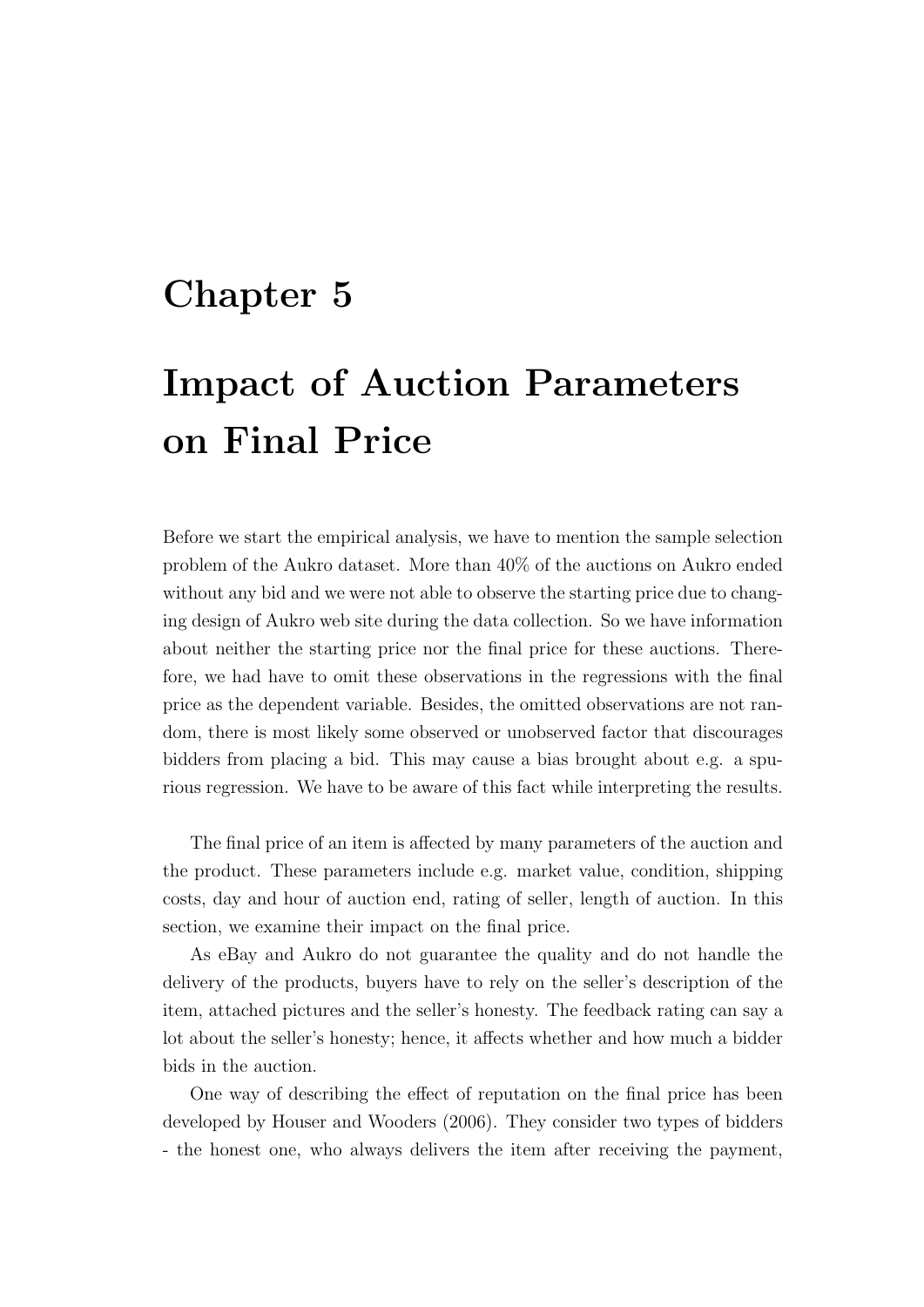and the dishonest one, who never delivers the item. Seller's reputation is the probability that the seller is honest,  $r^{S}$ in(0,1). The probability is publicly known. Each bidder has her own private value  $v_i$ . The winning bidder i pays b and gains pay-off  $(r^S v_i - b)$ . Bidder j does not win and her pay-off is 0. [Houser](#page-105-0) [and Wooders](#page-105-0) [\(2006\)](#page-105-0) show that in equilibrium the bidder with the highest value wins and pays the price of the second highest bid, which is equal to the expected value of winning the auction of the buyer with the second highest value (suppose that  $v_1 > v_2 > ... v_n$ , in equilibrium, player 1 is the winner and pays  $max_{k \neq i} b_k^* =$  $b_2^* = r^S v_2$ ). The expected pay-off of all bidders is an increasing function of seller's reputation; thus, the higher is the seller's reputation, the higher is the final price.<sup>[18](#page-57-0)</sup>

The results of this analysis are summed up in the Section 5.4.

# 5.1 Variables

In this section we describe the variables used in both eBay and Aukro models, and provide reasoning of including them and expactations of signs.

#### 5.1.1 eBay

#### LN(FINAL PRICE)

The dependent variable in our estimation is the natural logarithm of the final price. We use the logarithm because it is more intuitive to express the change in the final price by its percentage.

#### LN(MARKET VALUE)

The market value is the retail price of smartphones and e-book readers, obtained from guenstiger.de and idealo.de, $19$  where the minimal market prices are tabled. Since there was only a chart with a line but not the accurate values for a specific time, we have taken a slightly higher value than the minimal one (as it ought to correspond more to the market), and exterminated a immense volatility (caused by fluctuating in the minimal values, an average value is more stable). A bidder's value depends on the item's market value, therefore we include it in the regression. We use the natural logarithm of the market value, since the elasticity of the final price with respect to the market value has a

<span id="page-57-0"></span><sup>18</sup>For more detailed information see Houser and Wooder (2006).

<span id="page-57-1"></span><sup>19</sup>http://www.guenstiger.de/, http://www.idealo.de/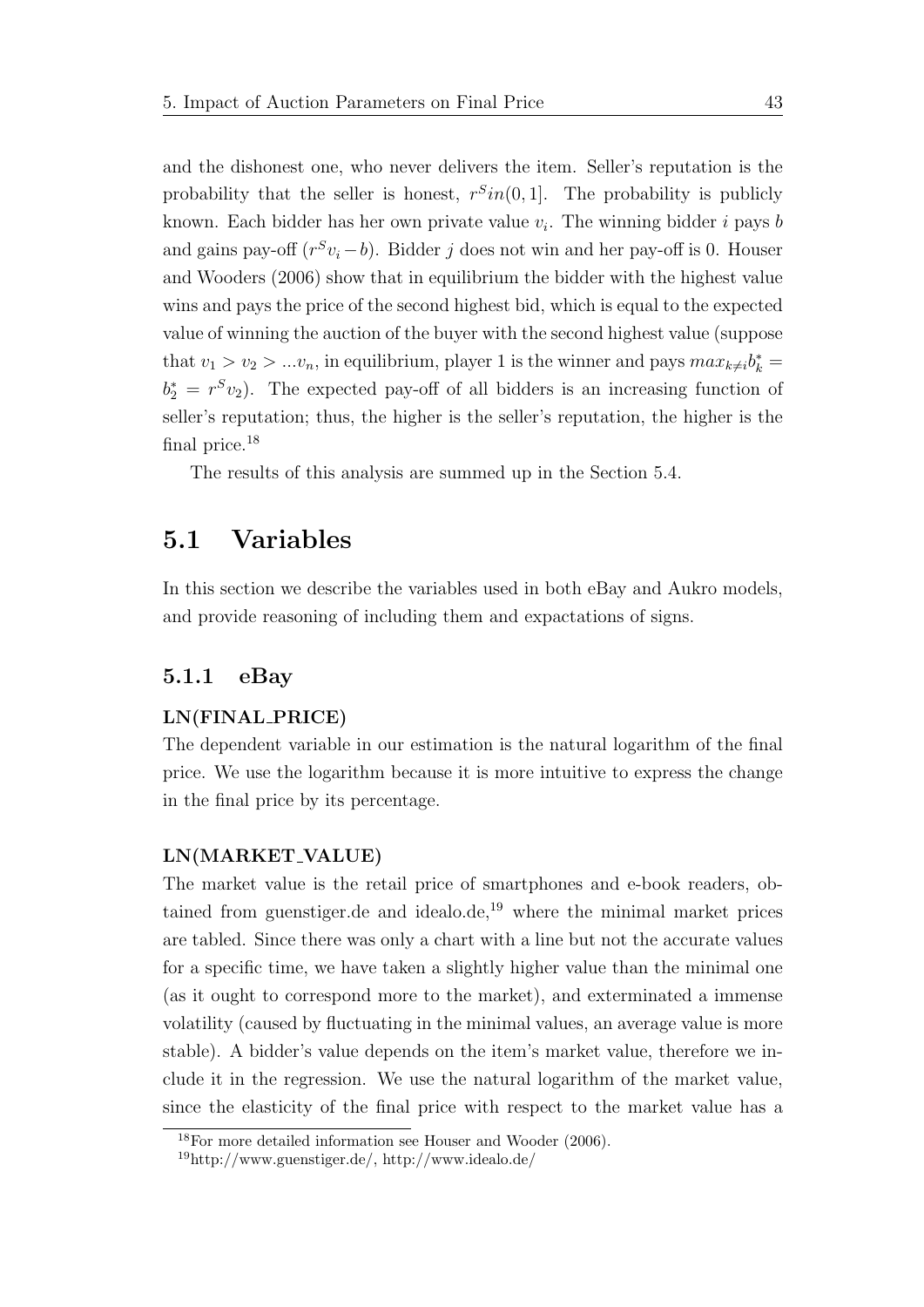better explanatory power. We suppose that the final price is very sensitive to changes in the market price and that the values move in the same direction. Therefore, we expect the coefficient of the variable to have a positive sign and be close to one.

#### SHIPPING

eBay allows to report only one fixed shipping cost value. We suppose that the higher are the shipping costs, the lower is the final price, since bidders have to add these costs to the total cost of an item. In the case of shipping cost, we find it more useful to discover what effect has one additional euro on the final price. Hence, we use the shipping cost variable in the linear form. As explained above, we suppose that values of the shipping cost and the final price move in the opposite directions, so the expected sign of the coefficient is negative. We expect that the final price is not very sensitive to changes in the shipping costs; thus, we believe the size of the coefficient should be small. [Hossain and Mor](#page-105-1)[gan](#page-105-1) [\(2005\)](#page-105-1) note that bidders are not sensitive to shipping costs within some reasonable range. So the coefficients of the variable may not be significant.

#### STARTING PRICE

The starting price is another parameter set by a seller. The staring value determines the number of bidders in the auction. A high starting price discourage bidders, whose true value is lower than the starting price, to place their bids. Therefore, the competition in the auction is reduced. The starting price and the number of bidders are highly negatively correlated in our dataset. High competition leads towards aggressive bidding and possible bidding war causing auction fever, and thus according to [Ku et al.](#page-106-0) [\(2005\)](#page-106-0), to higher price. Lower competition reduces both the aggressiveness of bidding and the probability of bidding war; therefore, it leads to lower price. We expect the starting price to have a negative impact on the final price. The increase in the starting price from median value (EUR 1)to 90th percentile value (EUR 240) is equal to thousands of percents, which could be misleading ,so we rather keep the variable in the linear form.

Some studies include the number of bidders as an independent variable [\(Zhang](#page-107-0) [2006\)](#page-107-0). However, [Bryan et al.](#page-104-0) [\(1999\)](#page-104-0) and [Resnick et al.](#page-107-1) [\(2006\)](#page-107-1) claim that the number of bidders is endogenously determined by bidder's choice, so we do not include the number of bidders in the regression.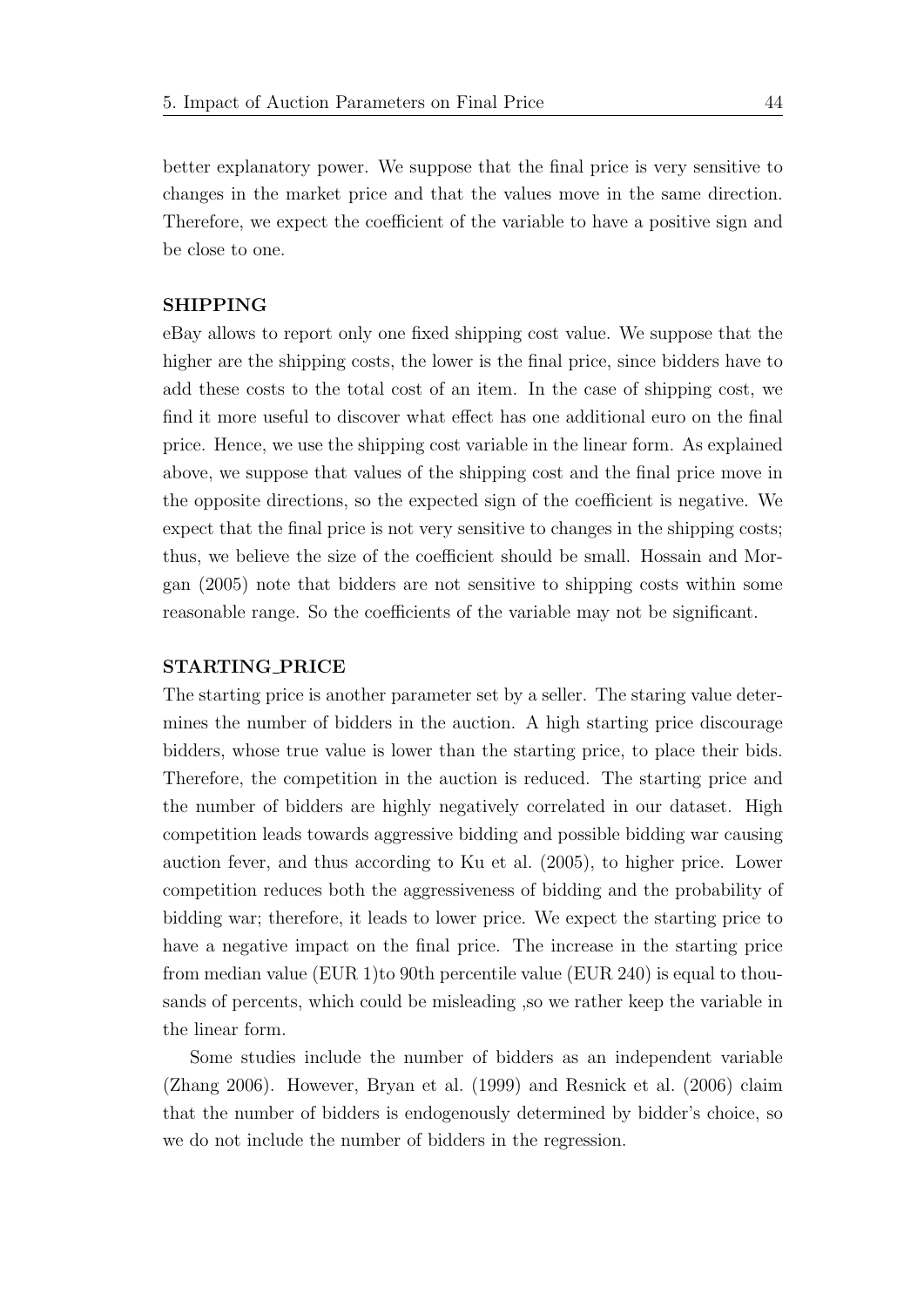#### **CONDITION**

The condition of an item affects its value. On eBay, there are five options of ranking the item: new, refurbished by manufacturer, refurbished by seller, used, and defect, but only new and used are widely used. The proportion of the items refurbished by manufacturer, by seller, or defect items is only 5.5%, so we have decided to unify the categories to new and used and create a dummy variable of condition taking value of 1 if the item is used, and 0 otherwise. A used item has a lower value than a new item, hence we suppose that the variable will have a negative coefficient.

#### $LN(RATING+2)$

The rating is the total number of received feedback points for a unique seller. It is unlikely that one additional point would have the same effect for someone with 500 prior feedback points as for someone with no prior feedback, so we use feedback rating in the logarithmic form. Because our data also contain several -1 ratings, we have had to add 2 to all observations to be able to construct the logarithm of all values. We assume that the sellers with a higher rating are more trustworthy, and therefore we expect a positive impact of the variable on the final price.

#### % NEGATIVE

eBay does not report all negative points collected by a seller since the account creation, but only the negative points received during the last 12 months. Moreover, it provides a percentage of received positive points during the last 12 months and shows the information on the site with the details of the auction. We think that it is more intuitive for a bidder to look at this percentage. Since it is not very common to give negative points (in my dataset, the median percentage of received positive points is 100% and the average is 98%), a higher percentage of the negative points can indicate a dishonest seller. Trading with such seller includes a risk of not receiving the item after paying, and risk aversion may lead to a lower final price. We have used the percentage value of positive points to obtain the required percentage of received negative points. Since a higher percentage of negative points lowers the probability of the delivery of goods, it reduces also the expected pay-off. Therefore, we assume a negative impact of the variable on the final price.

#### LENGTH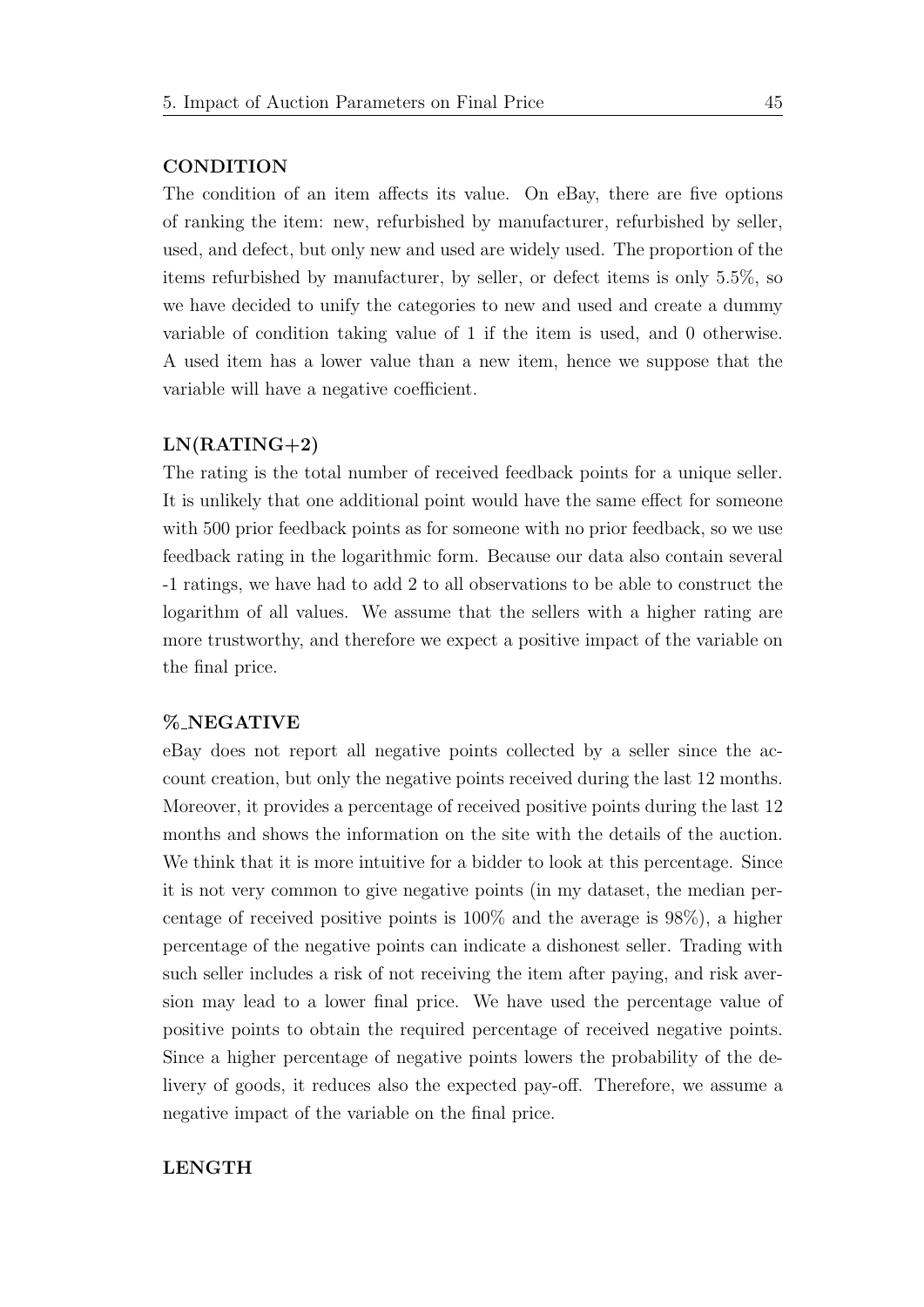The number of potential bidders is unobservable in our dataset because some of them do not bid in the auction once the actual price is higher than their value. However, a longer auction is supposed to be visited by more potential bidders. The more potential bidders visit the auction, the greater is the probability that a bidder with the highest true value bids in the auction. On the other hand, long auctions can discourage impatient bidders to bid in, or may lower the value of the bid. We define an impatient bidder as the one who highly values the speed of delivery. In auctions with long duration, she would have to wait until the end of the auction, so she rather bids in a shorter auction, or places a bid lowered by her value of the speed delivery. The results of the empirical study by [Bryan et al.](#page-104-0) [\(1999\)](#page-104-0) support the first effect of a longer auction. They found out that longer auctions tend to end with a higher final price. The sign of the coefficient will show which of these effects is greater. We use the length variable in the linear form, since we want to find out the impact of one day change on the final price.

#### LENGTH1, LENGTH3, LENGHT5, LENGTH10

Alternatively, we express the length of an auction by using dummies standing for lengths equal to 1, 3, 5, and 10 days. The two above described effects of the length of an auction may have a different impact for each length (for 7-days variable, the effect of more potential bidders increasing the final price may be greater than the effect of impatient bidders lowering the final price, and for 10-days auction the opposite may be true). The dummy variables help us to examine this issue. Length3 takes value of 1 for a 3-days auction, and 0 otherwise. Other length dummy variables are defined similarly. The signs of the coefficients of these variables are not clear. One variable must have not been used in the regression to prevent multicollinearity. It is the one representing 7-days auctions, which is the most used form.

#### END ON SUNDAY and END AT 19 20

Auctions shown at the top of the auction list are close to the end, thus also the ending day and hour may influence the number of potential bidders. More bids are placed on Sunday and in the evening hours (between 7 p.m. and 8 p.m.); hence, more potential bidders may visit the auction during Sunday and in the evening. The two variables are dummy variables, the first one takes value of 1 if the auction ends on Sunday, and 0 otherwise; the second one takes value of 1, if the auction ends between 7 p.m. and 8 p.m., and 0 otherwise. We suppose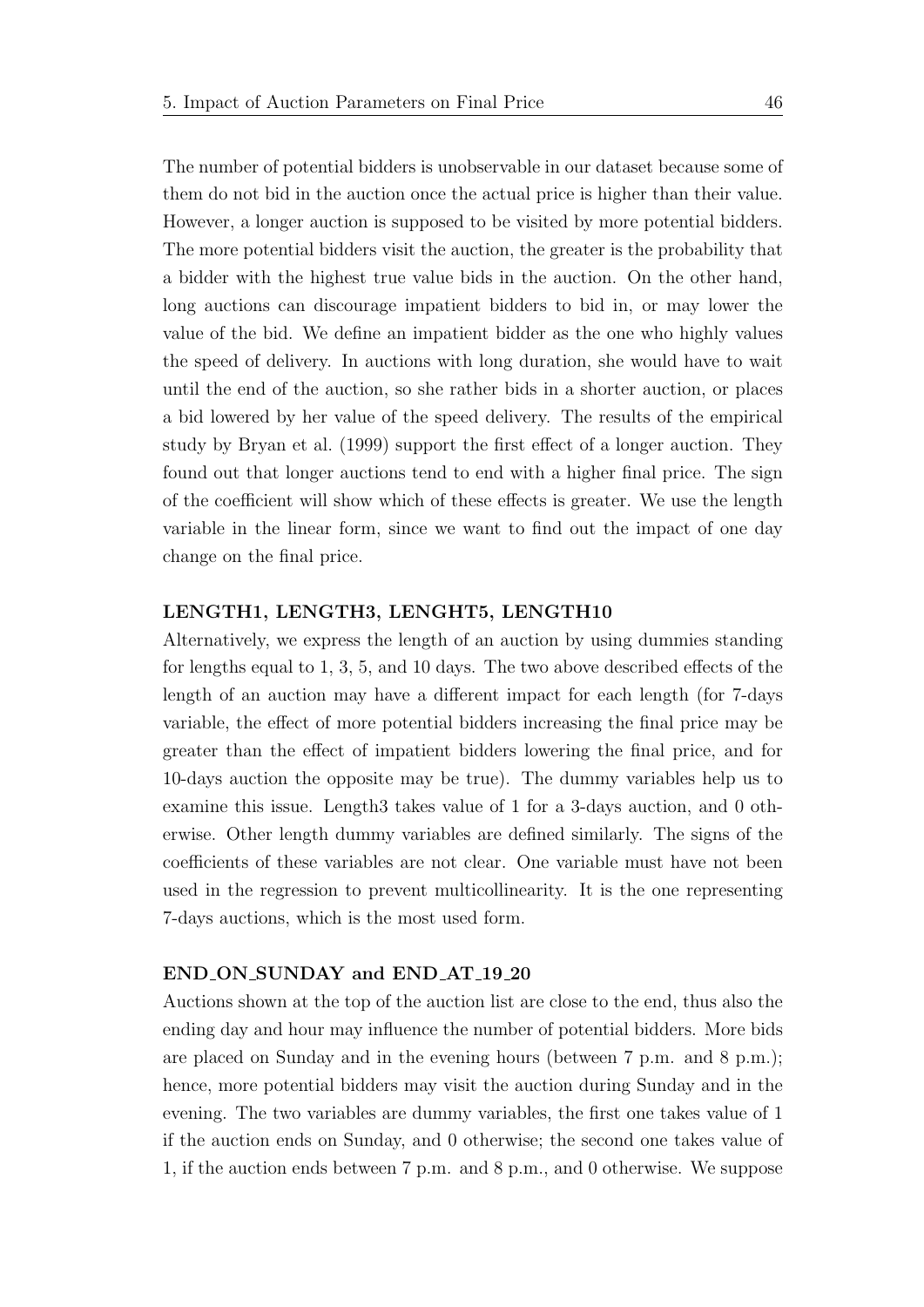a positive impact of these two variables on the final price. The variables of ending during the weekend and ending time were included in the regressions by [Melnik and Alm](#page-106-1) [\(2002\)](#page-106-1), who found them significant.

# Interaction terms: CONDITION and LENGTH, CONDITION and LENGTH dummies

The length of an auction may have a different effect for new and for used items. The price of a new item is quite accurately defined by the market price, and bidders' private values for such item are very similar. In this case, the price reduction caused by an impatient bidder may be higher than the price premium gained by attracting the bidder with the true highest value (since the values of all bidders are very similar). On the other hand in the auctions with used items, bidders' private values of the item vary more; therefore, we suppose that the price premium will be greater than the reduction effect of an impatient bidder. The expected sign of the coefficient is positive.

# 5.1.2 Aukro

#### LN(FINAL PRICE)

Once again, the dependent variable is the natural logarithm of the final price.

#### LN(MARKET VALUE)

The retail value of the items sold on Aukro was gained from Heureka.cz,  $^{20}$  $^{20}$  $^{20}$  where the exact average market prices for specific days are reported. The explanation and expectation of the sign and the size of the market value variable coefficient remain the same as in the case of eBay.

#### SHIPPING

Sellers on Aukro can report different costs for various types of shipping. We make an average of reported prices and include it in the regression. The explanation and expectation of the sign and the size of the shipping cost variable coefficient remain the same.

#### **CONDITION**

Aukro uses only two categories of condition - new and used. Therefore, condition is a dummy variable taking value of 1 if the item is used, and 0 otherwise.

<span id="page-61-0"></span><sup>20</sup>http://www.heureka.cz/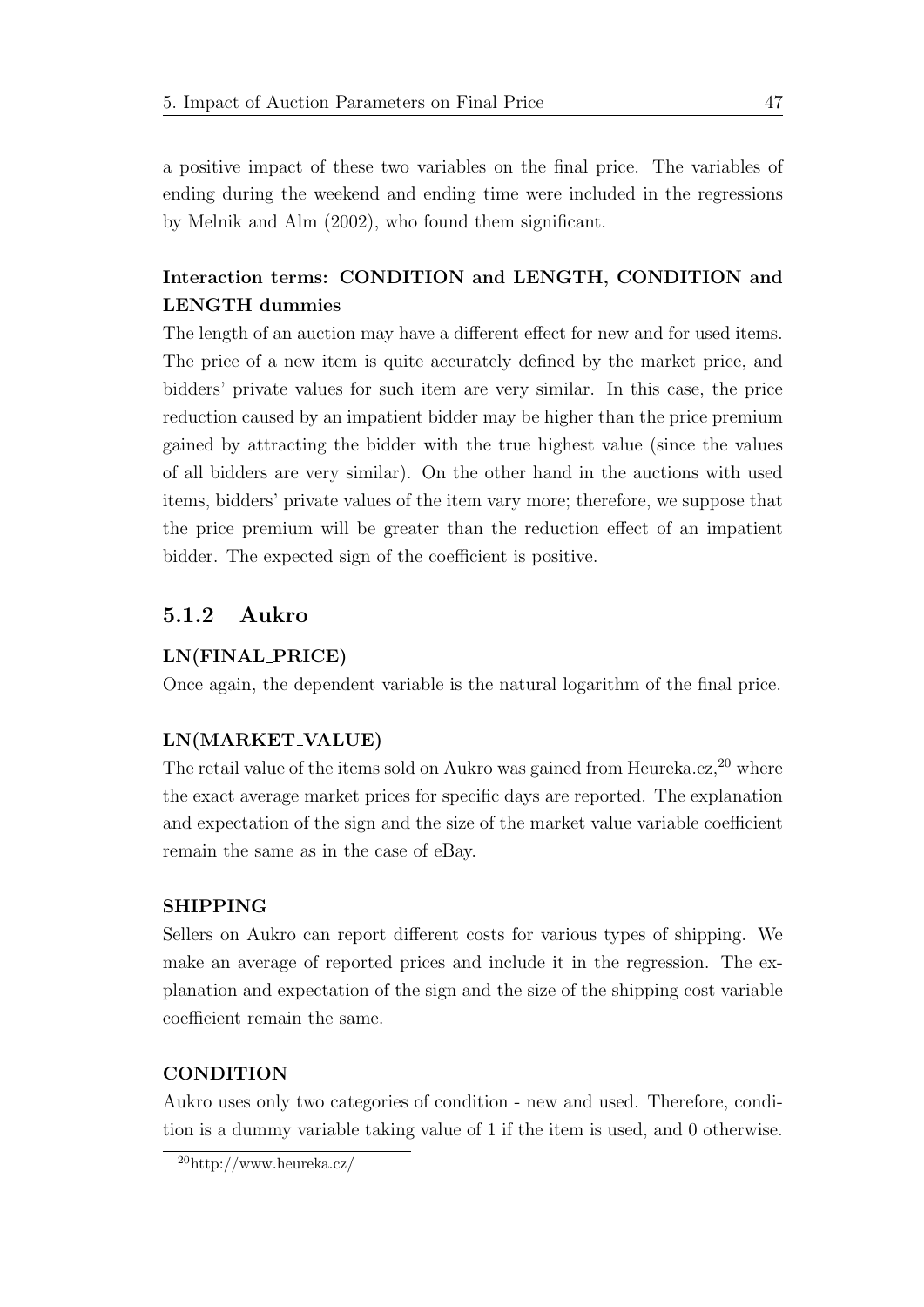The expectation about the coefficient sign is reported in the eBay variable part.

#### # PICTURES

The number of pictures may positively affect the final price as the bidder can better check the condition of the item and does not have to rely on the seller's description. The expected sign of the coefficient is positive.

#### $LN(POS\_SELL+1), LN(NEG\_SELL+1), LN(POS\_BUY+1), LN(NEG\_BUY+1)$

Aukro provides more details about seller's reputation. There is a record of positive points gained by selling, positive points gained by buying, negative points gained by selling, and negative points gained by buying. [Zhang](#page-107-0) [\(2006\)](#page-107-0) shows that seller's positive points gained by selling increase the final price, and seller's negative points in her selling reputation reduce the final price, but the seller's points in buying reputation have no effect on the final price. She verified this in an empirical experiment. It is interesting to investigate the different effects of points gained from selling and buying activity. The coefficients of these variables will show if bidders distinguish between them. We have decided to include separate variables for all these indicators of rating to empirically reexamine Zhang's theory. Further, the additional positive point would probably have a higher effect for a bidder without any prior positive points than for a bidder with 500 prior positive points; hence, we use the logarithm forms and we add 1 to each observation in each category of feedback points, in order to be able to construct the logarithmic function. We expect the coefficients of the feedback points from selling activity to have a significant impact on the final price, the positive points will increase it and the negative points will reduce it. Furthermore, the feedback point gained by buying will not have a significant effect on the final price.

#### $LN(RATING+2)$ ,  $LN(NEG_RATING+1)$

We also examine the impact of rating on the final in a more general way and run a regression with the overall rating and the number of all negative points. We expect that the coefficient of rating will be positive and the coefficient of negative rating will be negative. The reasoning is the same as in the previous cases.

#### LENGTH

Aukro does not report the length of an auction. Nevertheless, because we estimated it, we try to add it to the regression. The reasoning and discussion of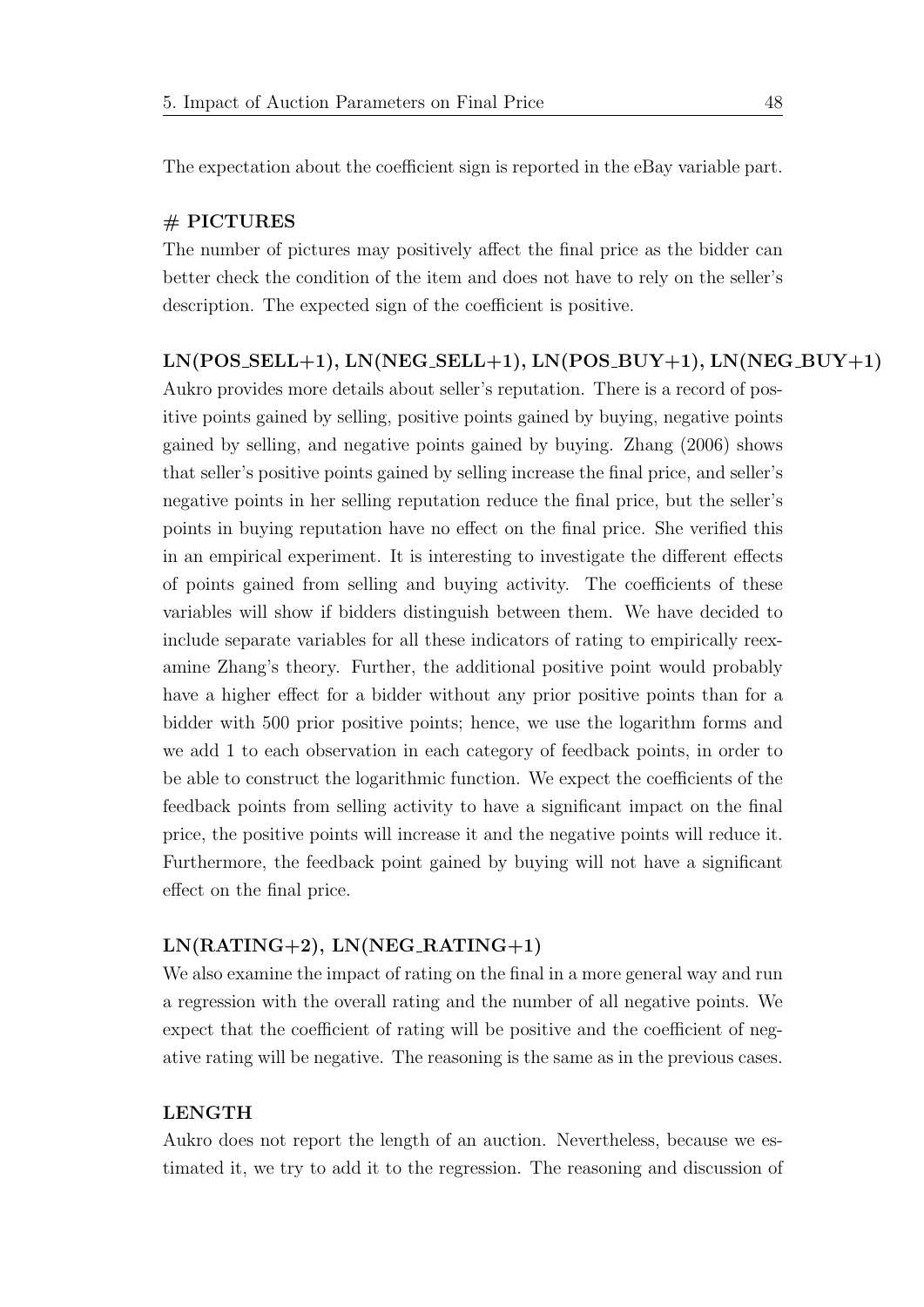the impact remains the same as for the eBay sample.

#### LENGTH5, LENGHT7, LENGTH10

We omitted the auctions with 11-days duration, since these auctions are only exceptions and there are only 18 of them in our dataset. The length dummy variables for Aukro are defined equally as those for eBay. The missing dummy is the one for 3-days auctions, which are the most used ones.

#### END AT 20 21

End at 20 21 is similar as in the eBay data. We do not include the dummy variable for end on Sunday, since bids on Aukro are more equally distributed during the week than on eBay.

# Interaction terms: CONDITION and LENGTH, CONDITION and LENGTH dummies

These are the same as in the eBay part.

# 5.2 Results

#### 5.2.1 eBay

Some auctions do not receive any bids. In that case, the true value is lower than the starting price and the precise value is unknown. The starting bids vary from auction to auction; therefore, we use censored normal regression. Further, we discard the auctions without any bids, and re-estimate the same models with OLS regressions. The censored normal regressions use data about 7047 observations (regressions 1-6). OLS regressions are done with 6493 observations (regressions 7-12). Robust standard errors are reported due to the heteroscedasticity in our regressions.

Regression 1 is the basic one. Left censored observations are the actions without any bids, where the final price is equal to the starting bid. Variables  $ln(market_{\nu})$ , condition,  $ln(stat_{\nu})$ , and  $ln(rating+2)$  are significant at the 0.1% level, %negative and length are significant at the 1% level, and the other variables are not statistically significant.

The size and the sign of the coefficient of  $ln(market_v)$  are the same as we expected, meaning that a  $1\%$  increase in the market value leads to a  $1.06\%$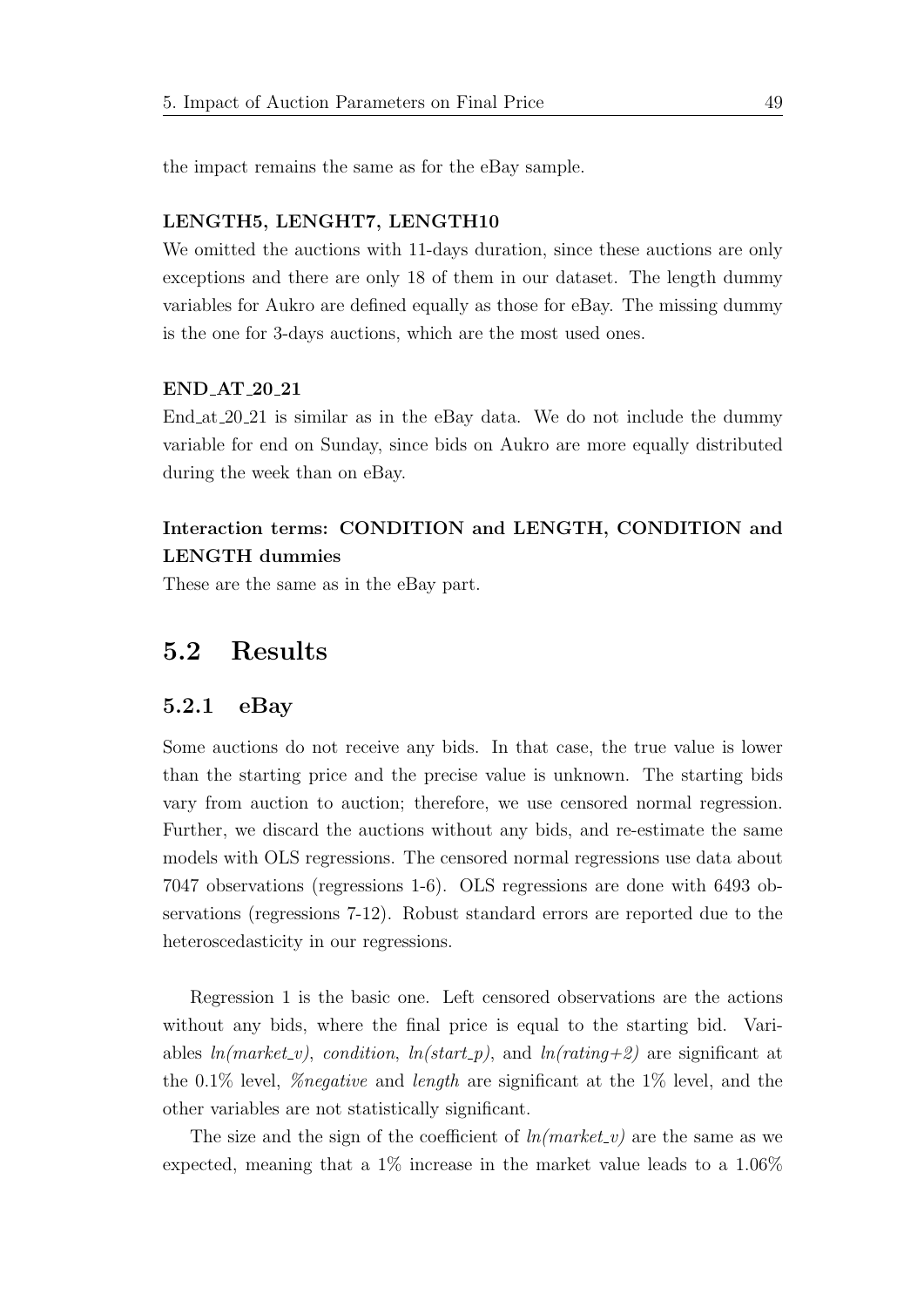| $ln(final_p)$                    | $\,1\,$     |       | $\overline{2}$ |        | 3           |        | $\overline{4}$ |        |
|----------------------------------|-------------|-------|----------------|--------|-------------|--------|----------------|--------|
| constant                         | $-0.58968$  | ***   | $-0.645707$    | ***    | $-0.16832$  | $***$  | $-0.22759$     | $***$  |
|                                  | (0.0574)    |       | (0.05546)      |        | (0.06058)   |        | (0.05892)      |        |
| $ln(market_v)$                   | 1.06343     | ***   | 1.06482        | ***    | 0.997742    | ***    | 0.998268       | ***    |
|                                  | (0.00896)   |       | (0.00896)      |        | (0.00945)   |        | (0.00945)      |        |
| shipping                         | $-0.00047$  |       | $-0.000562$    |        | 0.001616    |        | 0.001571       |        |
|                                  | (0.00136)   |       | (0.00136)      |        | (0.00145)   |        | (0.00145)      |        |
| condition                        | $-0.2239$   | ***   | $-0.223002$    | ***    |             |        |                |        |
|                                  | (0.02106)   |       | (0.01294)      |        |             |        |                |        |
| start_p                          | $-0.00019$  | ***   | $-0.000185$    | ***    | $-0.0002$   | ***    | $-0.0002$      | ***    |
|                                  | $(4.1E-05)$ |       | $(4.1E-05)$    |        | $(4.1E-05)$ |        | $(4.2E-05)$    |        |
| $ln(rating+2)$                   | 0.009346    | ***   | 0.0103291      | ***    | 0.000665    |        | 0.001278       |        |
|                                  | (0.00228)   |       | (0.00233)      |        | (0.00291)   |        | (0.00292)      |        |
| <i><b>Zonegative</b></i>         | $-0.00396$  | $***$ | $-0.003805$    | $***$  | $-0.00254$  | $^{+}$ | $-0.00249$     | $^{+}$ |
|                                  | (0.00143)   |       | (0.00143)      |        | (0.00143)   |        | (0.00143)      |        |
| length                           | $-0.00729$  | $***$ |                |        | $-0.00839$  | ***    |                |        |
|                                  | (0.00237)   |       |                |        | (0.00193)   |        |                |        |
| length1                          |             |       | 0.0491759      | $\ast$ |             |        | 0.058701       | $***$  |
|                                  |             |       | (0.02367)      |        |             |        | (0.01924)      |        |
| length3                          |             |       | 0.003249       |        |             |        | 0.011381       |        |
|                                  |             |       | (0.01636)      |        |             |        | (0.01331)      |        |
| length <sub>5</sub>              |             |       | 0.0217522      |        |             |        | 0.022889       | $^{+}$ |
|                                  |             |       | (0.0165)       |        |             |        | (0.01326)      |        |
| length10                         |             |       | $-0.039504$    | $\ast$ |             |        | $-0.03926$     | $\ast$ |
|                                  |             |       | (0.01898)      |        |             |        | (0.01525)      |        |
| end_sun                          | 0.013298    |       | 0.0086937      |        | 0.008084    |        | 0.006192       |        |
|                                  | (0.00855)   |       | (0.00875)      |        | (0.01013)   |        | (0.01029)      |        |
| $\rm{end}\_19\_20$               | $-0.00061$  |       | $-0.000479$    |        | 0.016262    |        | 0.016815       |        |
|                                  | (0.00852)   |       | (0.00852)      |        | (0.01007)   |        | (0.01007)      |        |
| cond*length                      | $-0.00081$  |       |                |        |             |        |                |        |
|                                  | (0.00329)   |       |                |        |             |        |                |        |
| cond*length1                     |             |       | $-0.057462$    |        |             |        |                |        |
|                                  |             |       | (0.03801)      |        |             |        |                |        |
| $cond*length3$                   |             |       | 0.0070782      |        |             |        |                |        |
|                                  |             |       | (0.02217)      |        |             |        |                |        |
| $cond*length5$                   |             |       | $-0.005892$    |        |             |        |                |        |
|                                  |             |       | $-(0.00589)$   |        |             |        |                |        |
| cond*length10                    |             |       | $-0.025125$    |        |             |        |                |        |
|                                  |             |       | (0.02512)      |        |             |        |                |        |
| sigma                            | 0.334814    |       | 0.3345542      |        | 0.267809    |        | 0.267603       |        |
|                                  | (0.00148)   |       | (0.00158)      |        | (0.00343)   |        | (0.00343)      |        |
| $(Pseudo)$ R2                    | 0.6375      |       | 0.6385         |        | 0.8454      |        | 0.8463         |        |
| N                                | 7047        |       | 7047           |        | 3310        |        | 3310           |        |
| leftcensored                     | 554         |       | 554            |        | 270         |        | 270            |        |
| uncensored                       | 6493        |       | 6493           |        | 3040        |        | 3040           |        |
| $+$ significant at 10% level     |             |       |                |        |             |        |                |        |
| * significant at 5% level        |             |       |                |        |             |        |                |        |
| ** significant at 1% level       |             |       |                |        |             |        |                |        |
| *** significant at $0.1\%$ level |             |       |                |        |             |        |                |        |

Table 5.1: eBay: Determinants of Final Price 1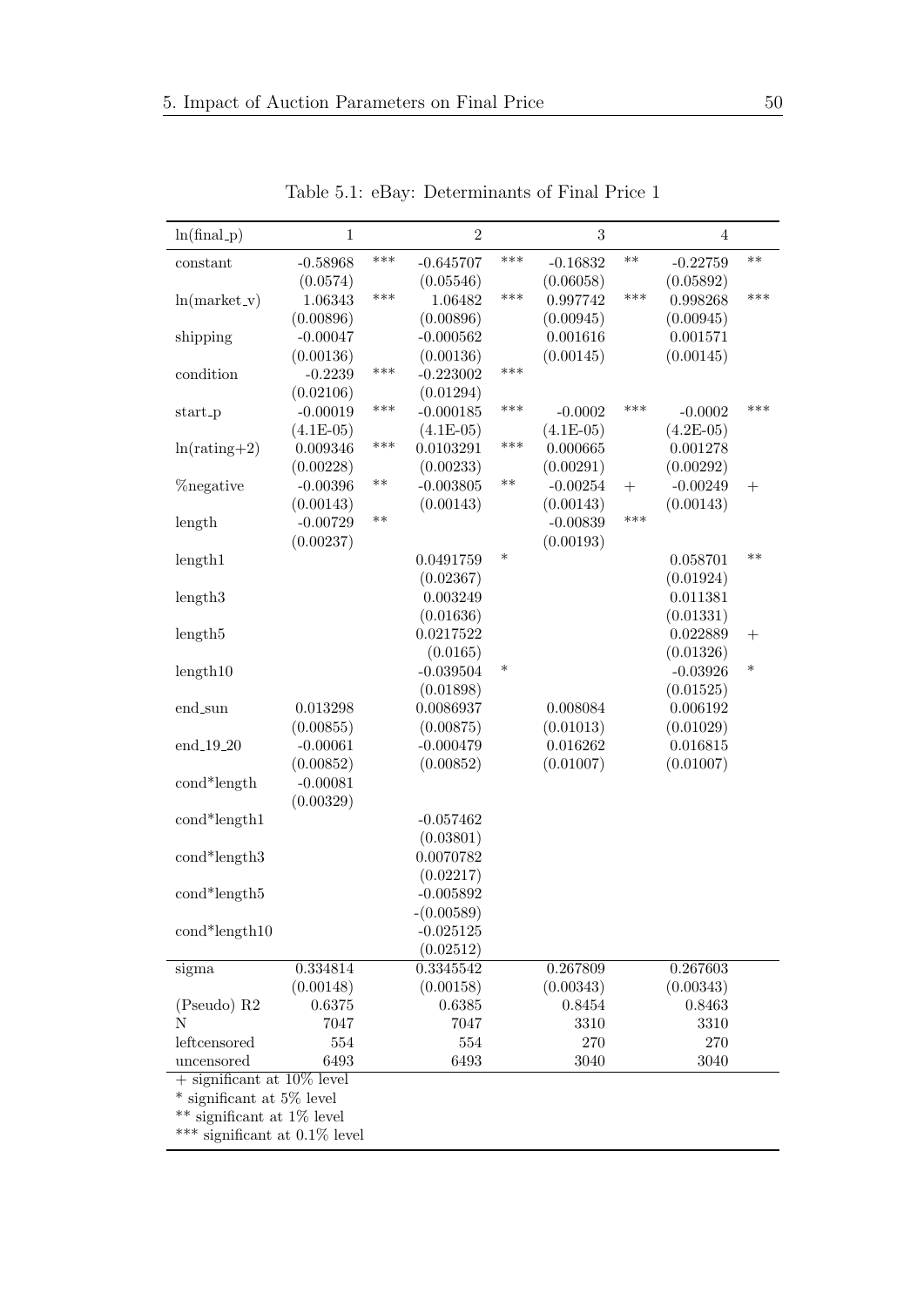| $ln(final_p)$                                             | $\bf 5$     |        | $\boldsymbol{6}$ |        | $\overline{7}$ |        | $8\,$       |                    |
|-----------------------------------------------------------|-------------|--------|------------------|--------|----------------|--------|-------------|--------------------|
| constant                                                  | $-1.33802$  | ***    | $-1.381541$      | ***    | $-0.528$       | ***    | $-0.56634$  | ***                |
|                                                           | (0.09669)   |        | (0.09213)        |        | (0.05551)      |        | (0.05363)   |                    |
| $ln(maxket_v)$                                            | 1.148527    | ***    | 1.152094         | ***    | 1.053809       | ***    | 1.054835    | ***                |
|                                                           | (0.01563)   |        | (0.01566)        |        | (0.00863)      |        | (0.00865)   |                    |
| shipping                                                  | $-0.00229$  |        | $-0.002449$      |        | $-0.00126$     |        | $-0.00133$  |                    |
|                                                           | (0.00235)   |        | (0.00235)        |        | (0.00133)      |        | (0.00133)   |                    |
| condition                                                 |             |        |                  |        | $-0.21419$     | ***    | $-0.22139$  | ***                |
|                                                           |             |        |                  |        | (0.02061)      |        | (0.0125)    |                    |
| start_p                                                   | $-8.9E-05$  |        | $-7.67E-05$      |        | 0.00027        | ***    | 0.000268    | ***                |
|                                                           | $(7.9E-05)$ |        | $(7.9E-05)$      |        | $(4.6E-05)$    |        | $(4.6E-05)$ |                    |
| $ln(rating+2)$                                            | 0.015338    | ***    | 0.0171584        | ***    | 0.007386       | $***$  | 0.008058    | $***$              |
|                                                           | (0.00334)   |        | (0.00344)        |        | (0.00221)      |        | (0.00226)   |                    |
| <b>%</b> negative                                         | $-0.0065$   | $\ast$ | $-0.006102$      | $\ast$ | $-0.00276$     | $\ast$ | $-0.00268$  | $+$                |
|                                                           | (0.0027)    |        | (0.00271)        |        | (0.00139)      |        | (0.00139)   |                    |
| length                                                    | $-0.00513$  | $^{+}$ |                  |        | $-0.00523$     | $\ast$ |             |                    |
|                                                           | (0.00272)   |        |                  |        | (0.00231)      |        |             |                    |
| length1                                                   |             |        | $-0.036736$      |        |                |        | 0.036633    |                    |
|                                                           |             |        | (0.03471)        |        |                |        | (0.02319)   |                    |
| length3                                                   |             |        | $-0.013998$      |        |                |        | $-0.0029$   |                    |
|                                                           |             |        | (0.01847)        |        |                |        | (0.01584)   |                    |
| length <sub>5</sub>                                       |             |        | 0.0060266        |        |                |        | 0.014791    |                    |
|                                                           |             |        | (0.01794)        |        |                |        | (0.01596)   |                    |
| length10                                                  |             |        | $-0.070881$      | ***    |                |        | $-0.03334$  | $\hspace{0.1mm} +$ |
|                                                           |             |        | (0.01916)        |        |                |        | (0.01846)   |                    |
| end_sun                                                   | 0.016123    |        | 0.0071726        |        | 0.002391       |        | $-0.00066$  |                    |
|                                                           | (0.01324)   |        | (0.01359)        |        | (0.00832)      |        | (0.00848)   |                    |
| end_19_20                                                 | $-0.01186$  |        | $-0.012113$      |        | $-0.00053$     |        | $-0.00032$  |                    |
|                                                           | (0.01322)   |        | (0.01321)        |        | (0.00829)      |        | (0.00829)   |                    |
| cond*length                                               |             |        |                  |        | $-0.0012$      |        |             |                    |
|                                                           |             |        |                  |        | (0.00324)      |        |             |                    |
| cond*length1                                              |             |        |                  |        |                |        | $-0.0303$   |                    |
|                                                           |             |        |                  |        |                |        | (0.0376)    |                    |
| $cond*length3$                                            |             |        |                  |        |                |        | 0.015549    |                    |
|                                                           |             |        |                  |        |                |        | (0.02144)   |                    |
| cond*length5                                              |             |        |                  |        |                |        | $-0.00316$  |                    |
|                                                           |             |        |                  |        |                |        | (0.02187)   |                    |
| $cond*length10$                                           |             |        |                  |        |                |        | $-0.00924$  |                    |
|                                                           |             |        |                  |        |                |        | (0.02493)   |                    |
|                                                           | 0.380269    |        | 0.3797686        |        |                |        |             |                    |
| sigma                                                     | (0.00223)   |        | (0.00234)        |        |                |        |             |                    |
| (Pseudo) R2                                               | 0.4978      |        | 0.4995           |        | 0.7376         |        | 0.7379      |                    |
| N                                                         | 3737        |        | 3737             |        | 6493           |        | 6493        |                    |
| leftcensored                                              |             |        |                  |        |                |        |             |                    |
|                                                           | 284         |        | 284              |        |                |        |             |                    |
| uncensored                                                | 3453        |        | 3453             |        |                |        |             |                    |
| $+$ significant at 10% level<br>* significant at 5% level |             |        |                  |        |                |        |             |                    |
|                                                           |             |        |                  |        |                |        |             |                    |
| ** significant at 1% level                                |             |        |                  |        |                |        |             |                    |
| *** significant at $0.1\%$ level                          |             |        |                  |        |                |        |             |                    |

Table 5.2: eBay: Determinants of Final Price 2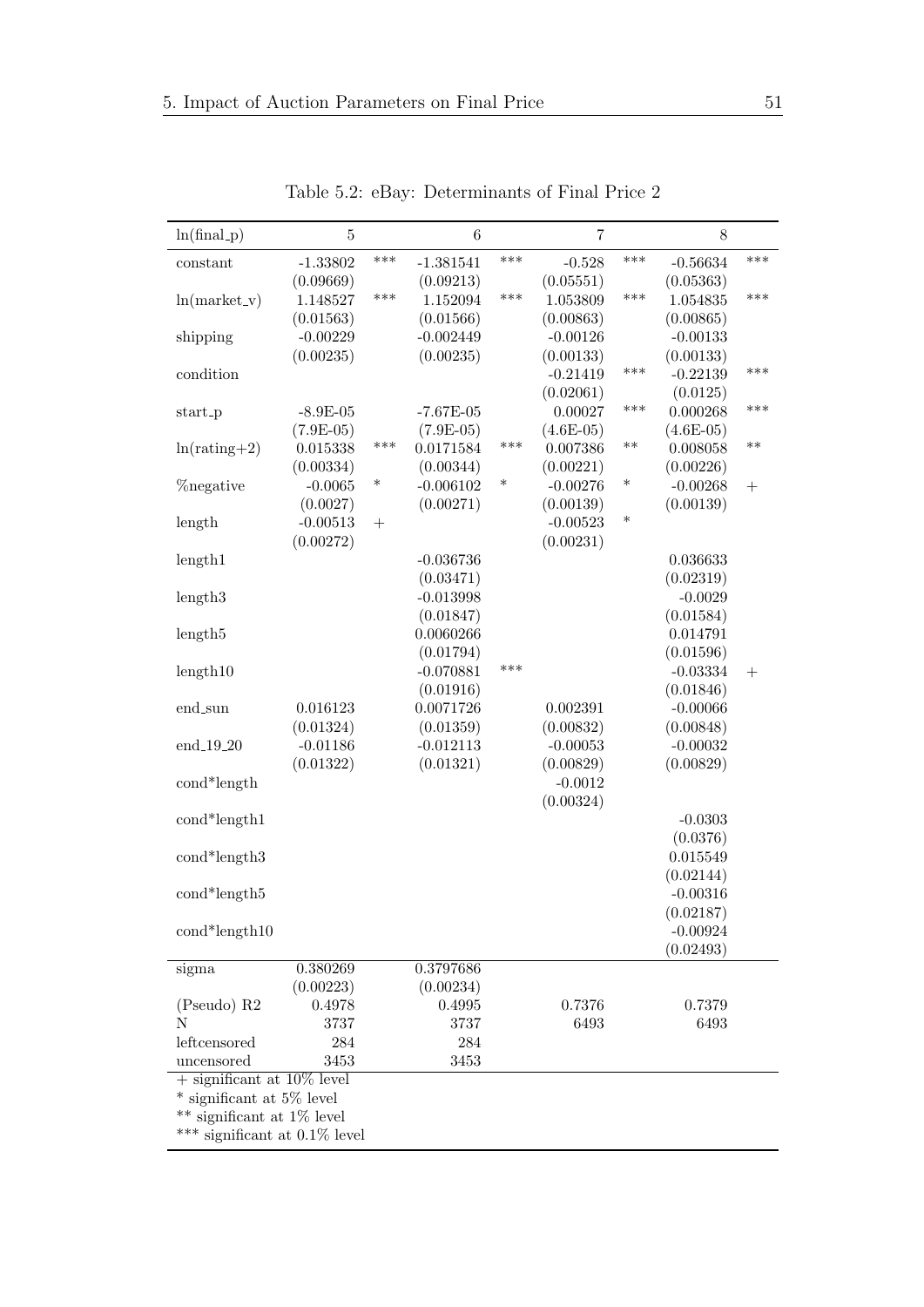| $\overline{9}$<br>10<br>$ln(final_p)$<br>11                                   | 12                   |
|-------------------------------------------------------------------------------|----------------------|
| $\ast$<br>$***$<br>***<br>$-0.188133$<br>$-1.22403$<br>$-0.14016$<br>constant | ***<br>$-1.25529$    |
| (0.06029)<br>(0.0586)<br>(0.09228)                                            | (0.08788)            |
| ***<br>***<br>***<br>0.991305<br>0.9917713<br>1.135384<br>$ln(maxket_v)$      | ***<br>1.138106      |
| (0.00937)<br>(0.00937)<br>(0.01485)                                           | (0.0149)             |
| $\ast$<br>0.001869<br>$-0.00503$<br>shipping<br>0.001835                      | $\ast$<br>$-0.00518$ |
| (0.00145)<br>(0.00145)<br>(0.00227)                                           | (0.00228)            |
| $***$<br>$***$<br>***<br>0.000128<br>0.0001232<br>0.00051<br>start_p          | ***<br>0.000514      |
| $(4.7E-05)$<br>$(8.6E-05)$<br>$(4.7E-05)$                                     | $(8.6E-05)$          |
| ***<br>0.00057<br>0.0011915<br>$.0116249$ .<br>$ln(rating + 2)$               | ***<br>0.012861      |
| (0.00289)<br>(0.0029)<br>(0.0032)                                             | (0.00331)            |
| $\ast$<br>$-0.00054$<br>$-0.000519$<br><i><b>Zonegative</b></i><br>$-0.00637$ | $\ast$<br>$-0.00611$ |
| (0.00143)<br>(0.00143)<br>(0.00261)                                           | (0.00261)            |
| ***<br>$-0.00678$<br>$-0.00357$<br>length                                     |                      |
| (0.00193)<br>(0.00268)                                                        |                      |
| $**$<br>0.0509341<br>length1                                                  | $-0.02046$           |
| (0.01937)                                                                     | (0.03416)            |
| 0.0057352<br>length3                                                          | $-0.00911$           |
| (0.01324)                                                                     | (0.01767)            |
| 0.0181631<br>length5                                                          | 0.000984             |
| (0.01317)                                                                     | (0.01707)            |
| $**$<br>$-0.033255$<br>length10                                               | $\ast$<br>$-0.04806$ |
| (0.01521)                                                                     | (0.01899)            |
| 0.003491<br>0.0152114<br>$-0.00159$<br>end_sun                                | $-0.00757$           |
| (0.01007)<br>(0.01023)<br>(0.01272)                                           | (0.013)              |
| end_19_20<br>0.018055<br>0.0186657<br>$-0.01116$                              | $-0.0114$            |
| (0.01001)<br>(0.01271)<br>(0.01)                                              | (0.01272)            |
| $(Pseudo)$ $R2$<br>0.7949<br>0.7952<br>0.6473                                 | 0.6478               |
| N<br>3040<br>3040<br>3453                                                     | 3453                 |
| $+$ significant at 10% level                                                  |                      |
| significant at 5% level                                                       |                      |

Table 5.3: eBay: Determinants of Final Price 3

 $^{**}$  significant at  $1\%$  level

\*\*\* significant at 0.1% level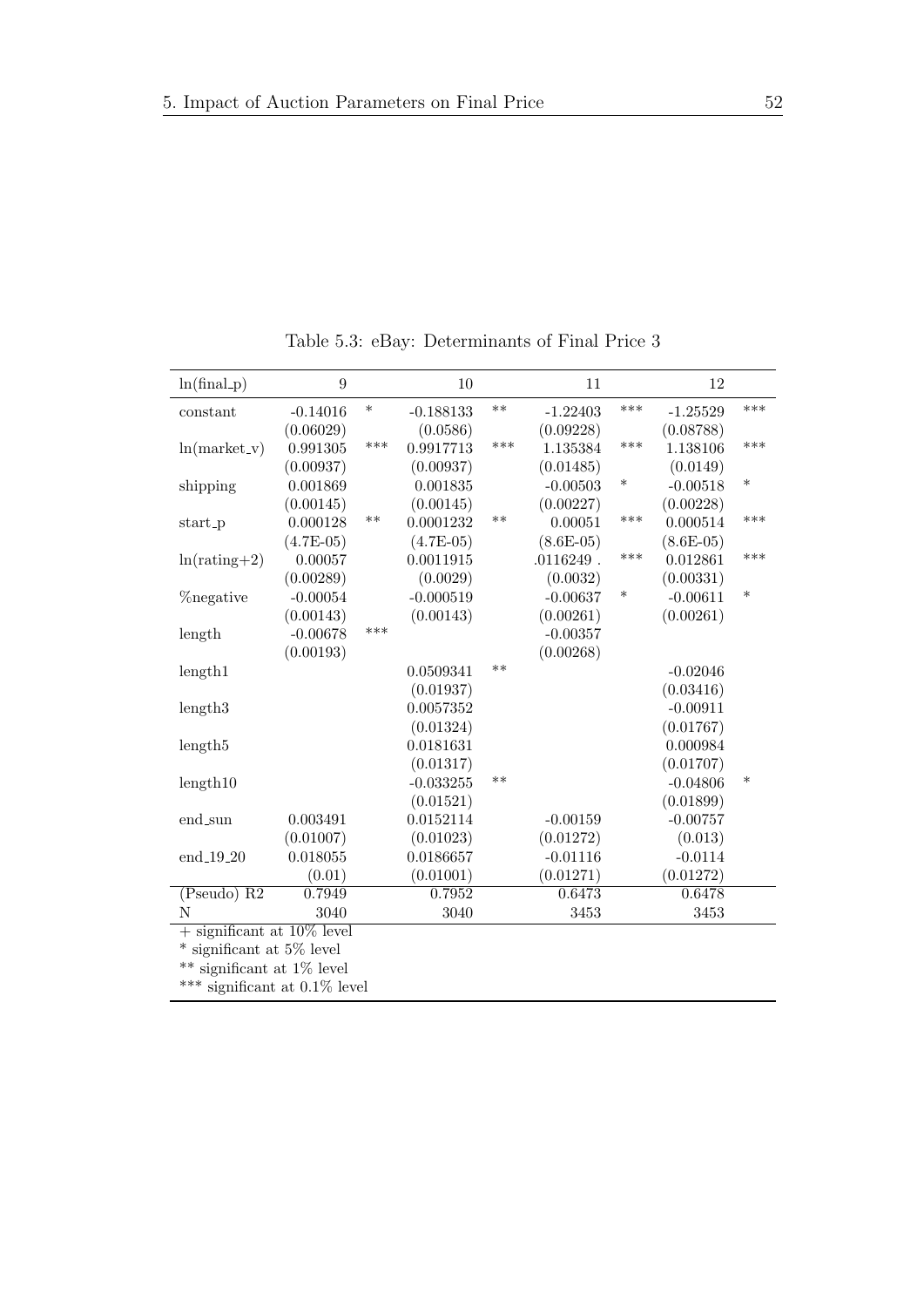increase inthe final price. The coefficient of shipping is not significant, as discussed by [Hossain and Morgan](#page-105-1) [\(2005\)](#page-105-1), but it has the expected negative sign. The variable condition has the expected sign, the final price of used items is 22% lower than the price of new items. The coefficient of starting price suggests that an increase in the starting price has a significant negative impact on the final price, raising the starting price from EUR 1 (the median value) to EUR 240 (the 90th percentile value) causes a 4.5% decrease in the final price.

The coefficient of  $ln(rating+2)$  is significant at the 1% level. An increase from the 20th percentile value (37 rating points) to the median value in rating (314 rating points) leads to a 6.64% increase in the final price. The impact of  $\mathcal{Z}_\textit{negative}$  is negative and significant at the 5% significance level. If the proportion of the negative points among the positive points increases by  $1\%$ , the final price decreases by 0.4%.

The coefficient of length is negative and statistically significant, suggesting that the impatient bidder effect is stronger than the price premium for attracting more bidders. One day increase in the auction length leads to a 0.7% decrease in the final price. In other words, a 7-days auction ends with a 4.2% lower final price than a 1-day auction. The coefficient of the interaction term is not significant, so we are not able to compare the effect of the auction length on auctions with new and used items. The coefficients of end specifying variables are also insignificant at the 10% significance level.

We can compare these results with the results of Regression 7, presenting the same specification but estimated by the OLS method. In the OLS regression, the significance of the coefficients is slightly lower than in the censored-normal regression (%negative and length are significant at the 5% level) and effects of all significant coefficients, except for the starting price one, are slightly weaker. The variable with totally different effects in the censored-normal and the OLS regressions is starting price, but this problem may raise due to the bias caused by omitting zero bids auctions. Hence, we do not discuss the starting price variable in the OLS regressions any more.

Regression 2 contains length dummy variables. Coefficients of  $ln(market v)$ , condition, starting price, and  $ln(rating+2)$  are all significant at the 0.1% level, and their size is very similar to the one estimated in the first regression. The coefficients of *shipping*, end\_sun and end\_19\_20 are again insignificant at the 10% level. The coefficient of %negative is significant at the 5% level, and its magnitude is also very close to that estimated in the first regression. Only dummy variables for 1-day auctions and 10-days auctions are significant at the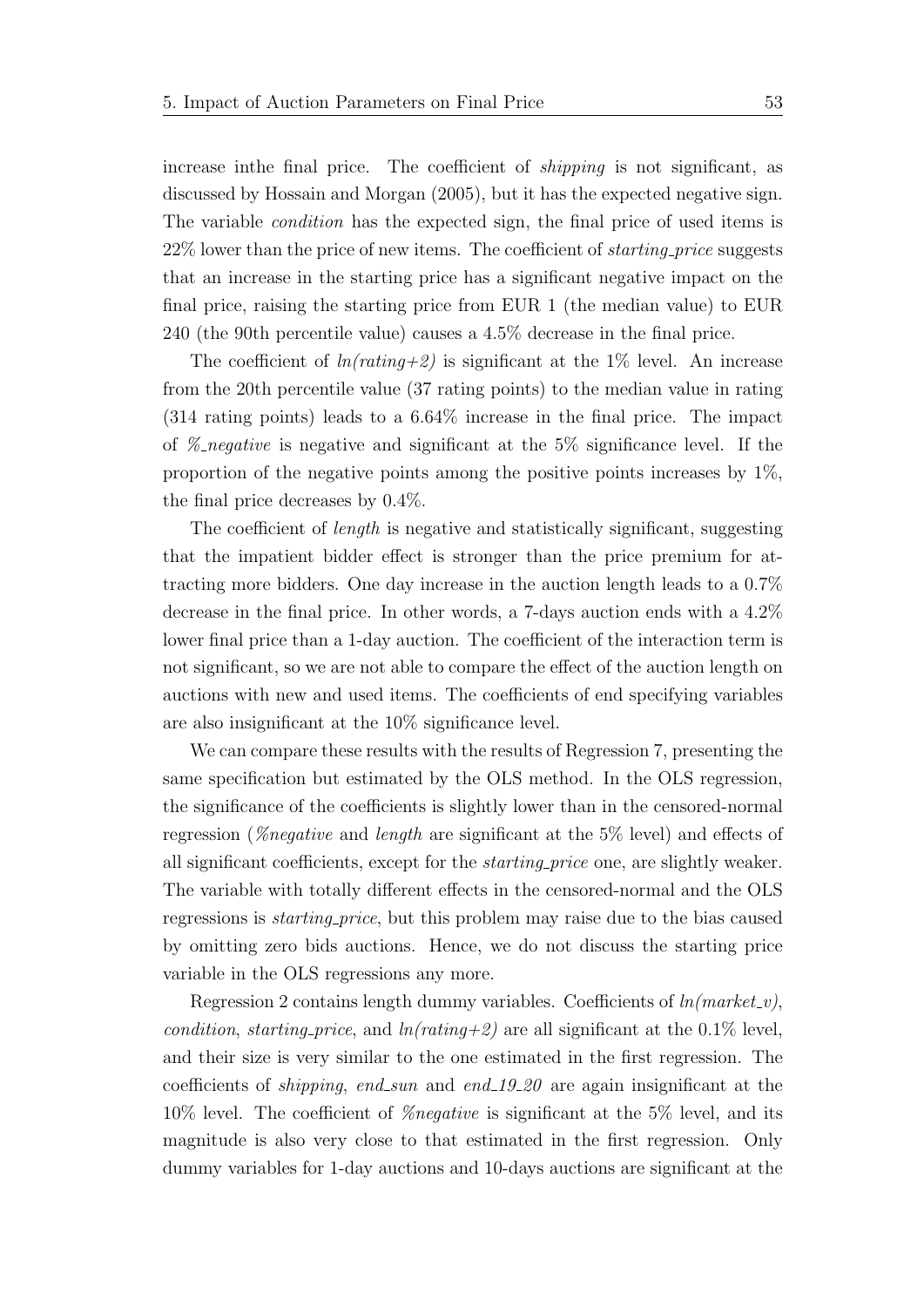5% level. The coefficient of length1 means that 1-days auctions end with a  $5\%$  higher price than 7-days auction. The coefficient of length 10 exhibits a 3.9% decrease in the final price for 10-days auctions in comparison to 7-days auctions. This also confirms the previous result that the impatient bidder effect is higher than the price premium for longer auction. The interaction terms are not significant. A comparison of Regressions 2 and 8 gives the same results as comparison of Regressions 1 and 7.

Since the coefficients of the interaction terms do not shed light upon the matter, we decided to run separate regressions on two subsamples - new items and used items.

We used the subsample of only new items for the Regressions 3 and 4 (9 and 10), and the rest was used for the Regressions 5 and 6 (11 and 12). The elasticity of the final price with respect to the market value is greater for used items, it is equal to 1.15, while the elasticity for new items is equal to 1.00, meaning that the final price of auctions with used items reacts to a change in the market value more sensitively than in the case of new items. The coefficients of the shipping in Regressions 11 and 12 are significant at the 5% level. The signs of these coefficients are negative and their magnitude is -0.005, meaning that 1 additional euro in the shipping costs causes a 0.5% decrease in the final price. Bidders buying used items are more sensitive to shipping costs than bidders buying new items. It may be caused by a high importance of the final price for people buying used items (otherwise they would buy a new item), so they react to changes in the shipping cost more sensitively. But as we get the significant results only for the OLS regression and not for the censored-normal one, which should be more accurate, the result can be caused by the bias of the OLS regression. *Starting price* has a different effect in auctions of new and used items, the coefficient is significant only for new items. It may be so that the price for new items is crucial, and many bidders can be attracted by a low starting price. Also the other factors matter in the auction of used items e.g. the credibility of seller and her item description, a low starting price can raise doubts about the true condition of items, so it does not only attract some bidders, but also discourages a part of them.

Another difference can be observed in the case of  $ln(rating+2)$  and  $\%$ -negative. For new items the both rating variables do not have a statistically significant impact (at the 5% level) on the final price, whereas for used items, the coefficient of  $\mathscr{C}_n$  negative is significant at the 5% level in all regressions, and the coefficient of  $ln(rating+2)$  is significant at the 0.1% level in all regressions. The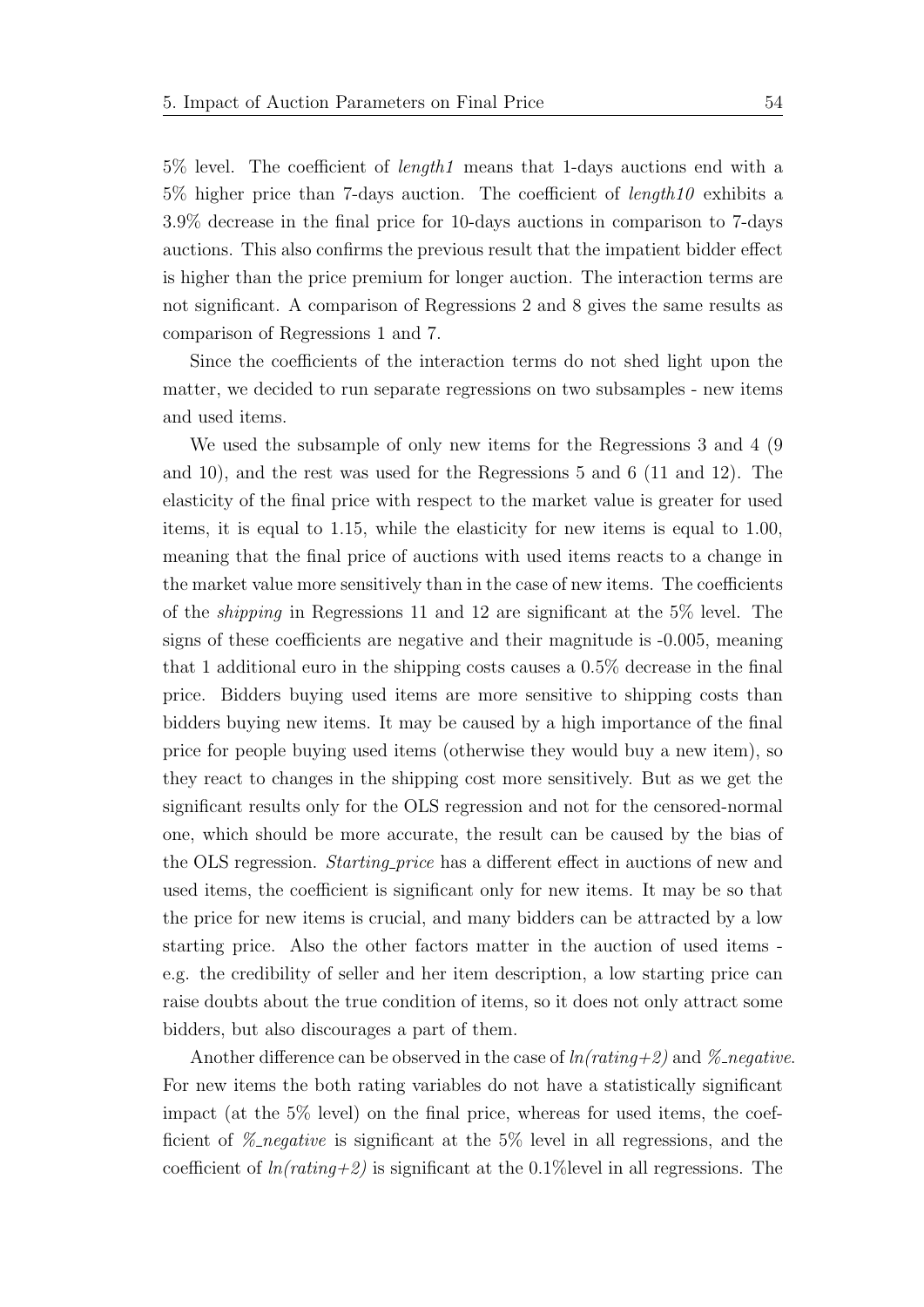coefficient of  $ln(rating+2)$  indicates that an improvement of the rating from 37 rating points (20th percentile value) to 314 rating points (the median) causes a 11% increase in the final price, the  $\mathscr{C}_n$  negative coefficient means that a 1% increase in the proportion of negative rating points among all received feedback points leads to a 0.6% decrease in the final price. The effect of rating is greater for auctions with used items since there are no doubts about the quality of a new item, but a used item may be in a worse condition than it is described in the auction details. Therefore, sellers' trustworthiness indicated by the rating is more important for buyers of used items.

The coefficient of length variable in Regressions 3 and 9 (new items) is statistically significant at the 0.1% level, but in Regressions 5 and 11 (used items) the coefficient is not significant at the  $5\%$  level. The magnitude of the coefficient means that each additional day lowers the final price by 0.84% (0.68% in Regression 9). A similar effect may be observed in the regressions with the length dummy variables. In auctions with new items the 1-day auctions end with a 5-6% higher price than 7-days auctions, and the new items sold in auctions with 10-days duration end with a 3.3-3.9% lower price than auctions with 7-days duration. The effect of the 10-days length dummy is significant and negative also in the regression of used items, so the 10-days auction are probably too long, and the impatient bidder factor plays a role also for used items. The other results indicate that length of an auction significantly affects the final price of auctions with new items, but not with used items.

#### 5.2.2 Aukro

Due to changing appearance of Aukro, we were not able to download the starting price for a large amount of auctions, thus we cannot use the censored-normal regression and we have to settle for OLS regression on the limited data of the auctions with at least one bid. The auctions with zero bids and a late submitted bid were deleted from the sample. We decided to run the regression only on a part of the data, since not all variables were downloaded for all observations. There were 907 observations used in the OLS regressions. Since our models suffer from heteroskedasticity, we estimate them with the robust standard errors.

The market value creates the base of the final price, its coefficient is positive and significant at the 0.1% level. The elasticity of the final price with respect to the market value is 1.52, meaning that a 1% decrease in the market value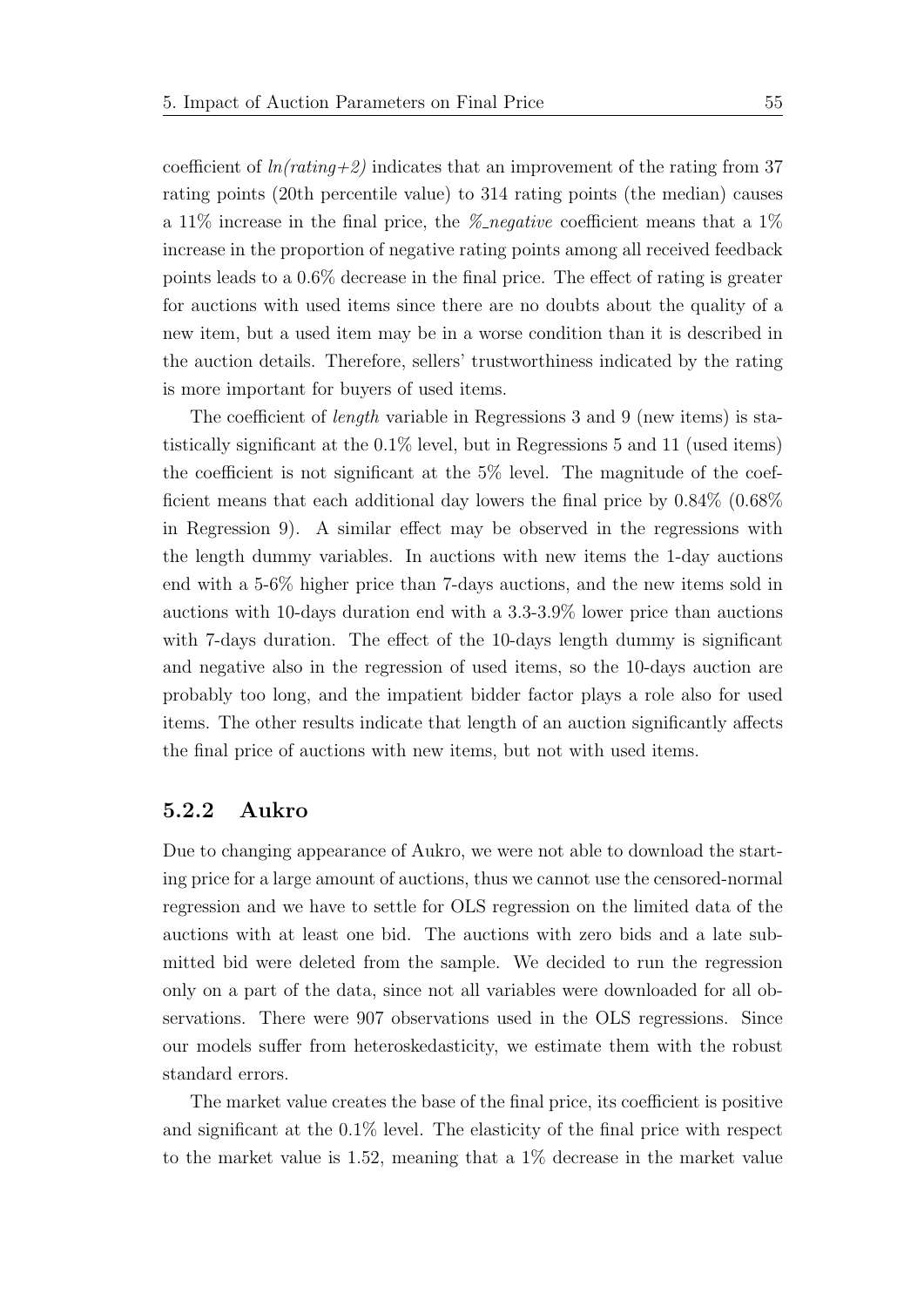| $ln(final_p)$                | $\mathbf{1}$           |        | $\overline{2}$ |        | $\sqrt{3}$ |     | $\overline{4}$ |     |
|------------------------------|------------------------|--------|----------------|--------|------------|-----|----------------|-----|
| constant                     | $-5.53364$             | ***    | $-5.41802$     | ***    | $-5.53367$ | *** | $-5.42887$     | *** |
|                              | (1.06352)              |        | (1.06235)      |        | (1.08706)  |     | (1.08329)      |     |
| $ln(market_v)$               | 1.524742               | ***    | 1.52055        | ***    | 1.520604   | *** | 1.51838        | *** |
|                              | (0.10688)              |        | (0.10756)      |        | (0.10906)  |     | (0.10933)      |     |
| shipping                     | $\mbox{-}3\mbox{E-}05$ |        | $-3.1E-05$     |        | 0.000202   |     | 0.000199       |     |
|                              | (0.00025)              |        | (0.00025)      |        | (0.00028)  |     | (0.00028)      |     |
| condition                    | $-0.41495$             | ***    | $-0.46805$     | ***    | $-0.39662$ | *** | $-0.46076$     | *** |
|                              | (0.10806)              |        | (0.0699)       |        | (0.10524)  |     | (0.06943)      |     |
| pictures                     | 0.002841               |        | 0.002783       |        | 0.002917   |     | 0.00286        |     |
|                              | (0.00355)              |        | (0.00356)      |        | (0.0035)   |     | (0.0035)       |     |
| $ln(pos\_sell+1)$            | 0.038932               | ***    | 0.039454       | ***    |            |     |                |     |
|                              | (0.01119)              |        | (0.01127)      |        |            |     |                |     |
| $ln(neg\_sell+1)$            | $-0.05415$             | $\ast$ | $-0.05599$     | $\ast$ |            |     |                |     |
|                              | (0.02707)              |        | (0.02679)      |        |            |     |                |     |
| $ln(pos_buy+1)$              | $-0.05664$             | $***$  | $-0.05626$     | $***$  |            |     |                |     |
|                              | (0.0183)               |        | (0.01834)      |        |            |     |                |     |
| $ln(neg_buy+1)$              | $-0.15361$             | $***$  | $-0.15401$     | $\ast$ |            |     |                |     |
|                              | (0.06312)              |        | (0.06392)      |        |            |     |                |     |
| $ln(rating + 2)$             |                        |        |                |        | $-0.02005$ |     | $-0.01949$     |     |
|                              |                        |        |                |        | (0.01818)  |     | (0.01818)      |     |
| ln(negative)                 |                        |        |                |        | $-0.05990$ |     | $-0.06209$     |     |
|                              |                        |        |                |        | (0.03137)  |     | (0.03461)      |     |
| length                       | 0.006958               |        |                |        | 0.005231   |     |                |     |
|                              | (0.00861)              |        |                |        | (0.00839)  |     |                |     |
| length <sub>5</sub>          |                        |        | $-0.00651$     |        |            |     | $-0.0253$      |     |
|                              |                        |        | (0.06716)      |        |            |     | (0.06524)      |     |
| length7                      |                        |        | 0.022452       |        |            |     | 0.019299       |     |
|                              |                        |        | (0.0504)       |        |            |     | (0.05014)      |     |
| length10                     |                        |        | 0.05059        |        |            |     | 0.03502        |     |
|                              |                        |        | (0.06188)      |        |            |     | (0.06051)      |     |
| $\text{end}\_20\_21$         | 0.006535               |        | 0.007339       |        | $-0.00311$ |     | $-0.0021$      |     |
|                              | (0.03738)              |        | (0.03739)      |        | (0.0375)   |     | (0.0375)       |     |
| cond*length                  | 0.018833               |        |                |        | 0.021681   |     |                |     |
|                              | (0.01903)              |        |                |        | (0.01863)  |     |                |     |
| $\text{cond*length}5$        |                        |        | 0.083189       |        |            |     | 0.077721       |     |
|                              |                        |        | (0.09691)      |        |            |     | (0.0988)       |     |
| cond*length7                 |                        |        | 0.019397       |        |            |     | 0.037876       |     |
|                              |                        |        | (0.17731)      |        |            |     | (0.17858)      |     |
| $cond*length10$              |                        |        | 0.167984       |        |            |     | 0.190272       |     |
|                              |                        |        | (0.11013)      |        |            |     | (0.10249)      |     |
| R2                           | 0.3385                 |        | 0.3389         |        | 0.3162     |     | 0.3166         |     |
| $\mathbf N$                  | 907                    |        | 907            |        | $907\,$    |     | 907            |     |
| $+$ significant at 10% level |                        |        |                |        |            |     |                |     |

Table 5.4: Aukro: Determinants of Final Price 1

+ significant at 10% level

\* significant at 5% level

\*\* significant at 1% level

\*\*\* significant at 0.1% level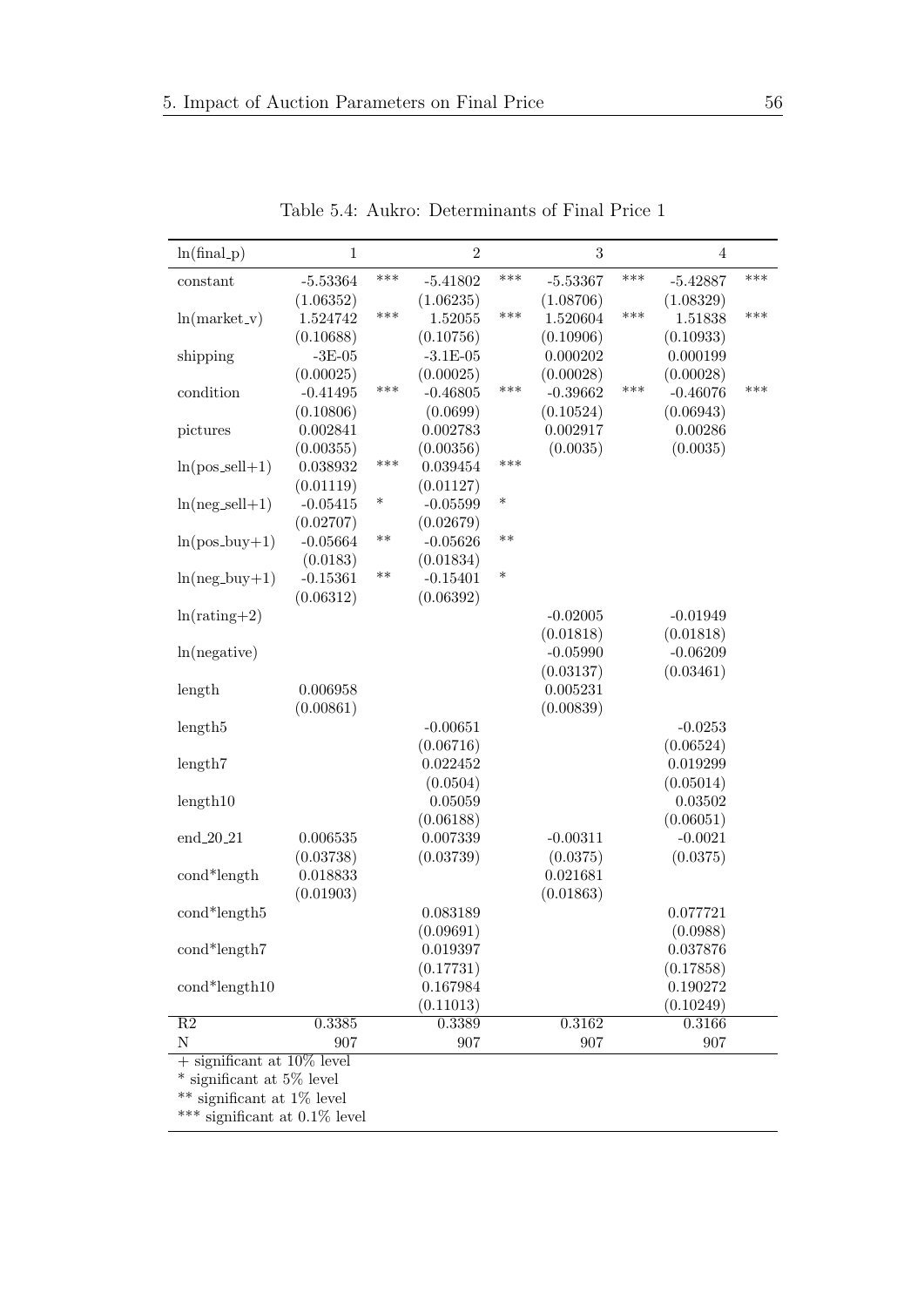| $ln(final_p)$                | $\bf 5$                          |        | $\,6$      |        | $\overline{7}$ |        | 8          |        |
|------------------------------|----------------------------------|--------|------------|--------|----------------|--------|------------|--------|
| constant                     | 3.893962                         | $\ast$ | 4.442796   | $***$  | 3.025994       | $^{+}$ | 3.480417   | $\ast$ |
|                              | (1.65764)                        |        | (1.66645)  |        | (1.64299)      |        | (1.6681)   |        |
| $ln(marker_v)$               | 0.558661                         | $***$  | 0.500401   | $**$   | 0.64929        | ***    | 0.5992     | $**$   |
|                              | (0.17821)                        |        | (0.17801)  |        | (0.17471)      |        | (0.17634)  |        |
| shipping                     | $-0.00033$                       |        | $-0.00028$ |        | $-0.00038$     |        | $-0.00033$ |        |
|                              | (0.00046)                        |        | (0.00044)  |        | (0.00044)      |        | (0.00043)  |        |
| pictures                     | 0.004423                         |        | 0.003438   |        | 0.006163       |        | 0.005041   |        |
|                              | (0.00449)                        |        | (0.00409)  |        | (0.00488)      |        | (0.00452)  |        |
| $ln(pos\_sell+1)$            | 0.005995                         |        | 0.01045    |        |                |        |            |        |
|                              | (0.01729)                        |        | (0.01711)  |        |                |        |            |        |
| $ln(neg\_sell+1)$            | $-0.03148$                       |        | $-0.03578$ |        |                |        |            |        |
|                              | (0.0671)                         |        | (0.06702)  |        |                |        |            |        |
| $ln(pos_buy+1)$              | $-0.06184$                       | $\ast$ | $-0.0552$  | $+$    |                |        |            |        |
|                              | (0.03091)                        |        | (0.02826)  |        |                |        |            |        |
| $ln(neg_buy+1)$              | $-0.13247$                       | $+$    | $-0.1469$  | $\ast$ |                |        |            |        |
|                              | (0.06971)                        |        | (0.06718)  |        |                |        |            |        |
| $ln(rating + 2)$             |                                  |        |            |        | $-0.0363$      |        | $-0.02529$ |        |
|                              |                                  |        |            |        | (0.03259)      |        | (0.0294)   |        |
| ln(negative)                 |                                  |        |            |        | $-0.07519$     |        | $-0.08344$ |        |
|                              |                                  |        |            |        | (0.05063)      |        | (0.05085)  |        |
| length                       | 0.002541                         |        |            |        | $-0.00114$     |        |            |        |
|                              | (0.01381)                        |        |            |        | (0.01445)      |        |            |        |
| length <sub>5</sub>          |                                  |        | 0.021306   |        |                |        | $-0.00142$ |        |
|                              |                                  |        | (0.05888)  |        |                |        | (0.05671)  |        |
| length7                      |                                  |        | $-0.13693$ |        |                |        | $-0.15243$ |        |
|                              |                                  |        | (0.16065)  |        |                |        | (0.16789)  |        |
| length10                     |                                  |        | 0.097798   |        |                |        | 0.078515   |        |
|                              |                                  |        | (0.07412)  |        |                |        | (0.06984)  |        |
| end_20_21                    | 0.060822                         |        | 0.059327   |        | 0.043776       |        | 0.042113   |        |
|                              | (0.07936)                        |        | (0.07959)  |        | (0.07588)      |        | (0.07603)  |        |
| $\overline{R2}$              | 0.1345                           |        | 0.15       |        | 0.1134         |        | 0.1289     |        |
| $\mathbf N$                  | 161                              |        | 161        |        | 161            |        | 161        |        |
| $+$ significant at 10% level |                                  |        |            |        |                |        |            |        |
| * significant at 5% level    |                                  |        |            |        |                |        |            |        |
| significant at $1\%$ level   |                                  |        |            |        |                |        |            |        |
|                              | *** significant at $0.1\%$ level |        |            |        |                |        |            |        |

Table 5.5: Aukro: Determinants of Final Price 2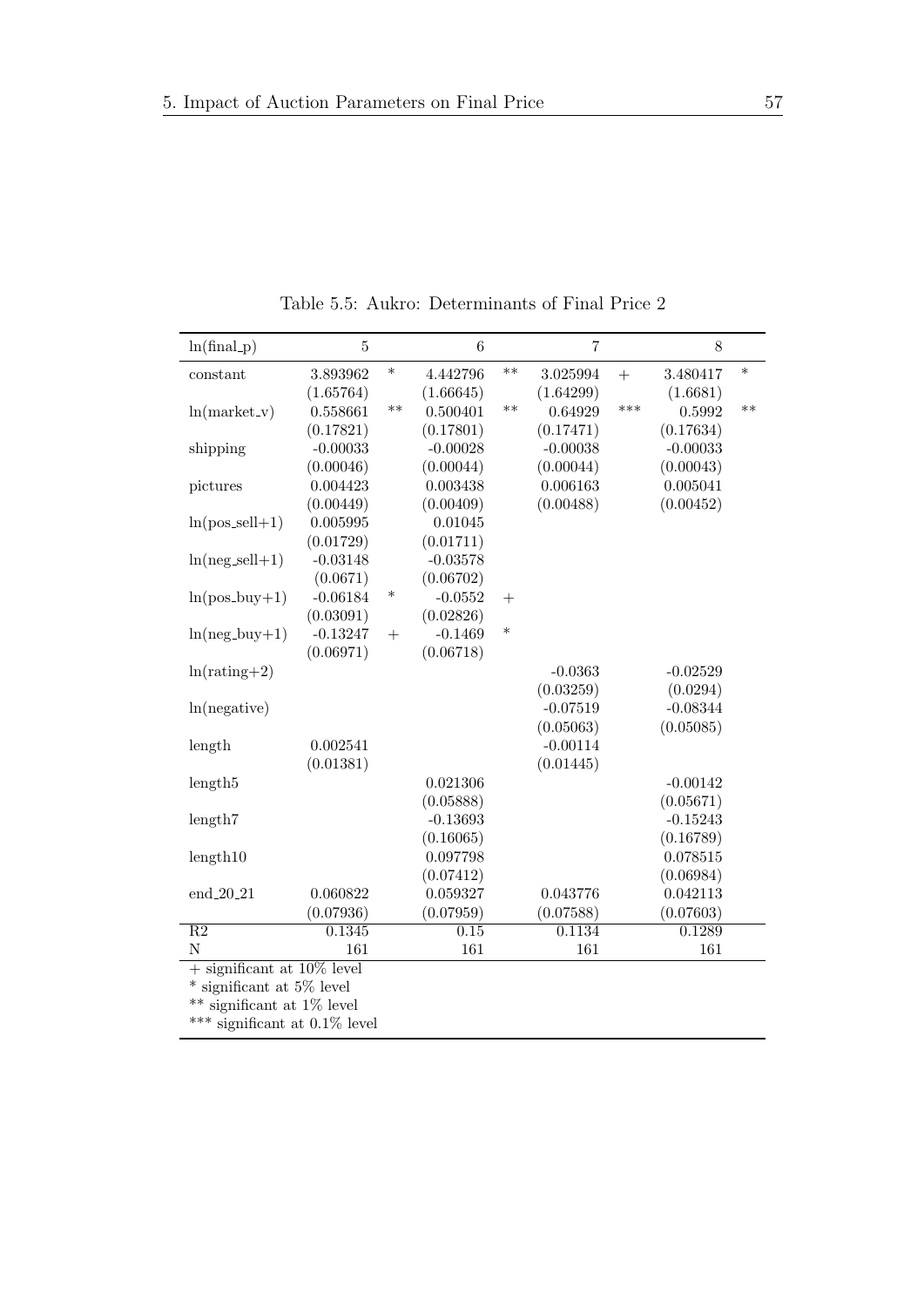| $ln(final_p)$                       | $\overline{9}$ |        | 10         |        | 11         |     | 12         |     |
|-------------------------------------|----------------|--------|------------|--------|------------|-----|------------|-----|
| constant                            | $-8.06125$     | ***    | $-8.04627$ | ***    | $-7.93002$ | *** | $-7.93336$ | *** |
|                                     | (1.17304)      |        | (1.18291)  |        | (1.22574)  |     | (1.23214)  |     |
| $ln(marker_v)$                      | 1.745467       | $***$  | 1.747011   | ***    | 1.730184   | *** | 1.733227   | *** |
|                                     | (0.12284)      |        | (0.12307)  |        | (0.1278)   |     | (0.12773)  |     |
| shipping                            | $-3.2E-05$     |        | $-3.6E-05$ |        | 0.000222   |     | 0.000213   |     |
|                                     | (0.0003)       |        | (0.00031)  |        | (0.00033)  |     | (0.00033)  |     |
| pictures                            | 0.003804       |        | 0.003838   |        | 0.003806   |     | 0.00387    |     |
|                                     | (0.00511)      |        | (0.00517)  |        | (0.00506)  |     | (0.00511)  |     |
| $ln(pos\_sell+1)$                   | 0.042226       | $***$  | 0.042078   | $***$  |            |     |            |     |
|                                     | (0.01316)      |        | (0.01318)  |        |            |     |            |     |
| $ln(neg\_sell+1)$                   | $-0.04312$     |        | $-0.04292$ |        |            |     |            |     |
|                                     | (0.03423)      |        | (0.03387)  |        |            |     |            |     |
| $ln(pos_buy+1)$                     | $-0.05257$     | $\ast$ | $-0.05243$ | $\ast$ |            |     |            |     |
|                                     | (0.02081)      |        | (0.02094)  |        |            |     |            |     |
| $ln(neg_buy+1)$                     | $-0.19777$     | $**$   | $-0.1972$  | $\ast$ |            |     |            |     |
|                                     | (0.07534)      |        | (0.07616)  |        |            |     |            |     |
| $ln(rating + 2)$                    |                |        |            |        | $-0.01833$ |     | $-0.01833$ |     |
|                                     |                |        |            |        | (0.0203)   |     | (0.02039)  |     |
| ln(negative)                        |                |        |            |        | $-0.05613$ |     | $-0.05620$ |     |
|                                     |                |        |            |        | (0.03776)  |     | (0.03788)  |     |
| length                              | 0.009278       |        |            |        | 0.007211   |     |            |     |
|                                     | (0.00846)      |        |            |        | (0.00827)  |     |            |     |
| length <sub>5</sub>                 |                |        | 0.001428   |        |            |     | $-0.01941$ |     |
|                                     |                |        | (0.06681)  |        |            |     | (0.06453)  |     |
| length7                             |                |        | 0.040952   |        |            |     | 0.036032   |     |
|                                     |                |        | (0.04914)  |        |            |     | (0.04917)  |     |
| length10                            |                |        | 0.061002   |        |            |     | 0.043009   |     |
|                                     |                |        | (0.06123)  |        |            |     | (0.05983)  |     |
| end_20_21                           | $-0.00961$     |        | $-0.00923$ |        | $-0.01784$ |     | $-0.01707$ |     |
|                                     | (0.04042)      |        | (0.04045)  |        | (0.04168)  |     | (0.04168)  |     |
| $\overline{R2}$                     | 0.2784         |        | 0.2784     |        | 0.2516     |     | 0.2519     |     |
| $\mathbf N$                         | 746            |        | 746        |        | 746        |     | 746        |     |
| $+$ significant at 10% level        |                |        |            |        |            |     |            |     |
| $*$ significant at 5% level         |                |        |            |        |            |     |            |     |
| $***$<br>significant at $1\%$ level |                |        |            |        |            |     |            |     |
| significant at $0.1\%$ level<br>*** |                |        |            |        |            |     |            |     |

Table 5.6: Aukro: Determinants of Final Price 3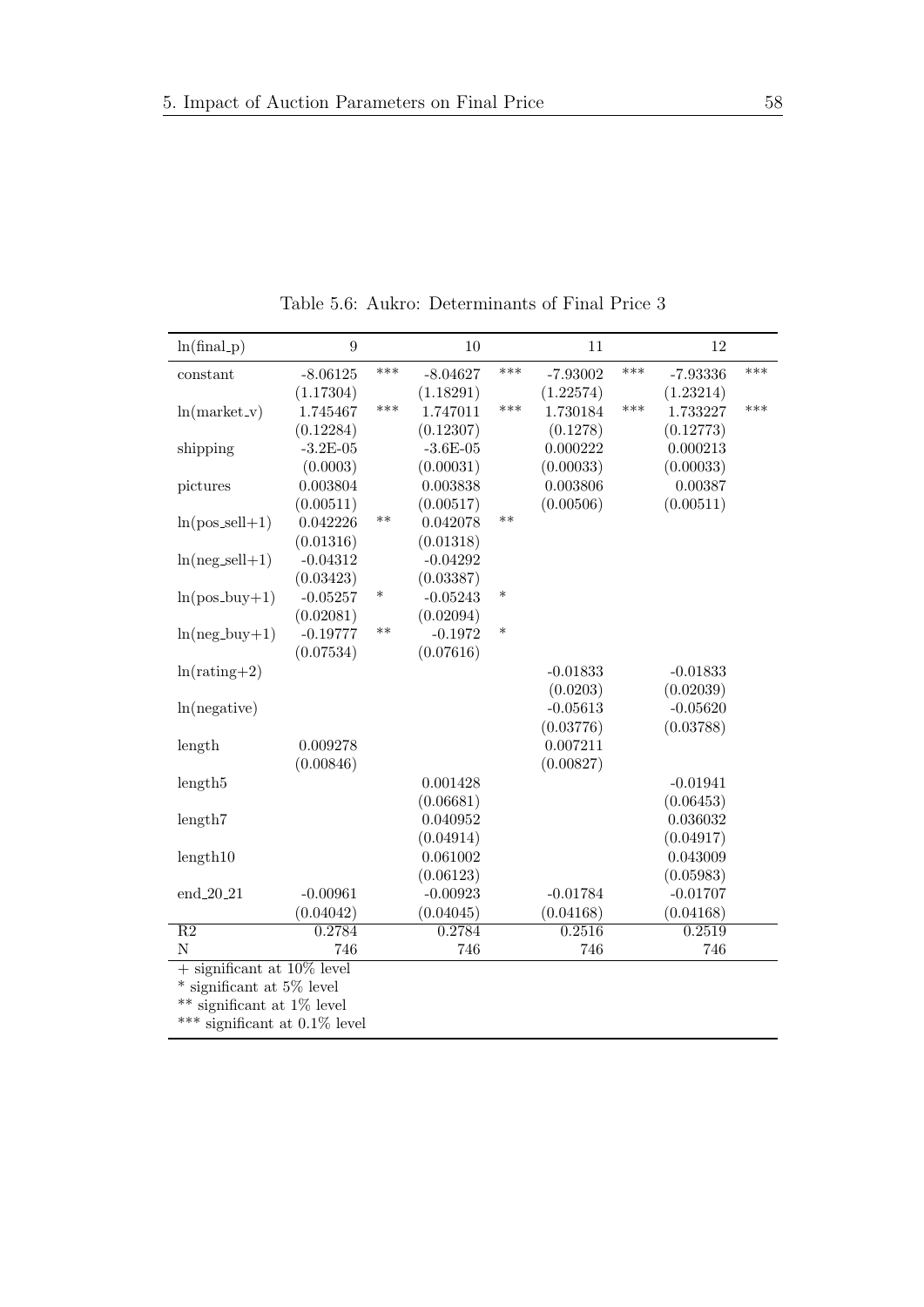causes a 1.52% decrease in the final price. The coefficient of shipping is not statistically significant. The coefficient of condition has the expected negative sign and is statistically significant at the 0.1% level. The effect of condition of the sold item is very high, used items are sold for a 40-47% lower price than new items.

The effects of all ratings variables in first two regressions are statistically significant at the 5% level, and the coefficients of the positive rating variables are significant also at the  $1\%$  level. A  $1\%$  increase in positive rating for selling causes a 0.04% increase in the final price, meaning that the increase in positive selling points from the 20th percentile value (rating 3) to the median value (rating 16) means a 12.7% increase in the price. A 1% rise in selling negative rating points leads to approximately a 0.055% decrease in the final price. The sellers have only a few negative points from selling (the median value is 0), but an increase from 0 to 1 negative selling points causes a 5.5% decrease in the final price.

The negative sign of  $ln(pos_buy+1)$  is very surprising. The possible explanation is that bidders trust sellers specialized only in selling more than to those engaging in both selling and buying. Bidders may suspect a seller with positive points for buying of trying to gain easy positive points, and that she is not as credible seller as it may seem from the overall feedback rating. This coefficient says that a 1% increase in positive points for buying leads to a 0.056% decrease in the final price; therefore, the positive points increasing the number of positive buying points from the 20th percentile (rating 4) to the median value (rating 14) causes a 11.2% decrease in the final price. Another surprising fact is the magnitude of the coefficient of  $ln(neg_buy+1)$ , which is bigger than the one of  $ln(neg\_sell+1)$ . It can be caused by belief of bidders, that a user, who does not behave honestly as a bidder, cannot be credible as a seller at all. A 1% rise in negative feedback from buying causes a 0.154% fall in the final price, again the number of negative points is very low, but a rise from 0 to 1 points leads to a 15.4% decrease in the final price. The impact of  $ln(rating+2)$  and ln(negative) in the Regressions 3 and 4 is not significant.

The coefficients of all length variables are statistically insignificant at the 5% level in all regression, which may be caused by the inaccurate estimation of the length. The coefficients of  $end_at_20_21$  and the interaction terms are statistically insignificant in all specifications.

These results indicate that either the insignificant parameters are not important for value creation on Aukro (their values do not influence the bidders'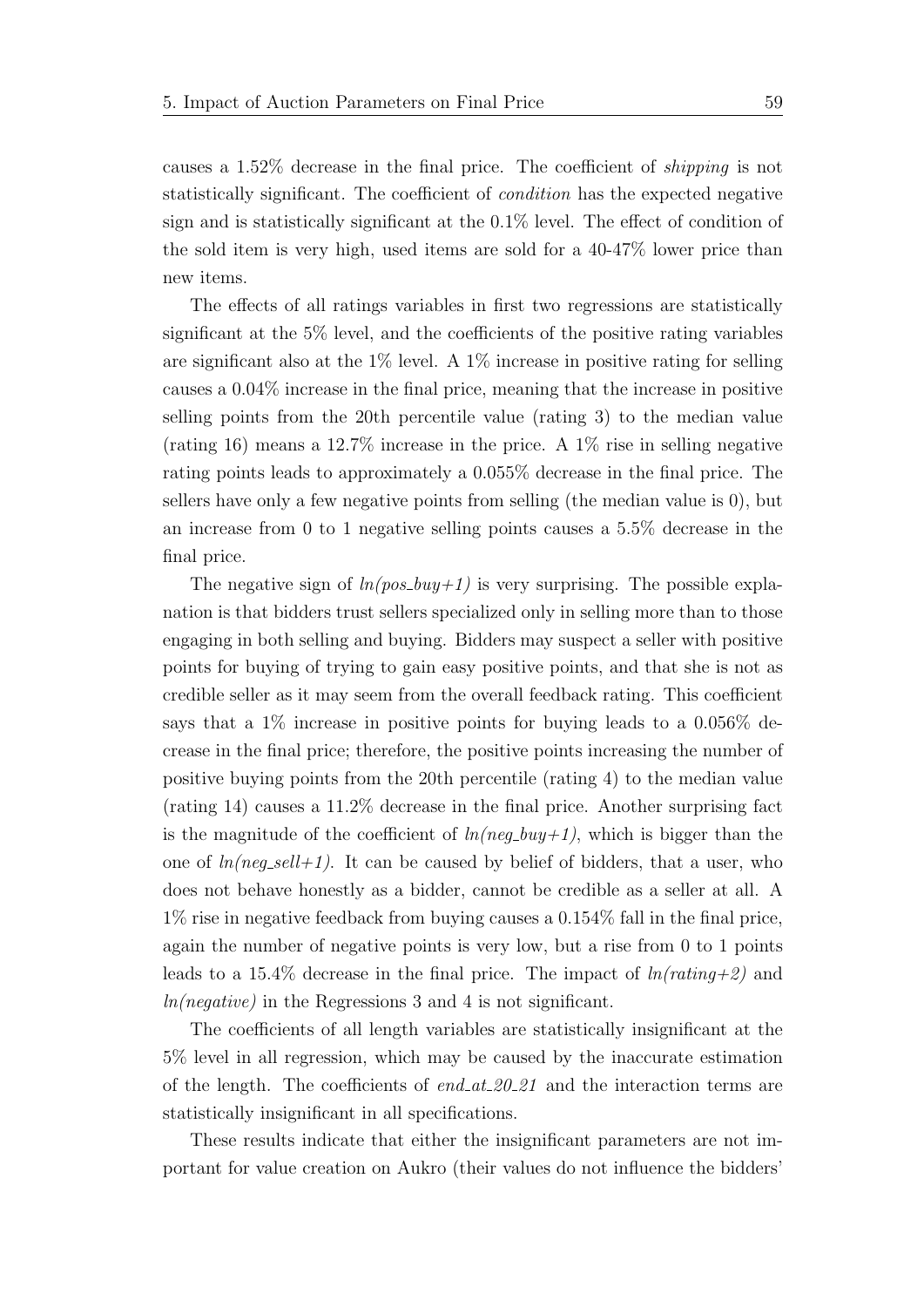values of bids), or we do not have a sufficiently large dataset to discover some patterns in the final price creation. Furthermore, a bias can be caused by omitting the zero bids auctions.

Since the effects of some variables in eBay's regressions were different for new and used items, we have decided to redo the regressions with these two subsamples. We found out that the final price of used items is more influenced by the changes in the market value than the final price of new items, and this difference is greater than on eBay. A decrease by 1% in the market value causes a 0.50-0.65% decrease in the final price of new items and a 1.7% decrease in the final price of used items. The effect of reputation seems to be more significant for buyers of used items, sellers reputation increases seller's credibility that she describes the condition of an item honestly. The previously insignificant variables stay insignificant.

#### 5.2.3 eBay+Aukro

To be able more precisely compare the effect of the rating on the final price on Aukro and eBay, we have to unify used variables and normalize the feedback rating.

As the starting bid of many auctions ending with zero bids is not available, we have to use OLS regression only on the auctions with more than one bidder. OLS regression is done with 6493 eBay auctions and 907 Aukro auctions.

Following the eBay example, feedback ratings from different categories on Aukro are summed up to formulate the overall rating, and the percentage of negative rating is computed. For Aukro, we are able to compute only the percentage of the negative rating in the overall rating, while eBay reports percentage of the negative rating in feedback from last 12 months. Unfortunately, we are not able to unify this.

The trade volumes on eBay are much higher than on Aukro, hence sellers on Aukro have no opportunity to reach such a big rating as on eBay, but distributions of rating are very similar. Therefore, we have decided to standardized the data and we have used the way described in Chapter 4.

The variables obtained for both Aukro and eBay datasets are  $ln(final_p)$ ,  $ln(market_{\sim}v)$ ,  $ln(rating+2)$ , % negative, shipping, condition, and length. Reasoning and expected signs are the same as explained above.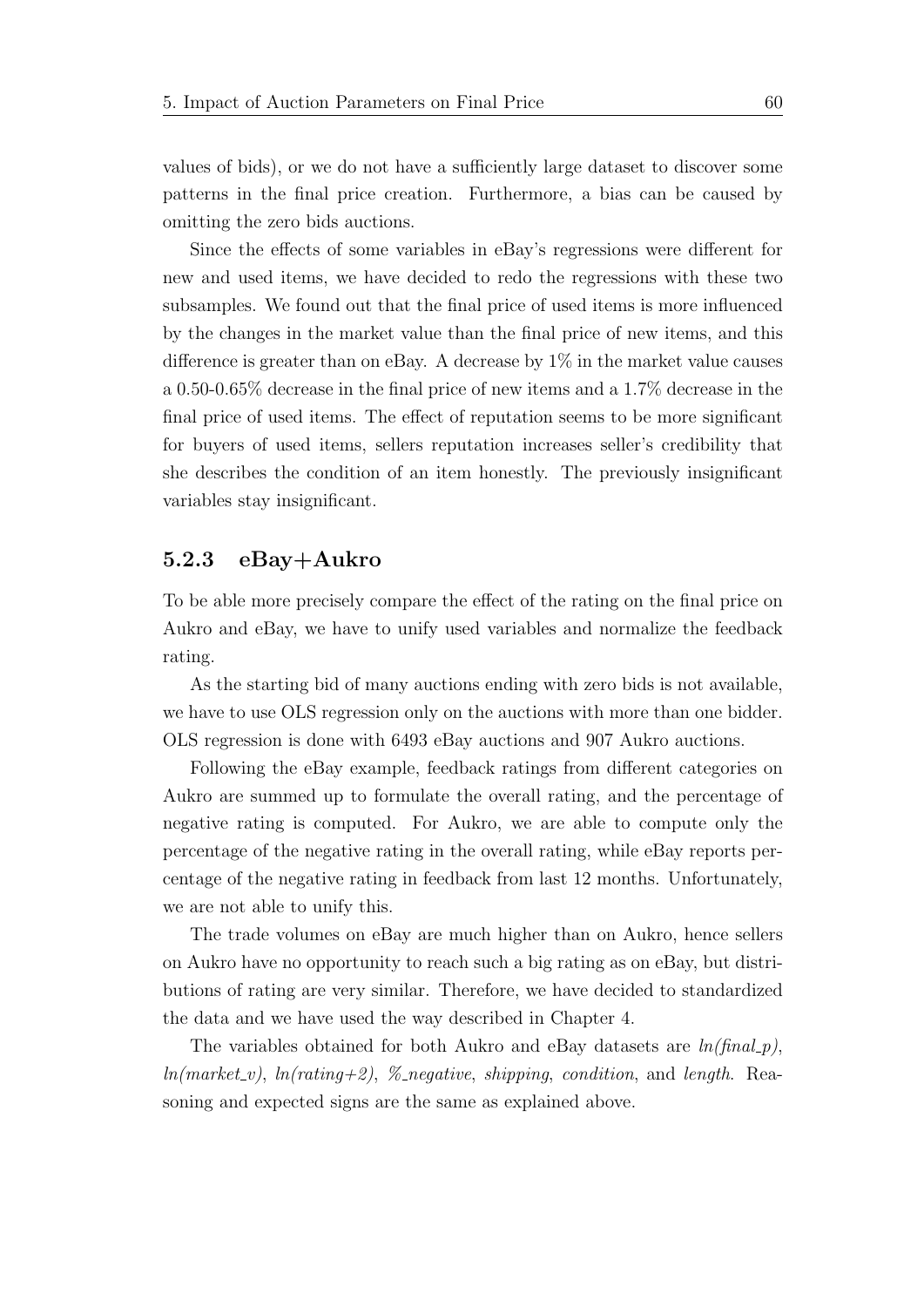| $ln(final_p)$                    | 1                             |        | $\mathfrak{D}$ |     |  |  |  |  |  |
|----------------------------------|-------------------------------|--------|----------------|-----|--|--|--|--|--|
| constant                         | $-0.53205$                    | ***    | $-5.48351$     | *** |  |  |  |  |  |
|                                  | (0.0534)                      |        | (1.04311)      |     |  |  |  |  |  |
| $ln(maxket_v)$                   | 1.05953                       | ***    | 1.527355       | *** |  |  |  |  |  |
|                                  | (0.00854)                     |        | (0.108)        |     |  |  |  |  |  |
| shipping                         | $-0.00163$                    |        | 0.000181       |     |  |  |  |  |  |
|                                  | (0.00166)                     |        | (0.00025)      |     |  |  |  |  |  |
| condition                        | $-0.22357$                    | ***    | $-0.50293$     | *** |  |  |  |  |  |
|                                  | (0.00778)                     |        | (0.05029)      |     |  |  |  |  |  |
| $ln(rating+2)$                   | 0.00637                       | $**$   | $-0.02062$     |     |  |  |  |  |  |
|                                  | (0.002)                       |        | (0.01572)      |     |  |  |  |  |  |
| <i>negative</i>                  | $-0.00275$                    | $\ast$ | $-0.00424$     |     |  |  |  |  |  |
|                                  | (0.00107)                     |        | (0.00304)      |     |  |  |  |  |  |
| length                           | $-0.00601$                    | ***    | 0.008713       |     |  |  |  |  |  |
|                                  | (0.00171)                     |        | (0.0074)       |     |  |  |  |  |  |
| R2                               | $\overline{0.7362}$           |        | 0.3163         |     |  |  |  |  |  |
| N                                | 6493                          |        | 907            |     |  |  |  |  |  |
|                                  | $+$ significant at 10\% level |        |                |     |  |  |  |  |  |
| significant at 5\% level         |                               |        |                |     |  |  |  |  |  |
| ** significant at 1% level       |                               |        |                |     |  |  |  |  |  |
| *** significant at $0.1\%$ level |                               |        |                |     |  |  |  |  |  |
|                                  |                               |        |                |     |  |  |  |  |  |

Table 5.7: eBay + Aukro: Determinants of Final Price

#### eBay regression

The results are very similar to those obtained in the previous regressions. Market value has a big and significant effect on the final price, the elasticity of the final price with respect to the market value is 1.06. Shipping is statistically insignificant at the 10% level. The coefficient of condition is significant and has a positive sign, meaning that used items are sold for a 22.4% lower price than new items. The coefficient of  $ln(rating+2)$  is significant at the 1% level and its magnitude is smaller than in the previous regressions. The coefficient of % negative is significant at the 5% level. A 1% rise in the negative feedback causes a 0.28% fall in the final price. The coefficient of length is significant and negative, the reasoning is provided above.

#### Aukro regression

The only statistically significant variables on the 5% significance level are  $ln(market_v)$  and condition, similarly to the previous specifications with  $ln(rating+2)$ and  $ln(negative)$ . The elasticity of the finsl price with respect to the market value is higher than on eBay, meaning that a 1% decrease in the market price causes a 1.5% decrease in the final price. It may be so that Czech people to prefer new items bought in regular shops. If the market value decrease, the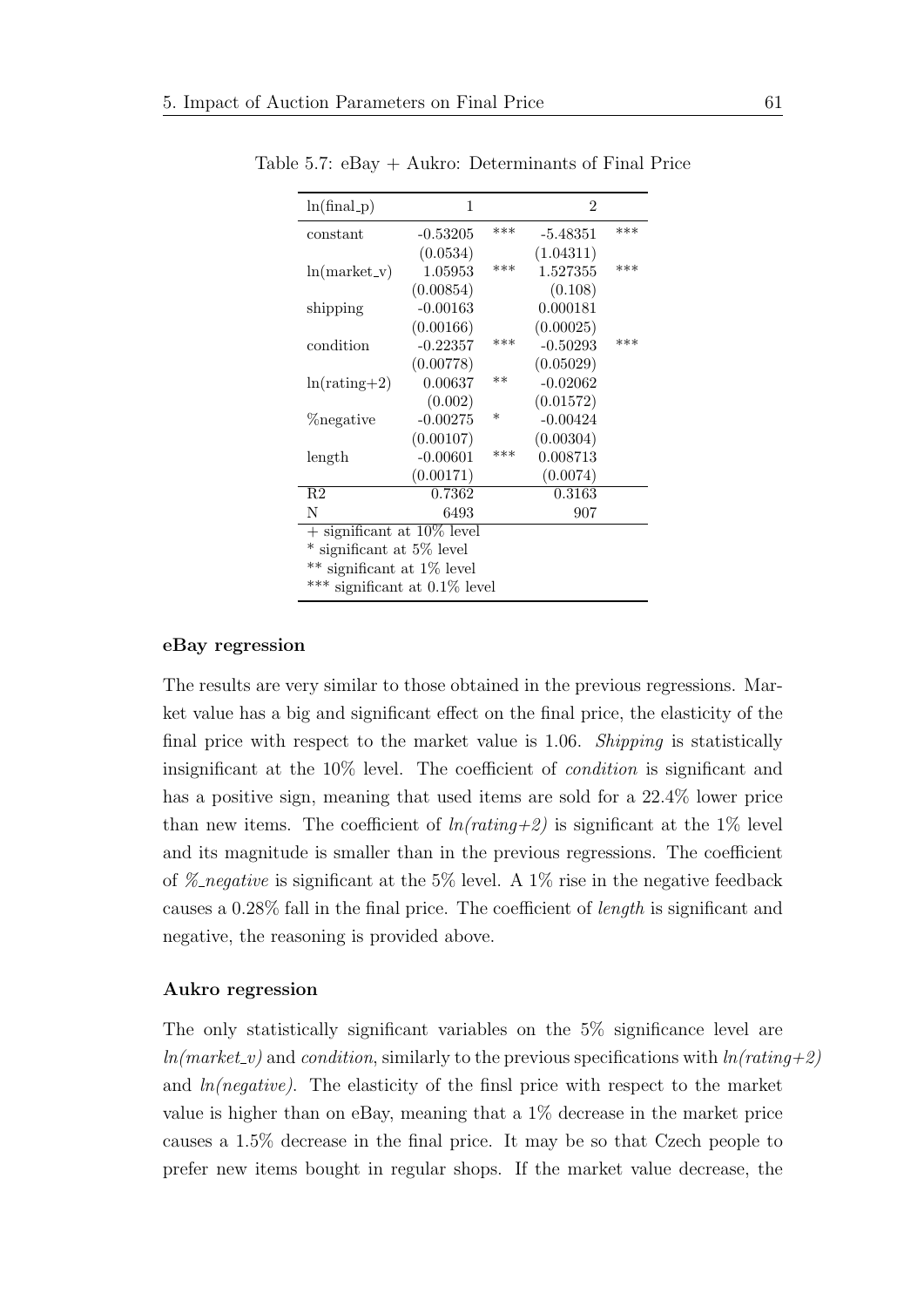item is available for more people and some of them rather pay a little bit higher value to obtain a new item than bid in an auction. Because fewer people remain in the auction, the final price is then lower. Another interesting point is the influence of condition on the final price. On eBay, used items gain a 22% lower value than new items, while on Aukro the auctions with used items ends with a 50% lower final price. It is difficult to explain this effect, but one of the possible explanations can be found in bidders preferences (Czech people may prefer the new items).

### 5.3 Probability of successful auction

We find it interesting to examine what affects the probability of a successful auction. We define the successful auction as an auction that ended by a sale of the auctioned item (meaning that at least one bidder placed a bid in the auction). We think that bidders are frequently discouraged by a high starting price. To verify this we run a probit regression with these independent variables: starting price, condition, shipping, rating, % negative and length. Since we do not have observations of the starting price for the Aukro sample, we estimate the regression without the starting price variable..

The eBay's results shows that *starting price, condition*, and *length* have a significantly negative impact on the probability of a sale, and  $end\_sun$ , shipping, and rating have a significantly positive effect on the final price.

To shed light on the size of the effect, have an auction with a new item, held by a seller with 0 feedback rating, beginning with a starting price equal to 0, lasting for 1-day, not ending on Sunday, at 7 p.m., or 8 p.m., and with free shipping, its Z-score is 2.42. The probability of successful auction associated with this Z-score is 99.22%. Looking at two auctions with the same parameters, except for the starting price. The first auction has the starting price equal to EUR 1 (that is the median value of the starting price), and second auction has the starting price set to EUR 240 (that is the 90th percentile value of the starting price), both are auctions of new item, end on Monday at 3 p.m., have free shipping costs, the sellers have not yielded any feedback points yet, and the length of both auction is 1 day. The difference in the probabilities of a successful end of these two auctions is 21%. This proves our hypothesis about a great impact of the starting price on the probability of a successful auction.

On Aukro, the variables *condition, end 20.21*, and  $pos\_sell$  have a significant positive effect on the final price and the variables *shipping* and neg-sell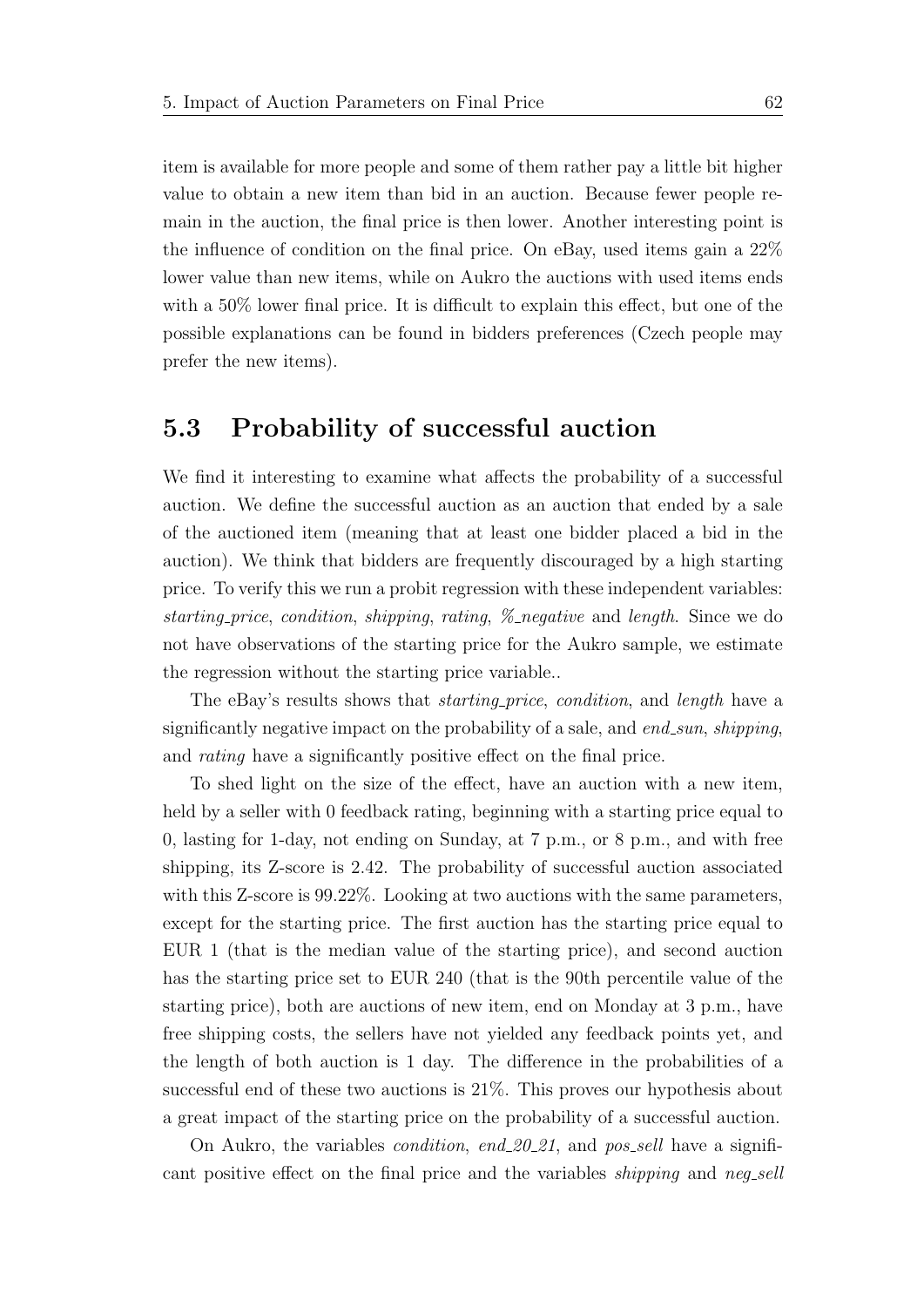| Probit                           | $\overline{1}$ |        | $\overline{2}$      |                   |  |  |  |
|----------------------------------|----------------|--------|---------------------|-------------------|--|--|--|
| constant                         | 2.448876       | $***$  | 0.166187            | $\overline{\ast}$ |  |  |  |
|                                  | (0.11041)      |        | (0.0693)            |                   |  |  |  |
| starting price                   | $-0.00682$     | ***    |                     |                   |  |  |  |
|                                  | (0.0002)       |        |                     |                   |  |  |  |
| shipping                         | 0.027324       | $\ast$ | $-0.0009$           | $\ast$            |  |  |  |
|                                  | (0.01066)      |        | (0.00045)           |                   |  |  |  |
| condition                        | $-0.43186$     | ***    | 0.331465            | ***               |  |  |  |
|                                  | (0.06635)      |        | (0.06464)           |                   |  |  |  |
| rating                           | 7.53E-06       | $\ast$ |                     |                   |  |  |  |
|                                  | $(3E-06)$      |        |                     |                   |  |  |  |
| <i>negative</i>                  | $-0.00249$     |        |                     |                   |  |  |  |
|                                  | (0.0093)       |        |                     |                   |  |  |  |
| pos_sell                         |                |        | 0.000275            | $**$              |  |  |  |
|                                  |                |        | $(1E-04)$           |                   |  |  |  |
| pos_buy                          |                |        | $-0.00013$          |                   |  |  |  |
|                                  |                |        | (0.00038)           |                   |  |  |  |
| neg_sell                         |                |        | $-0.05754$          | ***               |  |  |  |
|                                  |                |        | (0.01011)           |                   |  |  |  |
| neg_buy                          |                |        | $-0.03093$          |                   |  |  |  |
|                                  |                |        | (0.03885)           |                   |  |  |  |
| length                           | $-0.02875$     | $\ast$ |                     |                   |  |  |  |
|                                  | (0.01227)      |        |                     |                   |  |  |  |
| end_sun                          | 0.19365        | $**$   |                     |                   |  |  |  |
|                                  | (0.06402)      |        |                     |                   |  |  |  |
| end_19_20                        | 0.072515       |        |                     |                   |  |  |  |
|                                  | (0.06629)      |        |                     |                   |  |  |  |
| $end_{20.21}$                    |                |        | 0.526334            | ***               |  |  |  |
|                                  |                |        | (0.07346)           |                   |  |  |  |
| Pseudo R2                        | 0.4406         |        | $\overline{0.11}35$ |                   |  |  |  |
| N                                | 7047           |        | 2223                |                   |  |  |  |
| $+$ significant at 10% level     |                |        |                     |                   |  |  |  |
| sifnificant at 5% level          |                |        |                     |                   |  |  |  |
| sifnificant at $1\%$ level       |                |        |                     |                   |  |  |  |
| *** sifnificant at $0.1\%$ level |                |        |                     |                   |  |  |  |

Table 5.8: eBay+Aukro: Probability of Sale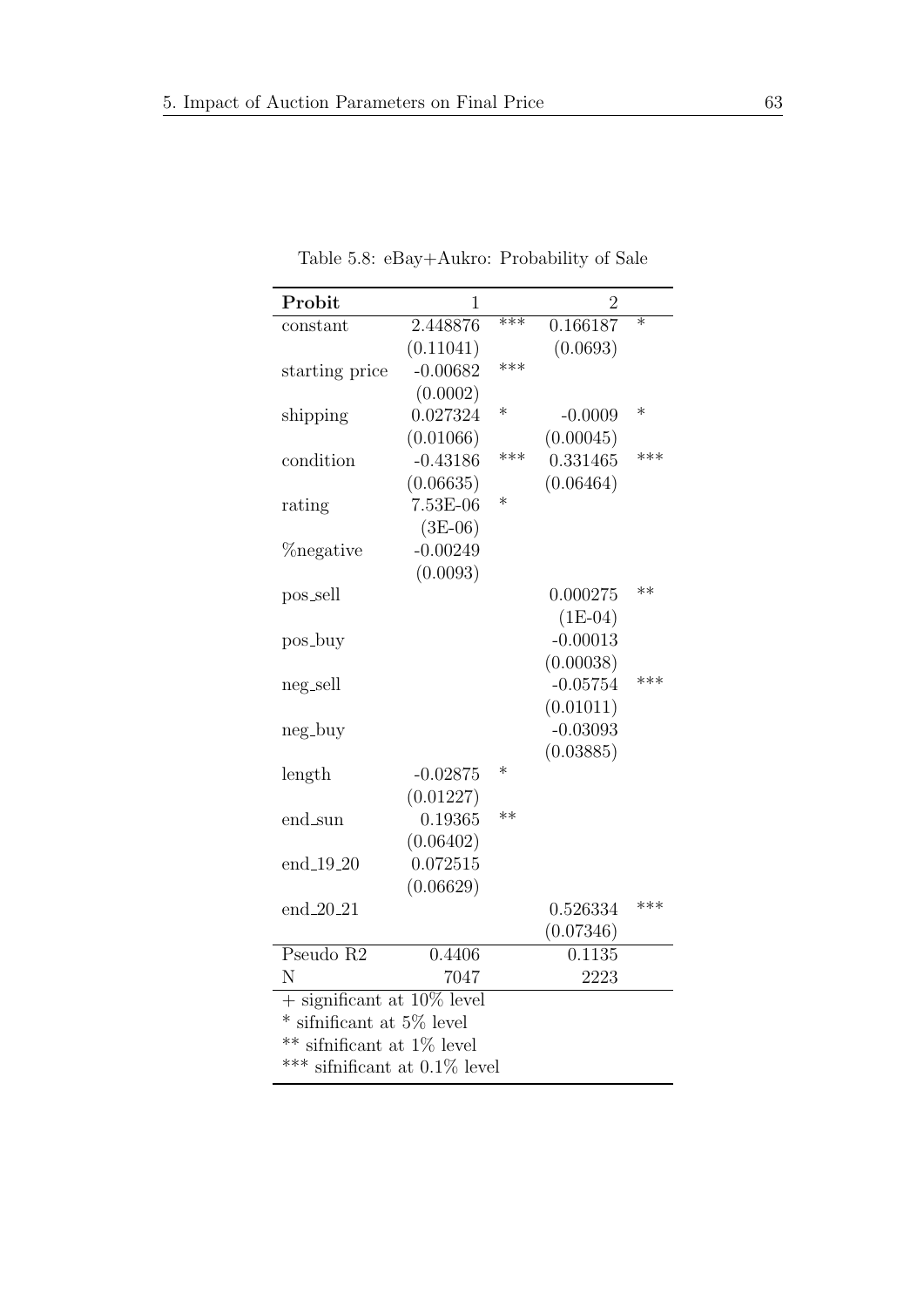have a negative effect on the final price. The sign of the condition variable is surprising because it means that used items have a higher probability of sale, but have to be aware of possible strong correlation between the condition and the unobserved starting price (used items may have a lower starting price than new items), which can cause the positive sign.

Auction of a new item, ending at 3 p.m., held by a seller without any feedback points, and with CZK 0 shipping costs has a 56.7% probability to end succesfully. If the same auction ended at 8 p.m., the probability of sale would rise to 75.4%. Other variables has not such a great effect.

## 5.4 Conclusions

#### 5.4.1 eBay

The elasticity of the final price with respect to the market value is close to 1 as expected. The shipping costs have generally not significant impact on the final price, which confirms the theory by [Hossain and Morgan](#page-105-0) [\(2005\)](#page-105-0). The coefficient of the condition is always significant and negative, and it shows that used items are sold for a 22% lower price than new items. The results for coefficients of variables  $ln(market_{\textit{v}})$  and condition are robust for given sample (or subsample).

The starting price is problematic since it takes negative values in the censorednormal regressions (as expected), but positive values in the OLS regressions. We think that this may be caused by the bias of OLS regression. The censorednormal regression detected a different impact of the starting price on the final price of new and used items, it has a significant effect only in the case of new items.

The effect of rating is different for used and new items. The rating variables have no significant effect in auctions of new items, while in auctions of used items both rating variables have a significant impact on the final price. To see the magnitude of the effect, notice that improving the rating from the 20th percentile value to the median value increases price by 8-12%, and a 1% growth in the proportion of negative points among all feedback points leads to a 0.6% decrease in final price.

The impact of the length of an auction also depends on the condition of the sold item. The length of an auction has no significant effect on the final price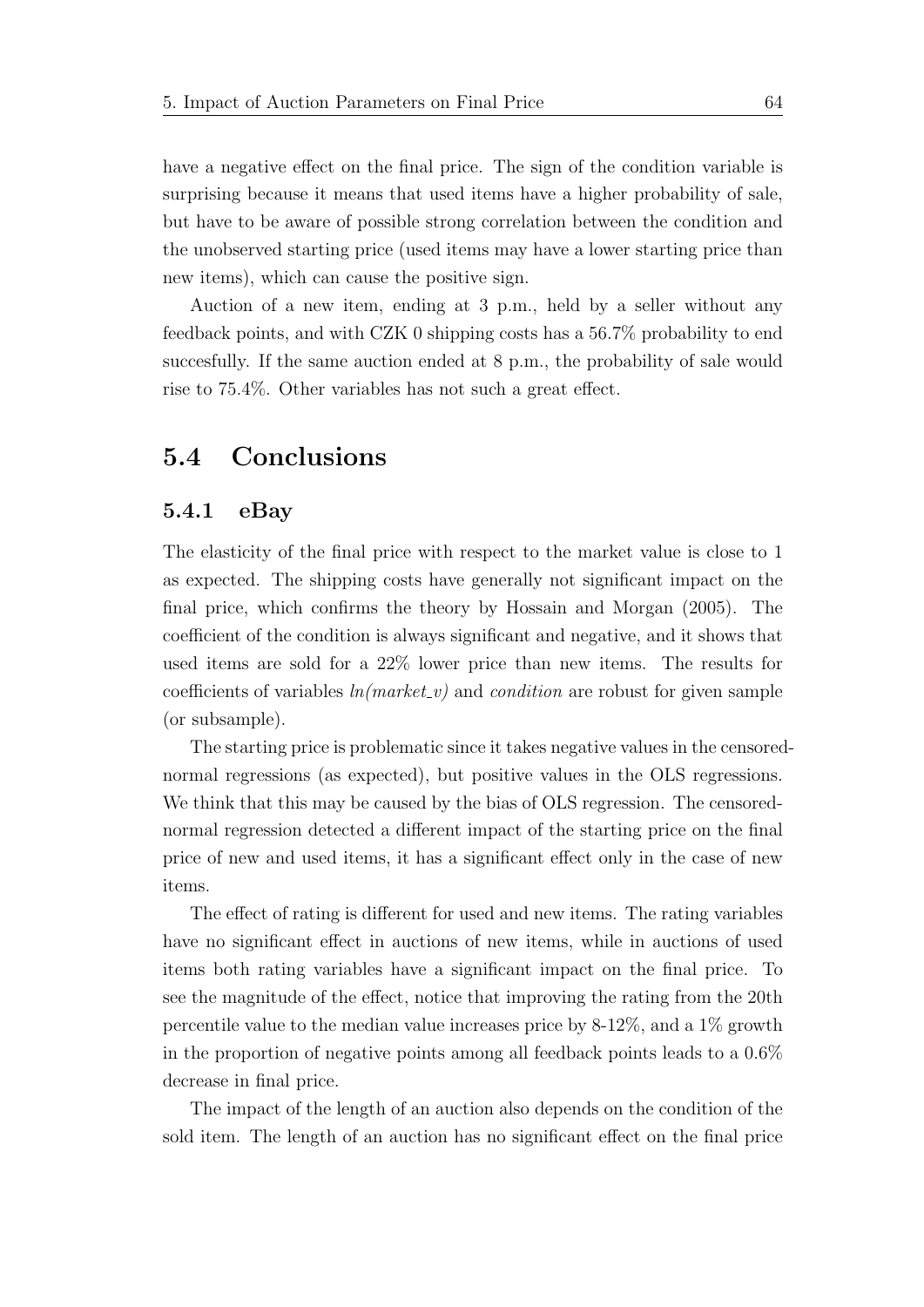of used items auctions, and it decreases the final price of new items auctions. That may be caused by impatience of buyers of new items.

The coefficients of other variables are not statistically significant at the 5% level.

#### 5.4.2 Aukro

We have to be aware of the large sample selection problem described in the beginning of this chapter, while interpreting the results.

The elasticity of the final value with respect to the market value is 1.5. Further, it is lower for new items than for used items, but the magnitude of the coefficient of market value for new items can be biased due to the sample selection problem. The used items are sold for a 40-47% lower value than new items.

The rating variables seem to be more important for buyers of used goods since they are more significant in regression with auctions of used items. It is interesting that all points gained by buying have a negative effect on the final price. The possible reason is described above. The greatest impact on the final value have the negative points gained by buying. To see the magnitude of the impact of the rating variables, notice that an increase from the 20th percentile to median value in positive selling points causes a 12.7% increase in the final price, this change in positive buying points leads to a 11.2% decrease in the final price, an increase from 0 to 1 negative points from selling is accompanied by a 5.5% decrease in the final price, and the same shift in the negative buying points causes a 15.4% decrease in the final price.

Other variables are not significant.

### 5.4.3  $eBay + Aukro$

We empirically verify the theory of the price premium for higher reputation on the eBay data, where the effects of overall rating and the percentage of negative feedback points are significant. The results from the Aukro data sample are not so clear. In the regressions with the seller's rating divided into points gained by selling and buying, we find a significant effect of the rating variables on the final price. However, in the last model, the coefficients of both rating variables are insignificant. The results from the Aukro regressions may be biased due to the sample selection problem, but the process of omitting these data is inevitable as we do not observe the starting price for most of zero-bids auctions.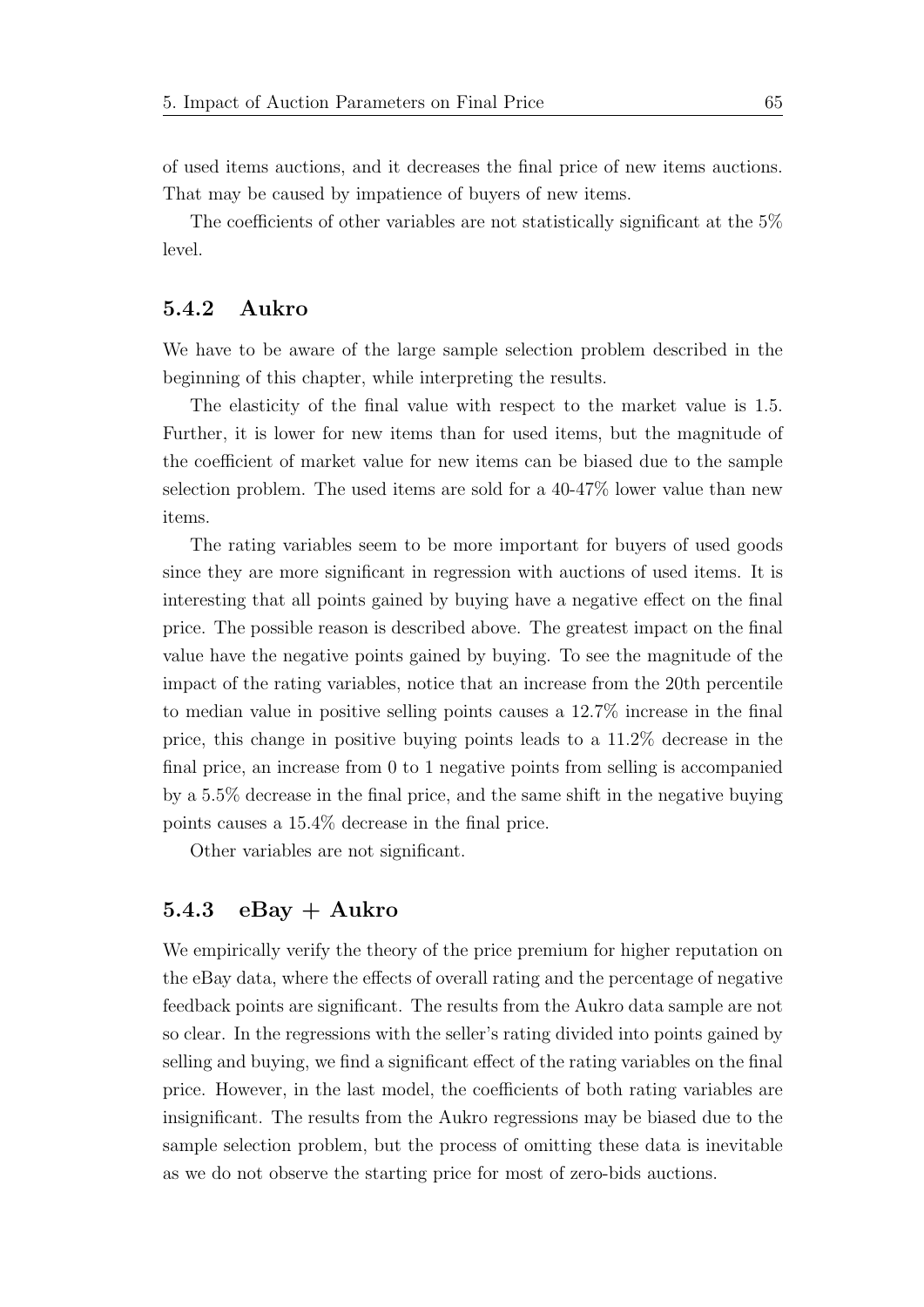The differences in the estimated coefficient for both auctions can be caused by many factors, e.g. different thickness of the markets, diverse maturity of the markets, or by biased Aukro results.

We do not have enough information about bidders to construct the bidders' behavior model, so we are not able to investigate how the parameters affect bidders' behavior. Hence, the reasoning of some estimated coefficient we provide includes only some of the possible explanations.

#### 5.4.4 Probability of successful auction

On eBay, the starting price has a great impact on the probability of sale. Let us have two auctions of new items ending on Monady at 3 p.m. with 1 day duration, free shipping and held by a seller without any feedback points. The first auction has the starting price equal to EUR 1 (the median value), and the second auction has the starting price set to EUR 240 (the 90th perentile value). Then the first auction has 21% higher probability to end successfully. Further, thecondition and length have a negative impact on the probability of a sale, and textitend sun, *shipping*, and *rating* have a positive effect on the final price.

The observations of the starting price are not available for Aukro, hence we estimated the model without that variable. The variables *condition*, end\_20\_21, and *pos\_sell* have a significant positive effect on the final price and the variables shipping and neg-sell have a negative effect on the final price.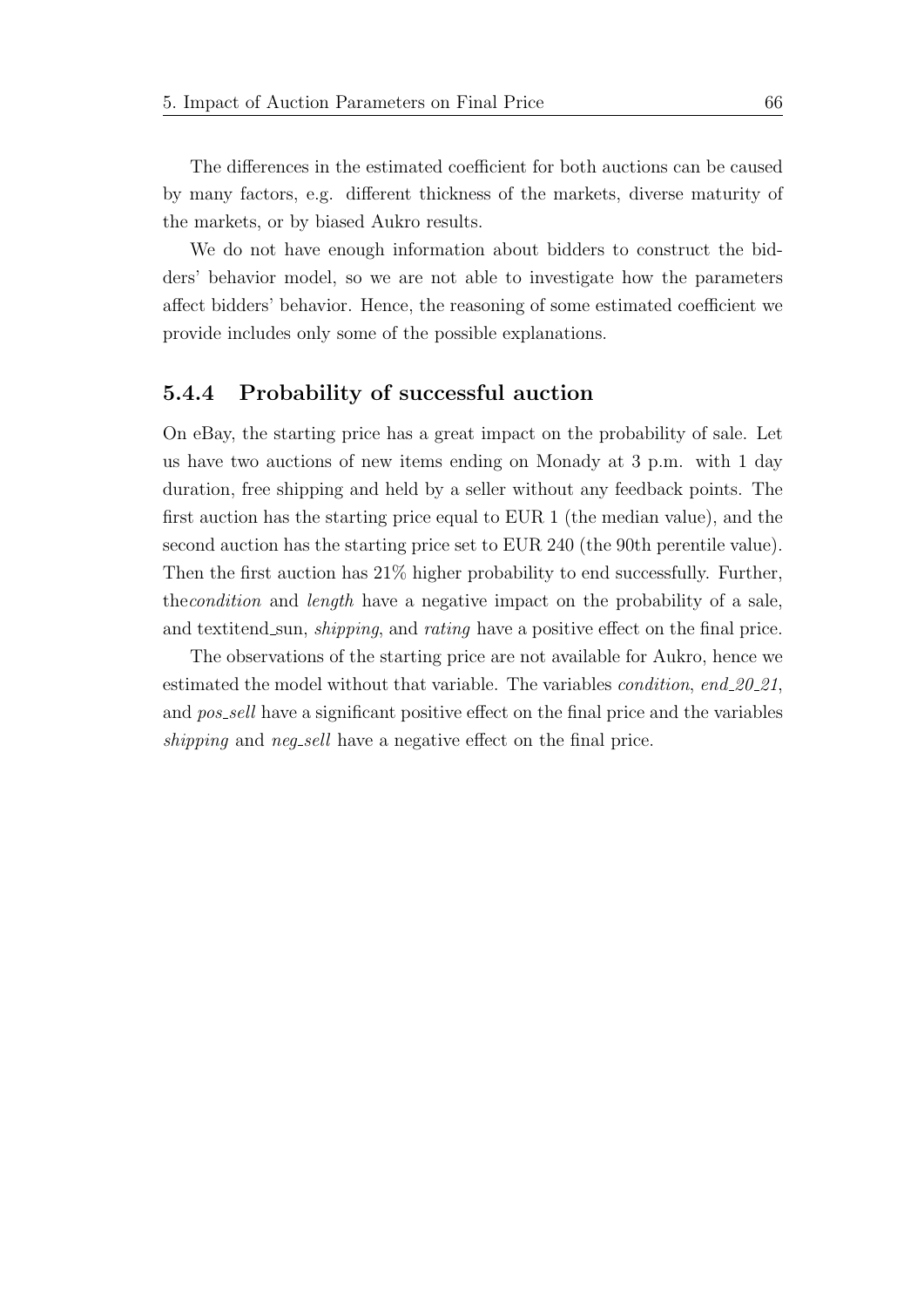# Chapter 6

# Late Bidding

Both Aukro and eBay work on similar principles and use proxy bidding systems that were described in Chapter 1. These systems process the placed bid immediately. If a new submitted bid (which has to be higher than the current price) is higher than the highest bid, $^{21}$  $^{21}$  $^{21}$  the bidder becomes the highest bidder and the current price is changed to a value equal to the second highest bid plus a bid increment. If the submitted bid is lower than the highest bid, the bidder does not become the highest bidder, but the current price is changed to the value of the new submitted bid plus a bid increment. The proxy bids are private information till the bidder is outbid, then the accurate value of the bid is recorded in the bid history. Snipers wait until the last seconds of the auction, and if the current price is then attractive for them (i.e. it is lower than their value), they place a bid exactly equal to their value. Suppose that the other bidders have no time to react to this bid. If the sniper's bid is the highest, the sniper wins the auction and pays the value of the second highest bid plus a bid increment. Otherwise, the sniper does not win the auction, but the price paid by the winner increases to the value of sniper's bid plus a bid increment.

The impact of sniping on the final price and the determinants of sniping are interesting topics to be investigated and we examine them in the following chapter. A summation of the results is provided in Section 6.4.

<span id="page-81-0"></span> $^{21}$ The highest bid is equal to the bid with the highest value among all the submited bids. The current price is the sum of the second highest bid and the bid increment.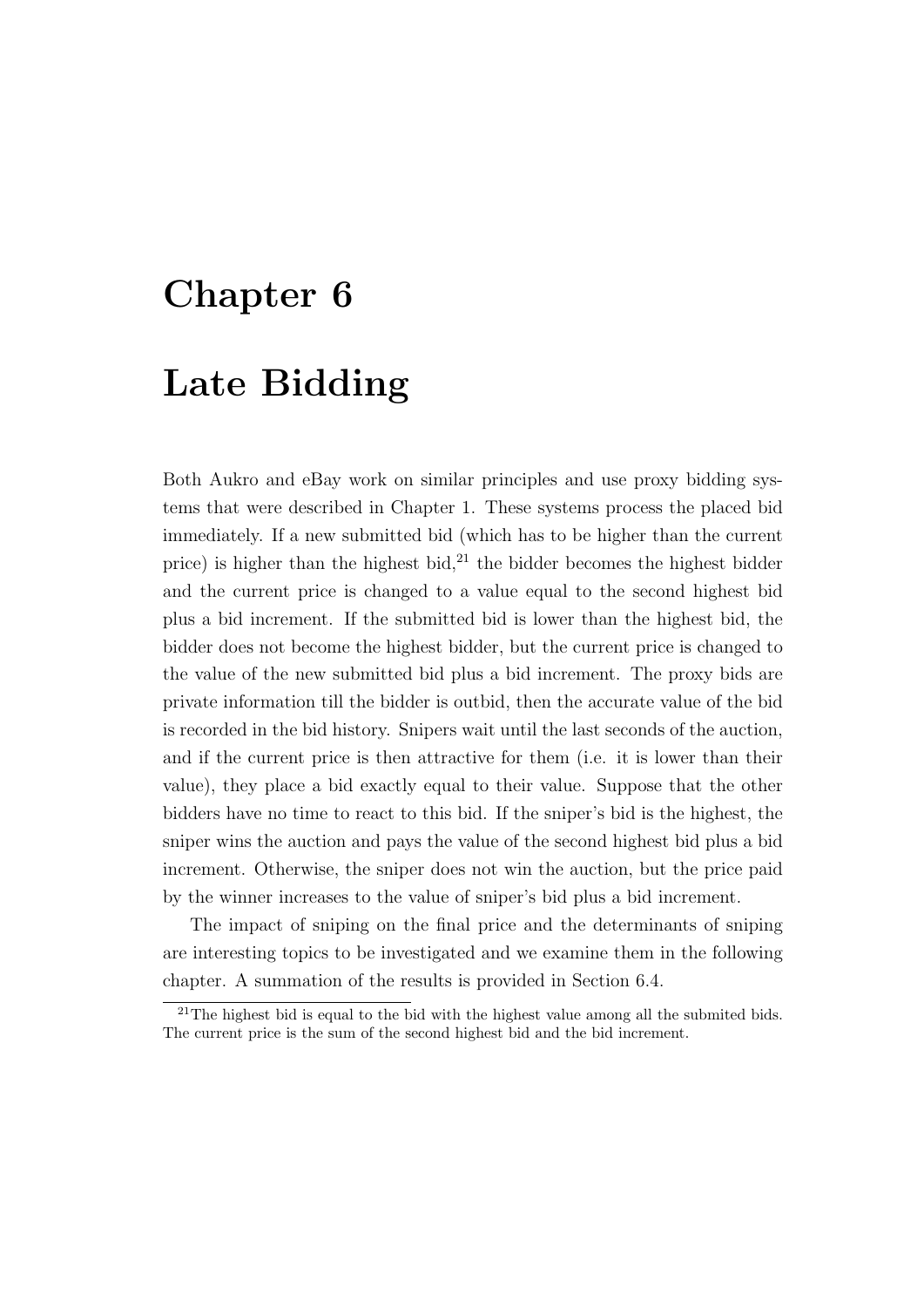## 6.1 Model

Sniping means placing a bid during the last seconds of auction's duration. Although there are a lot of different reasons for sniping (the overview can be found in Chapter 2), the principle of sniping remains the same, and all these reasons have a common purpose - to prevent the other bidders to react to the sniper's bid. [Ockenfels and Roth](#page-106-0) [\(2006\)](#page-106-0) claim that sniping is caused by the incremental bidding system used by eBay (and also by Aukro), which causes eBay to diverge from the standard second-price model, not only by a specific intention of bidders, and that sniping in eBay auction can be a rational behaviour. They introduce a model with N bidders, a minimal initial bid  $m$ , and a constant increment s, by which the next bid has to be raised. The current price in an auction with more than one bidder is created as the sum of the second highest submitted bid and the increment, unless this sum exceed the highest submitted bid. In that case the current price is equal to the highest bid.

Bidders are not allowed to lower their bids and a submitted bid has to exceed the current price. Bids can be placed at any time  $tin[0,1) \cup \{1\}$ . Slightly different conditions described below apply in the time  $t = 1$ . If a bidder places a bid at  $t' < 1$ , the other bidders have a time to react to the bid. The reaction must be strictly after  $t'$ . The earliest possible time of the reacting bid placement is  $t''$ , such that  $t' < t'' < 1$ . If there are two highest bids, the bidder who submitted the earlier one is the highest bidder. If two highest bids are placed simultaneously, they are randomly ordered. At  $t = 1$ , the bid history is known to everyone and there is time for making exactly one more bid, no one knows anything about the other bids placed at the time  $t = 1$ .

Bids placed at  $t < 1$  are certainly successfully transmitted; however, bids placed at  $t = 1$  are successfully transmitted with a probability  $p < 1$ . The probability  $p$  is assumed to be exogenous. They also assume that bidder  $j$ 's true value is  $v_j$ , and at  $t=0$  each bidder knows her own  $v_j$ . A bidder winning the auction at a price h earns a profit equal to  $v_j - h$ , and a not-winning bidder earns 0. At every  $\text{tin}(0,1) \cup \{1\}$ , each bidder knows the bid histories for  $t'' < t$ .

[Ockenfels and Roth](#page-106-0) [\(2006\)](#page-106-0) prove that in the second price eBay-model auction with private values, a bidder does not have any dominant strategies. The proof is based on an example with two bidders,  $i$  and  $j$ ; the true value of bidder j,  $v_j$ , is higher than  $m + s$ . Bidder i is an incremental bidder, whose strategy is to place a bid equal to the minimum bid m at  $t = 0$ , and does not bid any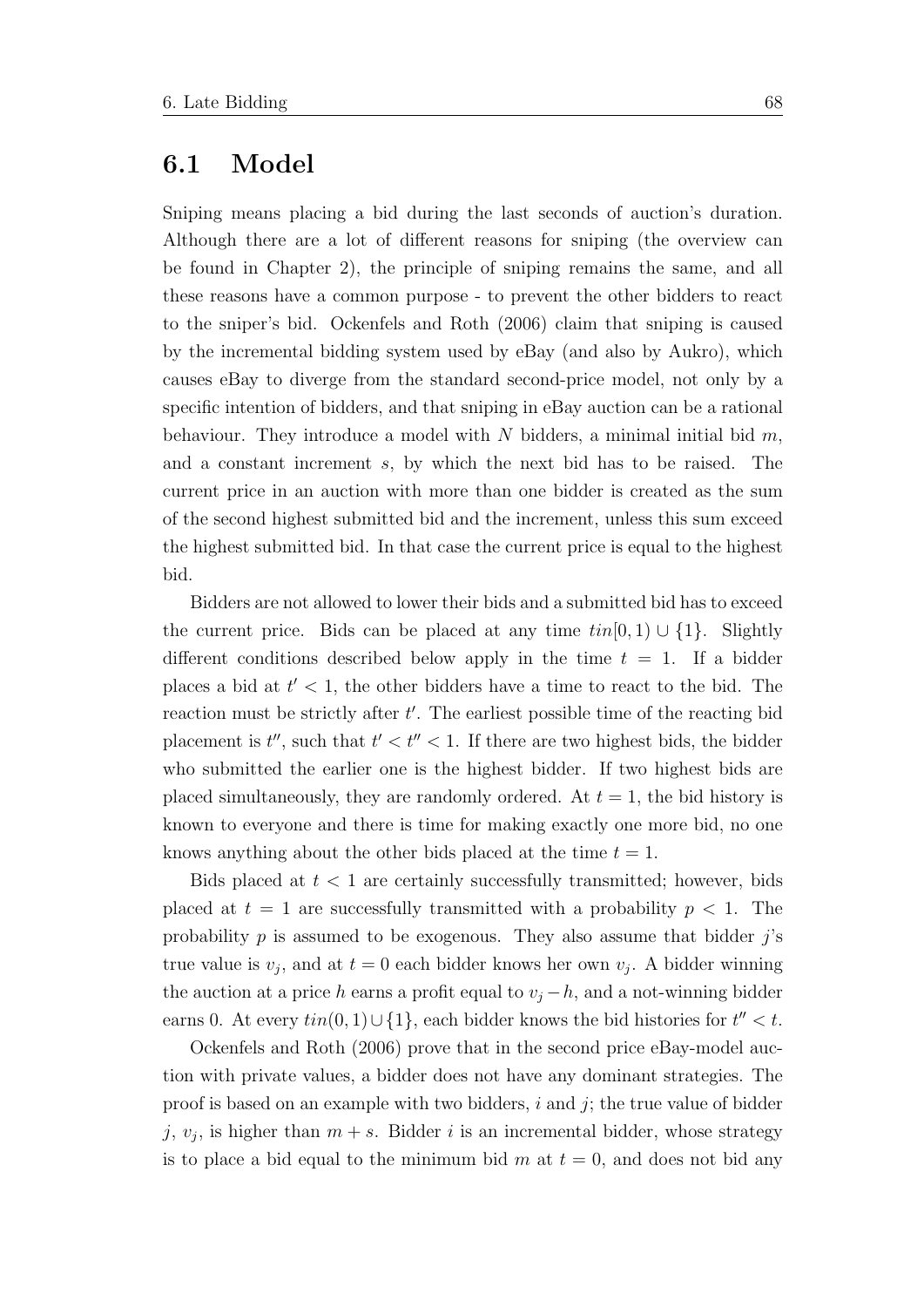more until she is outbid. If she is outbid, she places a bid equal to  $B$  with  $B > v_i + s$ . The best response of bidder j against such strategy is to bid her true value at the time  $t = 1$ . If player j bids at time  $t' < 1$ , bidder i observes this bid and reacts to it with a bid higher than bidder  $j$ 's true value at time  $t''$ ,  $t' < t'' < 1$ , meaning the bidder j would either not win and gain 0 pay off, or invrease her bid and her pay off would be negative,  $(v_j - B - s < 0)$ .

At the time  $t = 1$  bidders observe only the bid history prior to t, and have time to place one more bid; hence, bidder  $i$  cannot discover that she was outbid before the end of the auction, so she is not able to react. This strategy leads to the pay off  $p(v_j - m - s) > 0$ , which is greater than the pay off resulting from any other strategy (bidding another bid at time  $t = 1$  does not yield greater pay off of bidder j either). The same strategy played against the bidder  $k$  who does not bid at all, on the other hand, would lead to a smaller expected pay off than bidding at any  $t < 1$ :  $p(v_j - m) < v_j - m$ . Since the best response against the strategy of bidder  $i$  is not among the best responses against the strategy of bidder  $k$ , bidder  $j$  does not have the dominant strategy.

Further, [Ockenfels and Roth](#page-106-0) [\(2006\)](#page-106-0) show that bidding at  $t = 1$  can be the best response to incremental bidding. Reasons for incremental bidding are e.g. psychological reasons of a bidder, who tends to increase her maximum bid during the auction, because her maximum willingness to pay rises in time or she misunderstands the bidding system. Some bidders may mix it with the English first-price auction.<sup>[22](#page-83-0)</sup> On eBay, more than  $40\%$  of bidders placed more than 1 bid, so we can call them incremental bidders. The model by [Ockenfels](#page-106-0) [and Roth](#page-106-0) [\(2006\)](#page-106-0) shows that, unlike in the standard second-price auction model, in the second-price eBay model, sniping is a rational behaviour.

### 6.2 Effect of Sniping on Final Price

According to some of the sniping theories, sniping may lead to a lower final price. [Roth and Ockenfels](#page-107-0) [\(2002\)](#page-107-0) introduce a concept of naive bidders who do not use the proxy bidding system but always place the minimum acceptable bid. Suppose that we have an auction with two bidders,  $i$  and  $j$ , bidder  $i$  is a naive bidder and bids first in the auction a bid equal to the starting price. If bidder  $j$  places her bid during the auction, she gives an incentive to the naive bidder to raise her bid, and the current price increases. If bidder  $j$  places

<span id="page-83-0"></span><sup>&</sup>lt;sup>22</sup>Data of Ockenfels and Roth indicate that incremental bidders are relatively inexperienced; our data show that multiple bids are more often placed by less experienced bidders.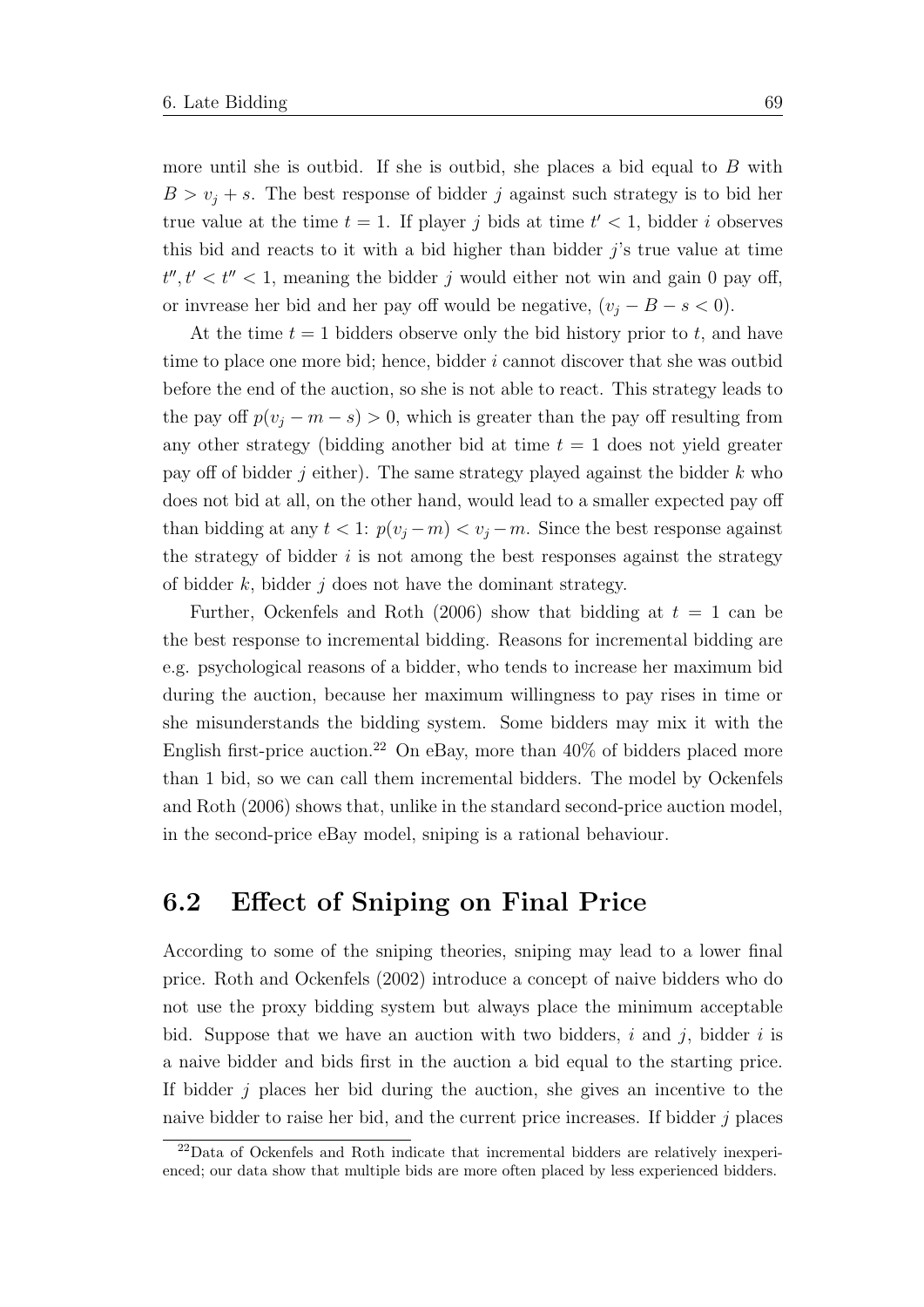her bid at the end of auction duration (she snipes), the naive bidder does not increase her bid during the auction, and she has no time to react after the sniping bid of bidder  $j$ , so the final price is equal to the value of the minimum bid plus a bid increment. [Barbaro and Bracht](#page-104-0) [\(2004\)](#page-104-0) argue that sniping allows to avoid squeezing, and thus artificial increase of the final price by a seller. [Ely and Hossain](#page-105-1) [\(2009\)](#page-105-1) have found out in their field experiment that sniping decrease the final price.

We distinguish two different types of sniping in our dataset - "simple" sniping and "sophisticated" sniping. We call a bidder who places a single bid in an auction during the last seconds a "simple" sniper, and a bidder who places multiple bids in an auction, with the last submitted bid during last seconds of the auction duration, a "sophisticated" sniper.

The theories mentioned above are concerned with the "simple" sniper; hence, we suppose that the effect of "simple" snipping on the final price will be negative.

The effect of "sophisticated" sniping on the final price is not so clear. There are more reasons to snipe at the end of an auction after already submitting a bid before. One possible reason is to show the other potential bidders that there is a competition present. A bid of lower than the true value is placed at first, and the true value is sniped. Since the first submitted value is lower, and the bidder does not change it until the last seconds, it does not increase the aggressiveness of opponents very much, but, on the other hand, it can discourage some potential bidders from bidding, because they notice the competition. Hence, according to Elly and Hossain "sophisticated" sniping may lead to a lower price. Another possible reason for sniping is a bidding war at the end of an auction. It causes an auction fever and thus, according to [Ku et al.](#page-106-1) [\(2005\)](#page-106-1), a higher final price. The desribed reasons for "sophisticated" snipping lead to a different impact on the final price. Since our group of "sophisticated" bidders consists of snipers sniping for both reasons, and we are not able to distinguish between them, we will not discuss the estimated effect of the variable. But we add it to the regression to obtain a comparison of "simple" snipers and non-snipers. Aukro reports only the last bids of each bidder, so we are not able to distinguish between "simple" and "sophisticated" snipers, and we have to use the group of all snipers for our estimation.

We try to investigate the effect of sniping in two different ways; firstly, we utilize variable measuring time to end of an auction, and then we define three categories of sniping, according to when the bid was placed (during the last 10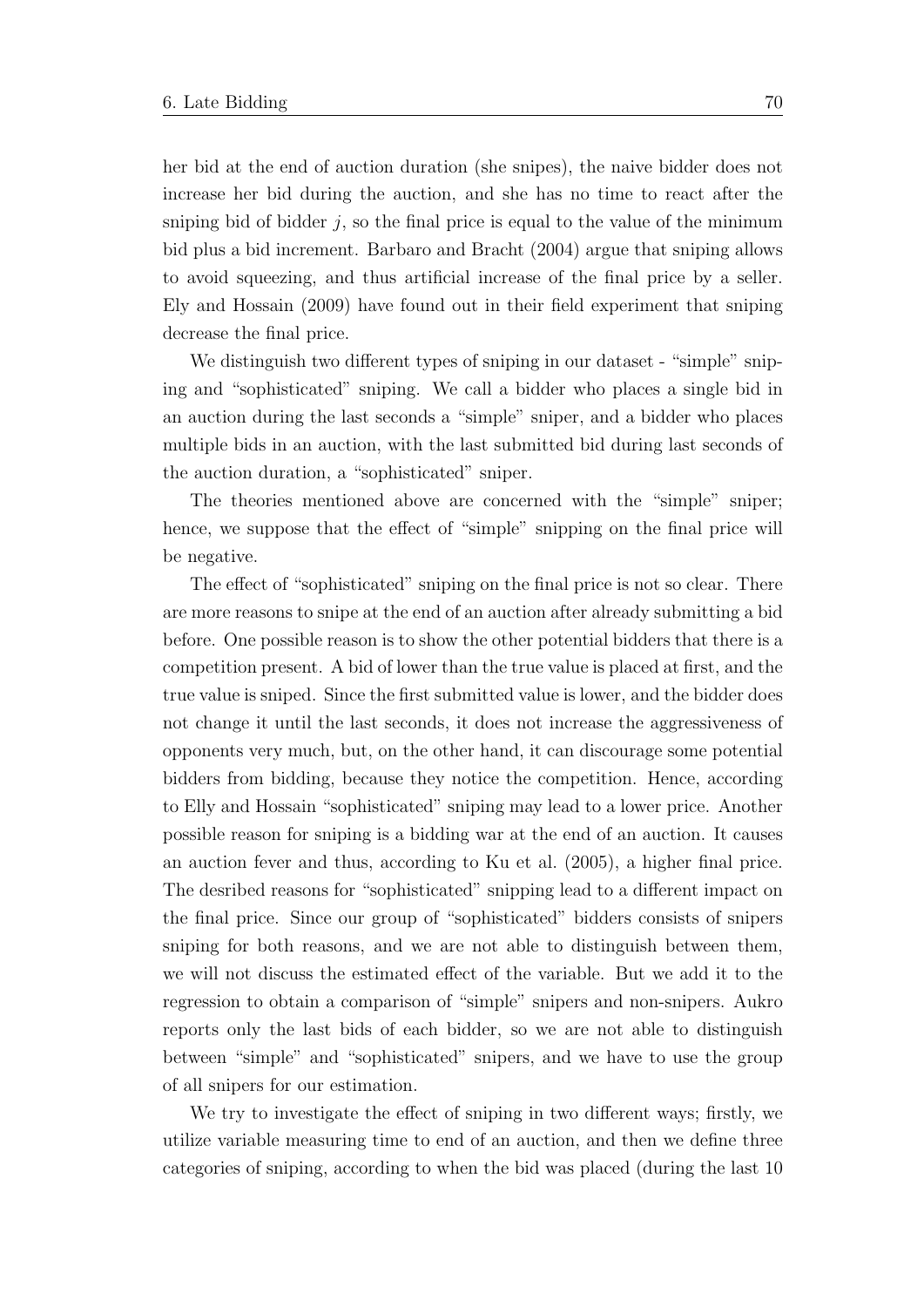seconds, last 1 minute, and last 10 minutes) and create dummies taking value of 1 if the winning bid was placed during the given time, and 0 otherwise. We create a model based on the reputation model with length variable. The variables are the same; nevertheless, we restrict the independent variables to the statistically significant ones  $(ln(market_v), condition, starting\_price, ln(rating+2),$ % negative and length for eBay, and  $ln(market_{\text{-}}v)$ , condition,  $ln(pos_{\text{-}}sell+1)$ ,  $ln(neg\_sell+1)$ ,  $ln(pos\_buy+1)$ ,  $ln(neg\_buy+1)$  for Aukro) and further add either the sniping dummy variables or  $ln/sec\_end$ ). We use the logarithmic form of sec end because we suppose that the effect on the final price is greater for bids submitted closer to the auction end.

At the same time, we have to be aware of the possible bias caused by endogeneity of the sniping decision. A low final price may be caused by snipers picking up auctions with expected low price manifested either by low starting price (not available in full sample) or some characteristics of the item that are for our analysis unobservable and not by bidders waiting until the end of an auction to bid in order to avoid bidding war and auction fever and not to give incentives to incremental bidders. Again, it would be useful to build a bidders' behaviour model to find out more about bidders decision making, but we do not have enough details about bidders to construct it.

#### 6.2.1 Results

We have deleted the auctions without any bids, and then use OLS regression on the rest of the data. There are missing bidding details about 12 eBay auctions, so the regression is made of 6481 observations for eBay and 907 observations for Aukro. All our regressions suffer from heteroskedasticity, so we run the regressions with robust standard errors.

We have aslo tried to run a regression with the variable  $sec\_end$  in the linear and quadratic form to detect a possible effect of sec-end on the final price that is positive in the beginning but changes into a negative one after some time. Nevertheless, these variables have been insignificant. Additionally, we have estimated specifications with general snipping for eBay, but the snipping dummy variables have been insignificant in all regressions as well.

#### eBay

The coefficients of variables taken from the reputation model are very stable and almost equal to those estimated by OLS in Chapter 5.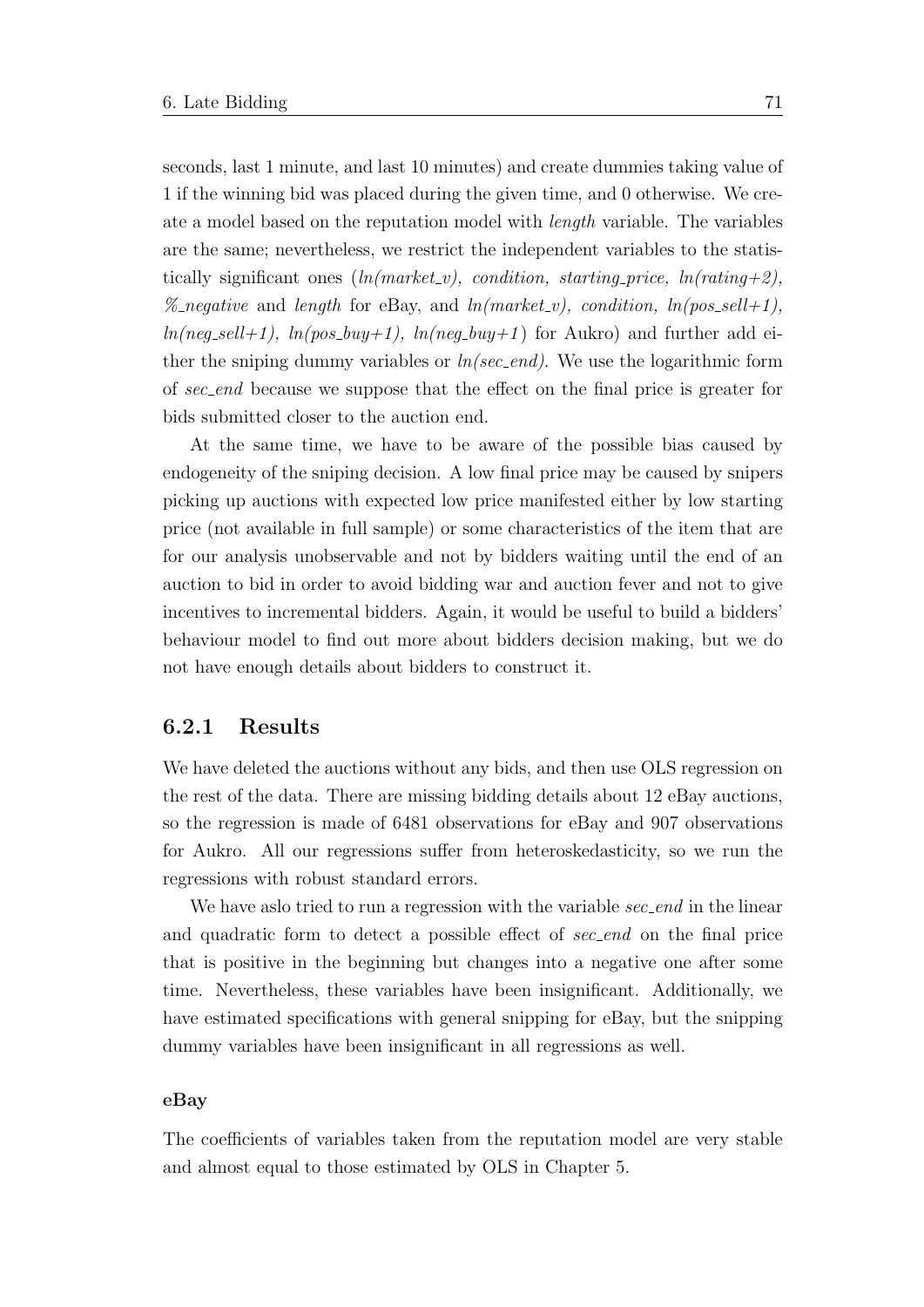| $ln(final_p)$                    | $\,1\,$                 |       | $\overline{2}$ |       | $\sqrt{3}$  |       | $\overline{4}$ |        |
|----------------------------------|-------------------------|-------|----------------|-------|-------------|-------|----------------|--------|
| constant                         | $-0.53156$              | ***   | $-0.54163$     | ***   | $-0.55603$  | ***   | $-0.51029$     | ***    |
|                                  | (0.05375)               |       | (0.05363)      |       | (0.05352)   |       | (0.05515)      |        |
| $ln(maxket_v)$                   | 1.05447                 | ***   | 1.054772       | ***   | 1.054919    | ***   | 1.053263       | ***    |
|                                  | (0.00866)               |       | (0.00864)      |       | (0.00863)   |       | (0.00865)      |        |
| condition                        | $-0.22117$              | ***   | $-0.22285$     | ***   | $-0.22301$  | ***   | $-0.22255$     | ***    |
|                                  | (0.00775)               |       | (0.00774)      |       | (0.00771)   |       | (0.00778)      |        |
| start_p                          | 0.000274                | ***   | 0.000275       | ***   | 0.000278    | ***   | 0.00027        | ***    |
|                                  | $(2.7E-05)$             |       | $(2.7E-05)$    |       | $(2.7E-05)$ |       | $(2.7E-05)$    |        |
| $ln(rating + 2)$                 | 0.007599                | ***   | 0.007412       | ***   | 0.007377    | ***   | 0.007251       | ***    |
|                                  | (0.00189)               |       | (0.00189)      |       | (0.00189)   |       | (0.0019)       |        |
| <b>Z</b> negative                | 0.002877                | $***$ | 0.002899       | $***$ | 0.002858    | $***$ | 0.002764       | $***$  |
|                                  | (0.00106)               |       | (0.00105)      |       | (0.00105)   |       | (0.00105)      |        |
| length                           | $-0.00574$              | $***$ | $-0.00584$     | $***$ | $-0.00581$  | $**$  | $-0.00575$     | $***$  |
|                                  | (0.00171)               |       | (0.00171)      |       | (0.00171)   |       | (0.00171)      |        |
| $ln(sec\_end)$                   |                         |       |                |       |             |       | $-0.00361$     | $\ast$ |
|                                  |                         |       |                |       |             |       | (0.0016)       |        |
| $sim$ snipe $10s$                | $-0.02437$              | $**$  |                |       |             |       |                |        |
|                                  | (0.0084)                |       |                |       |             |       |                |        |
| sim_snipe1min                    |                         |       | $-0.00504$     |       |             |       |                |        |
|                                  |                         |       | (0.00907)      |       |             |       |                |        |
| snim_snipe10min                  |                         |       |                |       | 0.011553    |       |                |        |
|                                  |                         |       |                |       | (0.01078)   |       |                |        |
| soph_snipe10s                    | 0.028307                | $**$  |                |       |             |       |                |        |
|                                  | (0.01077)               |       |                |       |             |       |                |        |
| soph_snipe1min                   |                         |       | 0.047985       | ***   |             |       |                |        |
|                                  |                         |       | (0.0103)       |       |             |       |                |        |
| soph_snipe10min                  |                         |       |                |       | 0.060403    | ***   |                |        |
|                                  |                         |       |                |       | (0.0115)    |       |                |        |
| $\overline{R2}$                  | 0.7372                  |       | 0.7376         |       | 0.738       |       | 0.737          |        |
| N                                | 6481                    |       | 6481           |       | 6481        |       | 6481           |        |
| $+$ significant at 10% level     |                         |       |                |       |             |       |                |        |
| * significant at 5% level        |                         |       |                |       |             |       |                |        |
|                                  | significant at 1% level |       |                |       |             |       |                |        |
| *** significant at $0.1\%$ level |                         |       |                |       |             |       |                |        |

Table 6.1: eBay: Impact of Sniping on Final Price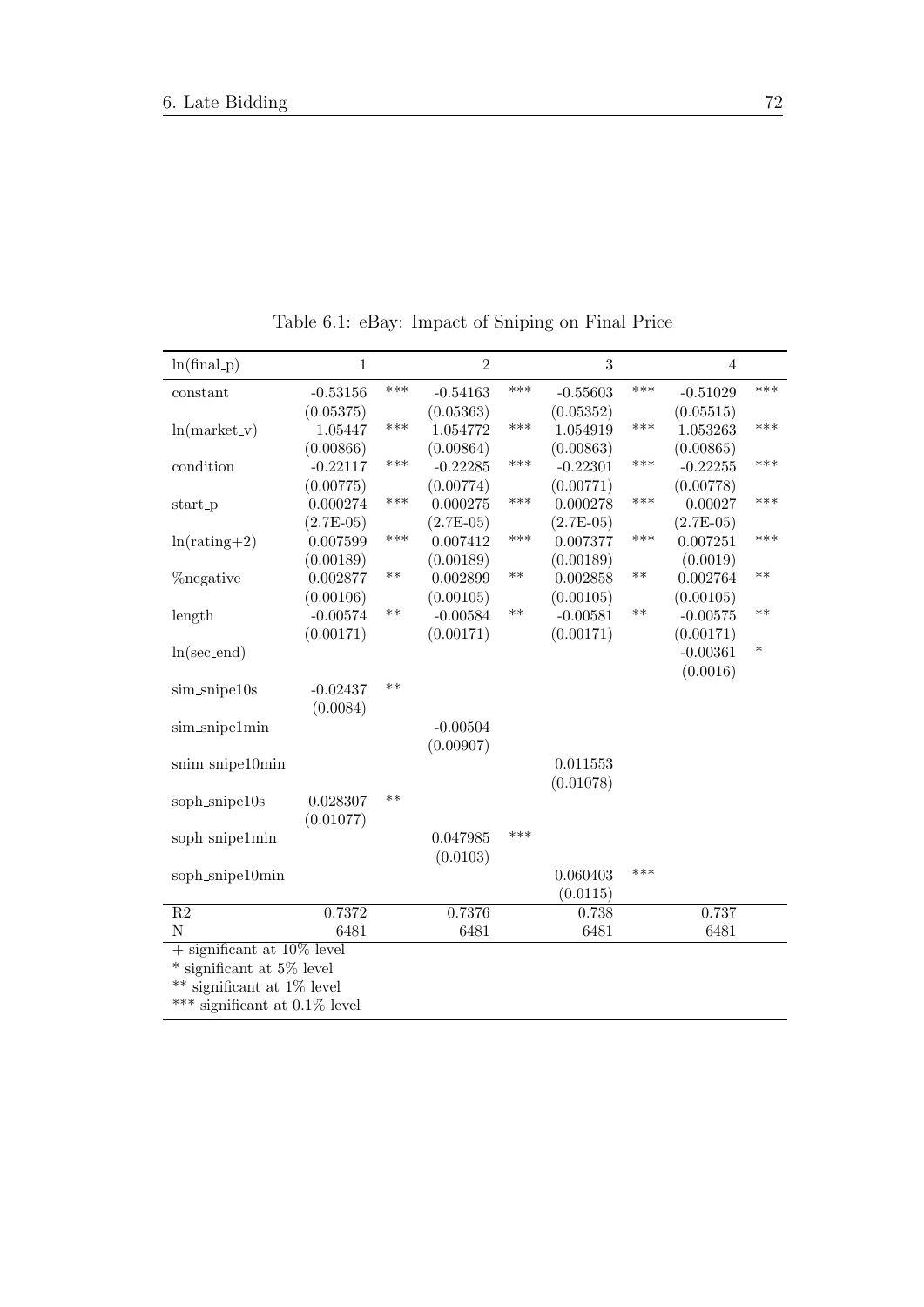Although it seems that "sophisticated" sniping leads to a higher final price and the effect is significant in all regressions (suggesting that the reason for "sophisticated" sniping is a bidding war); as we discuss above, we are not able to distinguish between two motivations of bidders included in "sophisticated" snipers group, thus we will not provide a broader discussion of this coefficients.

Only the coefficient of  $sim\_single10s$  is significant at the 5% level. Its negative sign indicates that bidding once during the final seconds of an auction leads to a lower final price. The winning bid placed during last 10 seconds decreases the final price by 2.4% compared to a earlier submitted winning bid. The other coefficients of "simple" sniping dummies are not significant at the 5% level.

The coefficient of  $ln/sec\_end$  is significant at the 5% level but not at the 1% level. Its sign is negative, meaning that auctions won by an early bid end with a lower price than auctions won by a sniping bid. Auction won by a bid placed 567 seconds before end (the 70th percentile value) ends with a 8.87% lower price than an auction won by a bid submitted 23 seconds before the end (the median value). This does not support the theory of sniping leading to a lower final price.

#### Aukro

The coefficients of the variables from the reputation model (except for the one of  $ln(neg\_sell)$  in Regressions 1 and 4) are statistically significant at the 5% level and their values are very close to those from the reputation model.

All coefficients of sniping dummy variables are negative and insignificant at the 5% level. The negative signs mean that, in general, sniping is a profitable strategy on Aukro, but the reduction in the final price is not significant. However, the sign of  $ln/sec\_end$  is positive, which does not support the theory of the final price reduction as a results of sniping. The variable is insignificant though.

### 6.3 What Affects the Likelihood of Sniping?

In this part we focus on the individual level of auctions. In other words, we examine the bidders' strategies.

To investigate this topic, we utilize a model inspired by [Ockenfels and Roth](#page-106-0) [\(2006\)](#page-106-0) and [Haller](#page-105-2) [\(2007\)](#page-105-2). Our regression analysis will show the relation between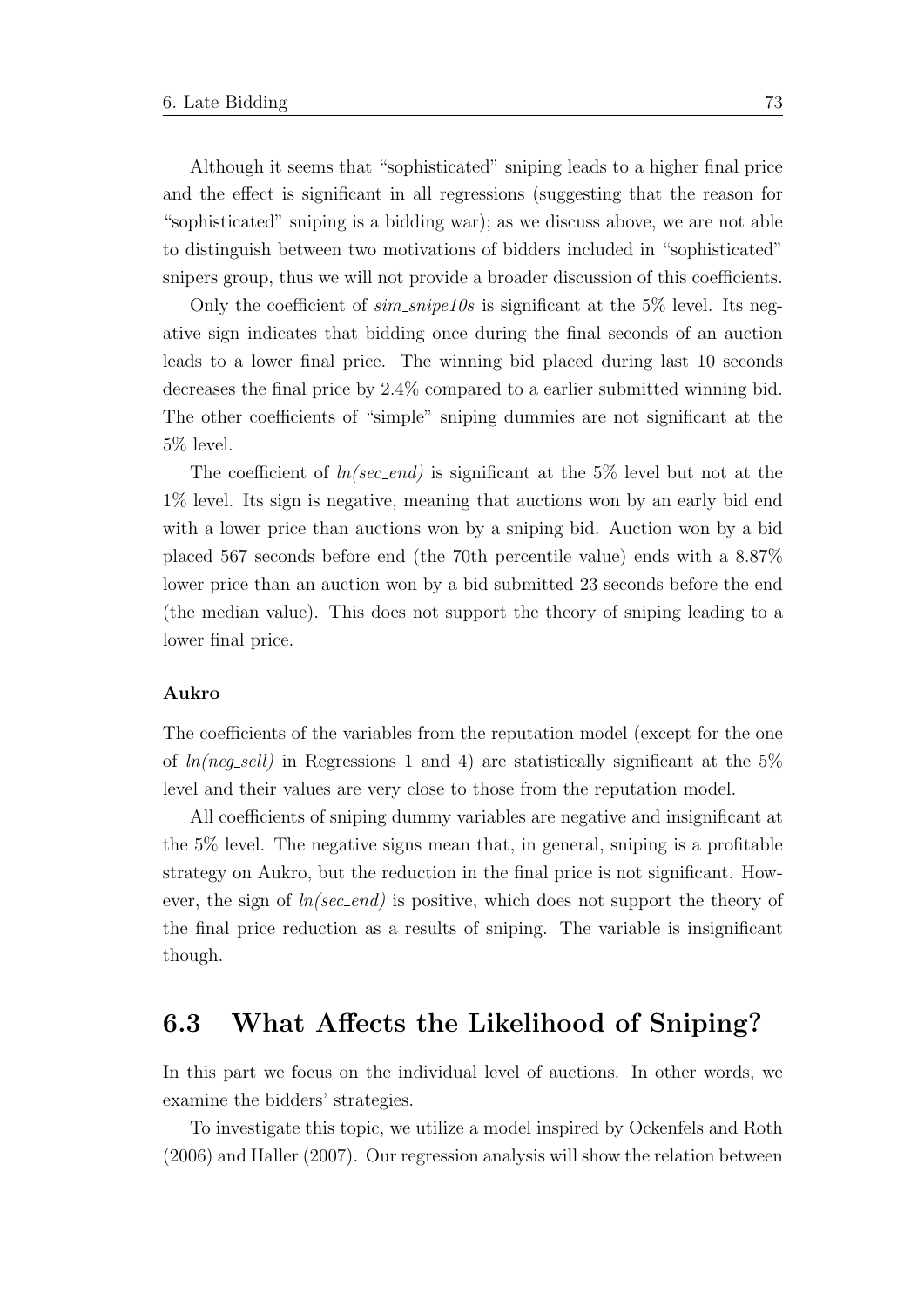| $ln(final_p)$                       | $\mathbf{1}$ |        | $\overline{2}$ |        | 3          |        | $\overline{4}$ |        |
|-------------------------------------|--------------|--------|----------------|--------|------------|--------|----------------|--------|
| constant                            | $-5.16144$   | ***    | $-5.25454$     | ***    | $-5.18705$ | ***    | $-5.2815$      | ***    |
|                                     | (1.16115)    |        | (1.11842)      |        | (1.10856)  |        | (1.07778)      |        |
| $ln(market_v)$                      | 1.498685     | ***    | 1.508728       | ***    | 1.502883   | ***    | 1.502741       | ***    |
|                                     | (0.11823)    |        | (0.11347)      |        | (0.11241)  |        | (0.11404)      |        |
| condition                           | $-0.47924$   | ***    | $-0.48421$     | ***    | $-0.47702$ | ***    | $-0.47517$     | ***    |
|                                     | (0.04357)    |        | (0.04488)      |        | (0.04618)  |        | (0.04495)      |        |
| $ln(pos\_sell+1)$                   | 0.038717     | $***$  | 0.038142       | $***$  | 0.036811   | $***$  | 0.036901       | $***$  |
|                                     | (0.01121)    |        | (0.01108)      |        | (0.01103)  |        | (0.01096)      |        |
| $ln(neg\_sell+1)$                   | $-0.04665$   | $+$    | $-0.05426$     | $\ast$ | $-0.05087$ | ∗      | $-0.04733$     | $+$    |
|                                     | (0.0243)     |        | (0.02436)      |        | (0.0248)   |        | (0.02447)      |        |
| $ln(pos_buy+1)$                     | $-0.05465$   | $\ast$ | $-0.05404$     | $**$   | $-0.05337$ | $***$  | $-0.0536$      | $**$   |
|                                     | (0.01857)    |        | (0.01822)      |        | (0.01809)  |        | (0.01807)      |        |
| $ln(neg_buy+1)$                     | $-0.14698$   | $\ast$ | $-0.14477$     | $\ast$ | $-0.1454$  | $\ast$ | $-0.1487$      | $\ast$ |
|                                     | (0.06305)    |        | (0.06229)      |        | (0.061)    |        | (0.06285)      |        |
| $ln(sec\_end)$                      |              |        |                |        |            |        | 0.00852        |        |
|                                     |              |        |                |        |            |        | (0.0063)       |        |
| snipe10s                            | $-0.09279$   |        |                |        |            |        |                |        |
|                                     | (0.08384)    |        |                |        |            |        |                |        |
| snipe1min                           |              |        | $-0.041$       |        |            |        |                |        |
|                                     |              |        | (0.05443)      |        |            |        |                |        |
| snipe10min                          |              |        |                |        | $-0.07658$ |        |                |        |
|                                     |              |        |                |        | (0.04682)  |        |                |        |
| $\overline{R2}$                     | 0.3372       |        | 0.3355         |        | 0.3375     |        | 0.3374         |        |
| N                                   | 907          |        | 907            |        | 907        |        | 907            |        |
| $+$ significant at 10% level        |              |        |                |        |            |        |                |        |
| significant at 5% level<br>$\ast$   |              |        |                |        |            |        |                |        |
| $***$<br>significant at $1\%$ level |              |        |                |        |            |        |                |        |
| *** significant at $0.1\%$ level    |              |        |                |        |            |        |                |        |
|                                     |              |        |                |        |            |        |                |        |

Table 6.2: Aukro: Impact of Sniping on Final Price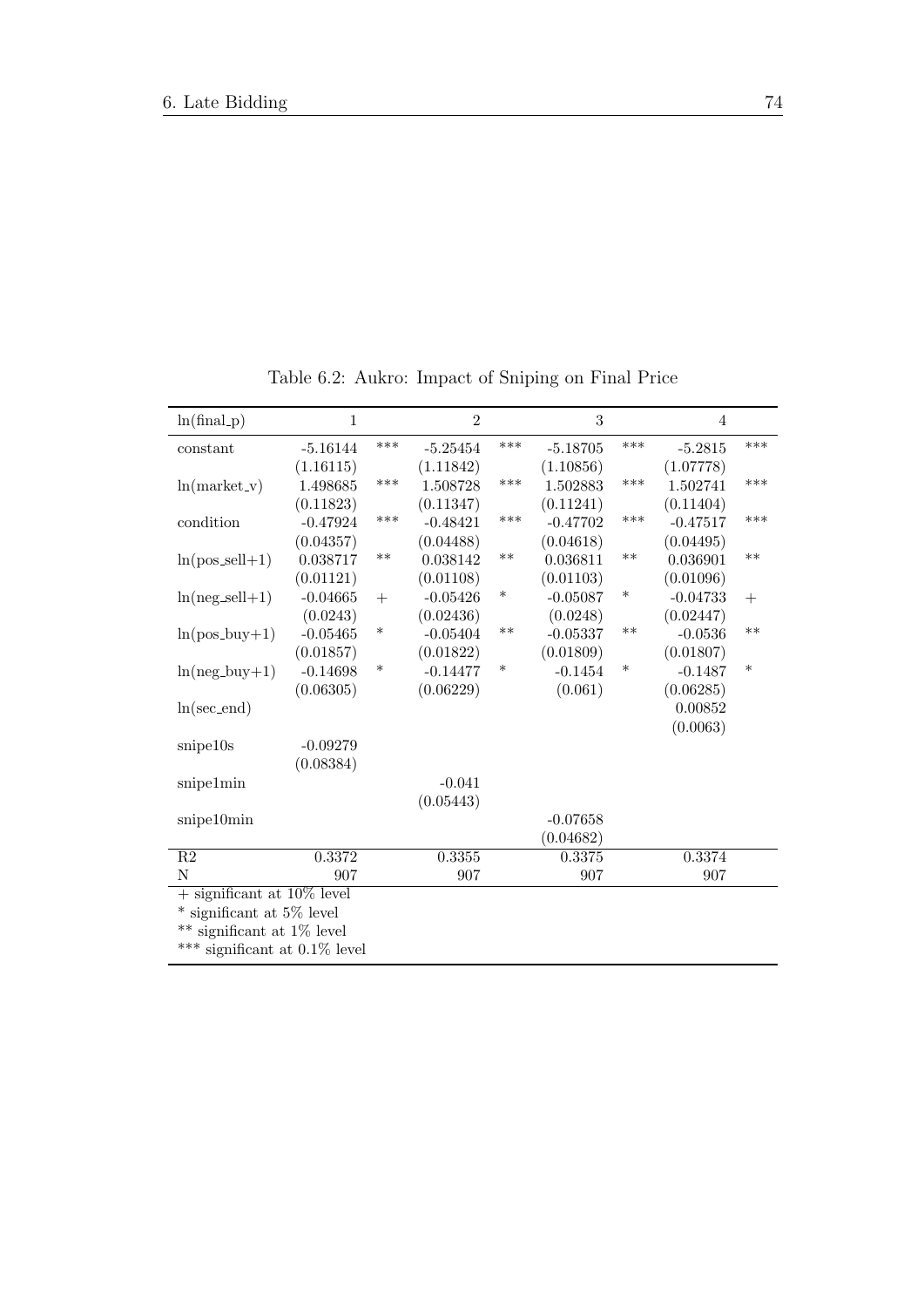the number of bidders in an auction, the number of substitutes of the auctioned item, feedback of the bidders, and the likelihood of sniping.

#### 6.3.1 Variables

#### SNIPING

The binary variable sniping measures the likelihood of sniping, taking value of 1 if the bidder's last bid is placed during last 10 minutes/1 minute/10 seconds, and 0 otherwise. It is then explained by the independent variables.

#### LN(RATING)

Rating is the total number of feedback points a bidder has received. The more feedback points a bidder has received, the more auctions she has won, and the more experienced she ought to be. The overall rating on eBay is given by the number of positive feedback points minus the number of negative feedback points. According to [Resnick and Zeckhauser](#page-107-1) [\(2002\)](#page-107-1), the proportion of negative feedback is very small; therefore, the negative points bias of experience, measured by the feedback rating, is negligible. Aukro uses a bit different system described in Chapter 3, but the principle is the same, and the volume of negative feedback is also very small, compared to the number of positive feedback (we can observe this in our dataset of seller's rating). Therefore, we can say that the feedback rating measures the experience of a bidder. We use it in the natural logarithm, since we suppose that the marginal experience is decreasing (learning curve has a decreasing slope). In the case that sniping is a profitable strategy; the more experienced bidders would be more aware of this fact and snipe more often than less experienced bidders.<sup>[23](#page-89-0)</sup> We suppose that rating will have a positive impact on the probability of sniping.

#### OPPONENTS

The number of bidders in an auction determines the level of competition. According to [Ely and Hossain](#page-105-1) [\(2009\)](#page-105-1), a higher competition may lead to a more aggressive bidding. According to [Rasmusen](#page-107-2) [\(2006\)](#page-107-2), bidders in the private value setting may be uncertain about their true values, and, as pointed out by [Haller](#page-105-2) [\(2007\)](#page-105-2), in more aggressive state, the predicting of the value may cost more

<span id="page-89-0"></span><sup>&</sup>lt;sup>23</sup>In the previous section, we showed that sniping can be a profitable strategy in some cases.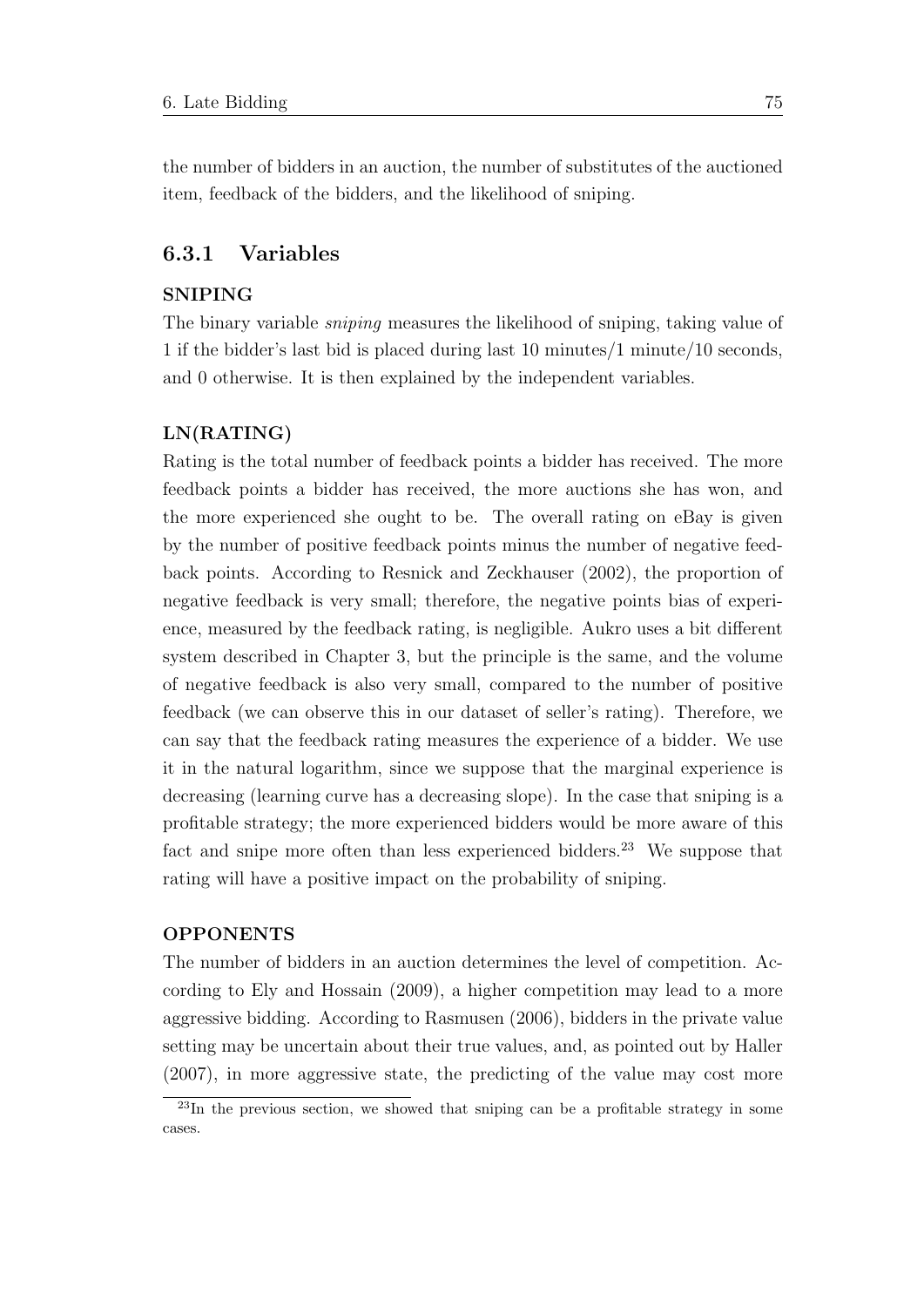effort, which leads to more common sniping. The coefficient of this variable will detect the escalation effect and we suppose it to be positive.

Yet, there are some problems connected with this variable. [Haller](#page-105-2) [\(2007\)](#page-105-2) and [Ockenfels and Roth](#page-106-0) [\(2006\)](#page-106-0) use the number of bidders in an auction as the indicator of competition for each bid. But in the reality, the first bidder in an auction faces no visible competition, the second bidder is aware only of the first bidder, and so on. As sniping occurs during the last seconds of an auction, we suppose that auctions with more bidders receive also more bids in the regular (not sniping) time, so the definition of opponents by [Haller](#page-105-2) [\(2007\)](#page-105-2) and [Ockenfels](#page-106-0) [and Roth](#page-106-0) [\(2006\)](#page-106-0) may lead to a bias towards a negative coefficient. [Haller](#page-105-2) [\(2007\)](#page-105-2) suggests that a better measurement of the competition is the real number of bidders participating in the auction before the bidder's bid. Nevertheless, this approach leads to a bias as well, since the number of opponents increases in time, and the probability of sniping increases in time as well. Artificial positive relationship between the probability of sniping and the number of opponents would thus be created.

To illustrate this problem, we used both ways of defining the opponents variables and estimated the model with both of them. Regression 1-3 include the number of opponents defined according to the proposal by [Haller](#page-105-2) [\(2007\)](#page-105-2), Regressions 4-6 include the number of opponents equal to all the bidders in an auction. The regressions give the opposite results, which show the problem of this variable described above. To avoid the bias we tried to estimate a model without the variable.

For eBay, we were able to find out the accurate number of bidders participating in the auction at a specific time of the bid, as it reports the details of all bids. Aukro reports details only about the last bid of each bidder, so we were not able to find the accurate number. We made an approximation: we assumed that each bidder bids only once and the number of opponents was defined by the order of the last bids.

#### SUSBTITUTES

This variable measures the number of substitutes in an auction. [Haller](#page-105-2) [\(2007\)](#page-105-2) mentions two economic reasons for including this parameter in the regression analysis. The first one says that the rising number of substitutes increases the probability of sniping. Arguably, strategic bidders bid in the auction with an interesting value for them that ends earliest. In that way, if they do not win the auction they do not lose the opportunity to bid in all auctions ending later.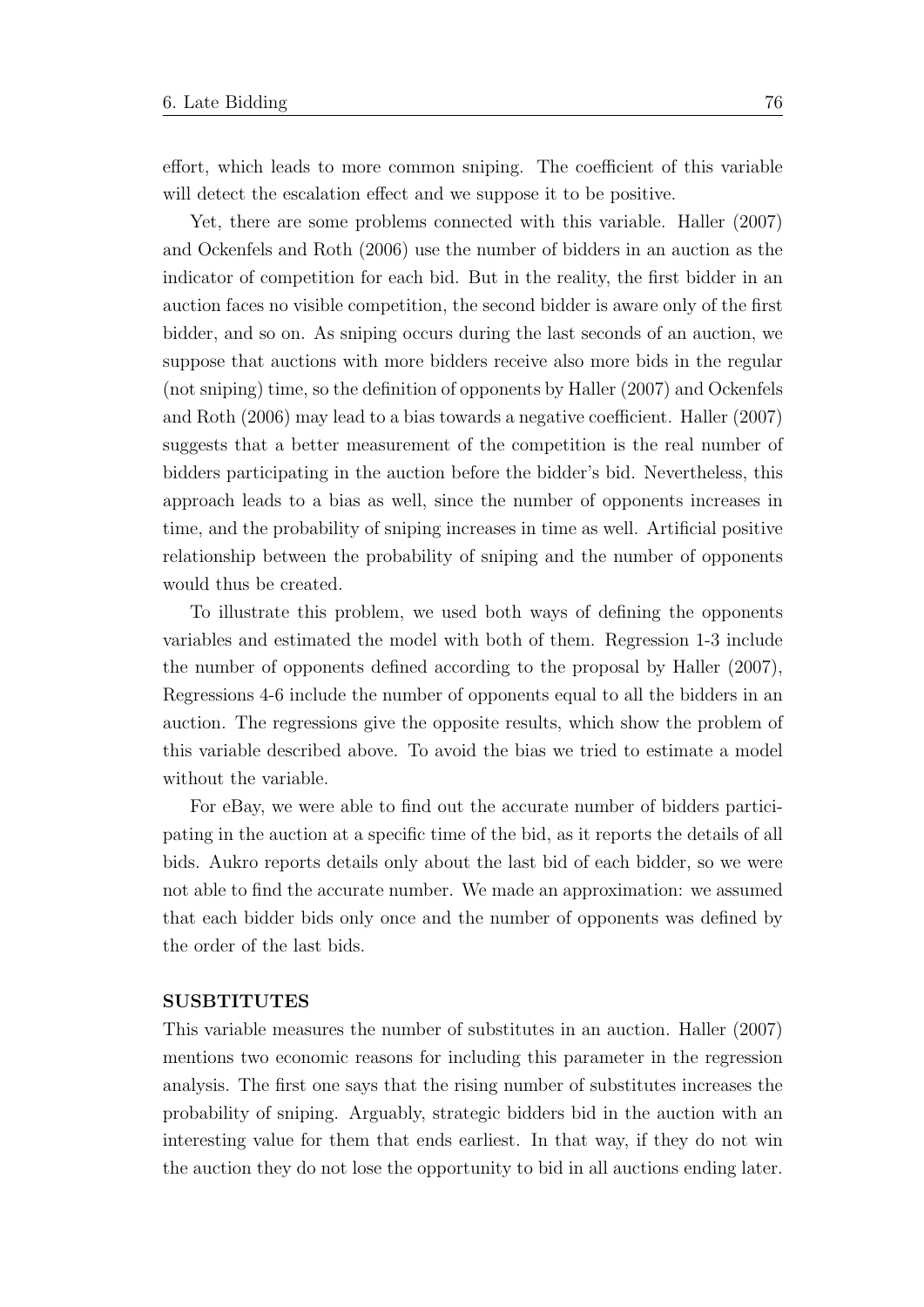Non-strategic bidder bids in an auction on the top of the listing (search results are ordered by the time remaining, the soonest closing auctions first), the number of auction of substitutes reduce the time to end of auctions listed on the first page; therefore also a non-strategic bidders bids later in the auction. The likelihood of sniping is then higher because these bids may be close enough to the end of the auction to be considered sniping.

The second reason claims the opposite. It is based on the theory of [Ely and](#page-105-1) [Hossain](#page-105-1) [\(2009\)](#page-105-1). The number of substitutes decreases the competition in an auction, as there are more items to competed for. Due to a lower competition, bidders would bid less aggressively, and there would be a lower probability of sniping. The coefficient should shed light on the weights of these two hypotheses.

#### 6.3.2 Results

Some bidders keep their reputation as a private information and we are not able to observe it then. We have had to delete these observations from the sample. Another 13 bidders have reputation lower than 0. We have deleted also these observations, in order to avoid artificial raising of the reputation in the logarithm form. We use the probit regression for estimation of the probability of sniping. We investigate only the probability of "simple" sniping, for the group of "sophisticated" bidders may be inconsistent as argued in the previous section.

We discuss only the regressions without opponents variables in regressions regarding both eBay and Aukro, as the other ones may be biased as discussed above.

#### eBay

The coefficient of  $ln(rating)$  is positive and significant in all regressions, meaning that the experience of bidders increases the probability of sniping. That corresponds with our theory. The coefficient of substitute is significant only for the 10-minute sniping group. It is positive, so the number of substitutes increase the probability of sniping during the last 10 minutes. It supports the first theory about the effect of substitutes mentioned above.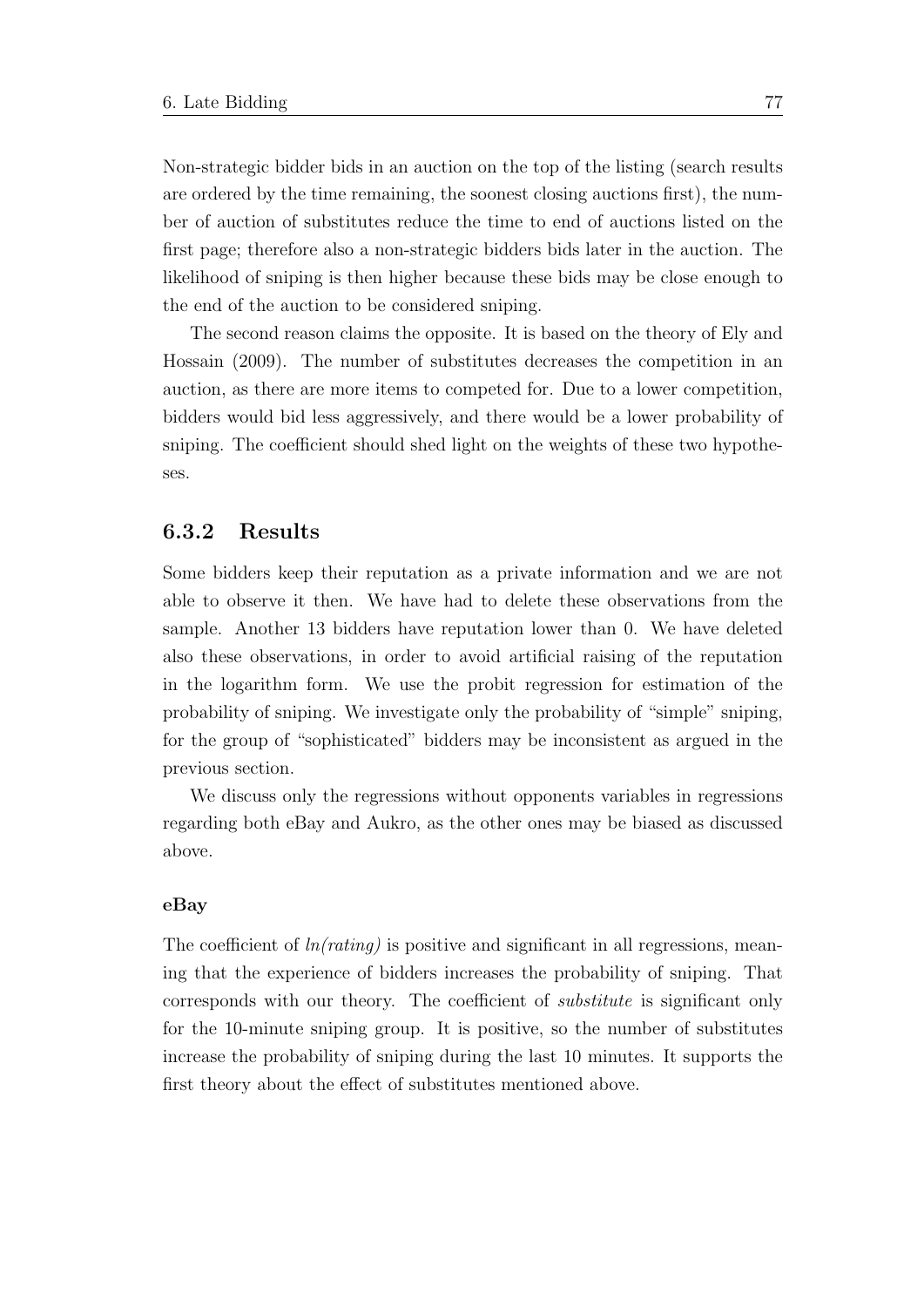| Probit                           |                   |     | $\overline{2}$ |     | 3                 |     | 4          |       | 5                |        |
|----------------------------------|-------------------|-----|----------------|-----|-------------------|-----|------------|-------|------------------|--------|
| sim_snipe                        | 10 <sub>sec</sub> |     | 1min           |     | 10 <sub>min</sub> |     | 10sec      |       | 1 <sub>min</sub> |        |
| constant                         | $-2.88779$        | *** | $-2.6378$      | *** | $-2.4488$         | *** | $-1.75083$ | ***   | $-1.45618$       | ***    |
|                                  | (0.02618)         |     | (0.02193)      |     | (0.01989)         |     | (0.02545)  |       | (0.02161)        |        |
| ln(rating)                       | 0.108762          | *** | 0.088953       | *** | 0.076423          | *** | 0.093324   | $***$ | 0.074205         | ***    |
|                                  | (0.00398)         |     | (0.0035)       |     | (0.00321)         |     | (0.00372)  |       | (0.00313)        |        |
| $#$ oppon.1                      | 0.109176          | *** | 0.122376       | *** | 0.126474          | *** |            |       |                  |        |
|                                  | (0.00141)         |     | (0.00126)      |     | (0.00118)         |     |            |       |                  |        |
| $#$ oppon.2                      |                   |     |                |     |                   |     | $-0.01773$ | ***   | $-0.01412$       | ***    |
|                                  |                   |     |                |     |                   |     | (0.0014)   |       | (0.00121)        |        |
| $\#$ substit.                    | $-0.00212$        | *** | $-0.00169$     | *** | $-0.00145$        | *** | 0.000154   |       | 0.000503         | $\ast$ |
|                                  | (0.00029)         |     | (0.00024)      |     | (0.00022)         |     | (0.00025)  |       | (0.00021)        |        |
| Pseudo R2                        | 0.1489            |     | 0.1649         |     | 0.1662            |     | 0.0167     |       | 0.0104           |        |
| N                                | 105989            |     | 105989         |     | 105989            |     | 105989     |       | 105989           |        |
| $+$ significant at 10% level     |                   |     |                |     |                   |     |            |       |                  |        |
| $*$ significant at 5\% level     |                   |     |                |     |                   |     |            |       |                  |        |
| ** significant at $1\%$ level    |                   |     |                |     |                   |     |            |       |                  |        |
| *** significant at $0.1\%$ level |                   |     |                |     |                   |     |            |       |                  |        |

Table 6.3: eBay: Probit Model - Probability of Sniping 1

Table 6.4: eBay: Probit Model - Probability of Sniping 2

|                                  | 6                 |     | 7                 |     | 8         |     | 9                 |        |
|----------------------------------|-------------------|-----|-------------------|-----|-----------|-----|-------------------|--------|
| sim_snipe                        | 10 <sub>min</sub> |     | 10 <sub>sec</sub> |     | 1min      |     | 10 <sub>min</sub> |        |
| constant                         | $-1.2673$         | *** | $-1.95508$        | *** | $-1.6211$ | *** | $-1.42589$        | ***    |
|                                  | (0.01995)         |     | (0.01984)         |     | (0.01647) |     | (0.01504)         |        |
| ln(rating)                       | 0.062998          | *** | 0.09315           | *** | 0.074196  | *** | 0.063039          | ***    |
|                                  | (0.00288)         |     | (0.00371)         |     | (0.00312) |     | (0.00287)         |        |
| $\#$ oppon.1                     |                   |     |                   |     |           |     |                   |        |
|                                  |                   |     |                   |     |           |     |                   |        |
| $#$ oppon.2                      | $-0.01353$        | *** |                   |     |           |     |                   |        |
|                                  | (0.00113)         |     |                   |     |           |     |                   |        |
| $\#$ substit.                    | 0.000704          | *** | $-0.00025$        |     | 0.000196  |     | 0.000411          | $\ast$ |
|                                  | (0.0002)          |     | (0.00025)         |     | (0.00021) |     | (0.0002)          |        |
| Pseudo R <sub>2</sub>            | 0.0079            |     | 0.0135            |     | 0.0084    |     |                   |        |
| N                                | 105989            |     | 105989            |     | 105989    |     |                   |        |
| $+$ significant at 10\% level    |                   |     |                   |     |           |     |                   |        |
| $*$ significant at 5\% level     |                   |     |                   |     |           |     |                   |        |
| $**$ significant at 1% level     |                   |     |                   |     |           |     |                   |        |
| *** significant at $0.1\%$ level |                   |     |                   |     |           |     |                   |        |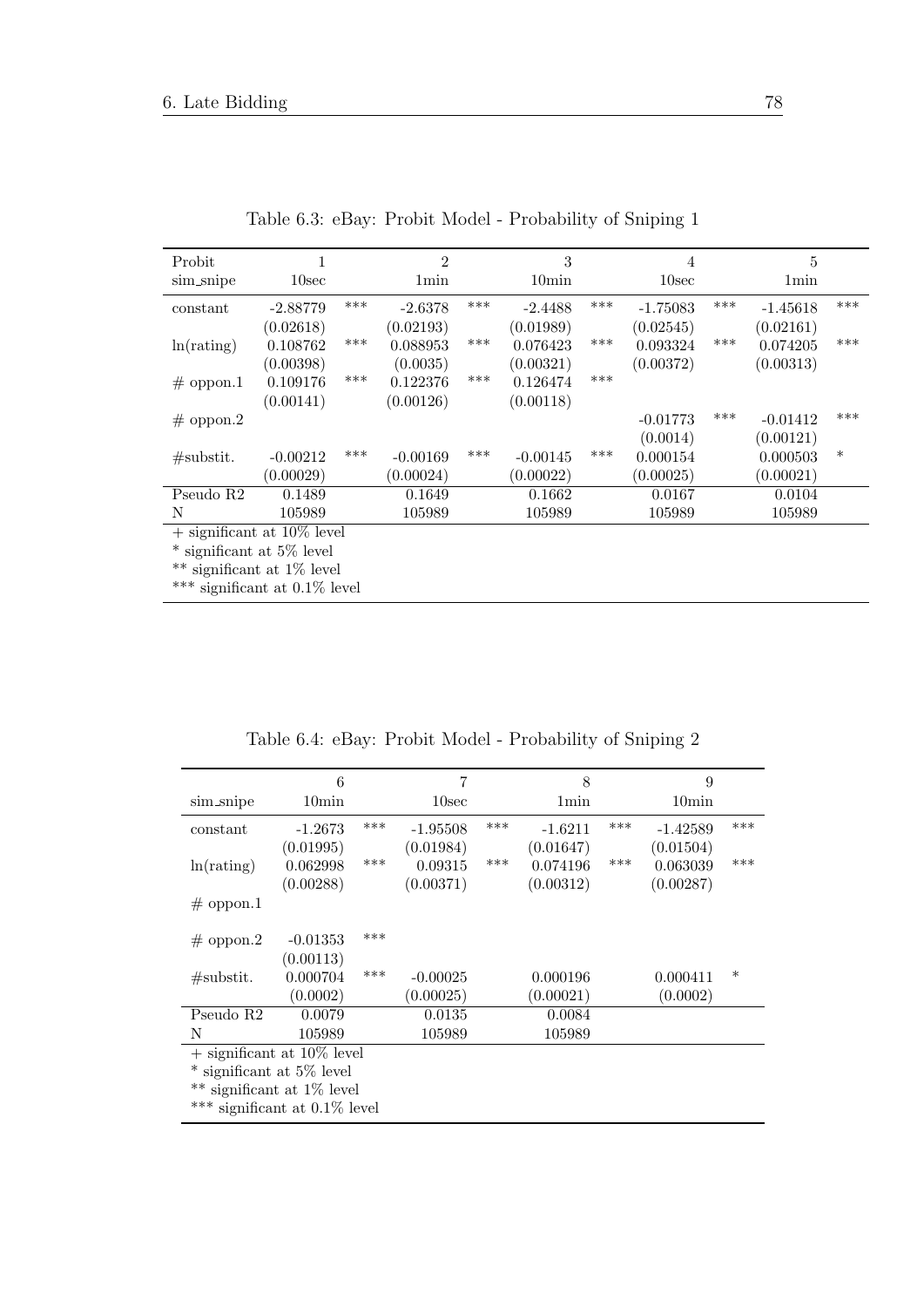| Probit                           |                   |       | $\overline{2}$   |       | 3              |       | $\overline{4}$    |       | 5                |        |
|----------------------------------|-------------------|-------|------------------|-------|----------------|-------|-------------------|-------|------------------|--------|
| snipe                            | 10 <sub>sec</sub> |       | 1 <sub>min</sub> |       | $10\text{min}$ |       | 10 <sub>sec</sub> |       | 1 <sub>min</sub> |        |
| constant                         | $-1.47776$        | $***$ | $-1.43631$       | $***$ | $-1.29472$     | $***$ | $-0.50287$        | $***$ | $-0.43847$       | ***    |
|                                  | (0.05484)         |       | (0.04807)        |       | (0.04473)      |       | (0.06707)         |       | (0.05724)        |        |
| ln(rating)                       | $-0.00776$        |       | 0.016817         |       | 0.006346       |       | $-0.01233$        |       | 0.010001         |        |
|                                  | (0.01385)         |       | (0.01179)        |       | (0.01103)      |       | (0.01535)         |       | (0.01238)        |        |
| $#$ oppon.1                      | $-0.01708$        | ***   | 0.022263         | ***   | 0.036186       | ***   |                   |       |                  |        |
|                                  | (0.00469)         |       | (0.00377)        |       | (0.00349)      |       |                   |       |                  |        |
| $#$ oppon.2                      |                   |       |                  |       |                |       | $-0.11084$        | ***   | $-0.08076$       | ***    |
|                                  |                   |       |                  |       |                |       | (0.00482)         |       | (0.00371)        |        |
| $\#$ substit.                    | 0.001455          |       | $-0.00532$       |       | $-0.01109$     | $**$  | $-0.00094$        |       | $-0.01005$       | $\ast$ |
|                                  | (0.00489)         |       | (0.00422)        |       | (0.00394)      |       | (0.00545)         |       | (0.00446)        |        |
| Pseudo R <sub>2</sub>            | 0.0036            |       | 0.0069           |       | 0.0173         |       | 0.1686            |       | 0.0944           |        |
| N                                | 8767              |       | 8767             |       | 8767           |       | 8767              |       | 8767             |        |
| $+$ significant at 10\% level    |                   |       |                  |       |                |       |                   |       |                  |        |
| $*$ significant at 5\% level     |                   |       |                  |       |                |       |                   |       |                  |        |
| ** significant at $1\%$ level    |                   |       |                  |       |                |       |                   |       |                  |        |
| *** significant at $0.1\%$ level |                   |       |                  |       |                |       |                   |       |                  |        |

Table 6.5: Aukro: Probit Model - Probability of Sniping 1

Table 6.6: Aukro: Probit Model - Probability of Sniping 2

| snipe                            | 6<br>10 <sub>min</sub> |     | 7<br>10 <sub>sec</sub> |     | 8<br>1min  |     | 9<br>10 <sub>min</sub> |      |
|----------------------------------|------------------------|-----|------------------------|-----|------------|-----|------------------------|------|
| constant                         | $-0.25863$             | *** | $-1.56959$             | *** | $-1.30229$ | *** | $-1.07169$             | ***  |
|                                  | (0.05343)              |     | (0.049)                |     | (0.0419)   |     | (0.03852)              |      |
| ln(rating)                       | $-0.00546$             |     | $-0.00707$             |     | 0.015423   |     | 0.003289               |      |
|                                  | (0.01139)              |     | (0.01384)              |     | (0.01174)  |     | (0.01093)              |      |
| $\#$ oppon.1                     |                        |     |                        |     |            |     |                        |      |
| $#$ oppon.2                      | $-0.07275$             | *** |                        |     |            |     |                        |      |
|                                  | (0.00334)              |     |                        |     |            |     |                        |      |
| $\#$ substit.                    | $-0.01615$             | *** | 0.002071               |     | $-0.00622$ |     | $-0.01236$             | $**$ |
|                                  | (0.00409)              |     | (0.00487)              |     | (0.0042)   |     | (0.00391)              |      |
| Pseudo R <sub>2</sub>            | 0.0769                 |     | 0.0001                 |     | 0.0008     |     | 0.0016                 |      |
| N                                | 8767                   |     | 8767                   |     | 8767       |     | 8767                   |      |
| $+$ significant at 10% level     |                        |     |                        |     |            |     |                        |      |
| $*$ significant at 5\% level     |                        |     |                        |     |            |     |                        |      |
| significant at 1% level          |                        |     |                        |     |            |     |                        |      |
| *** significant at $0.1\%$ level |                        |     |                        |     |            |     |                        |      |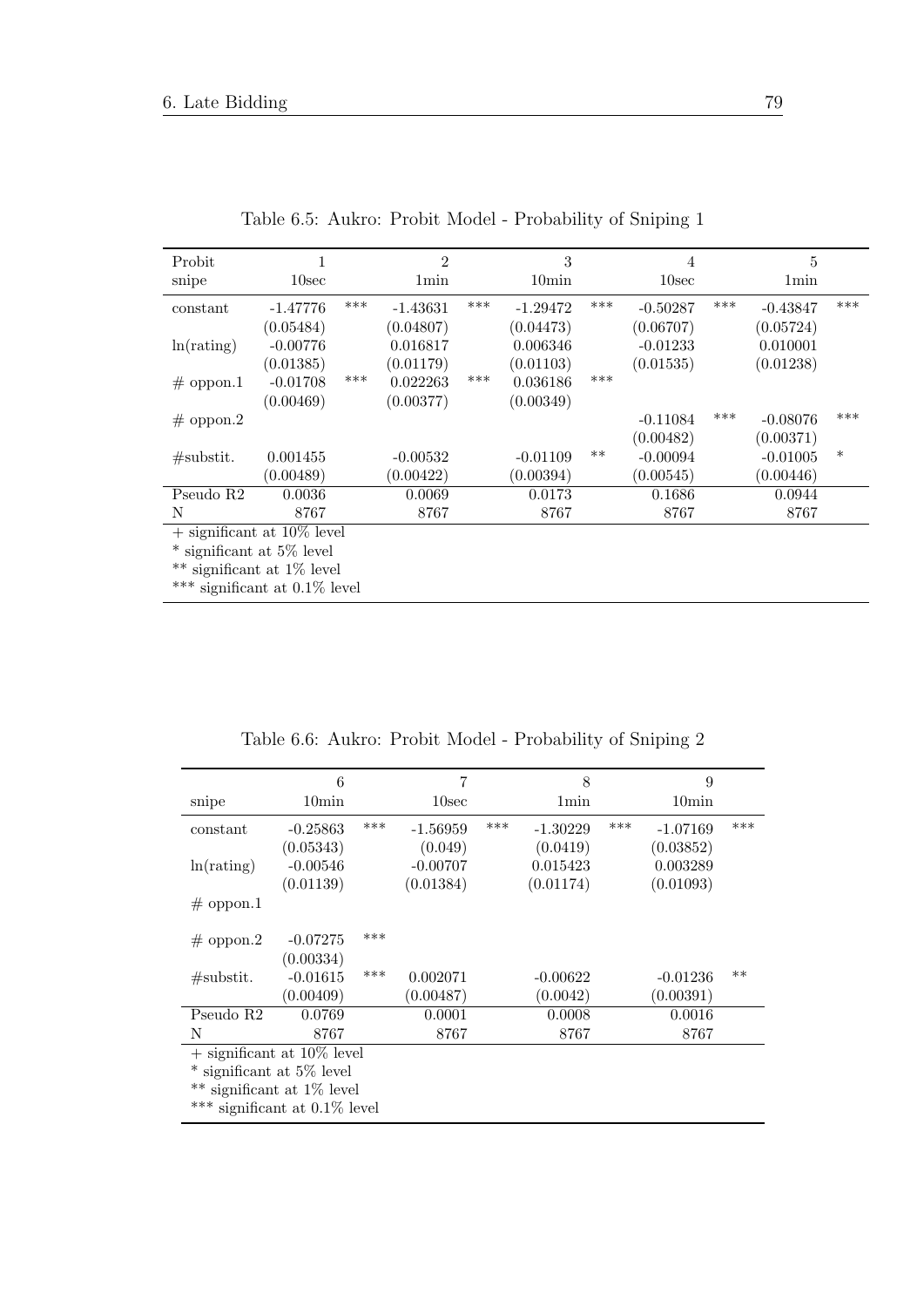#### Aukro

We do not find any significant impact of bidders' rating (their experience) on the probability of sniping. The coefficient of substitutes is significant at the 5% level only in the specification of 10-minute sniping, and it has a negative sign, meaning that number of substitutes lowers the probability of sniping. Therefore, these results support the other theory of effect of substitutes on sniping.

The differences between our results may be caused by a different behaviour of bidders in the observed auctions, or by an inaccuracy of the estimate.

## 6.4 Conclusions

The data from eBay are more detailed and allow an analysis of the effect of sniping on the final price deeper. The coefficients of "sophisticated" sniping variables are positive and significant, indicating that this type of sniping is caused by a bidding war. "Simple" sniping during last 10 seconds of an auction has a negative impact on the final price, it lower the final price by 2.4% compared to earlier submitted bids. At the same time, the negative coefficient of  $ln/sec\text{-}end$  indicates that auctions won by early placed bids end with a lower final price than auctions won by a sniping bid. These two results are then rather inconsistent. The effect of the other "simple" sniping dummies is not significant at the 10% level.

The Aukro's data allow only an analysis of the general effect of sniping. In this regard, neither the general effect nor the  $ln/sec\_end$  are significant.

We have detected a positive relationship between the probability of sniping and bidders' experience (given by the rating score) in eBay auctions. The results for Aukro were again not significant.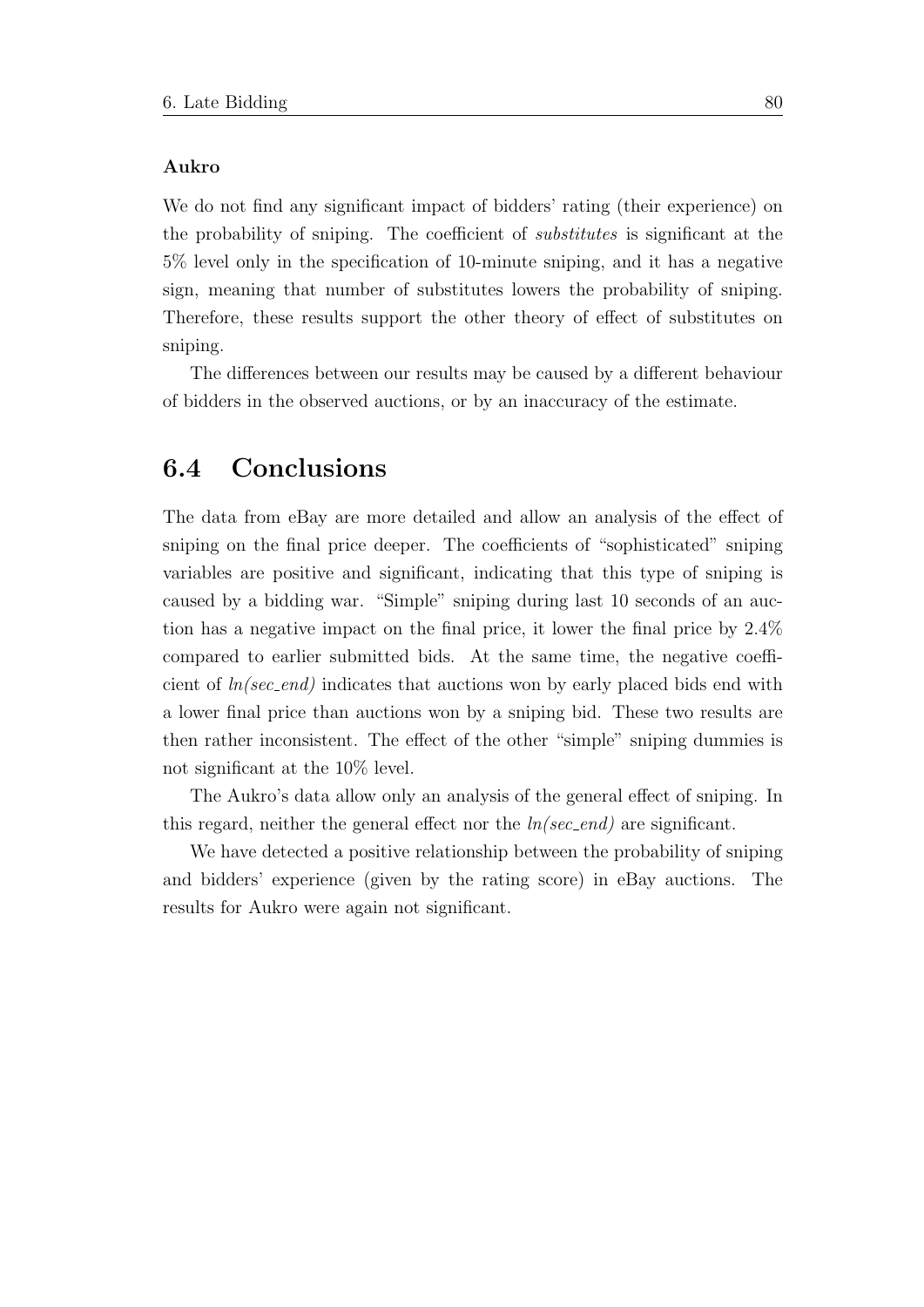# Chapter 7

# Bidder's Experience

According to the theories by [Kagel](#page-105-3) [\(1995\)](#page-105-3) and Rutström [\(1998\)](#page-107-3), bidders learn and improve their perfomance by participating in auctions. Learning should direct bidders to more profitable strategies. In this section, we examine the impact of the bidders' rating on the final price. The results are summed up in Section 7.4.

### 7.1 Model

[Sun](#page-107-4) [\(2005\)](#page-107-4) in his paper investigates a question about lower entry costs for experienced bidders. To answer it, he builds a model of entry costs, in which he defines two types of bidders - inexperienced,  $n<sub>L</sub>$ , and experienced,  $n<sub>H</sub>$ . He assumes that the number of experienced and inexperienced bidders are the same and that each experienced bidder has the rating higher than or equal to all inexperienced bidders. Each bidder wants to win only one item from a supply of x identical items. Then, he defines switching costs  $f<sub>L</sub>$  for inexperienced bidders and  $f_H$  for experienced bidder, where  $f_L > f_H$ . The costs occur only in the case of switching the auctions a bidder bids in. He distinguishes between two types of the starting price - high and low. He assumes that the setting of bidding is incremental with an increment  $c$  and that there are many auctions of both types and potential bidders with identical values. Bidders bid incrementally in the auction with the lowest price. Each bidder demands only one item, so no one would be the highest bidder in more than one auction. Therefore, if the sum of the current price and the increment is lower than the bidders' true value in more than one auction, bidders bid in the cheapest one. Under these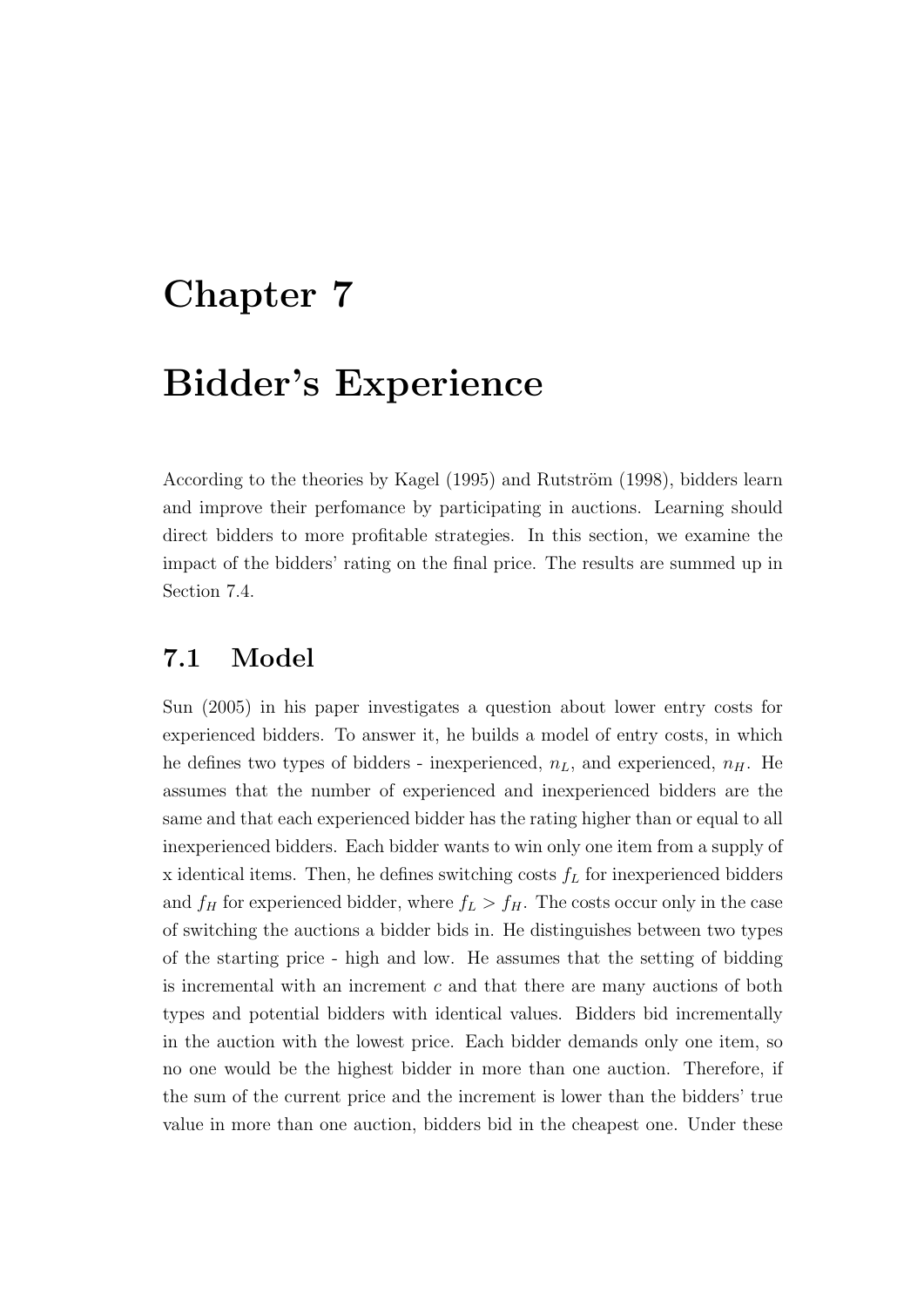assumptions, Sun claims that an auction with a high starting price would end at a price  $f_H$  below a price of an auction with a low starting price.

He shows this on an example with two auctions having starting values 0 (auction A) and 50 (auction B), one experienced bidder with switching costs 5 and one inexperienced bidder with switching cost 10, and increment equal to 1. Both bidders start bidding in the auction A and continue bidding there until the price reaches 50. Then are the current prices equal to 50 in both auctions, but both bidders continue to bidding in the auction A, because to bid in the auction B they would have to pay a switching cost, and the overall cost would be greater. When the price hits 55, the experienced player is indifferent between bidding in A and B, whereas the inexperienced bidder would continue bidding in A. In equilibrium, inexperienced bidder wins auction the auction A for 55, and the experienced bidder wins auction B for 50. The difference is  $f_H = 5$ , and the auction with the lower starting price ends with a higher final price. In the case of more bidders and auctions, the result generalizes upward, and the experienced bidders should generally win auctions at a lower price than the inexperienced bidders.

## 7.2 Effect of Winner's Experience on Final Price

The rating of bidders can be used as a measurement of bidders' experience, for the higher rating a bidder has, the more auctions she has won.

To find out the effect of experience of bidders on the final price, we add bidders' rating variable into the model of reputation and again omit the insignificant variables. We use the logarithm form of bidders' feedback because we assume a decreasing slope of the learning curve. According to the theory described above, the coefficient should be negative.

[Sun](#page-107-4) [\(2005\)](#page-107-4) has added a dummy variable of experienced/inexperienced winner into his regression of the final price and found out that the level of winner's experience significantly influences the final price. Auctions won by more experienced bidders end with a lower final price than those won by less experienced bidders.

#### 7.2.1 Results

We have deleted the auctions with no bids and the auction with missing information about the reputation of winner, then there are data about 6326 auctions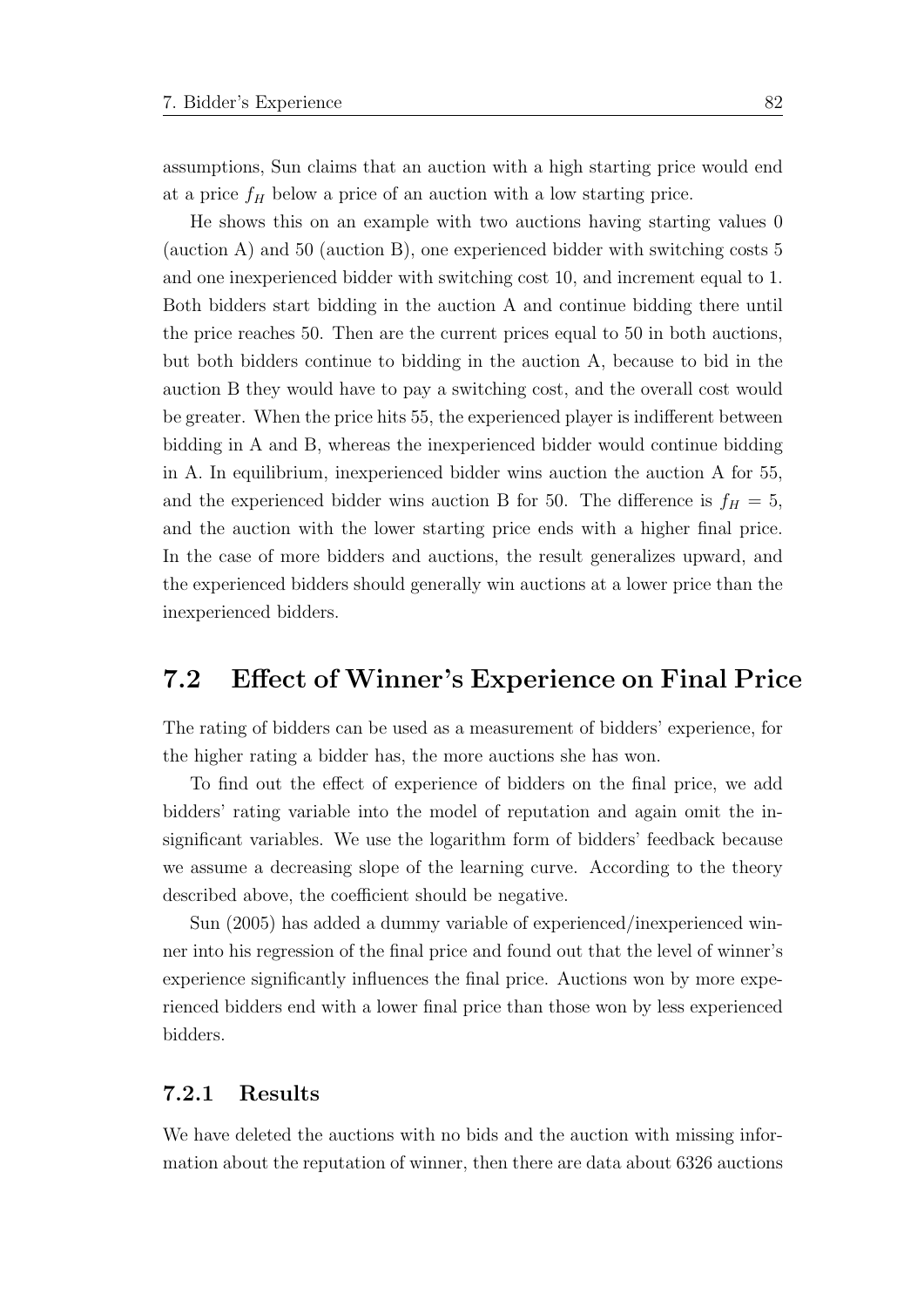on eBay and 902 auctions on Aukro left. We use OLS regression, and all our regressions have heterogeneity, so we run the regressions with robust standard errors.

#### eBay

| $ln(final_p)$                    |             |         |  |  |  |  |
|----------------------------------|-------------|---------|--|--|--|--|
| constant                         | $-0.50953$  | ***     |  |  |  |  |
|                                  | (0.05599)   |         |  |  |  |  |
| $ln(maxket_v)$                   | 1.053798    | ***     |  |  |  |  |
|                                  | (0.00873)   |         |  |  |  |  |
| condition                        | $-0.21765$  | ***     |  |  |  |  |
|                                  | (0.00779)   |         |  |  |  |  |
| $start$ -p                       | 0.000259    | ***     |  |  |  |  |
|                                  | $(2.7E-05)$ |         |  |  |  |  |
| $ln(rating+2)$                   | 0.00795     | ***     |  |  |  |  |
|                                  | (0.0019)    |         |  |  |  |  |
| %negative                        | 0.002911    | **      |  |  |  |  |
|                                  | (0.0011)    |         |  |  |  |  |
| length                           | $-0.00618$  | ***     |  |  |  |  |
|                                  | (0.0017)    |         |  |  |  |  |
| $ln(rating\_bidden)$             | $-0.00526$  | $^\ast$ |  |  |  |  |
|                                  | (0.00267)   |         |  |  |  |  |
| R <sub>2</sub>                   | 0.7387      |         |  |  |  |  |
| N                                | 6326        |         |  |  |  |  |
| $+$ significant at 10% level     |             |         |  |  |  |  |
| * significant at 5% level        |             |         |  |  |  |  |
| ** significant at 1% level       |             |         |  |  |  |  |
| *** significant at $0.1\%$ level |             |         |  |  |  |  |

Table 7.1: eBay: Effect of Winner's Experience on Final Price

The coefficient of variables taken from the reputation model are significant at the 0.1% level (except for *% negative*), and the coefficient of *% negative* is significant at the 1% level. Their magnitudes are very close to those estimated in the reputation model, only the effects of  $\mathcal{Z}_n$  negative and length are slightly higher.

The coefficient of  $ln(rating-bidder)$  is significant at the 5% level and has a negative sign, which confirms the theory of [Sun](#page-107-4) [\(2005\)](#page-107-4) regarding a lower final price in auctions won by more experienced bidders (bidders with a higher reputation). Since the negative points are not so often given, we can interpret the variable as what would be the price reduction for the number of won auctions. The median rating of winners is 80 and the 20th percentile value of the rating is 15. A winner rising his rating from 15 to 80 would reduce the final price by 2.3%.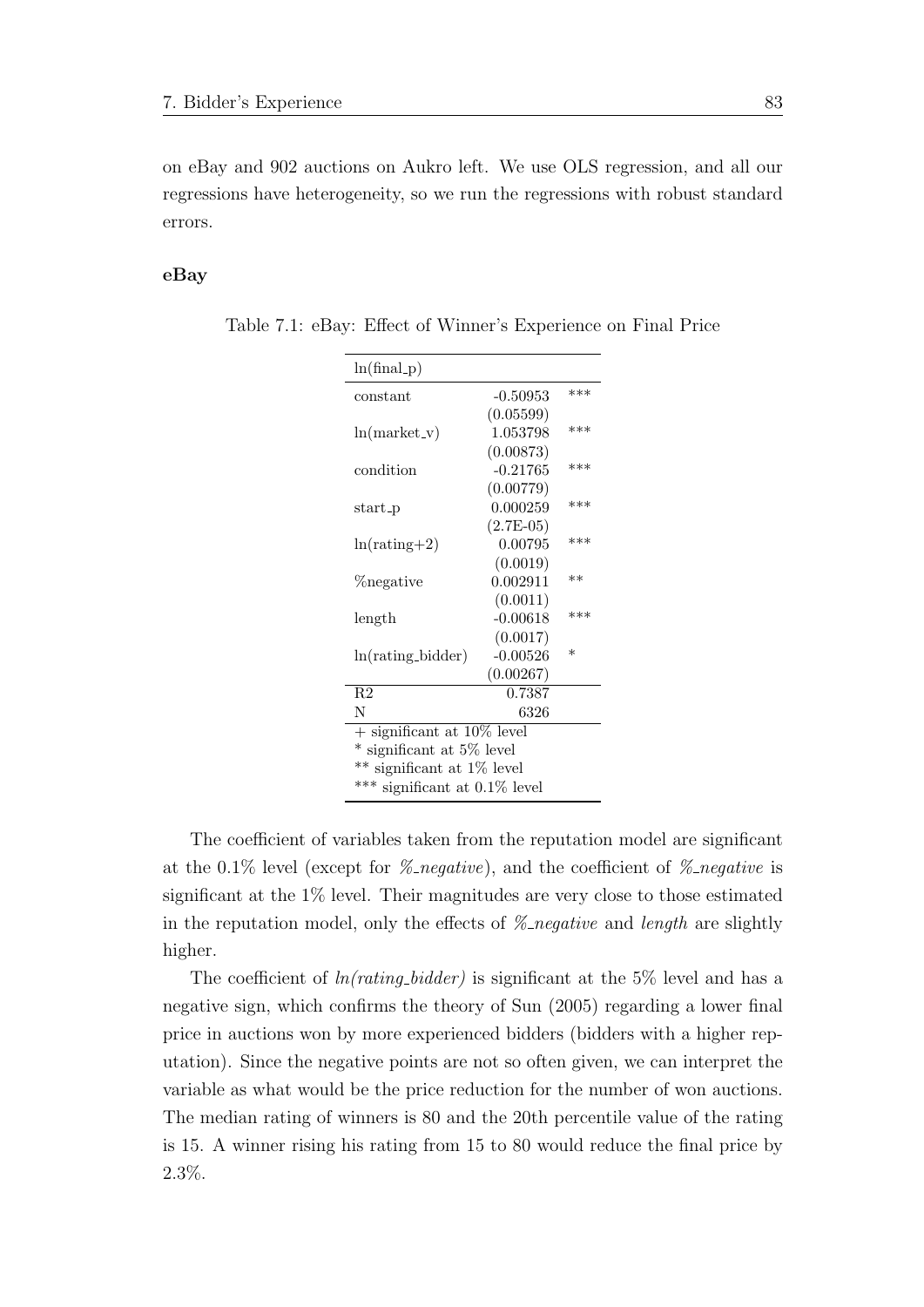#### Aukro

Table 7.2: Aukro: Effect of Winner's Experience on Final Price

| $ln(final_p)$                              |            |         |  |  |  |  |
|--------------------------------------------|------------|---------|--|--|--|--|
| constant                                   | $-5.28797$ | ***     |  |  |  |  |
|                                            | 1.094107   |         |  |  |  |  |
| $ln(maxket_v)$                             | 1.516823   | ***     |  |  |  |  |
|                                            | 0.11251    |         |  |  |  |  |
| condition                                  | $-0.49677$ | ***     |  |  |  |  |
|                                            | 0.047573   |         |  |  |  |  |
| $ln(pos\_sell+1)$                          | 0.039445   | ***     |  |  |  |  |
|                                            | 0.011134   |         |  |  |  |  |
| $ln(neg\_sell+1)$                          | $-0.07112$ | $**$    |  |  |  |  |
|                                            | 0.026049   |         |  |  |  |  |
| $ln(pos_buy+1)$                            | $-0.0524$  | $**$    |  |  |  |  |
|                                            | 0.018817   |         |  |  |  |  |
| $ln(neg_buy+1)$                            | $-0.16449$ | $**$    |  |  |  |  |
|                                            | 0.061972   |         |  |  |  |  |
| $ln(rating\_bidden)$                       | $-0.01973$ | $^\ast$ |  |  |  |  |
|                                            | 0.010061   |         |  |  |  |  |
| R <sub>2</sub>                             | 0.3391     |         |  |  |  |  |
| N                                          | 902        |         |  |  |  |  |
| $+$ significant at $\overline{10\%}$ level |            |         |  |  |  |  |
| * significant at 5% level                  |            |         |  |  |  |  |
| ** significant at 1% level                 |            |         |  |  |  |  |
| *** significant at $0.1\%$ level           |            |         |  |  |  |  |

All variables from the reputation model are significant at the 1% level and their sizes are again similar, but the impacts of variables condition and  $ln(neg\_sell)$  are a little larger.

The coefficient of  $ln(rating\_bidden)$  is again negative and significant at the 5% level, supporting the theory of [Sun](#page-107-4) [\(2005\)](#page-107-4). The effect is larger than for the eBay subset of data. Moreover, negative points are hardly ever given on Aukro; therefore, we can interpret the coefficient as: if a little experienced bidder winning only 2 auctions (the 20th percentile value) wins 12 more auctions (the median value), he would cause a 11.8% reduction in the final price.

### 7.3 Level of Experince of Bid Leader

To further investigate the question, [Sun](#page-107-4) [\(2005\)](#page-107-4) runs a chi-squares test to find the interaction between experience and bidding. He created a two-column table, first column being a dummy variable taking value of 1 if the bidder is the first bidder in an auction, and 0 otherwise. The second value is an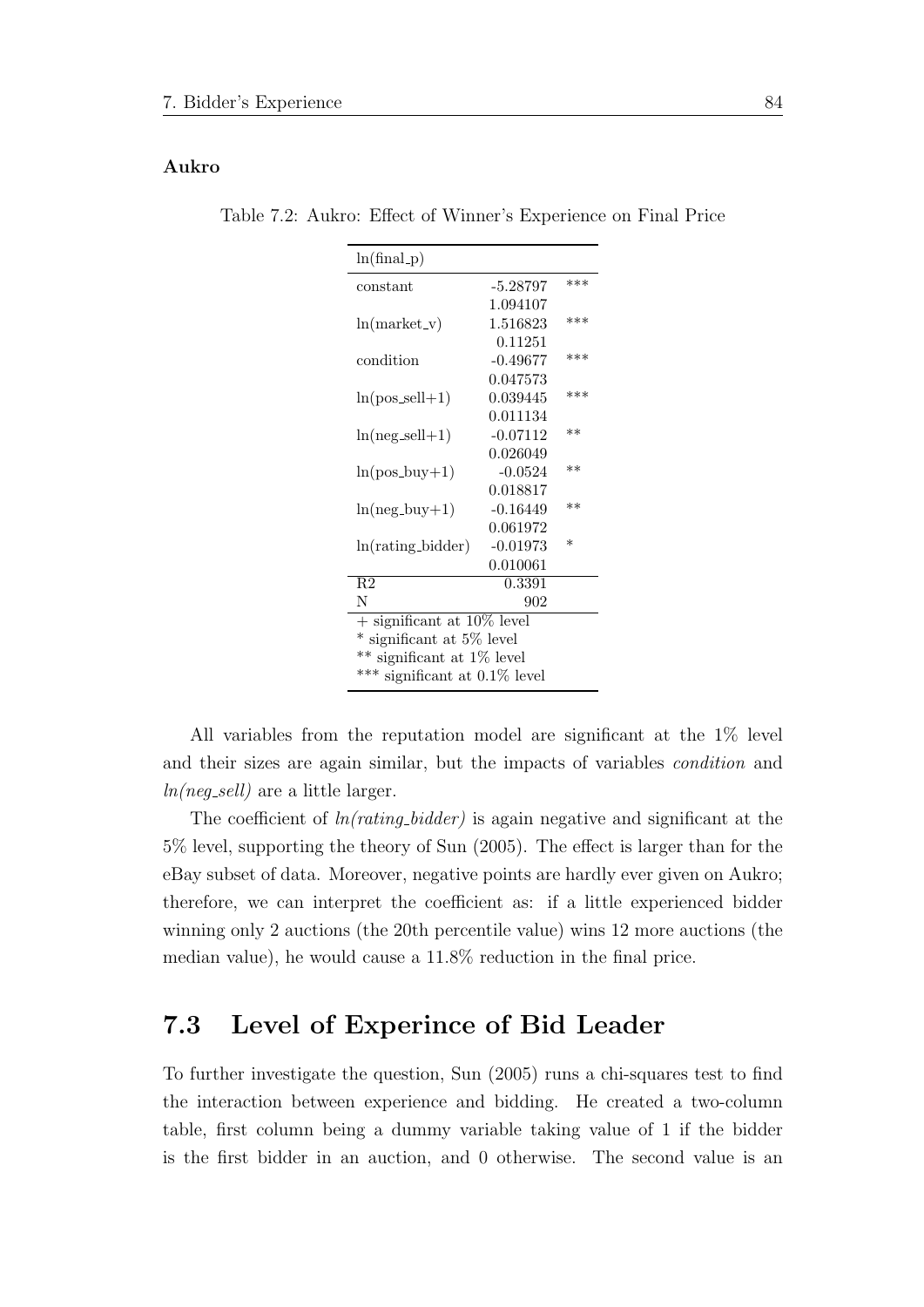experience dummy variable, taking value of 1 if the bidder's rating is higher than the median of all bidder's ratings, and 0 otherwise. The dataset has to be carefully created since each bidder may place multiple bids in each auction, so we use only the first bid of each bidder.

|                                         | Experienced |       |                    |  |  |  |
|-----------------------------------------|-------------|-------|--------------------|--|--|--|
| BidLeader                               |             |       |                    |  |  |  |
|                                         | 49838       | 49856 | 99694              |  |  |  |
|                                         | 3302        | -3006 | 6308               |  |  |  |
|                                         |             |       | 53140 52862 106002 |  |  |  |
| Pearson chi $2(1) = 13.1639$ Pr = 0.000 |             |       |                    |  |  |  |
|                                         |             |       |                    |  |  |  |

Table 7.3: eBay: Chi-square Tabulation

The chi-square analysis of eBay data shows the opposite to Sun's results; inexperienced bidders are bid leaders more often than experienced bidders, and the difference is statistically significant.

Table 7.4: Aukro: Chi-square Tabulation

|                                         | Experienced |       |        |
|-----------------------------------------|-------------|-------|--------|
| BidLeader                               |             |       |        |
|                                         | 3406        | -3351 | -6757  |
|                                         | 480         | 630   | 1110   |
|                                         | 3886 -      | -3981 | - 7867 |
| Pearson chi $2(1) = 19.5736$ Pr = 0.000 |             |       |        |

However, the result of the chi-square analysis on the data from Aukro indicates that there is a statistically significant evidence of auctions having more often an experienced bidder as a bid leader, which supports the model by [Sun](#page-107-4) [\(2005\)](#page-107-4). While interpreting the results, we have to be aware of the fact that we have only the details about the last bids of the bidders, which may cause a bias.

## 7.4 Conclusions

To sum up, we find a price reduction in the final price of the auction won by more experienced bidders in the dataset from both auctions web sites. Both results are statistically significant at the 5% level. The dataset including data from Aukro shows also a statistically significant evidence of more experienced bidders being more often bid leaders. However, we have showed the opposite is true for eBay data. Further, it is crucial to mention that we are not able to obtain the exact order of placed bids for Aukro, since only the last bids are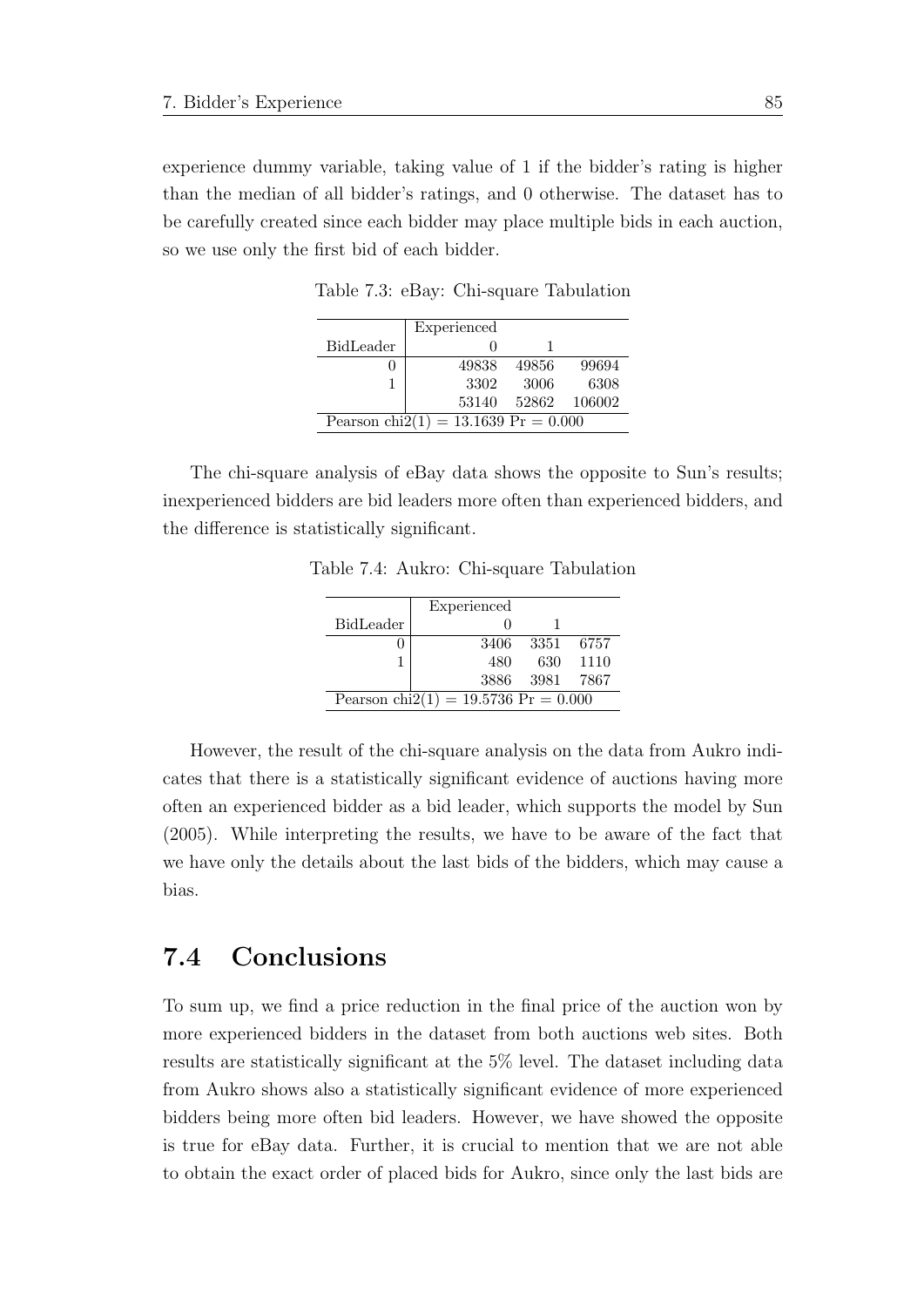reported there, so we have to determine the bid follower only in the sense of last bids, and hence the results may be biased.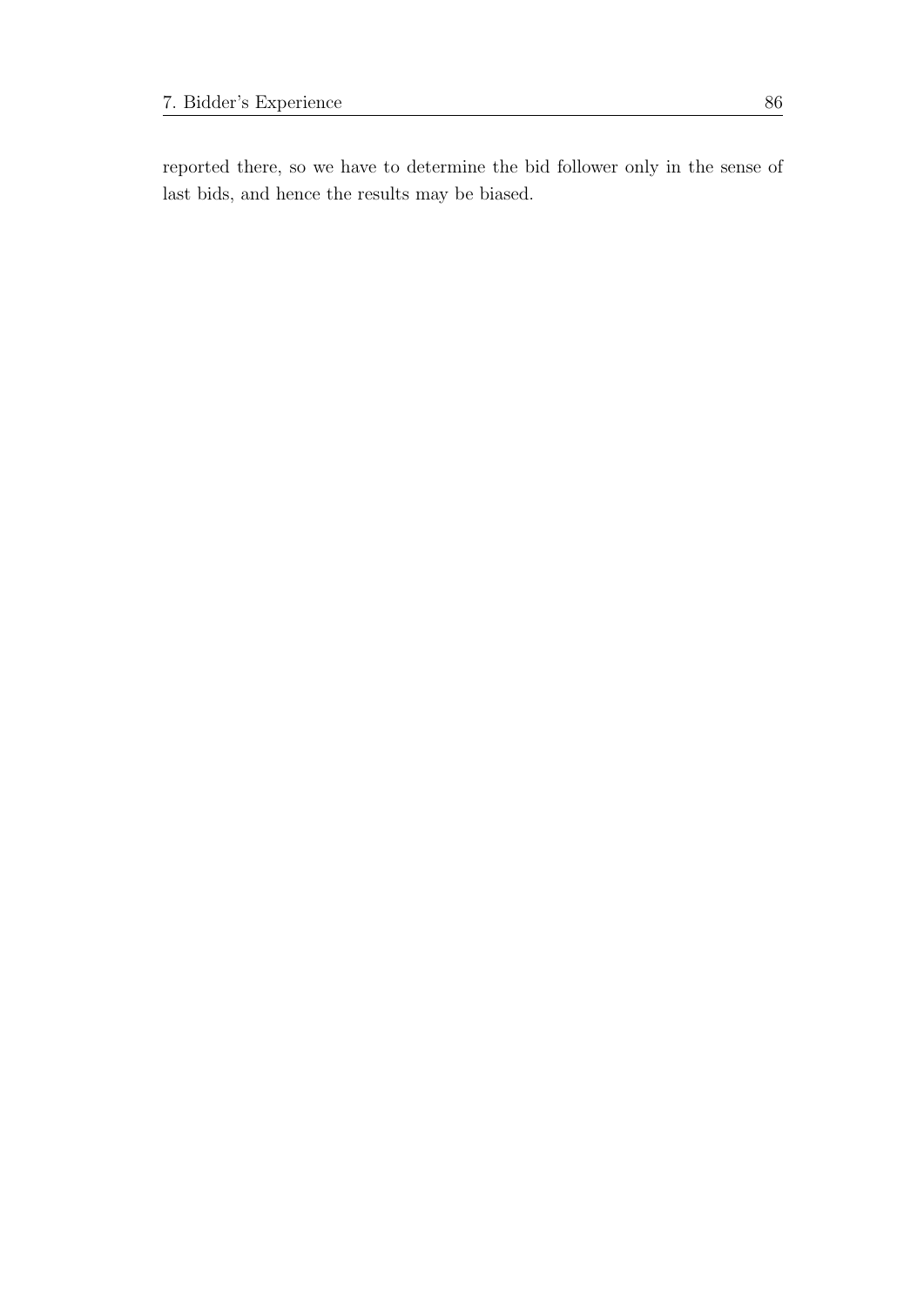# Chapter 8

# Conclusion

Auctions are an important market institution used for thousands of years. Yet, they were used mainly for selling expensive items from specific areas up to the end of 20th century, and the bidders were usually professionals. The turn came in 1995 with the birth of internet auctions. Since then, auctions have become a common part of everyday life. The amount of items sold at the internet auctions and the involvement of a large number of bidders create a good source for empirical studies of auctions.

The goal of this paper is to examine price creation, sniping, and a role of bidders' experience in on-line auctions using a single dataset, and thus to provide an analysis of both auctions and bidders. We have obtained details from two auction portals eBay.de, and a smaller but still local leader, Aukro.cz. Therefore, we can study the differences in the effects of the auction parameters and the bidders' behaviour on these two web sites.

We describe in details the functioning of auctions on eBay and Aukro and the dataset used for the empirical analysis. Our dataset consists of 7054 auctions with 209449 bids from eBay and 2223 auctions with 8779 bids from Aukro. The data show some interesting effects: On eBay, the time distributions of auctions ends and the placements of bids are very similar to each other, suggesting that sellers anticipate the bidders' activity and adjust the ends of auctions, in order to attract more bidders and gain a higher final value. The results for Aukro are different though, since the time distribution of auction ends does not follow bids placement, meaning that sellers on Aukro either less anticipate bidders' activity, or are less successful in their anticipations. Moreover, the dataset shows evidence of late bidding.

The rest of the study covers the econometric analysis of three topics. First,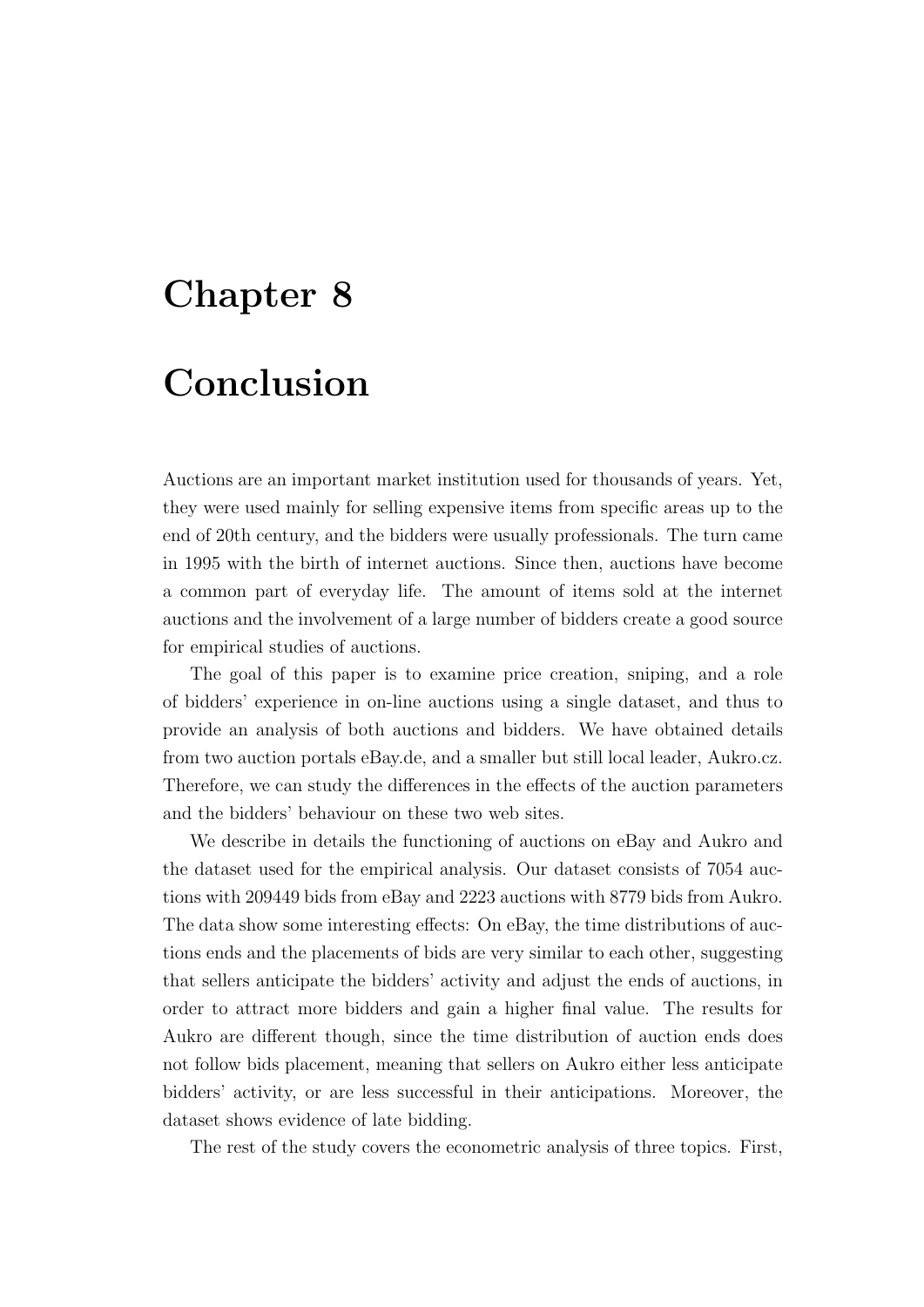we build a model of the price creation, based on [Houser and Wooders](#page-105-4) [\(2006\)](#page-105-4). According to the theory, the seller's reputation should have a positive impact on the final price because it indicates the seller's honesty. Buyers in on-line auctions cannot personally inspect the products; hence, they have to rely on the seller's trustworthiness. We thoroughly study the effects of the auction format, product characteristics, and sellers' reputation on the final price with new and used items separately and detect interesting several interesting dissimilarities. Our findings also differ across eBay and Aukro. The effect of the rating variables is significant only in auctions with used items. The reason is intuitive - there are hardly any doubts about the quality of new items, but the quality of used items can be described dishonestly. The overall rating on eBay and positive points gained by selling on Aukro affect the final price positively, exactly as expected. The length variables are significant only in eBay's regressions and the effect depends on the item's condition: the auction length decreases the final price of new items, but does not significantly influence the final price of used items. That may be caused by impatience of buyers of new items.

Second, the theories discussed by [Roth and Ockenfels](#page-107-0) [\(2002\)](#page-107-0), [Ku et al.](#page-106-1) [\(2005\)](#page-106-1), and [Barbaro and Bracht](#page-104-0) [\(2004\)](#page-104-0) suggest that snipping should lower the final price. However, the impact of sniping on the final price is not so clear in our results; we have obtained opposing results for two different eBay's specifications and non-significant results for Aukro. While interpreting the results of the effect of sniping on the final price, we have to be aware of a possible bias caused by endogeneity of the sniping decision. The sniping probability model is derived from models by [Ockenfels and Roth](#page-106-0) [\(2006\)](#page-106-0) and [Haller](#page-105-2) [\(2007\)](#page-105-2). If sniping is a profitable strategy and bidders can learn by participating in auctions as proposed by [Kagel](#page-105-3)  $(1995)$  and Rutström  $(1998)$ , experience should lead to more frequent sniping. We detect a positive relationship between the bidder's experience and probability of sniping, and support this hypothesis.

In the last part of our study, we verify the theory presented by [Sun](#page-107-4) [\(2005\)](#page-107-4) that more experienced bidders are more often bid leaders and win auctions with a lower final price. We confirm this theory only for the data from Aukro. The evidence from eBay shows the opposite: less experienced bidders are more often bid leaders.

The differences between the result for eBay and Aukro may be caused by different thickness, or diverse maturity of the markets.

As a next step, it would be useful to build a model of the bidders' behaviour and then investigate how the behaviour affects the final price. However, we do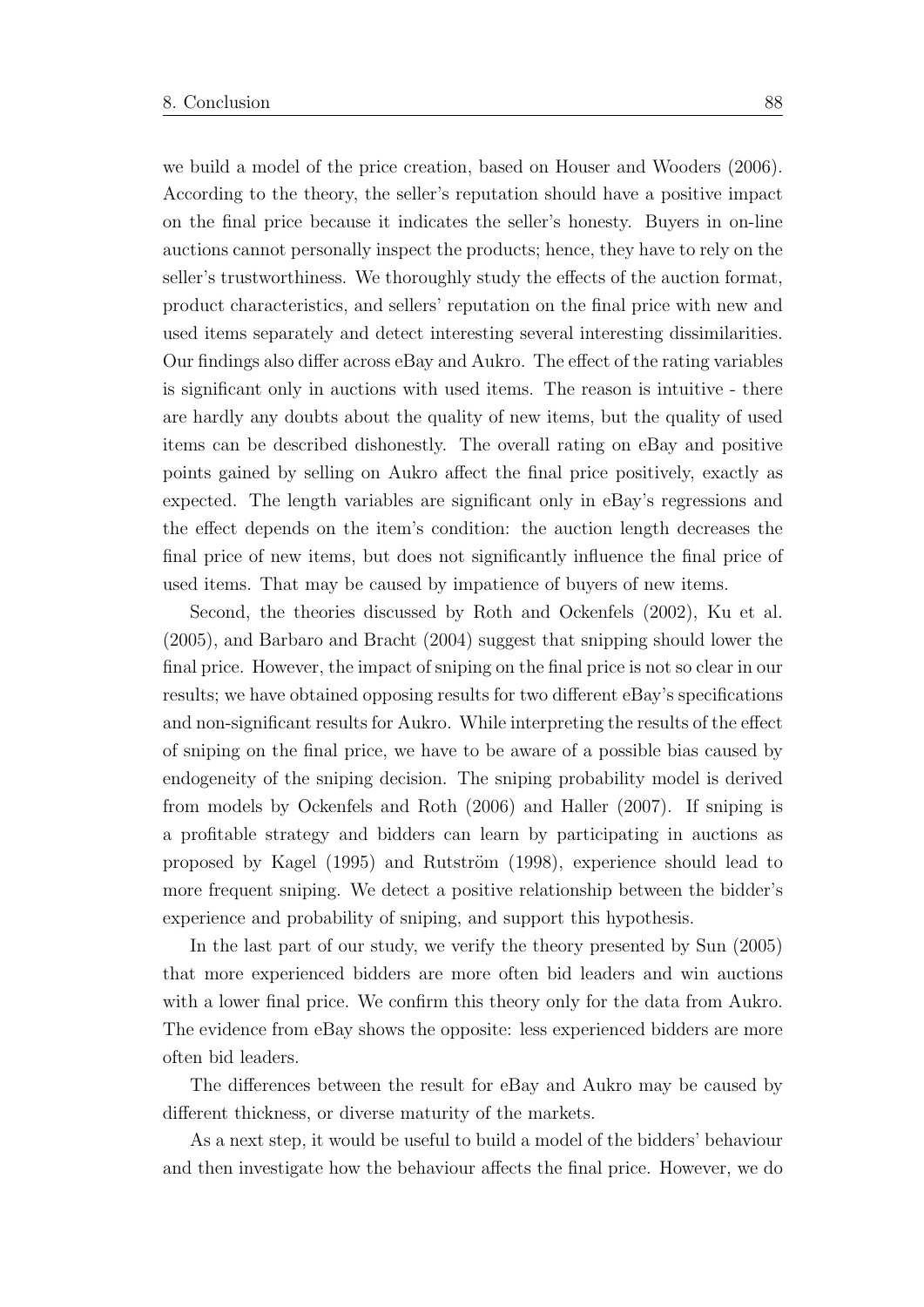not have sufficient details of bidders for building such a model. This topic may be examined in future research.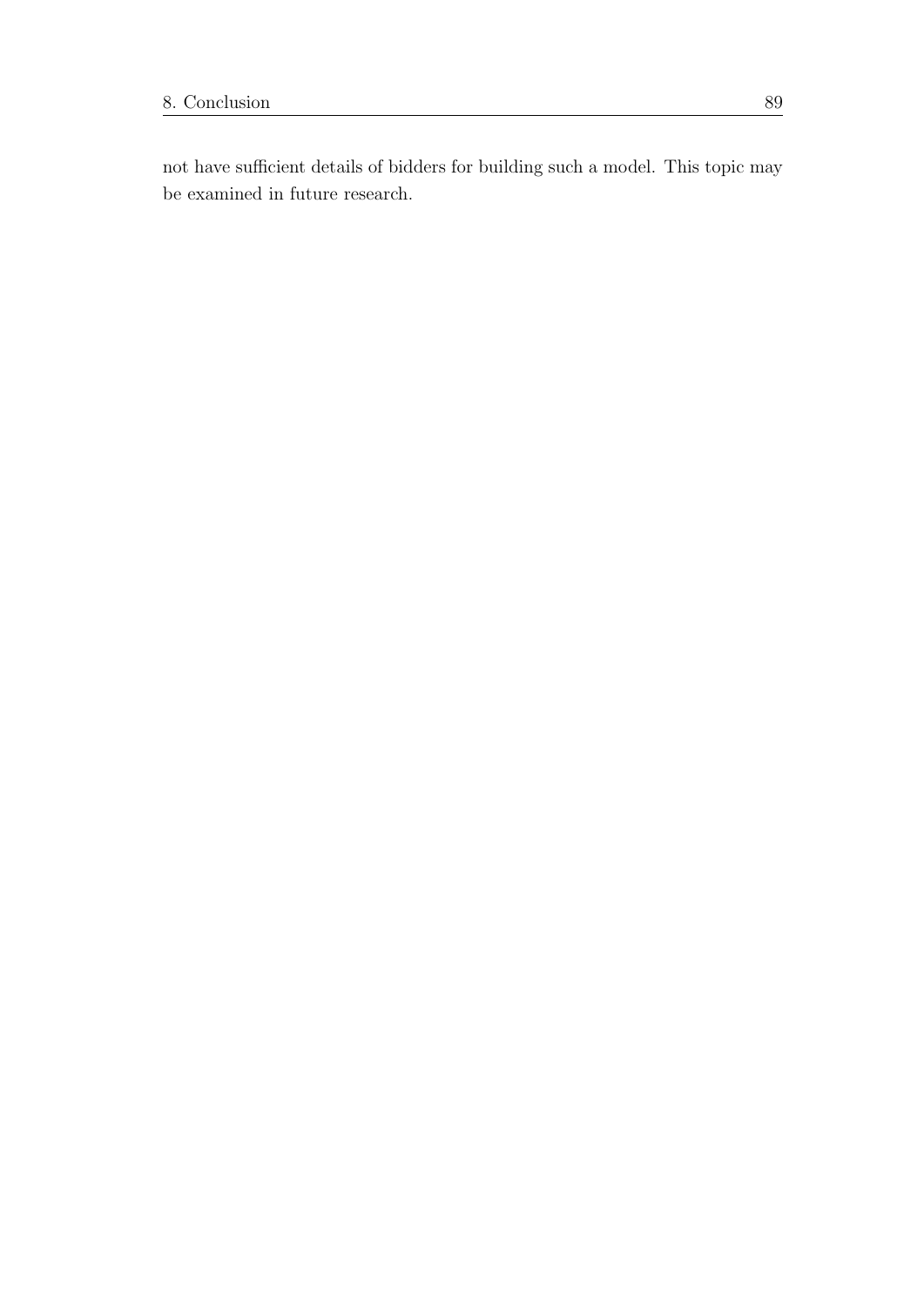# Bibliography

- Akerlof, G. (1970). The market for "lemons": Quality uncertainty and the market mechanism. The quarterly journal of economics, pages 488–500.
- Allen, F. (1984). Reputation and product quality. The RAND Journal of Economics, pages 311–327.
- Ba, S. and Pavlou, P. (2006). Evidence of the effect of trust building technology in electronic markets: Price premiums and buyer behavior.
- Bajari, P. and Hortacsu, A. (2003). Economic insights from internet auctions: A survey. Technical report, National Bureau of Economic Research.
- <span id="page-104-0"></span>Barbaro, S. and Bracht, B. (2004). Shilling, squeezing, sniping: Explaining late bidding in online second-price auctions. Working article. University of Mainz, Mainz, Germany.
- Borle, S., Boatwright, P., and Kadane, J. (2006). The timing of bid placement and extent of multiple bidding: An empirical investigation using ebay online auctions. Statistical Science, pages 194–205.
- Bryan, D., Lucking-Reiley, D., Prasad, N., and Reeves, D. (1999). Pennies from ebay: The determinants of price in online auctions. Working Papers.
- Cabral, L. and Hortacsu, A. (2004). The dynamics of seller reputation: Theory and evidence from ebay. Technical report, National Bureau of Economic Research.
- Cary, H. et al. (1904). The histories of Herodotus. D. Appleton & company.
- Cassady, R. (1980). Auctions and auctioneering. Univ of California Pr.
- Dewan, S. and Hsu, V. (2001). Trust in electronic markets: Price discovery in generalist versus specialty online auctions. Washington, University of Washington, page 32.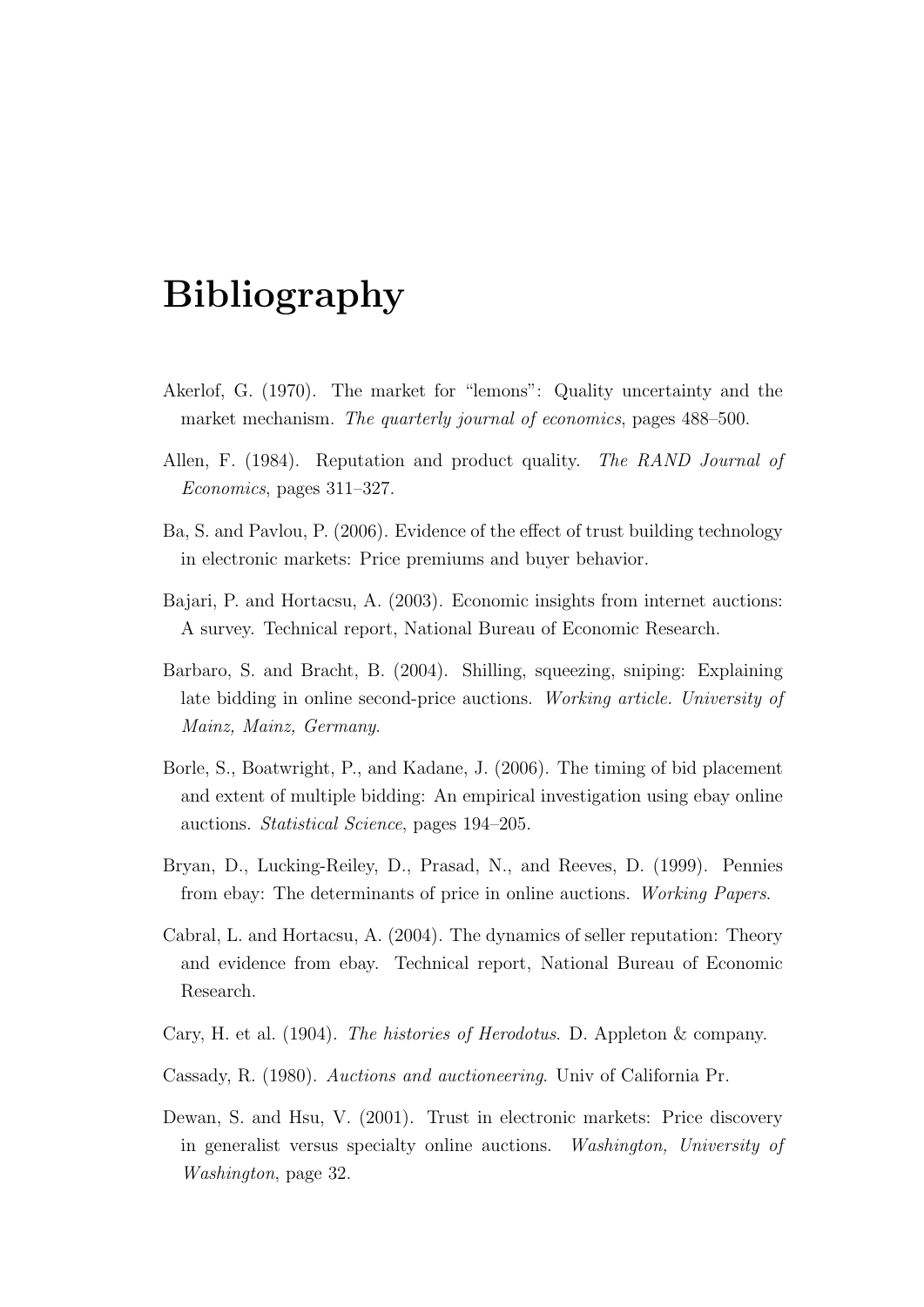- Durant, W. (1944). Caesar and Christ: A History of Roman Civilization and of Christianity from Their Beginnings to AD 325. Simon and Schuster.
- Eaton, D. et al. (2002). Valuing information: Evidence from guitar auctions on ebay. Murray, KY, Murray State University, 28.
- <span id="page-105-1"></span>Ely, J. and Hossain, T. (2009). Sniping and squatting in auction markets. American Economic Journal: Microeconomics, 1(2):68–94.
- Frank, T. (1940). Rome and Italy of the Empire. The Johns Hopkins Press.
- Garratt, R., Walker, M., and Wooders, J. (2004). Behavior in second-price auctions by highly experienced ebay buyers and sellers.
- Gray, S. and Reiley, D. (2004). Measuring the benefits to sniping on ebay: evidence from a field experiment. Preliminary and Incomplete Draft, pages 1–18.
- <span id="page-105-2"></span>Haller, A. (2007). The determinants of sniping on ebay: An econometric analysis. Bachelor Thesis.
- <span id="page-105-0"></span>Hossain, T. and Morgan, J. (2005). A test of the revenue equivalence theorem using field experiments on ebay.
- <span id="page-105-4"></span>Houser, D. and Wooders, J. (2006). Reputation in auctions: Theory, and evidence from ebay. Journal of Economics & Management Strategy, 15(2):353-369.
- Jin, G. and Kato, A. (2003). Blind trust online: Experimental evidence from baseball cards.
- Jøsang, A., Ismail, R., and Boyd, C. (2007). A survey of trust and reputation systems for online service provision. *Decision support systems*,  $43(2):618-644$ .
- <span id="page-105-3"></span>Kagel, J. (1995). Cross-game learning: Experimental evidence from first-price and english common value auctions. Economics Letters, 49(2):163–170.
- Kalyanam, K. and McIntyre, S. (2001). Returns to reputation in online auction markets. Santa Clara, CA, Santa Clara University. Available on-line at http://business. scu.  $edu/facultu/research/workina\_papers/pdf/kaluanam_mcinture_ wp10.$  pdf.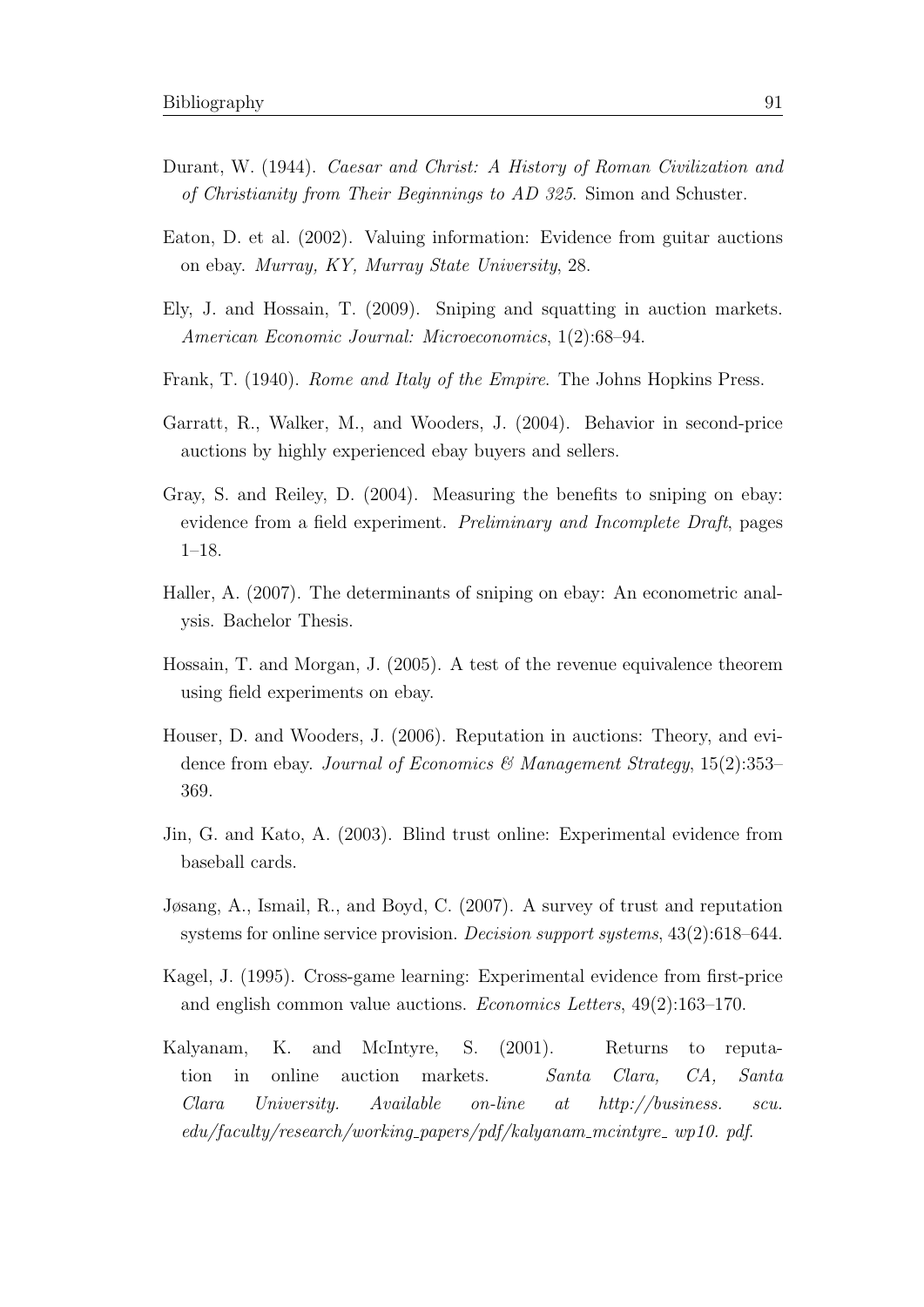- Kauffman, R. and Wood, C. (2000). Running up the bid: Modeling seller opportunism in internet auctions.
- Klein, B. and Leffler, K. (1981). The role of market forces in assuring contractual performance. The Journal of Political Economy, pages 615–641.
- <span id="page-106-1"></span>Ku, G., Malhotra, D., and Murnighan, J. (2005). Towards a competitive arousal model of decision-making: A study of auction fever in live and internet auctions. Organizational Behavior and Human Decision Processes, 96(2):89–103.
- Lee, Z., Im, I., and Lee, S. (2000). The effect of negative buyer feedback on prices in internet auction markets. In Proceedings of the twenty first international conference on Information systems, pages 286–287. Association for Information Systems.
- Livingston, J. (2005). How valuable is a good reputation? a sample selection model of internet auctions. Review of Economics and Statistics, 87(3):453– 465.
- Lucking-Reiley, D. (2000). Auctions on the internet: What $'s$  being auctioned, and how? The Journal of Industrial Economics, 48(3):227–252.
- McDonald, C. and Slawson Jr, V. (2002). Reputation in an internet auction market. Economic Inquiry, 40(4):633–650.
- Melnik, M. and Alm, J. (2002). Does a seller's ecommerce reputation matter? evidence from ebay auctions. The journal of industrial economics, 50(3):337– 349.
- Milgrom, P. (1987). Auction theory. In Advances in Economic Theory: Fifth World Congress, volume 1, pages 1–32. Cambridge, UK: Cambridge Univ. Press.
- Milgrom, P. and Weber, R. (1982). A theory of auctions and competitive bidding. Econometrica: Journal of the Econometric Society, pages 1089– 1122.
- <span id="page-106-0"></span>Ockenfels, A. and Roth, A. (2006). Late and multiple bidding in second price internet auctions: Theory and evidence concerning different rules for ending an auction. Games and Economic Behavior, 55(2):297–320.